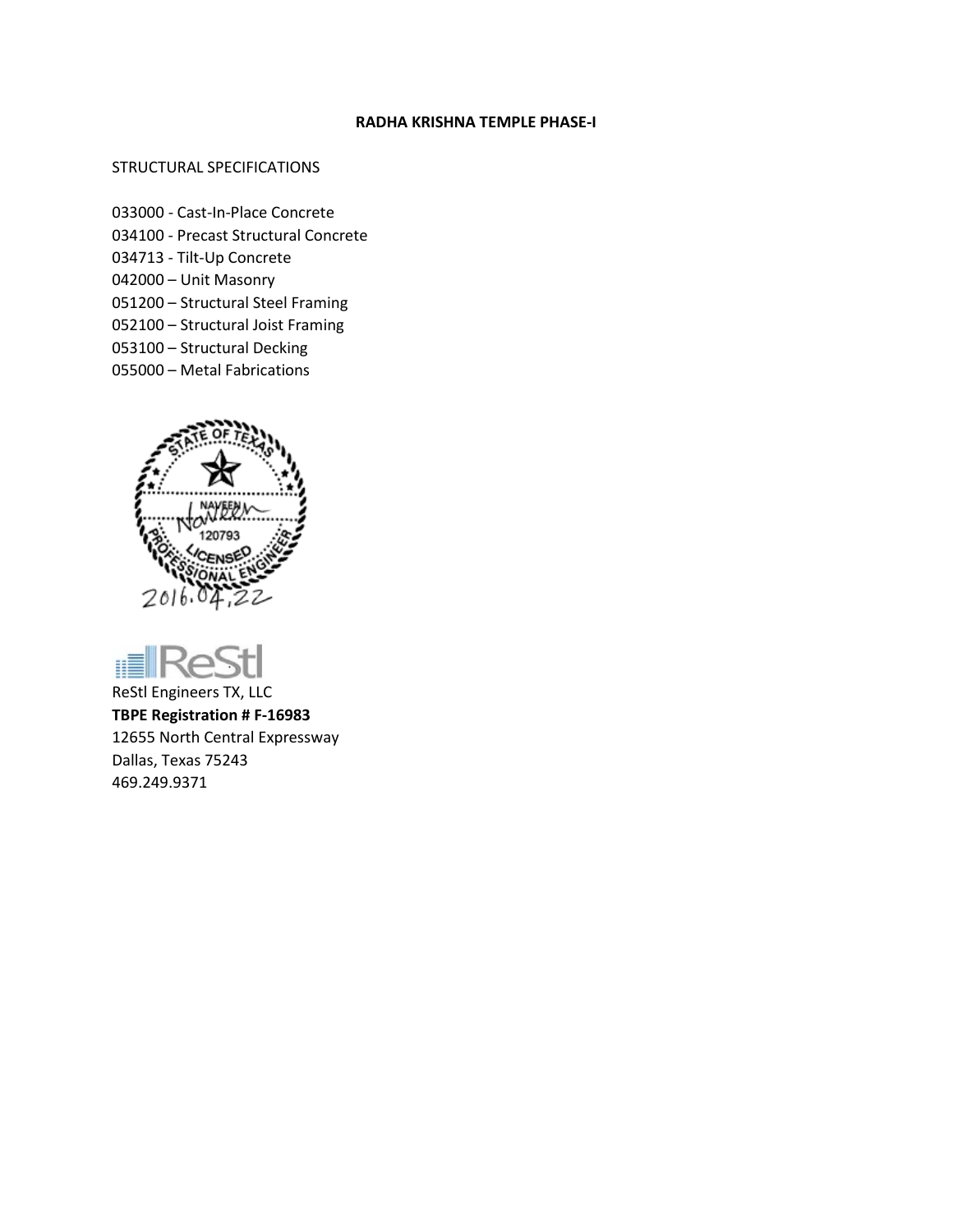# SECTION 033000 - CAST-IN-PLACE CONCRETE

# PART 1 - GENERAL

#### 1.1 RELATED DOCUMENTS

A. Drawings and general provisions of the Contract, including General and Supplementary Conditions and Division 01 Specification Sections, apply to this Section.

#### 1.2 SUMMARY

- A. Section includes cast-in-place concrete, including formwork, reinforcement, concrete materials, mixture design, placement procedures, and finishes, for the following:
	- 1. Footings.
	- 2. Slabs-on-grade.
	- 3. Suspended slabs.
	- 4. Building walls.

# 1.3 DEFINITIONS

A. Cementitious Materials: Portland cement alone or in combination with one or more of the following: blended hydraulic cement, fly ash and other pozzolans, ground granulated blastfurnace slag, and silica fume; subject to compliance with requirements.

#### 1.4 SUBMITTALS

- A. Product Data: For each type of product indicated.
- B. Steel Reinforcement Shop Drawings: Placing drawings that detail fabrication, bending, and placement. Include bar sizes, lengths, material, grade, bar schedules, stirrup spacing, bent bar diagrams, bar arrangement, splices and laps, mechanical connections, tie spacing, hoop spacing, and supports for concrete reinforcement.
- C. Material Certificates: For each of the following, signed by manufacturers:
	- 1. Cementitious materials.
	- 2. Admixtures.
	- 3. Form materials and form-release agents.
	- 4. Steel reinforcement and accessories.
	- 5. Waterstops.
	- 6. Curing compounds.
	- 7. Vapor retarders.
	- 8. Semirigid joint filler.
	- 9. Joint-filler strips.
	- 10. Repair materials.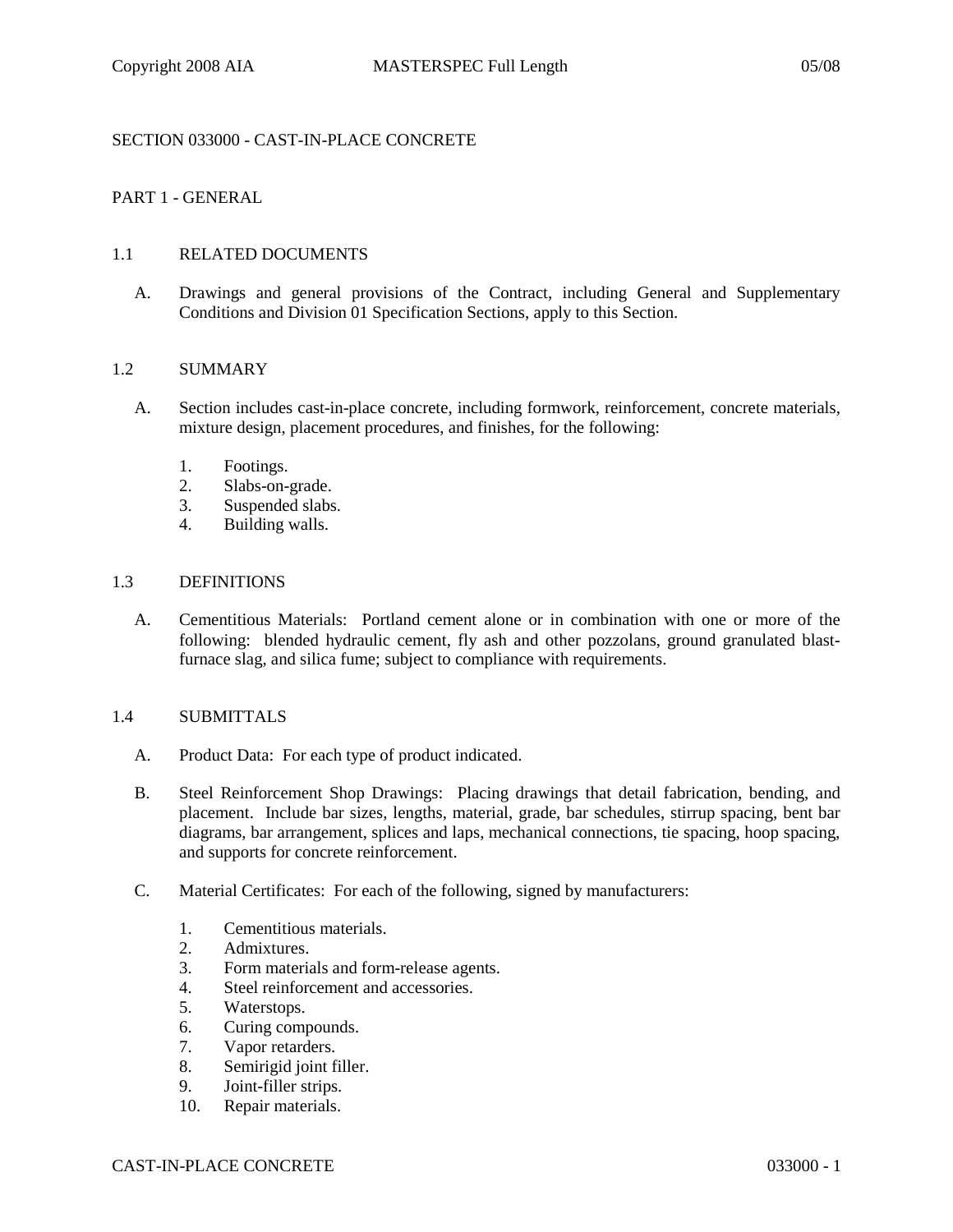D. Material Test Reports: For the following, from a qualified testing agency, indicating compliance with requirements:

## 1. Aggregates. **Include service record data indicating absence of deleterious expansion of concrete due to alkali aggregate reactivity.**

- E. Floor surface flatness and levelness measurements indicating compliance with specified tolerances.
- F. Field quality-control reports.

### 1.5 QUALITY ASSURANCE

- A. Installer Qualifications: A qualified installer who employs on Project personnel qualified as ACI-certified Flatwork Technician and Finisher and a supervisor who is an ACI-certified Concrete Flatwork Technician.
- B. Manufacturer Qualifications: A firm experienced in manufacturing ready-mixed concrete products and that complies with ASTM C 94/C 94M requirements for production facilities and equipment.
	- 1. Manufacturer certified according to NRMCA's "Certification of Ready Mixed Concrete Production Facilities."
- C. Testing Agency Qualifications: An independent agency, qualified according to ASTM C 1077 and ASTM E 329 for testing indicated.
	- 1. Personnel conducting field tests shall be qualified as ACI Concrete Field Testing Technician, Grade 1, according to ACI CP-1 or an equivalent certification program.
	- 2. Personnel performing laboratory tests shall be ACI-certified Concrete Strength Testing Technician and Concrete Laboratory Testing Technician - Grade I. Testing Agency laboratory supervisor shall be an ACI-certified Concrete Laboratory Testing Technician - Grade II.
- D. Source Limitations: Obtain each type or class of cementitious material of the same brand from the same manufacturer's plant, obtain aggregate from single source, and obtain admixtures from single source from single manufacturer.
- E. ACI Publications: Comply with the following unless modified by requirements in the Contract Documents:
	- 1. ACI 301, "Specifications for Structural Concrete," **Sections 1 through 5.**
	- 2. ACI 117, "Specifications for Tolerances for Concrete Construction and Materials."
- F. Concrete Testing Service: Engage a qualified independent testing agency to perform material evaluation tests and to design concrete mixtures.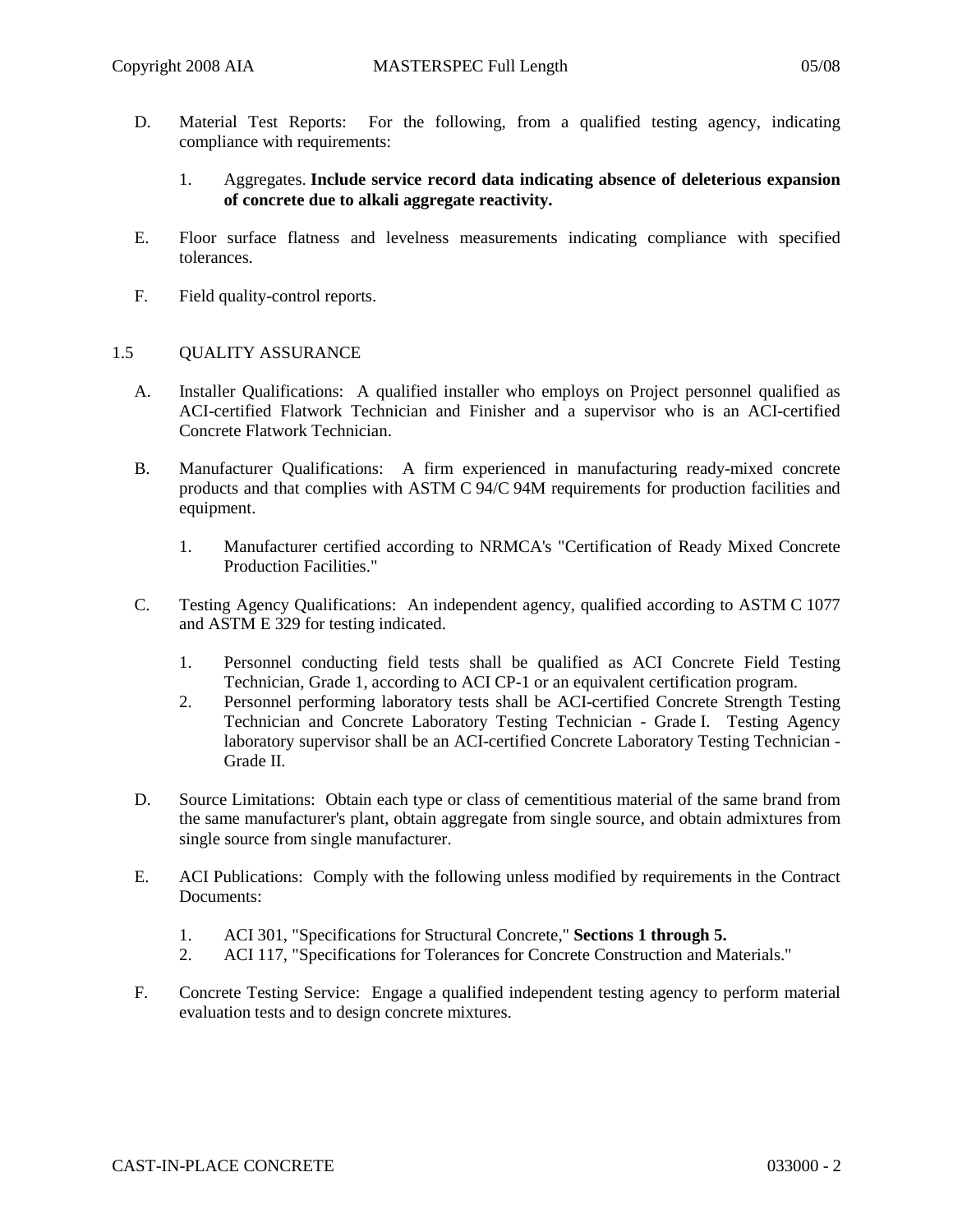### 1.6 DELIVERY, STORAGE, AND HANDLING

- A. Steel Reinforcement: Deliver, store, and handle steel reinforcement to prevent bending and damage.
- B. Waterstops: Store waterstops under cover to protect from moisture, sunlight, dirt, oil, and other contaminants.

## PART 2 - PRODUCTS

### 2.1 FORM-FACING MATERIALS

- A. Smooth-Formed Finished Concrete: Form-facing panels that will provide continuous, true, and smooth concrete surfaces. Furnish in largest practicable sizes to minimize number of joints.
	- 1. Plywood, metal, or other approved panel materials.
	- 2. Exterior-grade plywood panels, suitable for concrete forms, complying with DOC PS 1, and as follows:
		- a. High-density overlay, Class 1 or better.
		- b. Medium-density overlay, Class 1 or better; mill-release agent treated and edge sealed.
- B. Rough-Formed Finished Concrete: Plywood, lumber, metal, or another approved material. Provide lumber dressed on at least two edges and one side for tight fit.
- C. Forms for Cylindrical Columns, Pedestals, and Supports: Metal, glass-fiber-reinforced plastic, paper, or fiber tubes that will produce surfaces with gradual or abrupt irregularities not exceeding specified formwork surface class. Provide units with sufficient wall thickness to resist plastic concrete loads without detrimental deformation.
- D. Void Forms: Biodegradable paper surface, treated for moisture resistance, structurally sufficient to support weight of plastic concrete and other superimposed loads.
- E. Chamfer Strips: Wood, metal, PVC, or rubber strips, 3/4 by 3/4 inch (19 by 19 mm), minimum.
- F. Rustication Strips: Wood, metal, PVC, or rubber strips, kerfed for ease of form removal.
- G. Form-Release Agent: Commercially formulated form-release agent that will not bond with, stain, or adversely affect concrete surfaces and will not impair subsequent treatments of concrete surfaces.
	- 1. Formulate form-release agent with rust inhibitor for steel form-facing materials.
- H. Form Ties: Factory-fabricated, removable or snap-off metal or glass-fiber-reinforced plastic form ties designed to resist lateral pressure of fresh concrete on forms and to prevent spalling of concrete on removal.
	- 1. Furnish units that will leave no corrodible metal closer than 1 inch (25 mm) to the plane of exposed concrete surface.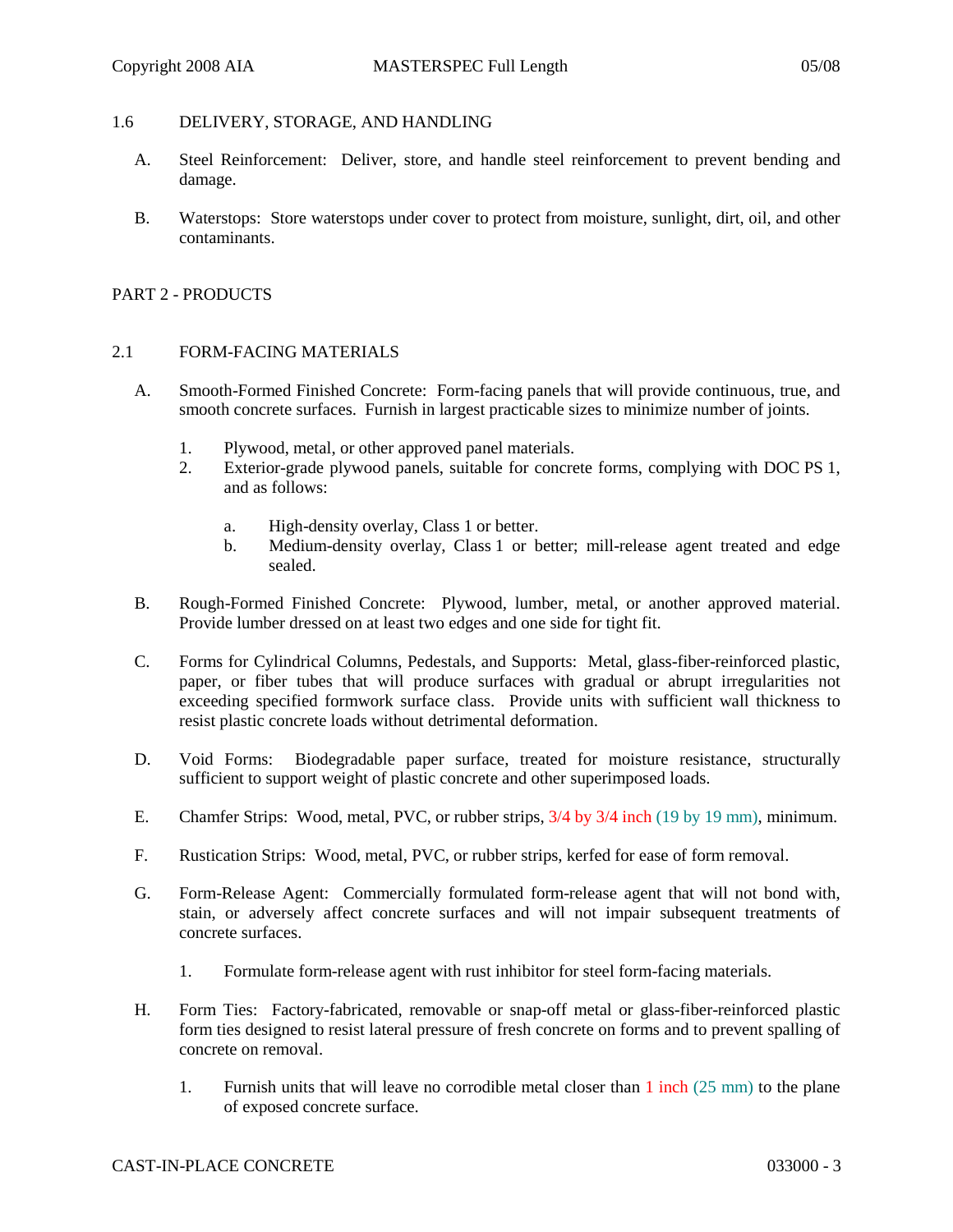- 2. Furnish ties that, when removed, will leave holes no larger than 1 inch (25 mm) in diameter in concrete surface.
- 3. Furnish ties with integral water-barrier plates to walls indicated to receive dampproofing or waterproofing.

# 2.2 STEEL REINFORCEMENT

- A. Reinforcing Bars: ASTM A 615/A 615M, Grade 60 (Grade 420), deformed.
- B. Epoxy-Coated Reinforcing Bars: [**ASTM A 615/A 615M, Grade 60 (Grade 420)**] [**ASTM A 706/A 706M**], deformed bars, [**ASTM A 775/A 775M**] [**or**] [**ASTM A 934/A 934M**], epoxy coated, with less than 2 percent damaged coating in each 12 inch (300-mm) bar length.
- C. Steel Bar Mats: ASTM A 184/A 184M, fabricated from [**ASTM A 615/A 615M, Grade 60 (Grade 420)**] [**ASTM A 706/A 706M**], deformed bars, assembled with clips.
- D. Plain-Steel Wire: ASTM A 82/A 82M, [**as drawn**] [**galvanized**].
- E. Deformed-Steel Wire: ASTM A 496/A 496M.
- F. Epoxy-Coated Wire: ASTM A 884/A 884M, Class A, Type 1 coated, [**as-drawn, plain**] [**deformed**]-steel wire, with less than 2 percent damaged coating in each 12-inch (300-mm) wire length.
- G. Plain-Steel Welded Wire Reinforcement: ASTM A 185/A 185M, plain, fabricated from asdrawn steel wire into flat sheets.
- H. Deformed-Steel Welded Wire Reinforcement: ASTM A 497/A 497M, flat sheet.
- I. Epoxy-Coated Welded Wire Reinforcement: ASTM A 884/A 884M, Class A coated, Type 1, [**plain**] [**deformed**] steel.

### 2.3 REINFORCEMENT ACCESSORIES

- A. Joint Dowel Bars: ASTM A 615/A 615M, Grade 60 (Grade 420), plain-steel bars, cut true to length with ends square and free of burrs.
- B. Epoxy Repair Coating: Liquid, two-part, epoxy repair coating; compatible with epoxy coating on reinforcement and complying with ASTM A 775/A 775M.
- C. Bar Supports: Bolsters, chairs, spacers, and other devices for spacing, supporting, and fastening reinforcing bars and welded wire reinforcement in place. Manufacture bar supports from steel wire, plastic, or precast concrete according to CRSI's "Manual of Standard Practice," of greater compressive strength than concrete and as follows:
	- 1. For concrete surfaces exposed to view where legs of wire bar supports contact forms, use CRSI Class 1 plastic-protected steel wire or CRSI Class 2 stainless-steel bar supports.
	- 2. For epoxy-coated reinforcement, use epoxy-coated or other dielectric-polymer-coated wire bar supports.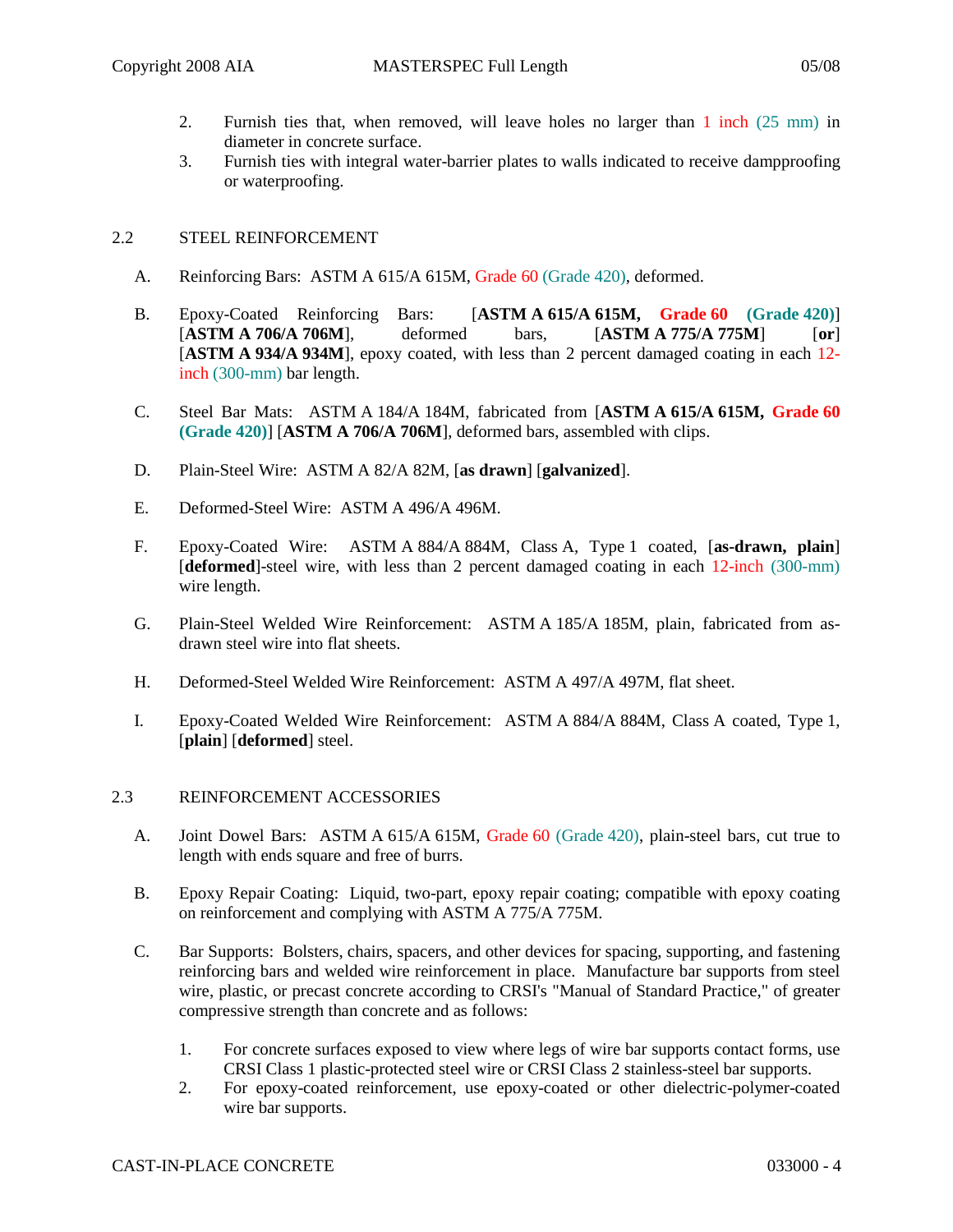## 2.4 CONCRETE MATERIALS

- A. Cementitious Material: Use the following cementitious materials, of the same type, brand, and source, throughout Project:
	- 1. Portland Cement: ASTM C 150, **Type I. Supplement with the following:**
		- a. Fly Ash: ASTM C 618, **Class F or C**.
- B. Normal-Weight Aggregates: ASTM C 33, **Class 3M** coarse aggregate or better, graded. Provide aggregates from a single source.
	- 1. Maximum Coarse-Aggregate Size:
		- a. **Foundations: 1-1/2 inches (38 mm)** nominal.
		- b. **Slab on grade: 1 inches (25 mm)** nominal.
		- c. **Elevated Slab: 3/8 inches** nominal.
	- 2. Fine Aggregate: Free of materials with deleterious reactivity to alkali in cement.
- C. Water: ASTM C 94/C 94M **and potable**.

### 2.5 ADMIXTURES

- A. Air-Entraining Admixture: ASTM C 260.
- B. Chemical Admixtures: Provide admixtures certified by manufacturer to be compatible with other admixtures and that will not contribute water-soluble chloride ions exceeding those permitted in hardened concrete. Do not use calcium chloride or admixtures containing calcium chloride.
	- 1. Water-Reducing Admixture: ASTM C 494/C 494M, Type A.
	- 2. Retarding Admixture: ASTM C 494/C 494M, Type B.
	- 3. Water-Reducing and Retarding Admixture: ASTM C 494/C 494M, Type D.
	- 4. High-Range, Water-Reducing Admixture: ASTM C 494/C 494M, Type F.
	- 5. High-Range, Water-Reducing and Retarding Admixture: ASTM C 494/C 494M, Type G.
	- 6. Plasticizing and Retarding Admixture: ASTM C 1017/C 1017M, Type II.

### 2.6 WATERSTOPS

- A. Self-Expanding Butyl Strip Waterstops: Manufactured rectangular or trapezoidal strip, butyl rubber with sodium bentonite or other hydrophilic polymers, for adhesive bonding to concrete, 3/4 by 1 inch (19 by 25 mm).
	- 1. Products: Subject to compliance with requirements, **available products that may be incorporated into the Work include, but are not limited to, the following**:
		- a. Carlisle Coatings & Waterproofing, Inc.; MiraSTOP.
		- b. CETCO; Volclay Waterstop-RX.
		- c. Concrete Sealants Inc.; Conseal CS-231.
		- d. Greenstreak; Swellstop.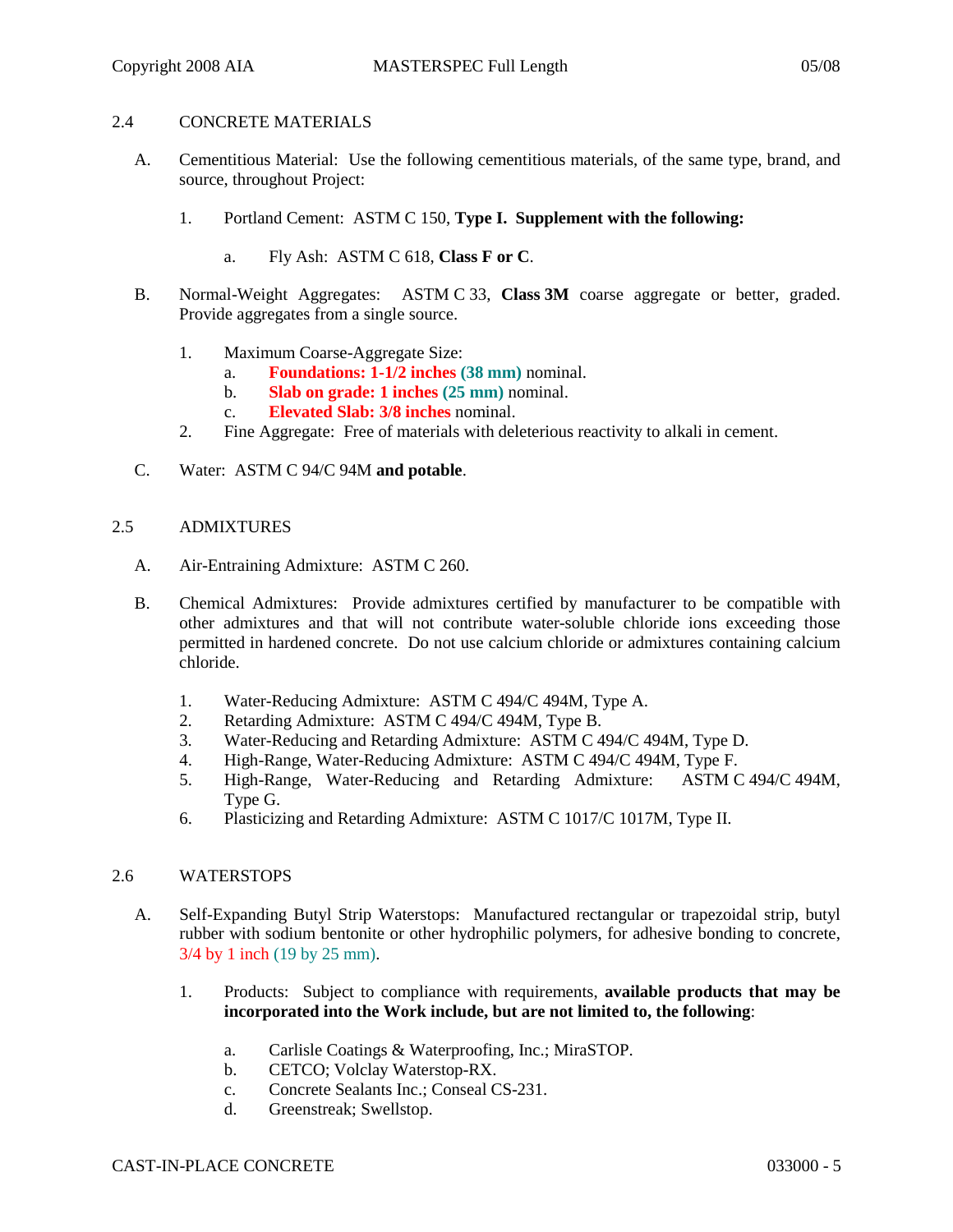- e. Henry Company, Sealants Division; Hydro-Flex.
- f. JP Specialties, Inc.; Earth Shield Type 20.

## 2.7 VAPOR RETARDERS

- A. Sheet Vapor Retarder: ASTM E 1745, Class A. Include manufacturer's recommended adhesive or pressure-sensitive tape.
	- 1. Products: Subject to compliance with requirements, **available products that may be incorporated into the Work include, but are not limited to, the following**:
		- a. Carlisle Coatings & Waterproofing, Inc.; Blackline 400.
		- b. Fortifiber Building Systems Group; Moistop Ultra [**15**] [**10**].
		- c. Grace Construction Products, W. R. Grace & Co.; Florprufe 120.
		- d. Insulation Solutions, Inc.; Viper VaporCheck [**16**] [**10**].
		- e. Meadows, W. R., Inc.; Perminator [**15 mil**] [**10 mil**].
		- f. Raven Industries Inc.; Vapor Block [**15**] [**10**].
		- g. Reef Industries, Inc.; Griffolyn [**Type-105**] [**Type-65G**] [**15 mil Green**] [**10 mil Green**].
		- h. Stego Industries, LLC; Stego Wrap [**15 mil Class A**] [**10 mil Class A**].

### 2.8 CURING MATERIALS

- A. Evaporation Retarder: Waterborne, monomolecular film forming, manufactured for application to fresh concrete.
	- 1. Products: Subject to compliance with requirements, **available products that may be incorporated into the Work include, but are not limited to, the following**:
		- a. Axim Italcementi Group, Inc.; CATEXOL CimFilm.
		- b. BASF Construction Chemicals Building Systems; Confilm.
		- c. ChemMasters; SprayFilm.
		- d. Conspec by Dayton Superior; Aquafilm.
		- e. Dayton Superior Corporation; Sure Film (J-74).
		- f. Edoco by Dayton Superior; BurkeFilm.
		- g. Euclid Chemical Company (The), an RPM company; Eucobar.
		- h. Kaufman Products, Inc.; Vapor-Aid.
		- i. Lambert Corporation; LAMBCO Skin.
		- j. L&M Construction Chemicals, Inc.; E-CON.
		- k. Meadows, W. R., Inc.; EVAPRE.
		- l. Metalcrete Industries; Waterhold.
		- m. Nox-Crete Products Group; MONOFILM.
		- n. Sika Corporation; SikaFilm.
		- o. SpecChem, LLC; Spec Film.
		- p. Symons by Dayton Superior; Finishing Aid.
		- q. TK Products, Division of Sierra Corporation; TK-2120 TRI-FILM.
		- r. Unitex; PRO-FILM.
		- s. Vexcon Chemicals, Inc.; Certi-Vex Envio Set.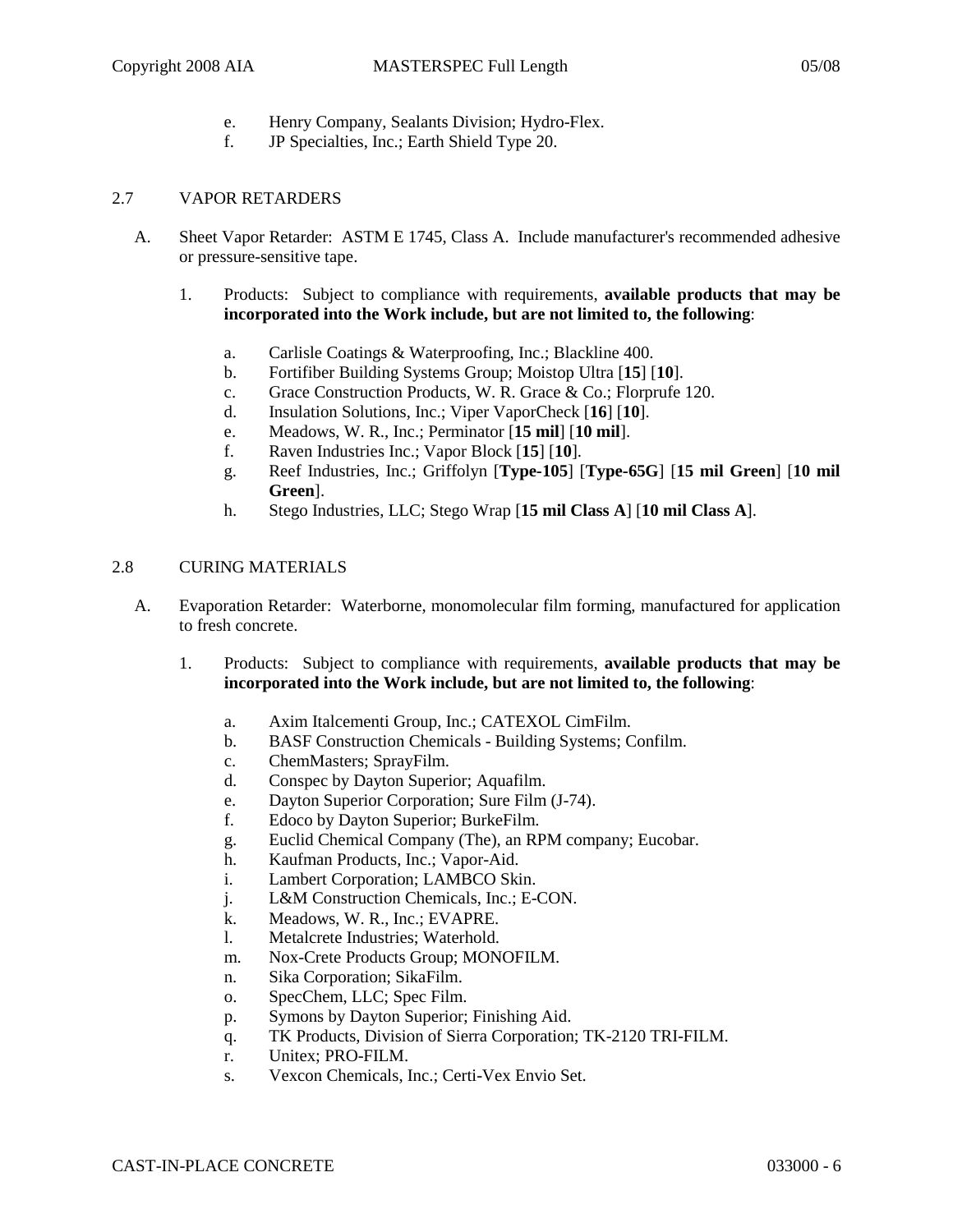- B. Absorptive Cover: AASHTO M 182, Class 2, burlap cloth made from jute or kenaf, weighing approximately 9 oz./sq. yd. (305 g/sq. m) when dry.
- C. Moisture-Retaining Cover: ASTM C 171, polyethylene film or white burlap-polyethylene sheet.
- D. Water: Potable.

# 2.9 RELATED MATERIALS

- A. Expansion- and Isolation-Joint-Filler Strips: **ASTM D 1751, asphalt-saturated cellulosic fiber**.
- B. Semirigid Joint Filler: Two-component, semirigid, 100 percent solids, [**epoxy resin with a Type A shore durometer hardness of 80** per ASTM D 2240.
- C. Bonding Agent: ASTM C 1059/C 1059M, Type II, non-redispersible, acrylic emulsion or styrene butadiene.
- D. Epoxy Bonding Adhesive: ASTM C 881, two-component epoxy resin, capable of humid curing and bonding to damp surfaces, of class suitable for application temperature and of grade to suit requirements, and as follows:
	- 1. **Types IV and V, load bearing**, for bonding hardened or freshly mixed concrete to hardened concrete.

### 2.10 REPAIR MATERIALS

- A. Repair Underlayment: Cement-based, polymer-modified, self-leveling product that can be applied in thicknesses from 1/8 inch (3.2 mm) and that can be feathered at edges to match adjacent floor elevations.
	- 1. Cement Binder: ASTM C 150, portland cement or hydraulic or blended hydraulic cement as defined in ASTM C 219.
	- 2. Primer: Product of underlayment manufacturer recommended for substrate, conditions, and application.
	- 3. Aggregate: Well-graded, washed gravel, 1/8 to 1/4 inch (3.2 to 6 mm) or coarse sand as recommended by underlayment manufacturer.
	- 4. Compressive Strength: Not less than **4100 psi (29 MPa)** at 28 days when tested according to ASTM C 109/C 109M.
- B. Repair Overlayment: Cement-based, polymer-modified, self-leveling product that can be applied in thicknesses from 1/4 inch (6.4 mm) and that can be filled in over a scarified surface to match adjacent floor elevations.
	- 1. Cement Binder: ASTM C 150, portland cement or hydraulic or blended hydraulic cement as defined in ASTM C 219.
	- 2. Primer: Product of topping manufacturer recommended for substrate, conditions, and application.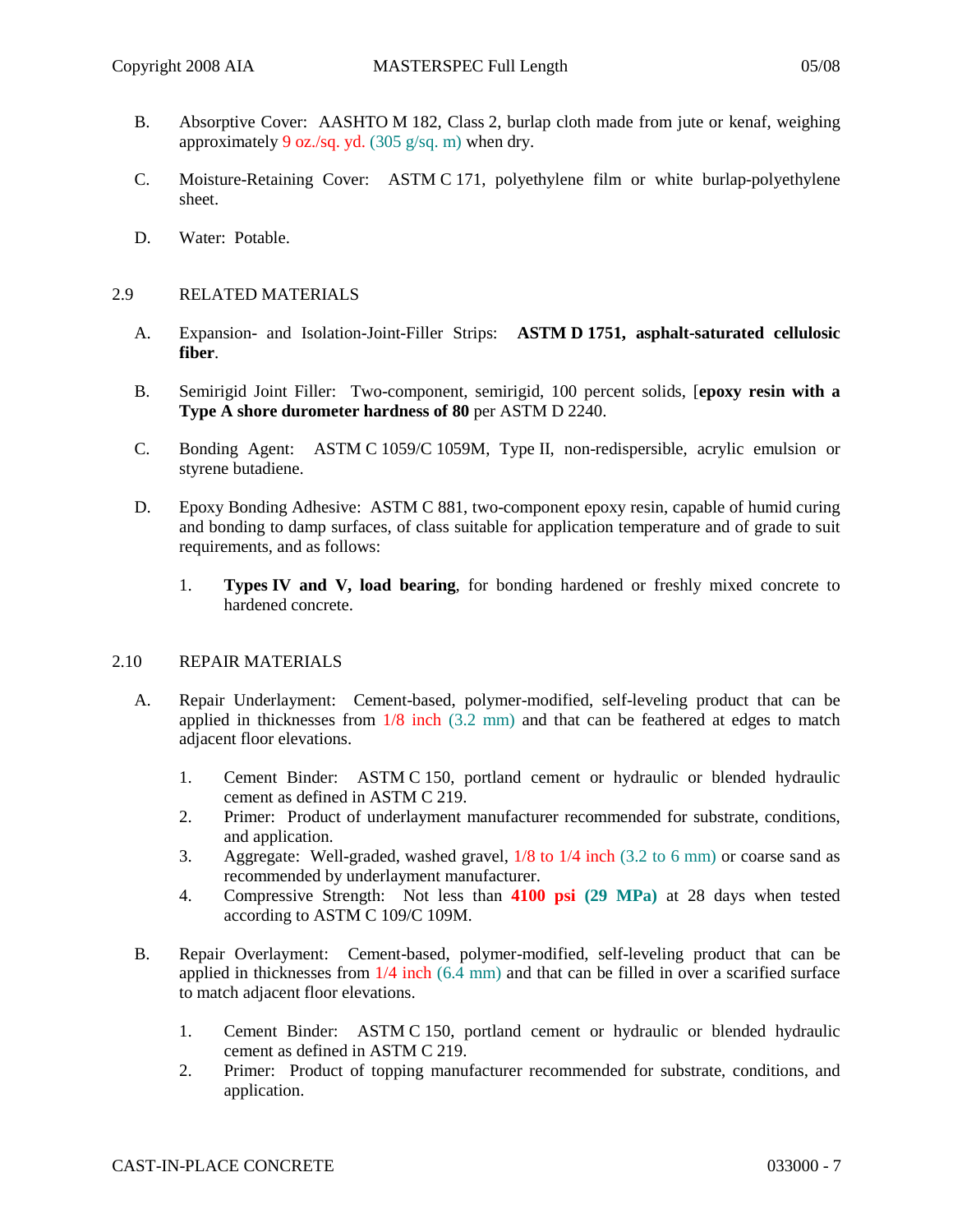- 3. Aggregate: Well-graded, washed gravel, 1/8 to 1/4 inch (3.2 to 6 mm) or coarse sand as recommended by topping manufacturer.
- 4. Compressive Strength: Not less than **5000 psi (34.5 MPa)** at 28 days when tested according to ASTM C 109/C 109M.

# 2.11 CONCRETE MIXTURES, GENERAL

- A. Prepare design mixtures for each type and strength of concrete, proportioned on the basis of laboratory trial mixture or field test data, or both, according to ACI 301.
	- 1. Use a qualified independent testing agency for preparing and reporting proposed mixture designs based on laboratory trial mixtures.
- B. Cementitious Materials: **Limit percentage, by weight, of cementitious materials other than portland cement in concrete as follows:**
	- 1. Fly Ash: 25 percent.
- C. Limit water-soluble, chloride-ion content in hardened concrete to **0.30** percent by weight of cement.
- D. Admixtures: Use admixtures according to manufacturer's written instructions.
	- 1. Use **water-reducing high-range water-reducing or plasticizing** admixture in concrete, as required, for placement and workability.
	- 2. Use water-reducing and retarding admixture when required by high temperatures, low humidity, or other adverse placement conditions.
	- 3. Use water-reducing admixture in pumped concrete, concrete for heavy-use industrial slabs and parking structure slabs, concrete required to be watertight, and concrete with a water-cementitious materials ratio below 0.50.

### 2.12 CONCRETE MIXTURES FOR BUILDING ELEMENTS

- A. Footings: Proportion normal-weight concrete mixture as follows:
	- 1. Minimum Compressive Strength: **4000 psi (27.6 MPa)** at 28 days.
	- 2. Maximum Water-Cementitious Materials Ratio: **0.50**.
	- 3. Slump Limit: **5 inches (125 mm), 8 inches (200 mm) for concrete with verified slump of 2 to 4 inches (50 to 100 mm) before adding high-range water-reducing admixture or plasticizing admixture**, plus or minus 1 inch (25 mm).
	- 4. Air Content: **5.5** percent, plus or minus 1.5 percent at point of delivery for 1-1/2-inch (38-mm) nominal maximum aggregate size.
- B. Slabs-on-Grade: Proportion normal-weight concrete mixture as follows:
	- 1. Minimum Compressive Strength: **4000 psi (27.6 MPa)** at 28 days.
	- 2. Slump Limit: **4 inches (100 mm)**, plus or minus 1 inch (25 mm).
	- 3. Air Content: Do not allow air content of trowel-finished floors to exceed 3 percent.
- C. Suspended Slabs: Proportion normal-weight concrete mixture as follows: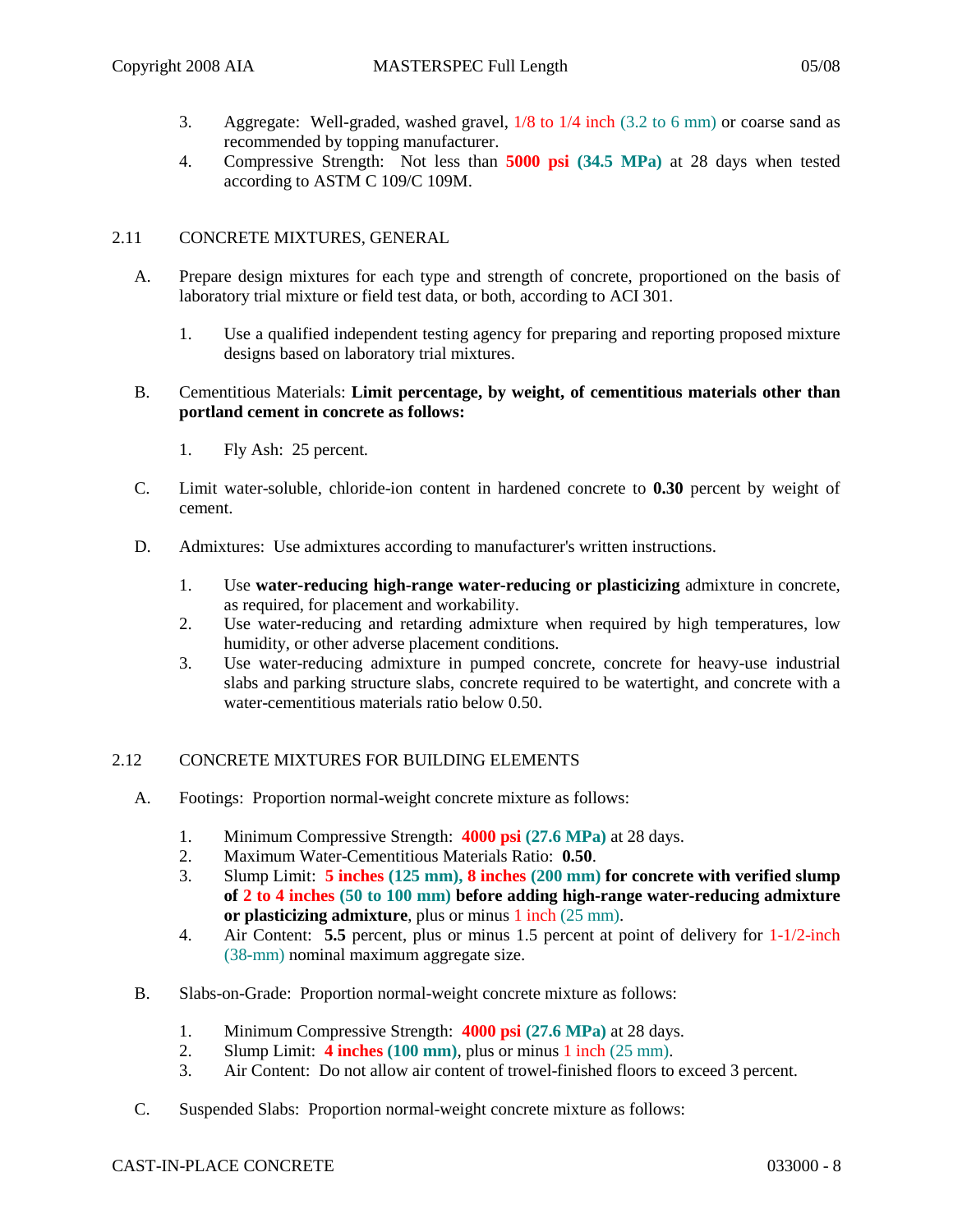- 1. Minimum Compressive Strength: **4000 psi (27.6 MPa)** at 28 days.
- 2. Slump Limit: **4 inches (100 mm)**, plus or minus 1 inch (25 mm).
- 3. Air Content: Do not allow air content of trowel-finished floors to exceed 3 percent.
- D. Suspended Slabs: Proportion structural lightweight concrete mixture as follows:
	- 1. Minimum Compressive Strength: **4000 psi (27.6 MPa)** at 28 days.
	- 2. Calculated Equilibrium Unit Weight: **110 lb/cu. ft. (1762 kg/cu. m)**, plus or minus 3 lb/cu. ft. (48.1 kg/cu. m) as determined by ASTM C 567.
	- 3. Slump Limit: **4 inches (100 mm)**, plus or minus 1 inch (25 mm).
	- 4. Air Content: Do not allow air content of trowel-finished floors to exceed 3 percent.

### 2.13 FABRICATING REINFORCEMENT

A. Fabricate steel reinforcement according to CRSI's "Manual of Standard Practice."

### 2.14 CONCRETE MIXING

- A. Ready-Mixed Concrete: Measure, batch, mix, and deliver concrete according to ASTM C 94/C 94M[ **and ASTM C 1116/C 1116M**], and furnish batch ticket information.
	- 1. When air temperature is between 85 and 90 deg F (30 and 32 deg C), reduce mixing and delivery time from  $1-1/2$  hours to 75 minutes; when air temperature is above 90 deg F (32) deg C), reduce mixing and delivery time to 60 minutes.

# PART 3 - EXECUTION

### 3.1 FORMWORK

- A. Design, erect, shore, brace, and maintain formwork, according to ACI 301, to support vertical, lateral, static, and dynamic loads, and construction loads that might be applied, until structure can support such loads.
- B. Construct formwork so concrete members and structures are of size, shape, alignment, elevation, and position indicated, within tolerance limits of ACI 117.
- C. Limit concrete surface irregularities, designated by ACI 347 as abrupt or gradual, as follows:
	- 1. **Class A, 1/8 inch (3.2 mm)** for smooth-formed finished surfaces.
	- 2. **Class C, 1/2 inch (13 mm)** for rough-formed finished surfaces.
- D. Construct forms tight enough to prevent loss of concrete mortar.
- E. Fabricate forms for easy removal without hammering or prying against concrete surfaces. Provide crush or wrecking plates where stripping may damage cast concrete surfaces. Provide top forms for inclined surfaces steeper than 1.5 horizontal to 1 vertical.
	- 1. Install keyways, reglets, recesses, and the like, for easy removal.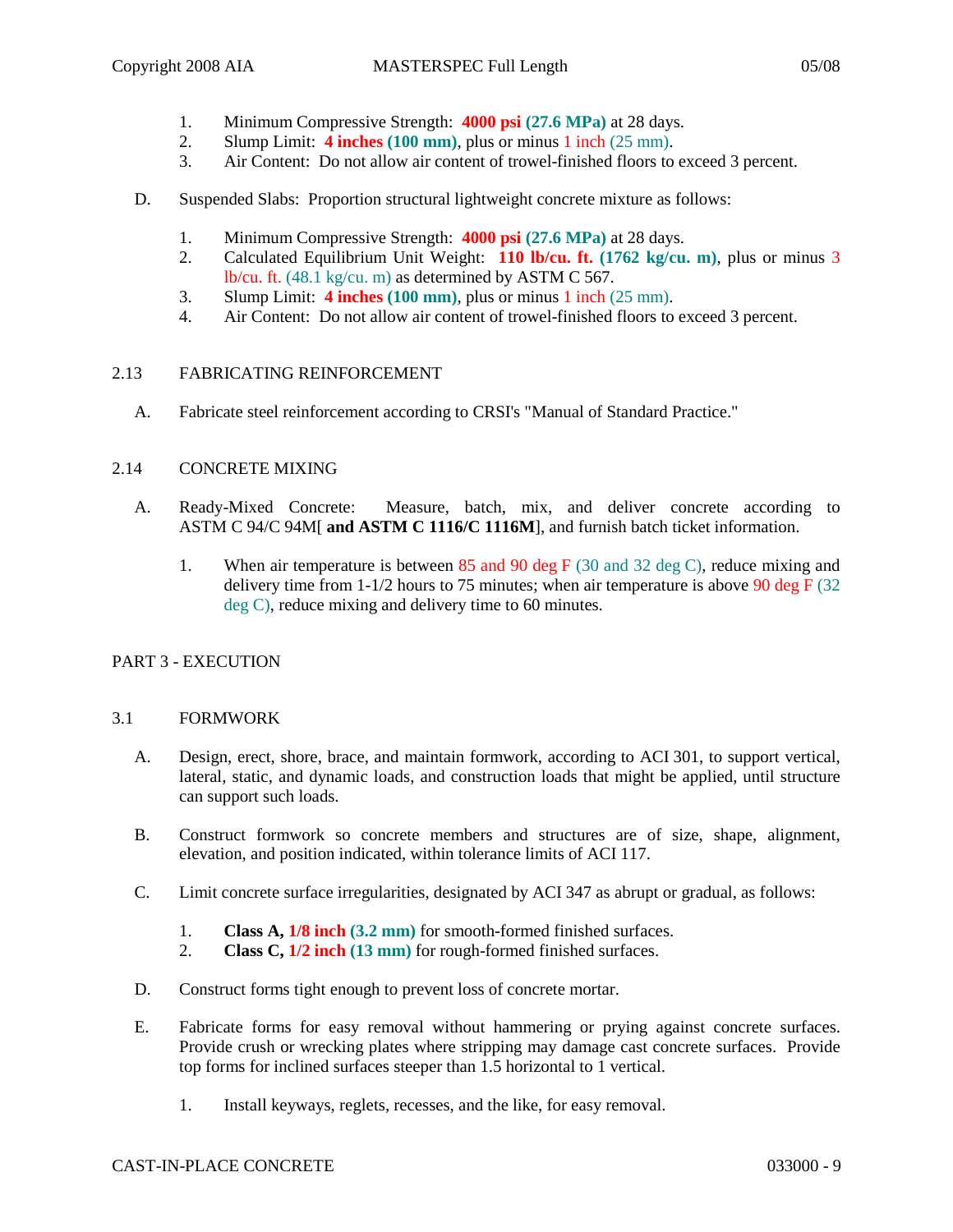- 2. Do not use rust-stained steel form-facing material.
- F. Set edge forms, bulkheads, and intermediate screed strips for slabs to achieve required elevations and slopes in finished concrete surfaces. Provide and secure units to support screed strips; use strike-off templates or compacting-type screeds.
- G. Provide temporary openings for cleanouts and inspection ports where interior area of formwork is inaccessible. Close openings with panels tightly fitted to forms and securely braced to prevent loss of concrete mortar. Locate temporary openings in forms at inconspicuous locations.
- H. **Chamfer** exterior corners and edges of permanently exposed concrete.
- I. Form openings, chases, offsets, sinkages, keyways, reglets, blocking, screeds, and bulkheads required in the Work. Determine sizes and locations from trades providing such items.
- J. Clean forms and adjacent surfaces to receive concrete. Remove chips, wood, sawdust, dirt, and other debris just before placing concrete.
- K. Retighten forms and bracing before placing concrete, as required, to prevent mortar leaks and maintain proper alignment.
- L. Coat contact surfaces of forms with form-release agent, according to manufacturer's written instructions, before placing reinforcement.

## 3.2 EMBEDDED ITEMS

- A. Place and secure anchorage devices and other embedded items required for adjoining work that is attached to or supported by cast-in-place concrete. Use setting drawings, templates, diagrams, instructions, and directions furnished with items to be embedded.
	- 1. Install anchor rods, accurately located, to elevations required and complying with tolerances in Section 7.5 of AISC's "Code of Standard Practice for Steel Buildings and Bridges."
	- 2. Install reglets to receive waterproofing and to receive through-wall flashings in outer face of concrete frame at exterior walls, where flashing is shown at lintels, shelf angles, and other conditions.

### 3.3 REMOVING AND REUSING FORMS

- A. General: Formwork for sides of beams, walls, columns, and similar parts of the Work that does not support weight of concrete may be removed after cumulatively curing at not less than 50 deg F (10 deg C) for **24** hours after placing concrete. Concrete has to be hard enough to not be damaged by form-removal operations and curing and protection operations need to be maintained.
	- 1. Leave formwork for beam soffits, joists, slabs, and other structural elements that supports weight of concrete in place until concrete has achieved **at least 70 percent of** its 28-day design compressive strength.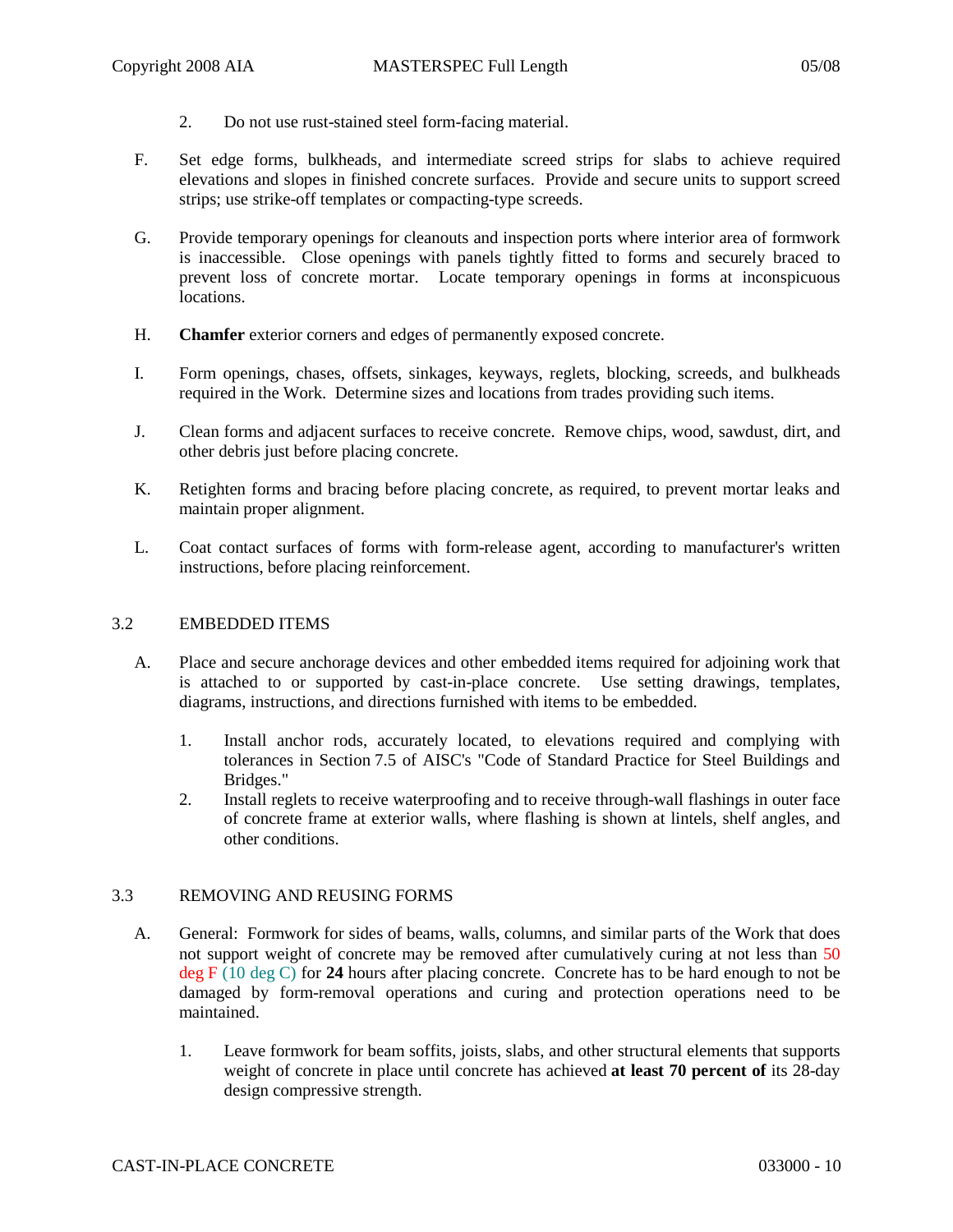- 2. Remove forms only if shores have been arranged to permit removal of forms without loosening or disturbing shores.
- B. Clean and repair surfaces of forms to be reused in the Work. Split, frayed, delaminated, or otherwise damaged form-facing material will not be acceptable for exposed surfaces. Apply new form-release agent.
- C. When forms are reused, clean surfaces, remove fins and laitance, and tighten to close joints. Align and secure joints to avoid offsets. Do not use patched forms for exposed concrete surfaces unless approved by Architect.

### 3.4 SHORES AND RESHORES

- A. Comply with ACI 318 (ACI 318M) and ACI 301 for design, installation, and removal of shoring and reshoring.
	- 1. Do not remove shoring or reshoring until measurement of slab tolerances is complete.
- B. In multistory construction, extend shoring or reshoring over a sufficient number of stories to distribute loads in such a manner that no floor or member will be excessively loaded or will induce tensile stress in concrete members without sufficient steel reinforcement.
- C. Plan sequence of removal of shores and reshore to avoid damage to concrete. Locate and provide adequate reshoring to support construction without excessive stress or deflection.

### 3.5 VAPOR RETARDERS

- A. Sheet Vapor Retarders: Place, protect, and repair sheet vapor retarder according to ASTM E 1643 and manufacturer's written instructions.
	- 1. Lap joints 6 inches (150 mm) and seal with manufacturer's recommended tape.

# 3.6 STEEL REINFORCEMENT

- A. General: Comply with CRSI's "Manual of Standard Practice" for placing reinforcement.
	- 1. Do not cut or puncture vapor retarder. Repair damage and reseal vapor retarder before placing concrete.
- B. Clean reinforcement of loose rust and mill scale, earth, ice, and other foreign materials that would reduce bond to concrete.
- C. Accurately position, support, and secure reinforcement against displacement. Locate and support reinforcement with bar supports to maintain minimum concrete cover. Do not tack weld crossing reinforcing bars.
	- 1. Weld reinforcing bars according to AWS D1.4/D 1.4M, where indicated.
- D. Set wire ties with ends directed into concrete, not toward exposed concrete surfaces.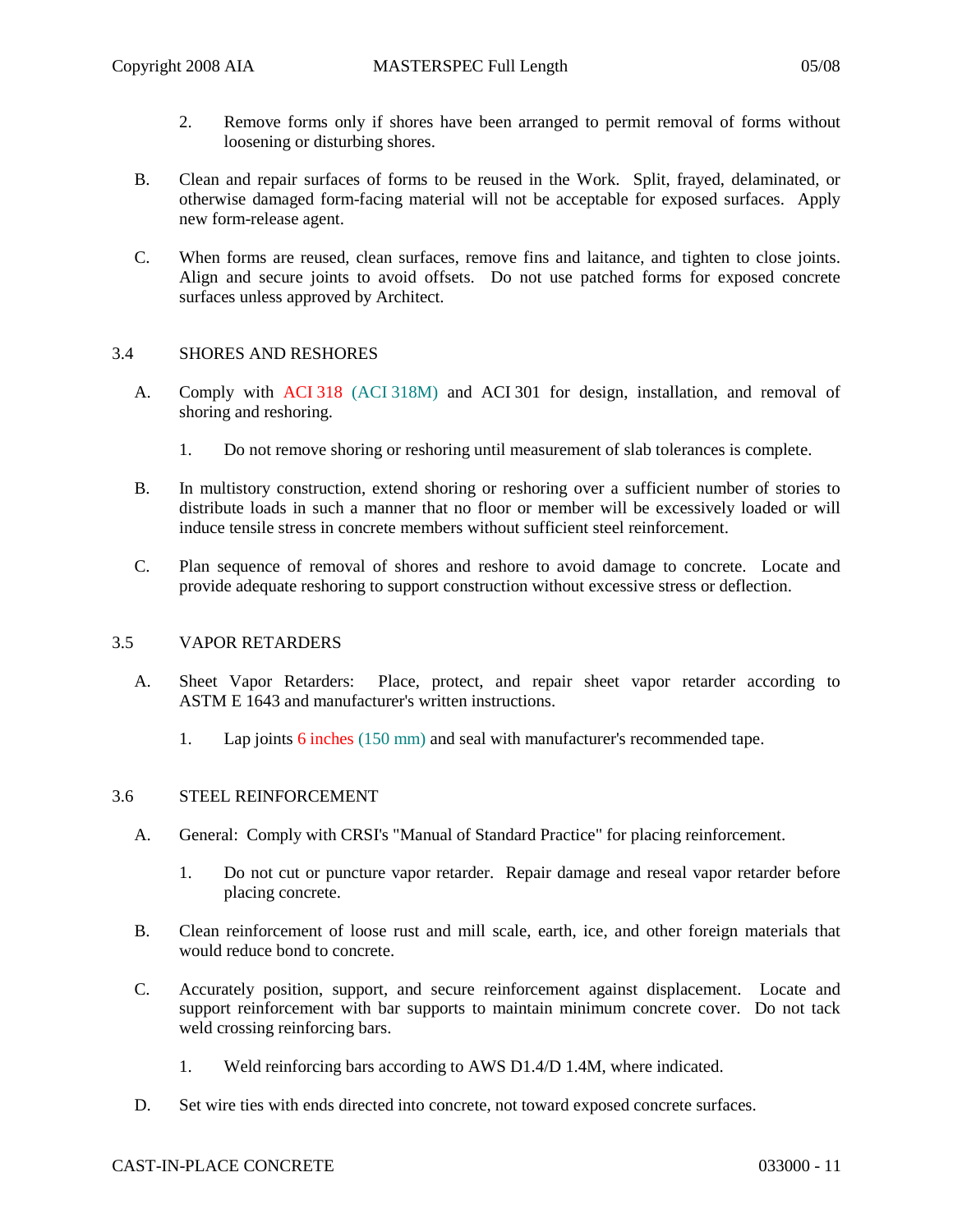- E. Install welded wire reinforcement in longest practicable lengths on bar supports spaced to minimize sagging. Lap edges and ends of adjoining sheets at least one mesh spacing. Offset laps of adjoining sheet widths to prevent continuous laps in either direction. Lace overlaps with wire.
- F. Epoxy-Coated Reinforcement: Repair cut and damaged epoxy coatings with epoxy repair coating according to ASTM D 3963/D 3963M. Use epoxy-coated steel wire ties to fasten epoxy-coated steel reinforcement.

## 3.7 JOINTS

- A. General: Construct joints true to line with faces perpendicular to surface plane of concrete.
- B. Construction Joints: Install so strength and appearance of concrete are not impaired, at locations indicated or as approved by Architect.
	- 1. Place joints perpendicular to main reinforcement. Continue reinforcement across construction joints unless otherwise indicated. Do not continue reinforcement through sides of strip placements of floors and slabs.
	- 2. Form keyed joints as indicated. Embed keys at least  $1-1/2$  inches (38 mm) into concrete.
	- 3. Locate joints for beams, slabs, joists, and girders in the middle third of spans. Offset joints in girders a minimum distance of twice the beam width from a beam-girder intersection.
	- 4. Use a bonding agent at locations where fresh concrete is placed against hardened or partially hardened concrete surfaces.
	- 5. Use epoxy-bonding adhesive at locations where fresh concrete is placed against hardened or partially hardened concrete surfaces.
- C. Contraction Joints in Slabs-on-Grade: Form weakened-plane contraction joints, sectioning concrete into areas as indicated. Construct contraction joints for a depth equal to at least **onefourth** of concrete thickness as follows:
	- 1. Sawed Joints: Form contraction joints with power saws equipped with shatterproof abrasive or diamond-rimmed blades. Cut 1/8-inch- (3.2-mm-) wide joints into concrete when cutting action will not tear, abrade, or otherwise damage surface and before concrete develops random contraction cracks.
- D. Isolation Joints in Slabs-on-Grade: After removing formwork, install joint-filler strips at slab junctions with vertical surfaces, such as column pedestals, foundation walls, grade beams, and other locations, as indicated.
	- 1. Extend joint-filler strips full width and depth of joint, terminating flush with finished concrete surface unless otherwise indicated.
	- 2. Terminate full-width joint-filler strips not less than  $1/2$  inch  $(13 \text{ mm})$  or more than 1 inch (25 mm) below finished concrete surface where joint sealants, specified in Division 07 Section "Joint Sealants," are indicated.
	- 3. Install joint-filler strips in lengths as long as practicable. Where more than one length is required, lace or clip sections together.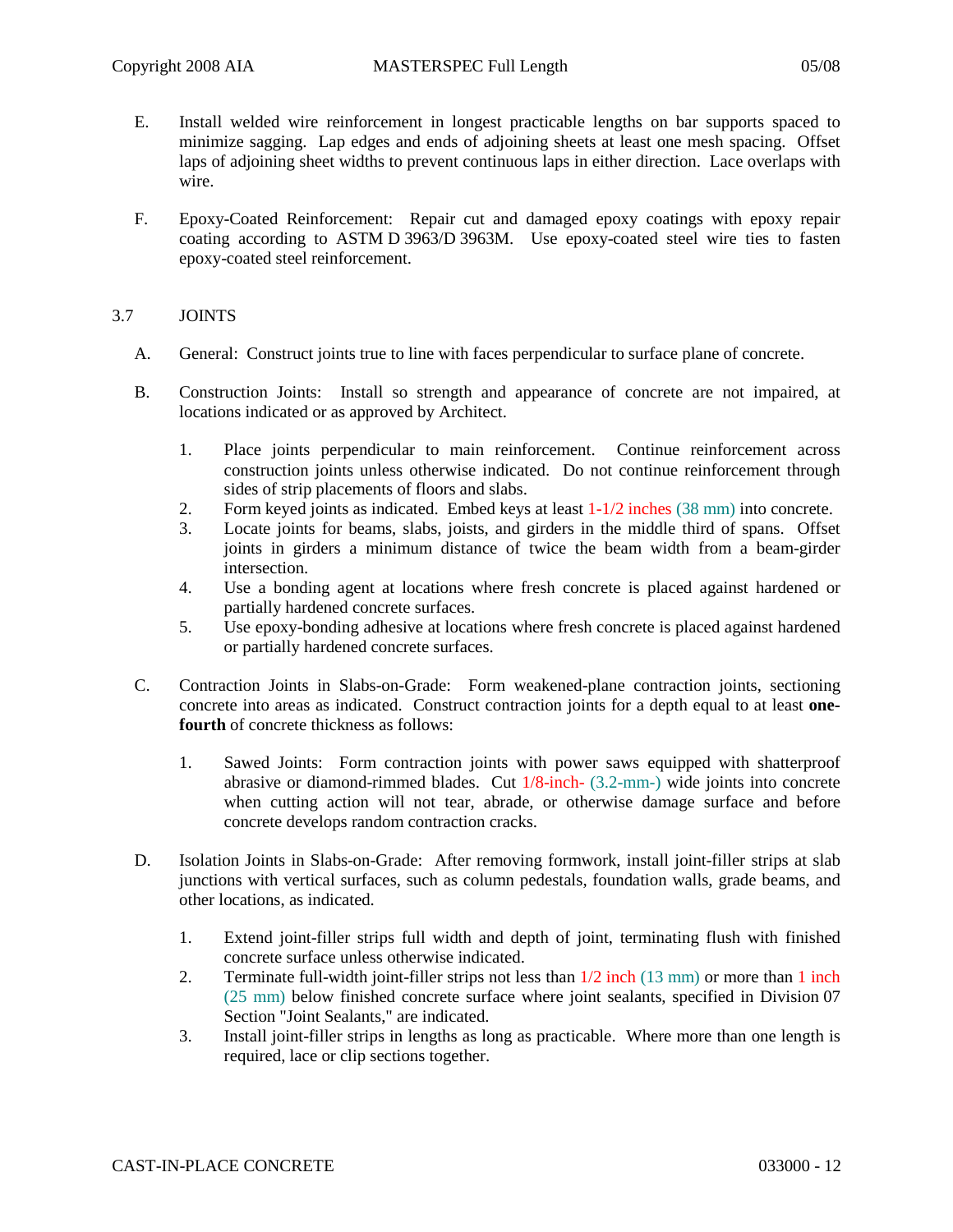E. Doweled Joints: Install dowel bars and support assemblies at joints where indicated. Lubricate or asphalt coat one-half of dowel length to prevent concrete bonding to one side of joint.

#### 3.8 WATERSTOPS

A. Self-Expanding Strip Waterstops: Install in construction joints and at other locations indicated, according to manufacturer's written instructions, adhesive bonding, mechanically fastening, and firmly pressing into place. Install in longest lengths practicable.

#### 3.9 CONCRETE PLACEMENT

- A. Before placing concrete, verify that installation of formwork, reinforcement, and embedded items is complete and that required inspections have been performed.
- B. Do not add water to concrete during delivery, at Project site, or during placement unless approved by Architect.
- C. Deposit concrete continuously in one layer or in horizontal layers of such thickness that no new concrete will be placed on concrete that has hardened enough to cause seams or planes of weakness. If a section cannot be placed continuously, provide construction joints as indicated. Deposit concrete to avoid segregation.
	- 1. Deposit concrete in horizontal layers of depth to not exceed formwork design pressures and in a manner to avoid inclined construction joints.
	- 2. Consolidate placed concrete with mechanical vibrating equipment according to ACI 301.
	- 3. Do not use vibrators to transport concrete inside forms. Insert and withdraw vibrators vertically at uniformly spaced locations to rapidly penetrate placed layer and at least 6 inches (150 mm) into preceding layer. Do not insert vibrators into lower layers of concrete that have begun to lose plasticity. At each insertion, limit duration of vibration to time necessary to consolidate concrete and complete embedment of reinforcement and other embedded items without causing mixture constituents to segregate.
- D. Deposit and consolidate concrete for floors and slabs in a continuous operation, within limits of construction joints, until placement of a panel or section is complete.
	- 1. Consolidate concrete during placement operations so concrete is thoroughly worked around reinforcement and other embedded items and into corners.
	- 2. Maintain reinforcement in position on chairs during concrete placement.
	- 3. Screed slab surfaces with a straightedge and strike off to correct elevations.
	- 4. Slope surfaces uniformly to drains where required.
	- 5. Begin initial floating using bull floats or darbies to form a uniform and open-textured surface plane, before excess bleedwater appears on the surface. Do not further disturb slab surfaces before starting finishing operations.
- E. Cold-Weather Placement: Comply with ACI 306.1 and as follows. Protect concrete work from physical damage or reduced strength that could be caused by frost, freezing actions, or low temperatures.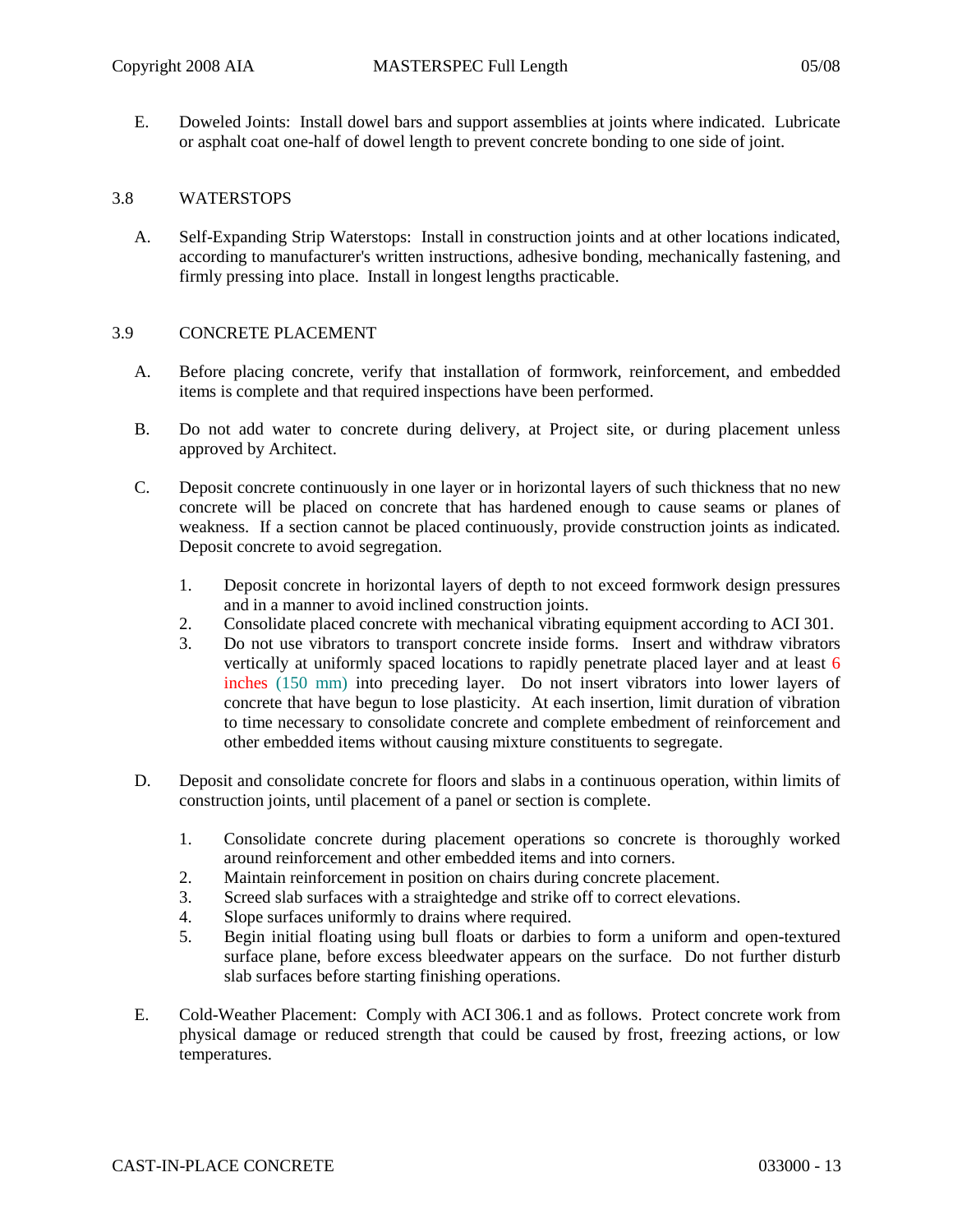- 1. When average high and low temperature is expected to fall below 40 deg F  $(4.4 \text{ deg } C)$ for three successive days, maintain delivered concrete mixture temperature within the temperature range required by ACI 301.
- 2. Do not use frozen materials or materials containing ice or snow. Do not place concrete on frozen subgrade or on subgrade containing frozen materials.
- 3. Do not use calcium chloride, salt, or other materials containing antifreeze agents or chemical accelerators unless otherwise specified and approved in mixture designs.
- F. Hot-Weather Placement: Comply with ACI 301 and as follows:
	- 1. Maintain concrete temperature below 90 deg F (32 deg C) at time of placement. Chilled mixing water or chopped ice may be used to control temperature, provided water equivalent of ice is calculated to total amount of mixing water. Using liquid nitrogen to cool concrete is Contractor's option.
	- 2. Fog-spray forms, steel reinforcement, and subgrade just before placing concrete. Keep subgrade uniformly moist without standing water, soft spots, or dry areas.

### 3.10 FINISHING FORMED SURFACES

- A. Rough-Formed Finish: As-cast concrete texture imparted by form-facing material with tie holes and defects repaired and patched. Remove fins and other projections that exceed specified limits on formed-surface irregularities.
	- 1. Apply to concrete surfaces **not exposed to public view**.
- B. Smooth-Formed Finish: As-cast concrete texture imparted by form-facing material, arranged in an orderly and symmetrical manner with a minimum of seams. Repair and patch tie holes and defects. Remove fins and other projections that exceed specified limits on formed-surface irregularities.
	- 1. Apply to concrete surfaces **exposed to public view, to receive a rubbed finish**.
- C. Rubbed Finish: Apply the following to smooth-formed finished as-cast concrete where indicated:
	- 1. Smooth-Rubbed Finish: Not later than one day after form removal, moisten concrete surfaces and rub with carborundum brick or another abrasive until producing a uniform color and texture. Do not apply cement grout other than that created by the rubbing process.
- D. Related Unformed Surfaces: At tops of walls, horizontal offsets, and similar unformed surfaces adjacent to formed surfaces, strike off smooth and finish with a texture matching adjacent formed surfaces. Continue final surface treatment of formed surfaces uniformly across adjacent unformed surfaces unless otherwise indicated.

### 3.11 FINISHING FLOORS AND SLABS

A. General: Comply with ACI 302.1R recommendations for screeding, restraightening, and finishing operations for concrete surfaces. Do not wet concrete surfaces.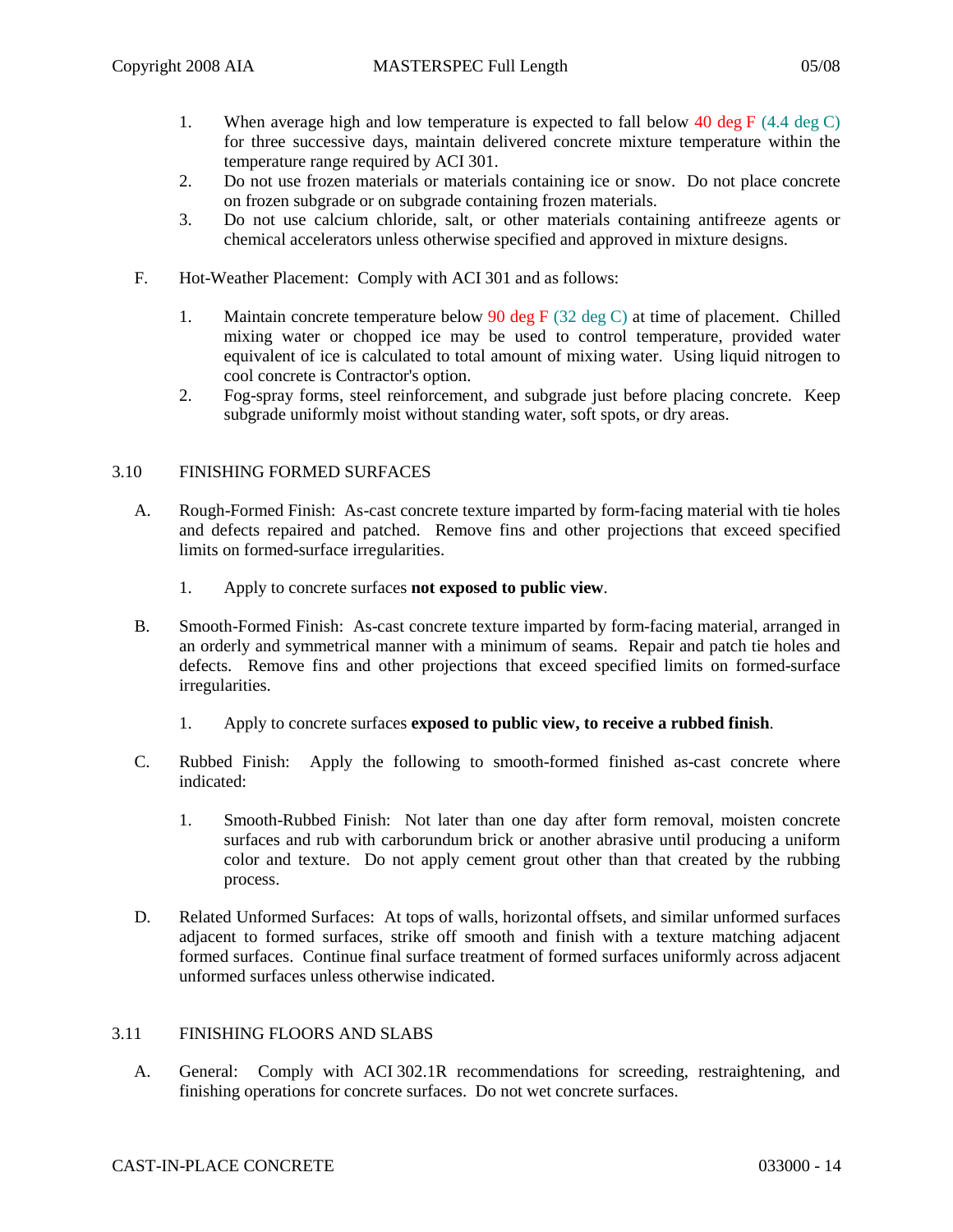- B. Scratch Finish: While still plastic, texture concrete surface that has been screeded and bullfloated or darbied. Use stiff brushes, brooms, or rakes to produce a profile amplitude of 1/4 inch (6 mm) in one direction.
	- 1. Apply scratch finish to surfaces **indicated**.
- C. Float Finish: Consolidate surface with power-driven floats or by hand floating if area is small or inaccessible to power driven floats. Restraighten, cut down high spots, and fill low spots. Repeat float passes and restraightening until surface is left with a uniform, smooth, granular texture.
	- 1. Apply float finish to surfaces **to receive trowel finish**.
- D. Trowel Finish: After applying float finish, apply first troweling and consolidate concrete by hand or power-driven trowel. Continue troweling passes and restraighten until surface is free of trowel marks and uniform in texture and appearance. Grind smooth any surface defects that would telegraph through applied coatings or floor coverings.
	- 1. Apply a trowel finish to surfaces **indicated, exposed to view or to be covered with resilient flooring, carpet, ceramic or quarry tile set over a cleavage membrane, paint, or another thin-film-finish coating system**.
	- 2. Finish and measure surface so gap at any point between concrete surface and an unleveled, freestanding, 10-ft.- (3.05-m-) long straightedge resting on two high spots and placed anywhere on the surface does not exceed **1/8 inch (3.2 mm)**.
- E. Trowel and Fine-Broom Finish: Apply a first trowel finish to surfaces **indicated** or **where ceramic or quarry tile is to be installed by either thickset or thin-set method**. While concrete is still plastic, slightly scarify surface with a fine broom.
	- 1. Comply with flatness and levelness tolerances for trowel-finished floor surfaces.
- F. Broom Finish: Apply a broom finish to exterior concrete platforms, steps, ramps, and elsewhere as indicated.
	- 1. Immediately after float finishing, slightly roughen trafficked surface by brooming with fiber-bristle broom perpendicular to main traffic route. Coordinate required final finish with Architect before application.

### 3.12 MISCELLANEOUS CONCRETE ITEMS

- A. Filling In: Fill in holes and openings left in concrete structures after work of other trades is in place unless otherwise indicated. Mix, place, and cure concrete, as specified, to blend with inplace construction. Provide other miscellaneous concrete filling indicated or required to complete the Work.
- B. Curbs: Provide monolithic finish to interior curbs by stripping forms while concrete is still green and by steel-troweling surfaces to a hard, dense finish with corners, intersections, and terminations slightly rounded.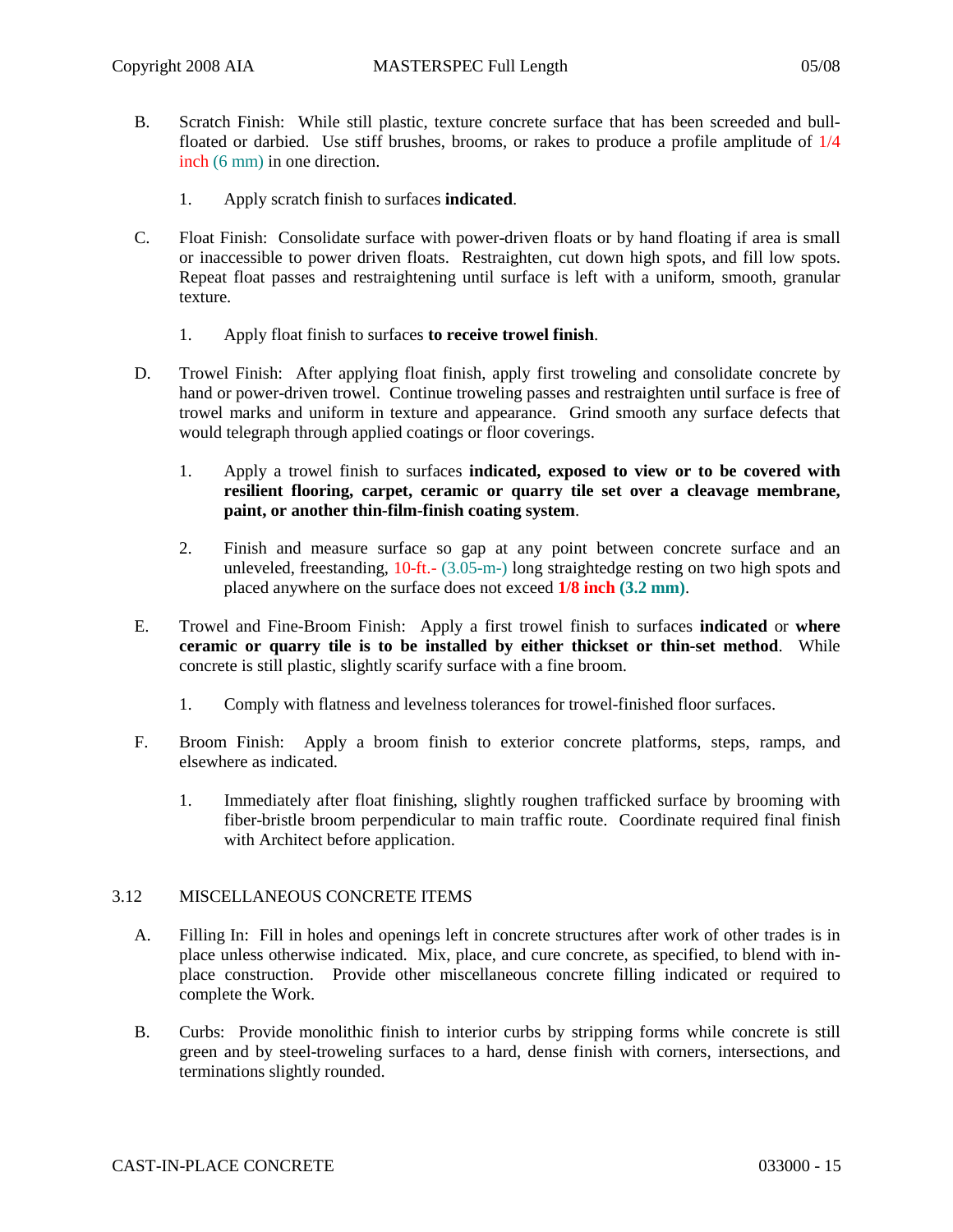C. Equipment Bases and Foundations: Provide machine and equipment bases and foundations as shown on Drawings. Set anchor bolts for machines and equipment at correct elevations, complying with diagrams or templates from manufacturer furnishing machines and equipment.

# 3.13 CONCRETE PROTECTING AND CURING

- A. General: Protect freshly placed concrete from premature drying and excessive cold or hot temperatures. Comply with ACI 306.1 for cold-weather protection and ACI 301 for hotweather protection during curing.
- B. Evaporation Retarder: Apply evaporation retarder to unformed concrete surfaces if hot, dry, or windy conditions cause moisture loss approaching 0.2 lb/sq. ft. x h (1 kg/sq. m x h) before and during finishing operations. Apply according to manufacturer's written instructions after placing, screeding, and bull floating or darbying concrete, but before float finishing.
- C. Formed Surfaces: Cure formed concrete surfaces, including underside of beams, supported slabs, and other similar surfaces. If forms remain during curing period, moist cure after loosening forms. If removing forms before end of curing period, continue curing for the remainder of the curing period.
- D. Unformed Surfaces: Begin curing immediately after finishing concrete. Cure unformed surfaces, including floors and slabs, concrete floor toppings, and other surfaces.
- E. Cure concrete according to ACI 308.1, by one or a combination of the following methods:
	- 1. Moisture Curing: Keep surfaces continuously moist for not less than seven days with the following materials:
		- a. Water.
		- b. Continuous water-fog spray.
		- c. Absorptive cover, water saturated, and kept continuously wet. Cover concrete surfaces and edges with 12-inch (300-mm) lap over adjacent absorptive covers.
	- 2. Moisture-Retaining-Cover Curing: Cover concrete surfaces with moisture-retaining cover for curing concrete, placed in widest practicable width, with sides and ends lapped at least 12 inches (300 mm), and sealed by waterproof tape or adhesive. Cure for not less than seven days. Immediately repair any holes or tears during curing period using cover material and waterproof tape.
		- a. Moisture cure or use moisture-retaining covers to cure all concrete slabs.

# 3.14 JOINT FILLING

- A. Prepare, clean, and install joint filler according to manufacturer's written instructions.
	- 1. Defer joint filling until concrete has aged at least [**one**] [**six**] month(s). Do not fill joints until construction traffic has permanently ceased.
- B. Remove dirt, debris, saw cuttings, curing compounds, and sealers from joints; leave contact faces of joint clean and dry.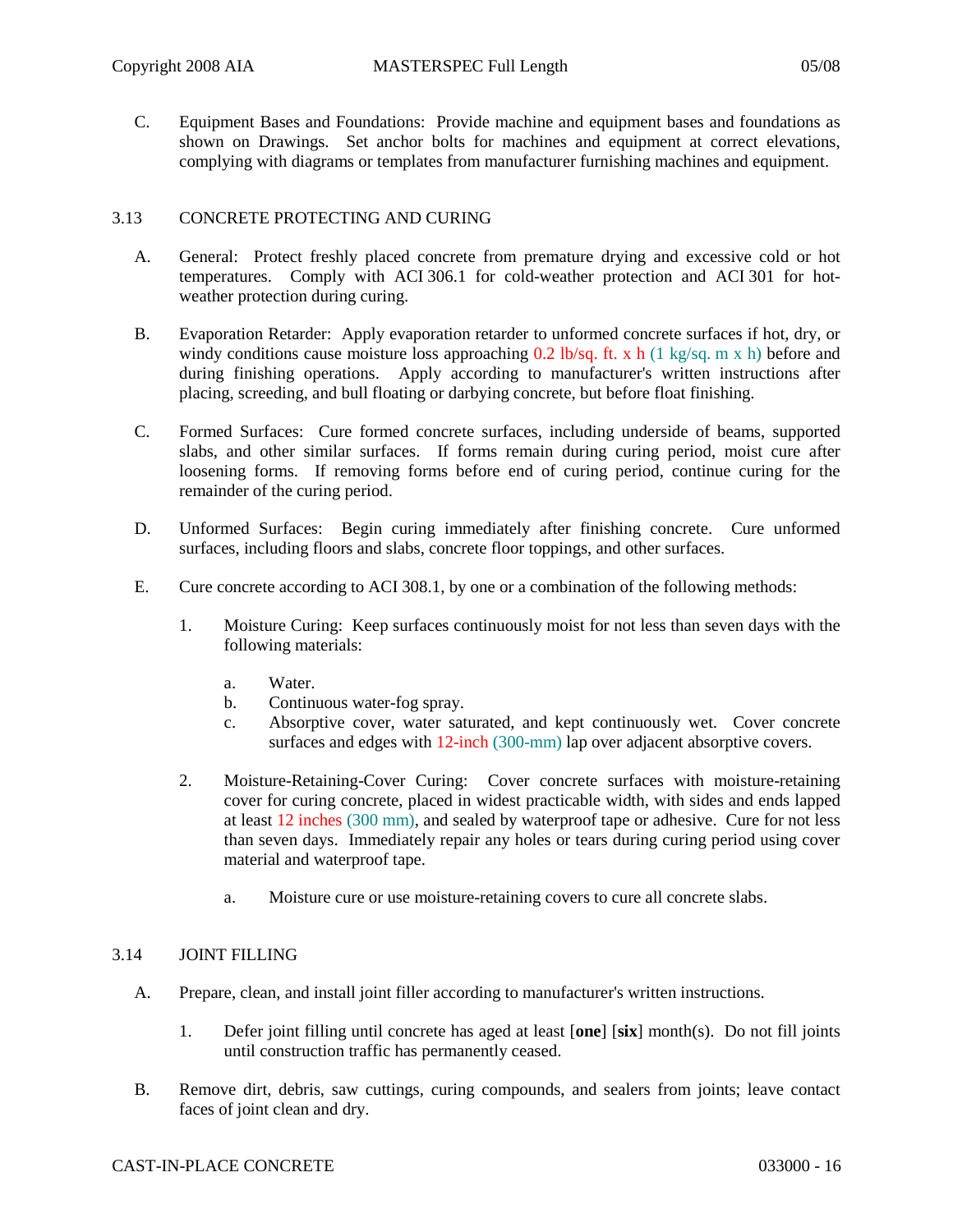C. Install semirigid joint filler full depth in saw-cut joints and at least 2 inches (50 mm) deep in formed joints. Overfill joint and trim joint filler flush with top of joint after hardening.

### 3.15 CONCRETE SURFACE REPAIRS

- A. Defective Concrete: Repair and patch defective areas when approved by Architect. Remove and replace concrete that cannot be repaired and patched to Architect's approval.
- B. Patching Mortar: Mix dry-pack patching mortar, consisting of one part portland cement to two and one-half parts fine aggregate passing a No. 16 (1.18-mm) sieve, using only enough water for handling and placing.
- C. Repairing Formed Surfaces: Surface defects include color and texture irregularities, cracks, spalls, air bubbles, honeycombs, rock pockets, fins and other projections on the surface, and stains and other discolorations that cannot be removed by cleaning.
	- 1. Immediately after form removal, cut out honeycombs, rock pockets, and voids more than 1/2 inch (13 mm) in any dimension to solid concrete. Limit cut depth to 3/4 inch (19 mm). Make edges of cuts perpendicular to concrete surface. Clean, dampen with water, and brush-coat holes and voids with bonding agent. Fill and compact with patching mortar before bonding agent has dried. Fill form-tie voids with patching mortar or cone plugs secured in place with bonding agent.
	- 2. Repair defects on surfaces exposed to view by blending white portland cement and standard portland cement so that, when dry, patching mortar will match surrounding color. Patch a test area at inconspicuous locations to verify mixture and color match before proceeding with patching. Compact mortar in place and strike off slightly higher than surrounding surface.
	- 3. Repair defects on concealed formed surfaces that affect concrete's durability and structural performance as determined by Architect.
- D. Repairing Unformed Surfaces: Test unformed surfaces, such as floors and slabs, for finish and verify surface tolerances specified for each surface. Correct low and high areas. Test surfaces sloped to drain for trueness of slope and smoothness; use a sloped template.
	- 1. Repair finished surfaces containing defects. Surface defects include spalls, popouts, honeycombs, rock pockets, crazing and cracks in excess of 0.01 inch (0.25 mm) wide or that penetrate to reinforcement or completely through unreinforced sections regardless of width, and other objectionable conditions.
	- 2. After concrete has cured at least 14 days, correct high areas by grinding.
	- 3. Correct localized low areas during or immediately after completing surface finishing operations by cutting out low areas and replacing with patching mortar. Finish repaired areas to blend into adjacent concrete.
	- 4. Correct other low areas scheduled to receive floor coverings with a repair underlayment. Prepare, mix, and apply repair underlayment and primer according to manufacturer's written instructions to produce a smooth, uniform, plane, and level surface. Feather edges to match adjacent floor elevations.
	- 5. Correct other low areas scheduled to remain exposed with a repair topping. Cut out low areas to ensure a minimum repair topping depth of  $1/4$  inch (6 mm) to match adjacent floor elevations. Prepare, mix, and apply repair topping and primer according to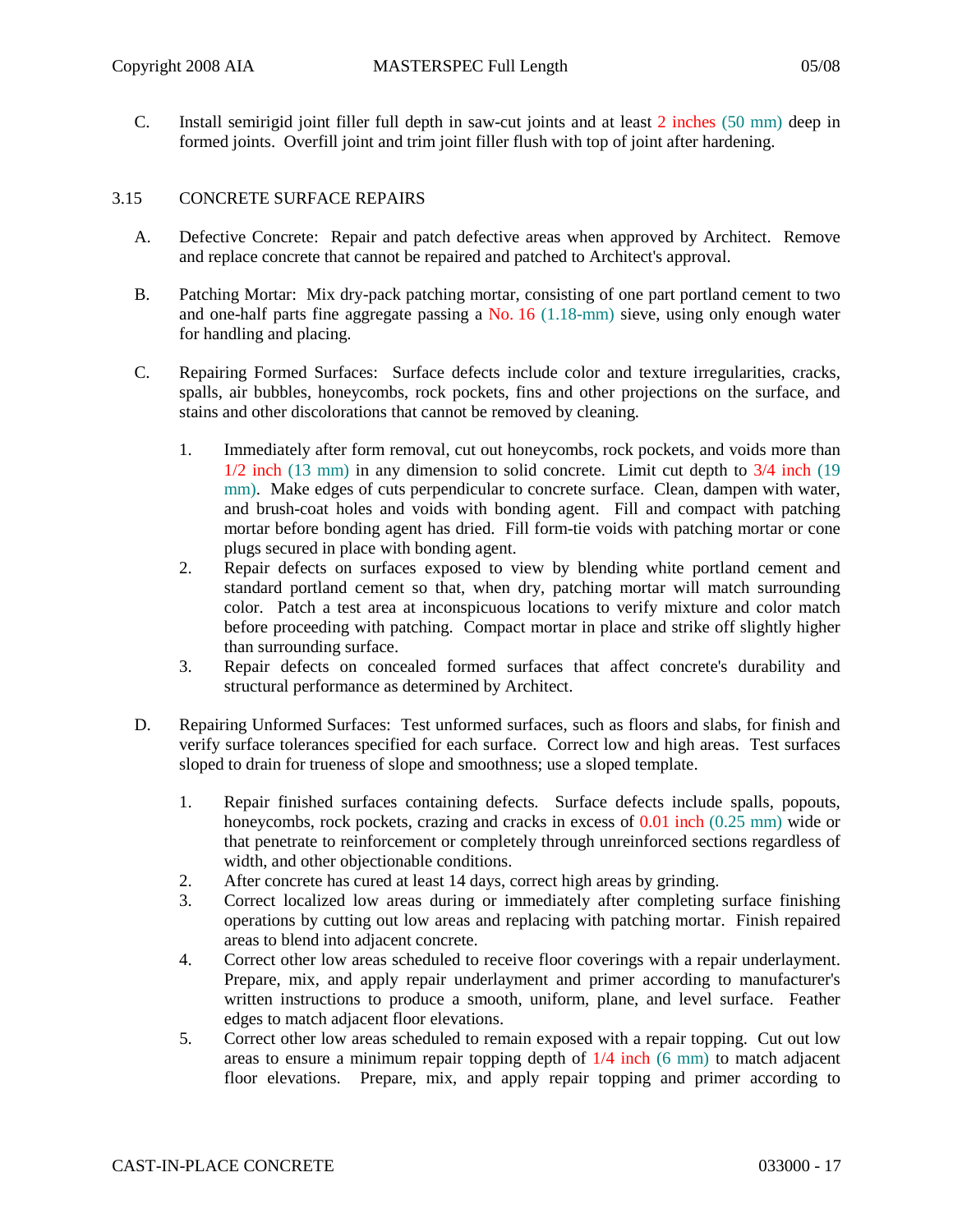manufacturer's written instructions to produce a smooth, uniform, plane, and level surface.

- 6. Repair defective areas, except random cracks and single holes 1 inch (25 mm) or less in diameter, by cutting out and replacing with fresh concrete. Remove defective areas with clean, square cuts and expose steel reinforcement with at least a 3/4-inch (19-mm) clearance all around. Dampen concrete surfaces in contact with patching concrete and apply bonding agent. Mix patching concrete of same materials and mixture as original concrete except without coarse aggregate. Place, compact, and finish to blend with adjacent finished concrete. Cure in same manner as adjacent concrete.
- 7. Repair random cracks and single holes 1 inch (25 mm) or less in diameter with patching mortar. Groove top of cracks and cut out holes to sound concrete and clean off dust, dirt, and loose particles. Dampen cleaned concrete surfaces and apply bonding agent. Place patching mortar before bonding agent has dried. Compact patching mortar and finish to match adjacent concrete. Keep patched area continuously moist for at least 72 hours.
- E. Perform structural repairs of concrete, subject to Architect's approval, using epoxy adhesive and patching mortar.
- F. Repair materials and installation not specified above may be used, subject to Architect's approval.

### 3.16 FIELD QUALITY CONTROL

- A. Testing and Inspecting: Engage a **special inspector** to perform field tests and inspections and prepare test reports.
- B. Inspections:
	- 1. Steel reinforcement placement.
	- 2. Steel reinforcement welding.
	- 3. Headed bolts and studs.
	- 4. Verification of use of required design mixture.
	- 5. Concrete placement, including conveying and depositing.
	- 6. Curing procedures and maintenance of curing temperature.
	- 7. Verification of concrete strength before removal of shores and forms from beams and slabs.
- C. Concrete Tests: Testing of composite samples of fresh concrete obtained according to ASTM C 172 shall be performed according to the following requirements:
	- 1. Testing Frequency: Obtain one composite sample for each day's pour of each concrete mixture exceeding 5 cu. yd.  $(4 \text{ cu. m})$ , but less than 25 cu. yd.  $(19 \text{ cu. m})$ , plus one set for each additional 50 cu. yd. (38 cu. m) or fraction thereof.
		- a. When frequency of testing will provide fewer than five compressive-strength tests for each concrete mixture, testing shall be conducted from at least five randomly selected batches or from each batch if fewer than five are used.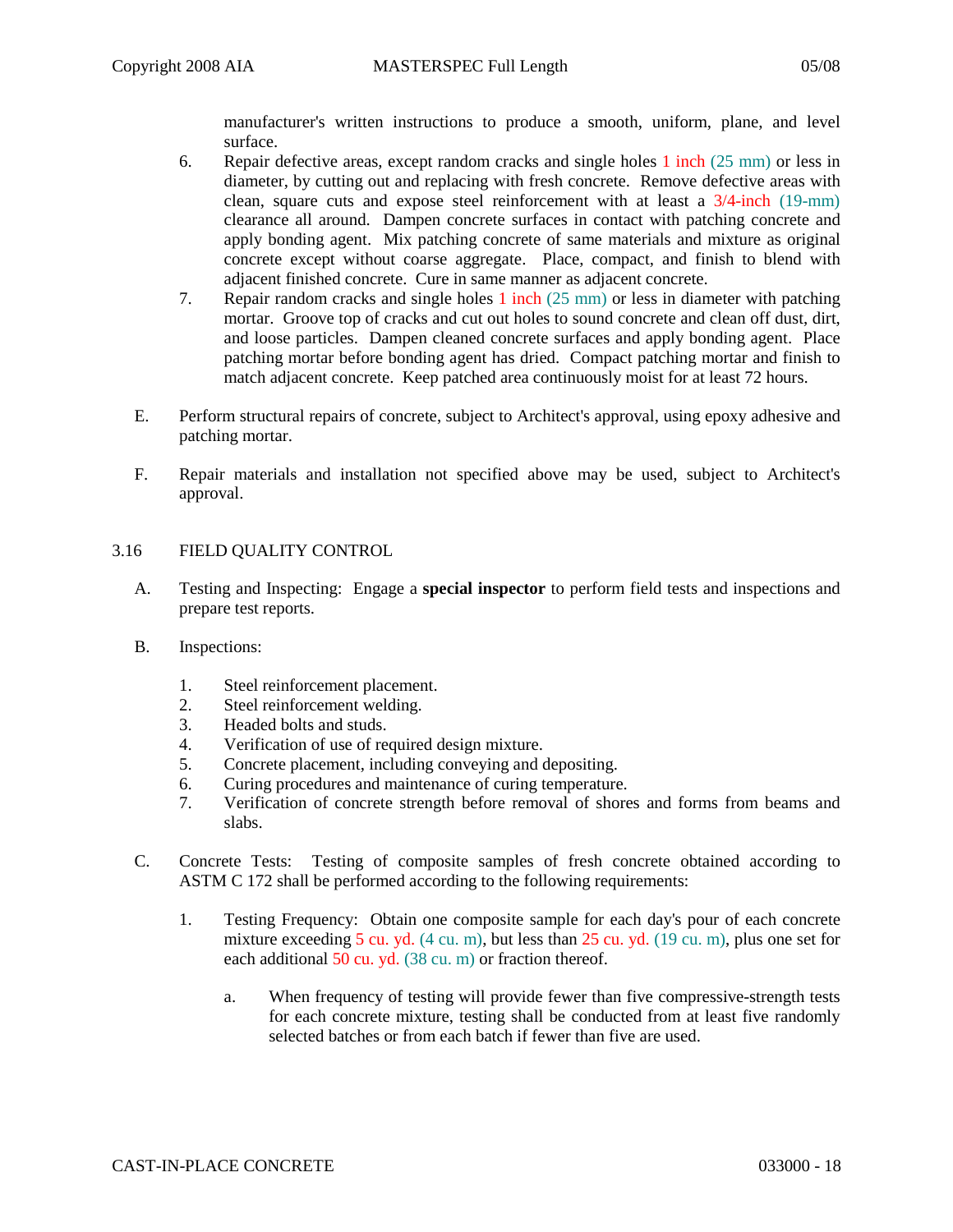- 2. Slump: ASTM C 143/C 143M; one test at point of placement for each composite sample, but not less than one test for each day's pour of each concrete mixture. Perform additional tests when concrete consistency appears to change.
- 3. Air Content: ASTM C 231, pressure method, for normal-weight concrete; **ASTM C 173/C 173M, volumetric method, for structural lightweight concrete;** one test for each composite sample, but not less than one test for each day's pour of each concrete mixture.
- 4. Concrete Temperature: ASTM C 1064/C 1064M; one test hourly when air temperature is 40 deg F  $(4.4 \deg C)$  and below and when 80 deg F  $(27 \deg C)$  and above, and one test for each composite sample.
- 5. Unit Weight: ASTM C 567, fresh unit weight of structural lightweight concrete; one test for each composite sample, but not less than one test for each day's pour of each concrete mixture.
- 6. Compression Test Specimens: ASTM C 31/C 31M.
	- a. Cast and laboratory cure two sets of two standard cylinder specimens for each composite sample.
- 7. Compressive-Strength Tests: ASTM C 39/C 39M; test one set of two laboratory-cured specimens at 7 days and one set of two specimens at 28 days.
	- a. Test one set of two field-cured specimens at 7 days and one set of two specimens at 28 days.
	- b. A compressive-strength test shall be the average compressive strength from a set of two specimens obtained from same composite sample and tested at age indicated.
- 8. Strength of each concrete mixture will be satisfactory if every average of any three consecutive compressive-strength tests equals or exceeds specified compressive strength and no compressive-strength test value falls below specified compressive strength by more than 500 psi (3.4 MPa).
- 9. Test results shall be reported in writing to Architect, concrete manufacturer, and Contractor within 48 hours of testing. Reports of compressive-strength tests shall contain Project identification name and number, date of concrete placement, name of concrete testing and inspecting agency, location of concrete batch in Work, design compressive strength at 28 days, concrete mixture proportions and materials, compressive breaking strength, and type of break for both 7- and 28-day tests.
- 10. Nondestructive Testing: Impact hammer, sonoscope, or other nondestructive device may be permitted by Architect but will not be used as sole basis for approval or rejection of concrete.
- 11. Additional Tests: Testing and inspecting agency shall make additional tests of concrete when test results indicate that slump, air entrainment, compressive strengths, or other requirements have not been met, as directed by Architect. Testing and inspecting agency may conduct tests to determine adequacy of concrete by cored cylinders complying with ASTM C 42/C 42M or by other methods as directed by Architect.
- 12. Additional testing and inspecting, at Contractor's expense, will be performed to determine compliance of replaced or additional work with specified requirements.
- 13. Correct deficiencies in the Work that test reports and inspections indicate do not comply with the Contract Documents.

### END OF SECTION 033000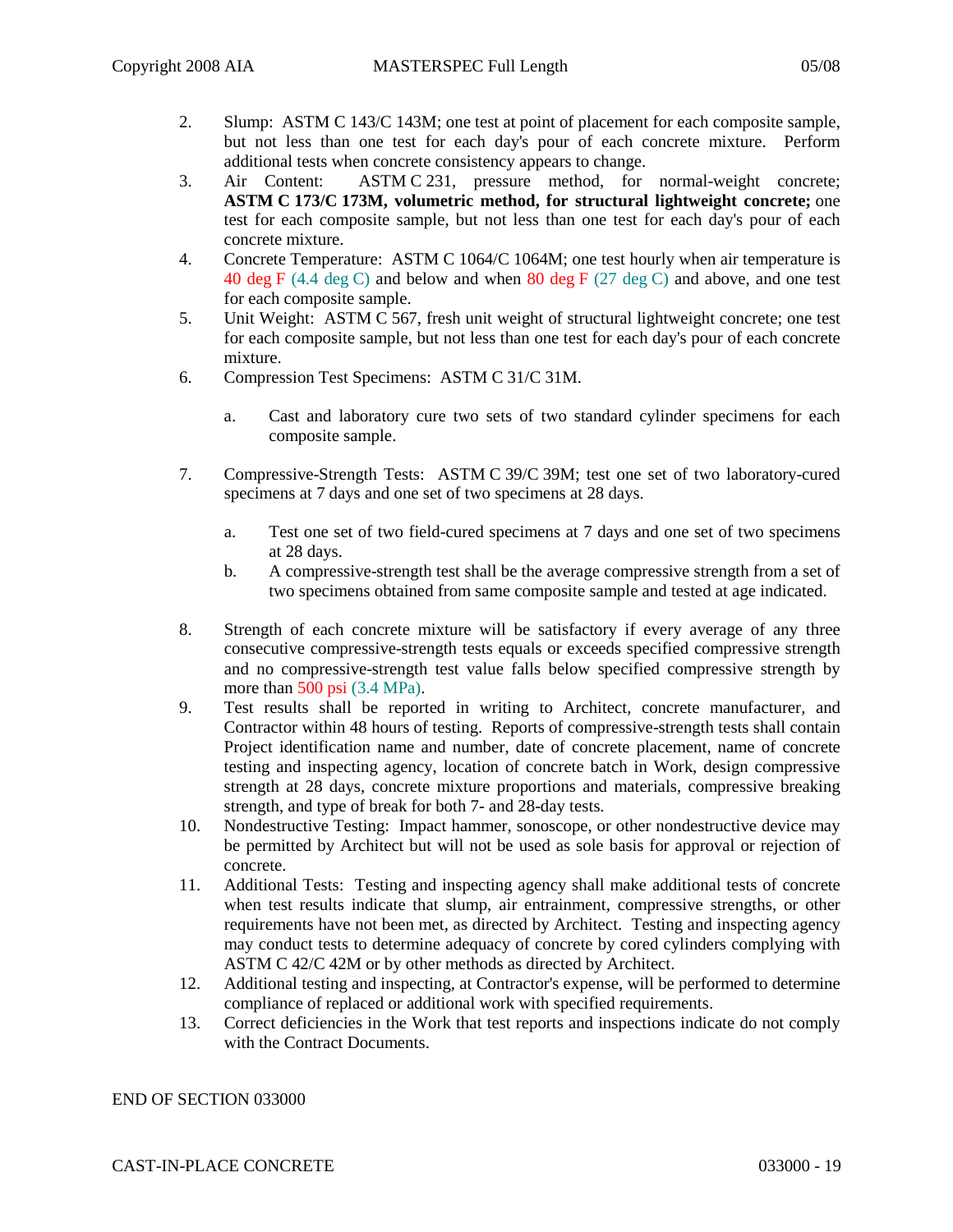# SECTION 034100 - PRECAST STRUCTURAL CONCRETE

## PART 1 - GENERAL

#### 1.1 RELATED DOCUMENTS

A. Drawings and general provisions of the Contract, including General and Supplementary Conditions and Division 01 Specification Sections, apply to this Section.

#### 1.2 SUMMARY

- A. Section Includes:
	- 1. Precast structural concrete.
- B. Related Sections:
	- 1. Division 03 Section "Cast-in-Place Concrete" for placing connection anchors in concrete.
	- 2. Division 04 Section "Unit Masonry" for inserts or anchorages required for precast concrete slab connections.
	- 3. Division 05 Section "Structural Steel Framing" for furnishing and installing connections attached to structural-steel framing.
	- 4. Division 05 Section "Metal Fabrications" for kickers and other miscellaneous steel shapes.
	- 5. Division 07 Section "Penetration Firestopping" for joint-filler materials for fireresistance-rated construction.
	- 6. Division 07 Section "Joint Sealants" for elastomeric joint sealants and sealant backings.

#### 1.3 DEFINITION

A. Design Reference Sample: Sample of approved precast structural concrete color, finish, and texture, preapproved by Architect.

### 1.4 PERFORMANCE REQUIREMENTS

- A. Delegated Design: Design precast structural concrete, including comprehensive engineering analysis by a qualified professional engineer, using performance requirements and design criteria indicated.
- B. Structural Performance: Precast structural concrete units and connections shall withstand design loads indicated within limits and under conditions indicated.
- C. Structural Performance: Provide precast structural concrete units and connections capable of withstanding the following design loads within limits and under conditions indicated:
	- 1. Dead Loads: As indicated.

#### PRECAST STRUCTURAL CONCRETE 034100 - 1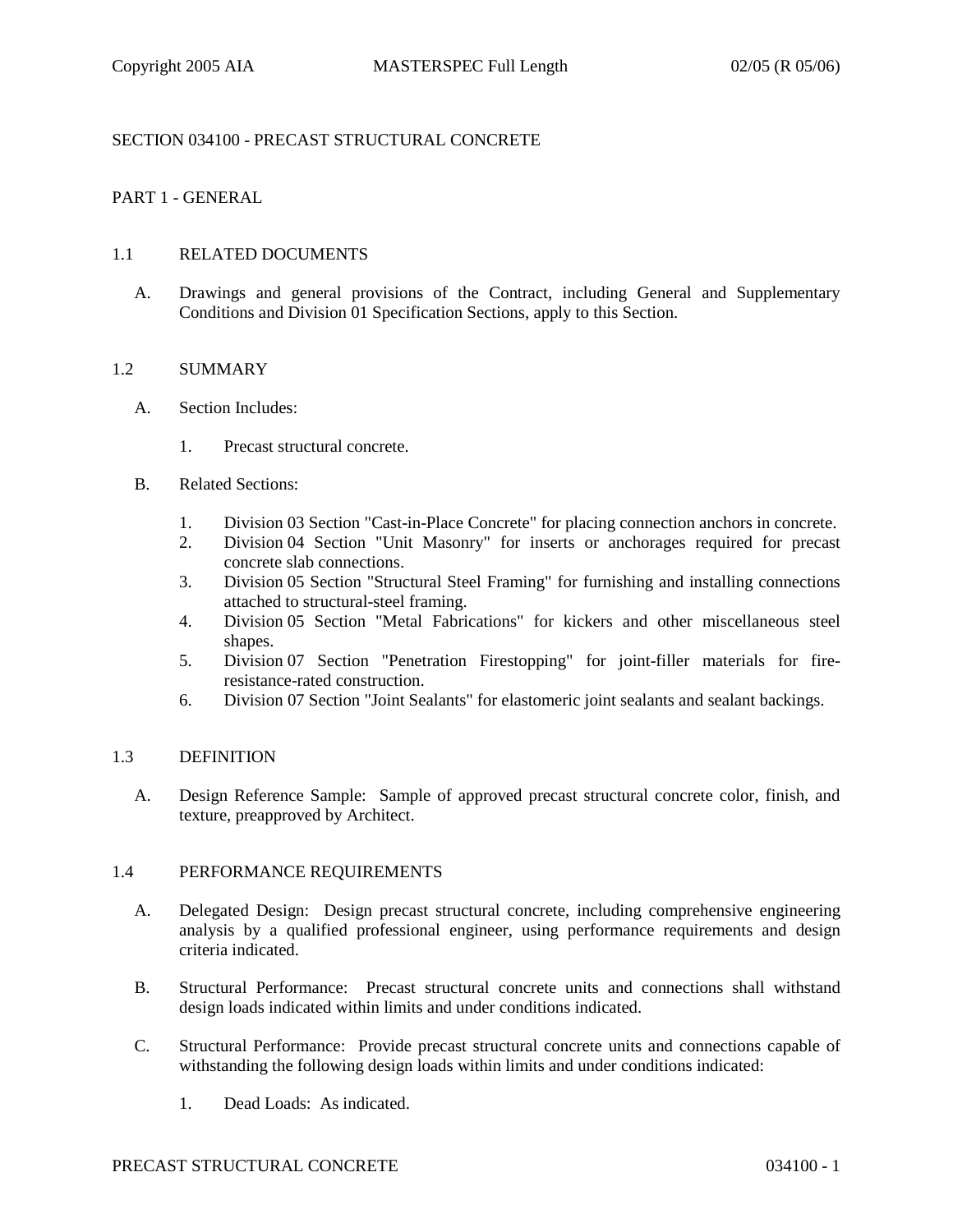- 2. Live Loads: As indicated.
- 3. Roof Loads: As indicated.
- 4. Snow Loads: As indicated.
- 5. Seismic Loads: As indicated.
- 6. Wind Loads: As indicated.
- 7. Design precast structural concrete framing system and connections to maintain clearances at openings, to allow for fabrication and construction tolerances, to accommodate liveload deflection, shrinkage and creep of primary building structure, and other building movements. Maintain precast structural concrete deflections within limits of ACI 318 (ACI 318M).
	- a. Thermal Movements: Allow for in-plane thermal movements resulting from annual ambient temperature changes of **minus 18 to plus 120 deg F (minus 10 to plus 67 deg C)**.
- 8. Fire-Resistance Rating: Select material and minimum thicknesses to provide indicated fire rating.

# 1.5 SUBMITTALS

- A. Product Data: For each type of product indicated.
- B. Design Mixtures: For each precast concrete mixture. Include compressive strength and waterabsorption tests.
- C. Shop Drawings: Include member locations, plans, elevations, dimensions, shapes and sections, openings, support conditions, and types of reinforcement, including special reinforcement. Detail fabrication and installation of precast structural concrete units.
	- 1. Indicate joints, reveals, and extent and location of each surface finish.
	- 2. Indicate separate face and backup mixture locations and thicknesses.
	- 3. Indicate welded connections by AWS standard symbols. Show size, length, and type of each weld.
	- 4. Detail loose and cast-in hardware, lifting and erection inserts, connections, and joints.
	- 5. Indicate locations, tolerances, and details of anchorage devices to be embedded in or attached to structure or other construction.
	- 6. Include and locate openings larger than by 10 inches (250 mm).
	- 7. Indicate location of each precast structural concrete unit by same identification mark placed on panel.
	- 8. Indicate relationship of precast structural concrete units to adjacent materials.
	- 9. Indicate locations and details of brick units, including corner units and special shapes, and joint treatment.
	- 10. Indicate locations and details of stone facings, anchors, and joint widths.
	- 11. Indicate estimated camber for precast floor slabs with concrete toppings.
	- 12. Indicate shim sizes and grouting sequence.
	- 13. Design Modifications: If design modifications are proposed to meet performance requirements and field conditions, submit design calculations and Shop Drawings. Do not adversely affect the appearance, durability, or strength of units when modifying details or materials and maintain the general design concept.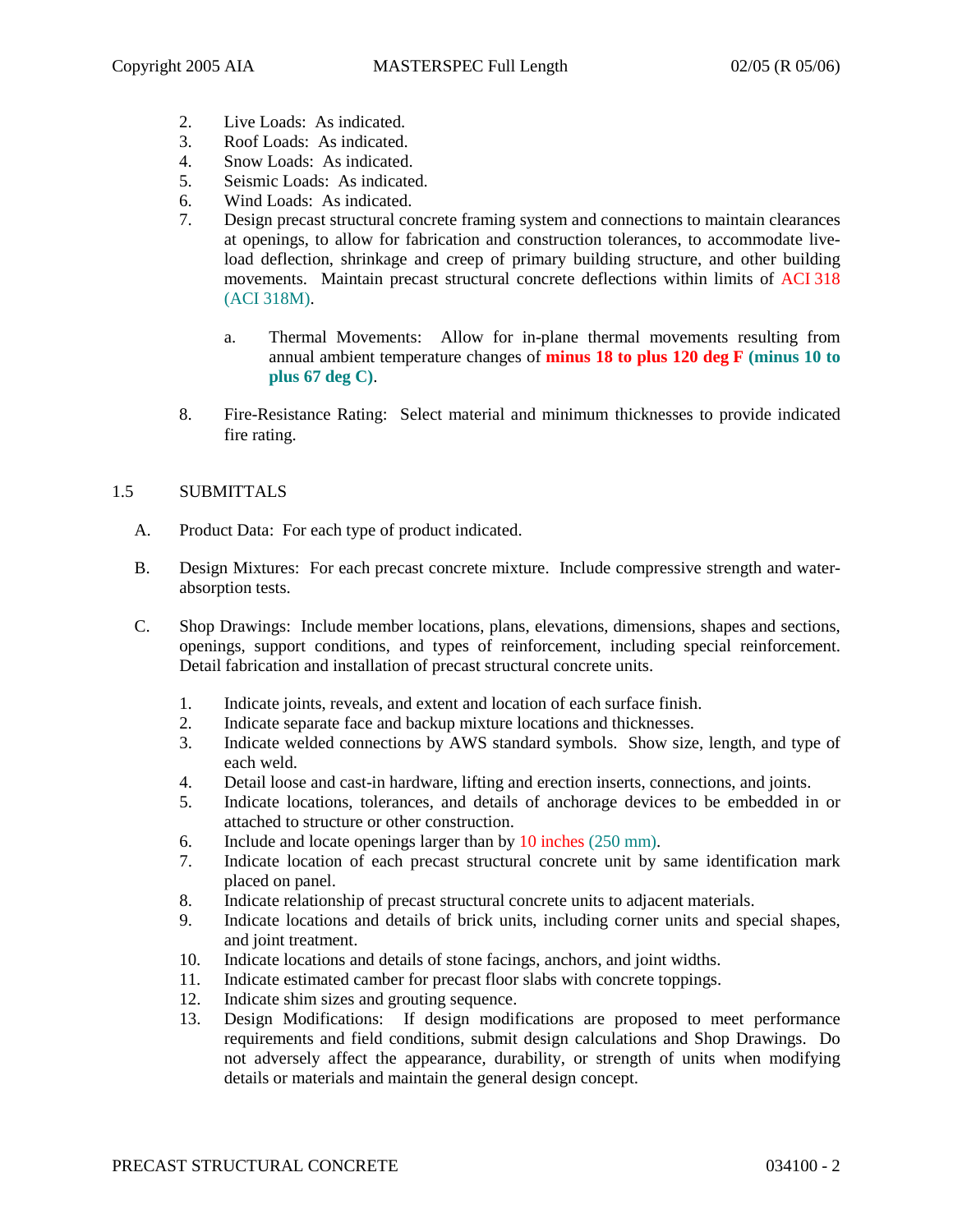- D. Delegated-Design Submittal: For precast structural concrete indicated to comply with performance requirements and design criteria, including analysis data signed and sealed by the qualified professional engineer responsible for their preparation.
- E. Qualification Data: For **Installer, fabricator**.
- F. Welding certificates.
- G. Material Certificates: For the following, from manufacturer:
	- 1. Cementitious materials.
	- 2. Reinforcing materials and prestressing tendons.
	- 3. Admixtures.
	- 4. Bearing pads.
	- 5. Structural-steel shapes and hollow structural sections.
	- 6. Brick units and accessories.
- H. Material Test Reports: For aggregates.
- I. Source quality-control reports.
- J. Field quality-control **and special inspection** reports.

#### 1.6 QUALITY ASSURANCE

- A. Fabricator Qualifications: A firm that assumes responsibility for engineering precast structural concrete units to comply with performance requirements. Responsibility includes preparation of Shop Drawings and comprehensive engineering analysis by a qualified professional engineer.
	- 1. Participates in PCI's Plant Certification program **at time of bidding** and is designated a PCI-certified plant as follows:
		- a. Group C, **Category C1 - Precast Concrete Products (no prestressed reinforcement, Category C3 - Prestressed Straight Strand Structural Members.**
- B. Installer Qualifications: A precast concrete erector qualified[ **at time of bidding**], as evidenced by PCI's Certificate of Compliance, to erect **Category S1 - Simple Structural Systems**.
- C. Testing Agency Qualifications: Qualified according to ASTM C 1077 and ASTM E 329 for testing indicated.
- D. Design Standards: Comply with ACI 318 (ACI 318M) and design recommendations in PCI MNL 120, "PCI Design Handbook - Precast and Prestressed Concrete," applicable to types of precast structural concrete units indicated.
- E. Quality-Control Standard: For manufacturing procedures and testing requirements, qualitycontrol recommendations, and dimensional tolerances for types of units required, comply with PCI MNL 116, "Manual for Quality Control for Plants and Production of Structural Precast Concrete Products."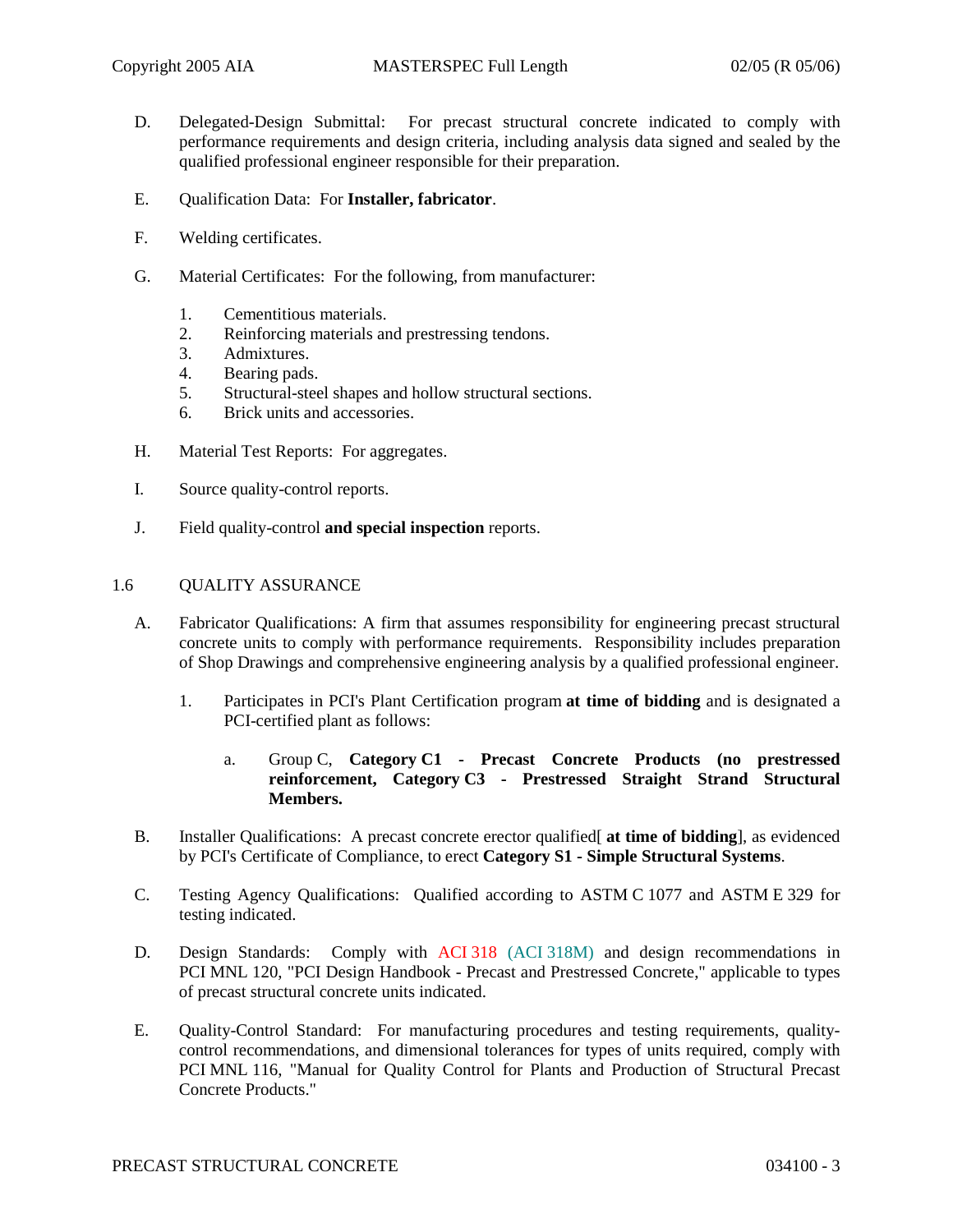- F. Welding Qualifications: Qualify procedures and personnel according to the following:
	- 1. AWS D1.1/D.1.1M, "Structural Welding Code Steel."
	- 2. AWS D1.4, "Structural Welding Code Reinforcing Steel."
- G. Fire-Resistance Calculations: Where indicated, provide precast structural concrete units whose fire resistance meets the prescriptive requirements of authorities having jurisdiction or has been calculated according to **PCI MNL 124, "Design for Fire Resistance of Precast Prestressed Concrete,"** and is acceptable to authorities having jurisdiction.

# 1.7 DELIVERY, STORAGE, AND HANDLING

- A. Support units during shipment on nonstaining shock-absorbing material in same position as during storage.
- B. Store units with adequate bracing and protect units to prevent contact with soil, to prevent staining, and to prevent cracking, distortion, warping or other physical damage.
	- 1. Store units with dunnage across full width of each bearing point unless otherwise indicated.
	- 2. Place adequate dunnage of even thickness between each unit.
	- 3. Place stored units so identification marks are clearly visible, and units can be inspected.
- C. Handle and transport units in a position consistent with their shape and design in order to avoid excessive stresses that would cause cracking or damage.
- D. Lift and support units only at designated points shown on Shop Drawings.

### 1.8 COORDINATION

A. Furnish loose connection hardware and anchorage items to be embedded in or attached to other construction before starting that Work. Provide locations, setting diagrams, templates, instructions, and directions, as required, for installation.

# PART 2 - PRODUCTS

### 2.1 MOLD MATERIALS

- A. Molds: Rigid, dimensionally stable, non-absorptive material, warp and buckle free, that will provide continuous and true precast concrete surfaces within fabrication tolerances indicated; nonreactive with concrete and suitable for producing required finishes.
	- 1. Mold-Release Agent: Commercially produced liquid-release agent that will not bond with, stain or adversely affect precast concrete surfaces and will not impair subsequent surface or joint treatments of precast concrete.
- B. Form Liners: Units of face design, texture, arrangement, and configuration **to match those used for precast concrete design reference sample**. Furnish with manufacturer's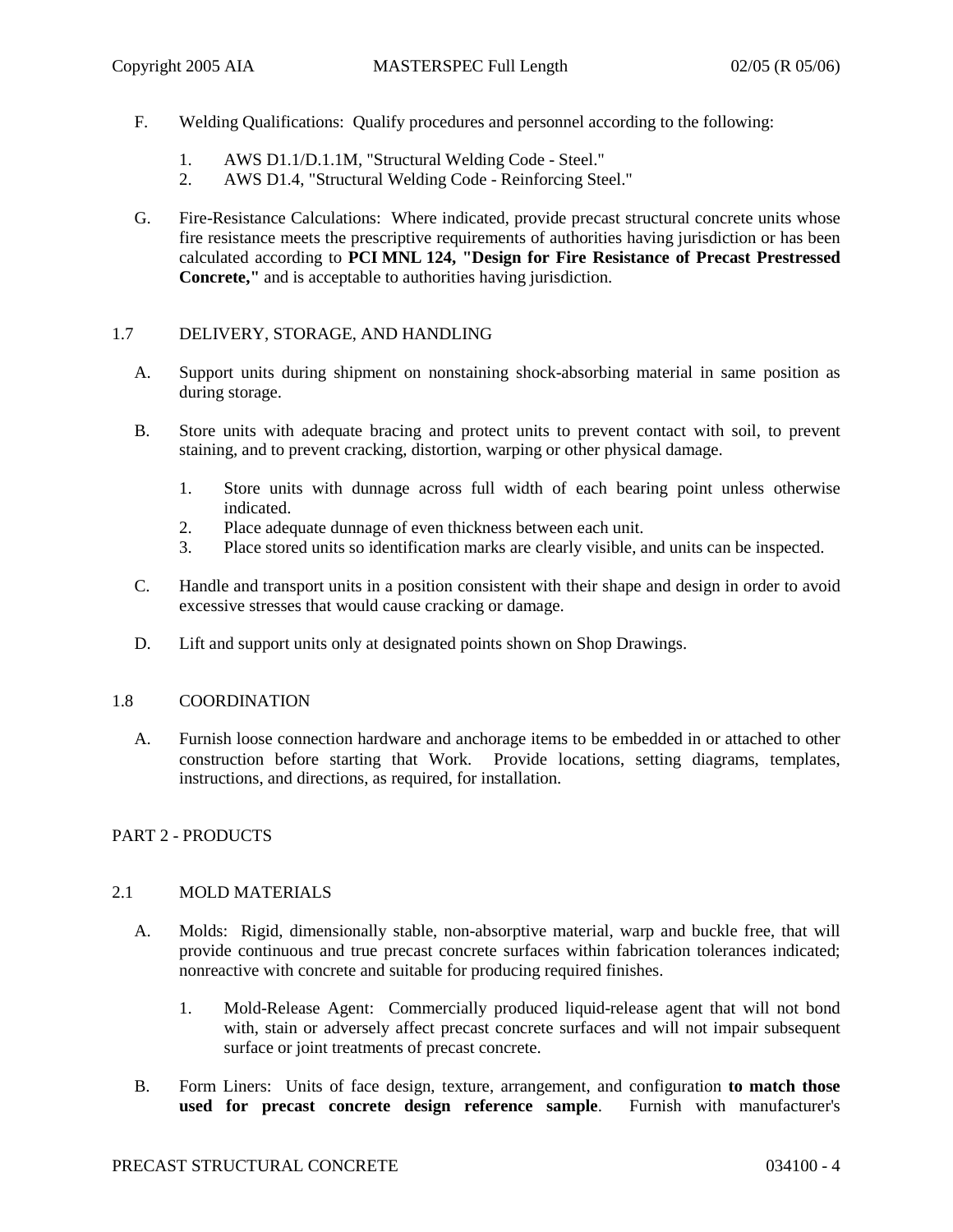recommended liquid-release agent that will not bond with, stain, or adversely affect precast concrete surfaces and will not impair subsequent surface or joint treatments of precast concrete.

C. Surface Retarder: Chemical set retarder, capable of temporarily delaying final hardening of newly placed concrete mixture to depth of reveal specified.

# 2.2 REINFORCING MATERIALS

- A. Reinforcing Bars: ASTM A 615/A 615M, Grade 60 (Grade 420), deformed.
- B. Epoxy-Coated Reinforcing Bars: [**ASTM A 615/A 615M, Grade 60 (Grade 420)**] [**ASTM A 706/A 706M**], deformed bars, [**ASTM A 775/A 775M**] [**or**] [**ASTM A 934/A 934M**] epoxy coated, with less than 2 percent damaged coating in each 12 inch (300-mm) bar length.
- C. Steel Bar Mats: ASTM A 184/A 184M, fabricated from [**ASTM A 615/A 615M, Grade 60 (Grade 420)**] [**ASTM A 706/A 706M**], deformed bars, assembled with clips.
- D. Plain-Steel Welded Wire Reinforcement: ASTM A 185, fabricated from [**as-drawn steel**] [**galvanized-steel**] wire into flat sheets.
- E. Deformed-Steel Welded Wire Reinforcement: ASTM A 497/A 497M, flat sheet.
- F. Epoxy-Coated-Steel Wire: ASTM A 884/A 884M, Class A coated, [**plain**] [**deformed**], flat sheet, [**Type 1 bendable**] [**Type 2 nonbendable**] coating.
- G. Supports: Suspend reinforcement from back of mold or use bolsters, chairs, spacers, and other devices for spacing, supporting, and fastening reinforcing bars and welded wire reinforcement in place according to PCI MNL 116.

# 2.3 PRESTRESSING TENDONS

A. Pretensioning Strand: **ASTM A 416/A 416M, Grade 250 (Grade 1720) or Grade 270 (Grade 1860), uncoated, 7-wire**, low-relaxation strand.

### 2.4 CONCRETE MATERIALS

- A. Portland Cement: ASTM C 150, Type I or Type III, gray, unless otherwise indicated.
	- 1. For surfaces exposed to view in finished structure, mix gray with white cement, of same type, brand, and mill source.
- B. Supplementary Cementitious Materials:
	- 1. Fly Ash: ASTM C 618, Class C or F, with maximum loss on ignition of 3 percent.
	- 2. Metakaolin Admixture: ASTM C 618, Class N.
	- 3. Silica Fume Admixture: ASTM C 1240, with optional chemical and physical requirement.
	- 4. Ground Granulated Blast-Furnace Slag: ASTM C 989, Grade 100 or 120.

# PRECAST STRUCTURAL CONCRETE 034100 - 5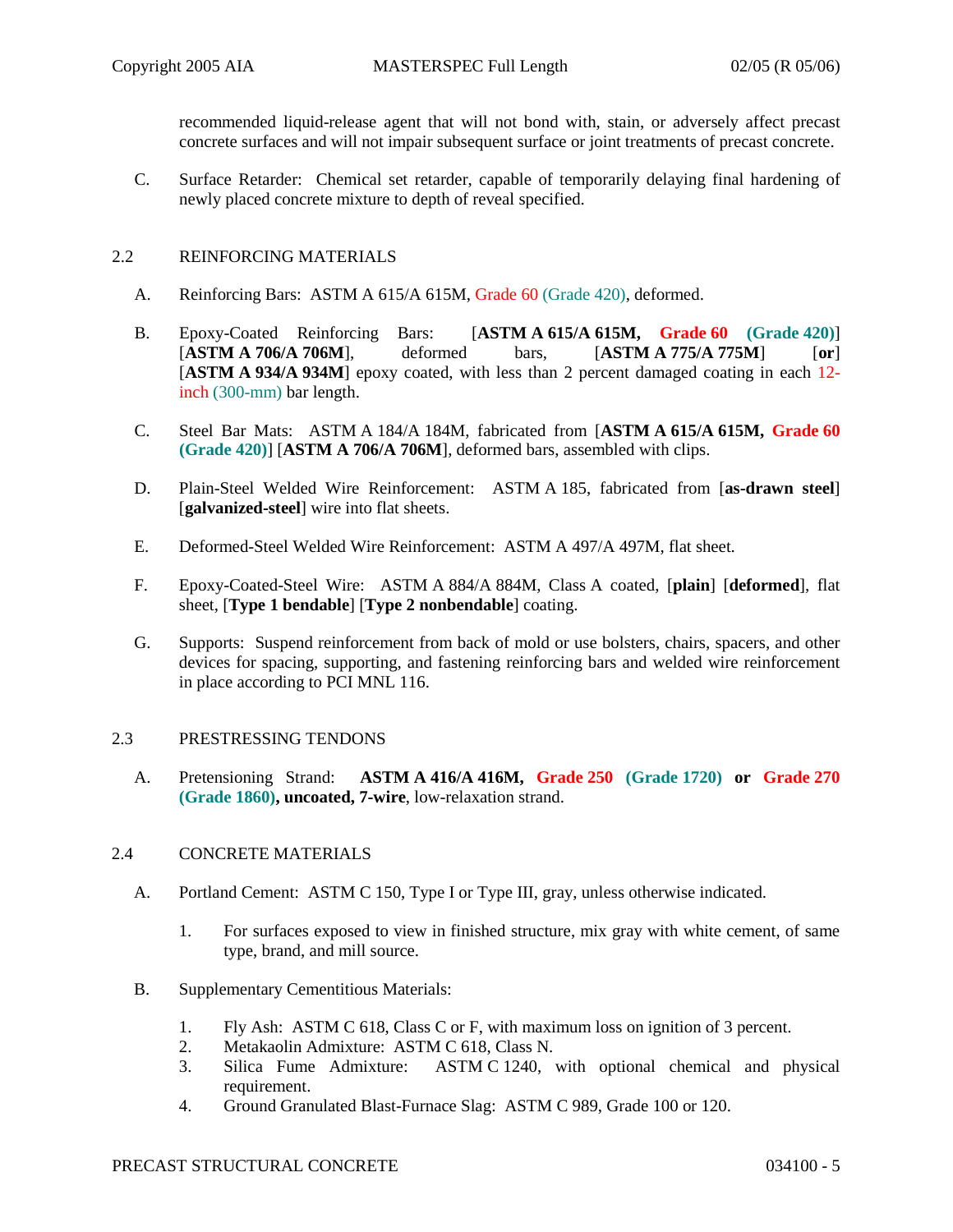- C. Normal-Weight Aggregates: Except as modified by PCI MNL 116, ASTM C 33, with coarse aggregates complying with **Class 5M**. Stockpile fine and coarse aggregates for each type of exposed finish from a single source (pit or quarry) for Project.
	- 1. Face-Mixture-Coarse Aggregates: Selected, hard, and durable; free of material that reacts with cement or causes staining; to match selected finish sample.
		- a. Gradation: **Uniformly graded**.
	- 2. Face-Mixture-Fine Aggregates: Selected, natural or manufactured sand of same material as coarse aggregate unless otherwise approved by Architect.
- D. Lightweight Aggregates: Except as modified by PCI MNL 116, ASTM C 330, with absorption less than 11 percent.
- E. Coloring Admixture: ASTM C 979, synthetic or natural mineral-oxide pigments or colored water-reducing admixtures, temperature stable, and nonfading.
- F. Water: Potable; free from deleterious material that may affect color stability, setting, or strength of concrete and complying with chemical limits of PCI MNL 116.
- G. Air-Entraining Admixture: ASTM C 260, certified by manufacturer to be compatible with other required admixtures.
- H. Chemical Admixtures: Certified by manufacturer to be compatible with other admixtures and to not contain calcium chloride, or more than 0.15 percent chloride ions or other salts by weight of admixture.
	- 1. Water-Reducing Admixtures: ASTM C 494/C 494M, Type A.
	- 2. Retarding Admixture: ASTM C 494/C 494M, Type B.
	- 3. Water-Reducing and Retarding Admixture: ASTM C 494/C 494M, Type D.
	- 4. Water-Reducing and Accelerating Admixture: ASTM C 494/C 494M, Type E.
	- 5. High-Range, Water-Reducing Admixture: ASTM C 494/C 494M, Type F.
	- 6. High-Range, Water-Reducing and Retarding Admixture: ASTM C 494/C 494M, Type G.
	- 7. Plasticizing and Retarding Admixture: ASTM C 1017/C 1017M.
- I. Corrosion-Inhibiting Admixture: Commercially formulated, anodic inhibitor or mixed cathodic and anodic inhibitor; capable of forming a protective barrier and minimizing chloride reactions with steel reinforcement in concrete.

# 2.5 STEEL CONNECTION MATERIALS

- A. Carbon-Steel Shapes and Plates: ASTM A 36/A 36M.
- B. Carbon-Steel-Headed Studs: ASTM A 108, AISI 1018 through AISI 1020, cold finished, AWS D1.1/D1.1M, Type A or B, with arc shields and with minimum mechanical properties of PCI MNL 116.
- C. Carbon-Steel Plate: ASTM A 283/A 283M.

### PRECAST STRUCTURAL CONCRETE 034100 - 6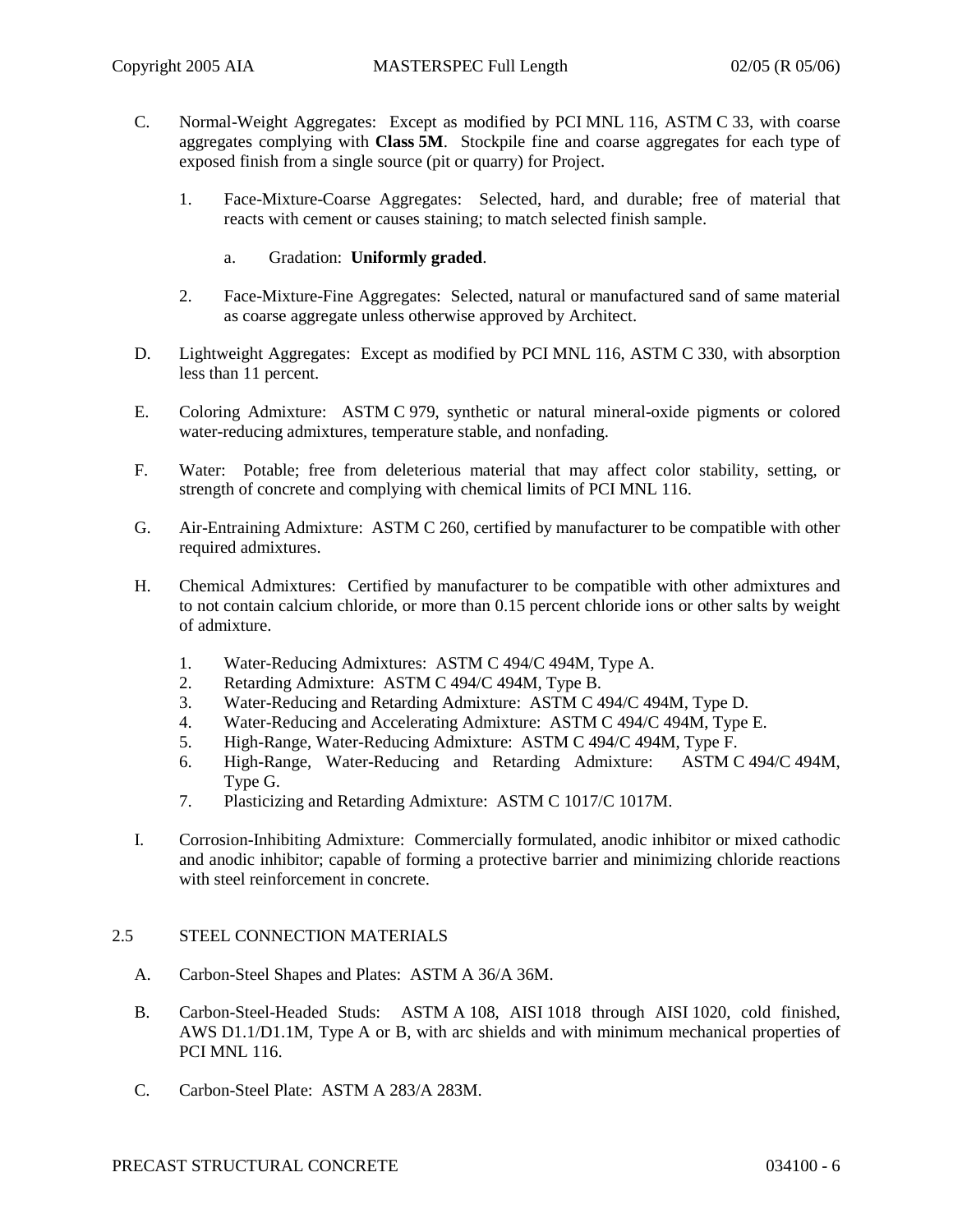- D. Malleable-Iron Castings: ASTM A 47/A 47M.
- E. Carbon-Steel Castings: ASTM A 27/A 27M, Grade 60-30 (Grade 415-205).
- F. High-Strength, Low-Alloy Structural Steel: ASTM A 572/A 572M.
- G. Carbon-Steel Structural Tubing: ASTM A 500, Grade B.
- H. Wrought Carbon-Steel Bars: ASTM A 675/A 675M, Grade 65 (Grade 450).
- I. Deformed-Steel Wire or Bar Anchors: ASTM A 496 or ASTM A 706/A 706M.
- J. Carbon-Steel Bolts and Studs: ASTM A 307, Grade A (ASTM F 568M, Property Class 4.6); carbon-steel, hex-head bolts and studs; carbon-steel nuts, ASTM A 563 (ASTM A 563M); and flat, unhardened steel washers, ASTM F 844.
- K. High-Strength Bolts and Nuts: ASTM A 325 (ASTM A 325M) or ASTM A 490 (ASTM A 490M), Type 1, heavy hex steel structural bolts; heavy hex carbon-steel nuts, ASTM A 563 (ASTM A 563M); and hardened carbon-steel washers, ASTM F 436 (ASTM F 436M).
	- 1. Do not zinc coat ASTM A 490 (ASTM A 490M) bolts.
- L. Zinc-Coated Finish: For exterior steel items**, steel in exterior walls,** and items indicated for galvanizing, apply zinc coating by **hot-dip process according to ASTM A 123/A 123M or ASTM A 153/A 153M**.
	- 1. For steel shapes, plates, and tubing to be galvanized, limit silicon content of steel to less than 0.03 percent or to between 0.15 and 0.25 percent or limit sum of silicon and 2.5 times phosphorous content to 0.09 percent.
	- 2. Galvanizing Repair Paint: High-zinc-dust-content paint with dry film containing not less than 94 percent zinc dust by weight, and complying with DOD-P-21035B or SSPC-Paint 20.
- M. Shop-Primed Finish: Prepare surfaces of nongalvanized-steel items, except those surfaces to be embedded in concrete, according to requirements in SSPC-SP 3, and shop apply **lead- and chromate-free, rust-inhibitive primer, complying with performance requirements in MPI 79** according to SSPC-PA 1.
- N. Welding Electrodes: Comply with AWS standards.
- O. Precast Accessories: Provide clips, hangers, plastic or steel shims, and other accessories required to install precast structural concrete units.

# 2.6 STAINLESS-STEEL CONNECTION MATERIALS

- A. Stainless-Steel Plate: ASTM A 666, Type 304, of grade suitable for application.
- B. Stainless-Steel Bolts and Studs: ASTM F 593, Alloy 304 or 316, hex-head bolts and studs; stainless-steel nuts; and flat, stainless-steel washers. Lubricate threaded parts of stainless-steel bolts with an antiseize thread lubricant during assembly.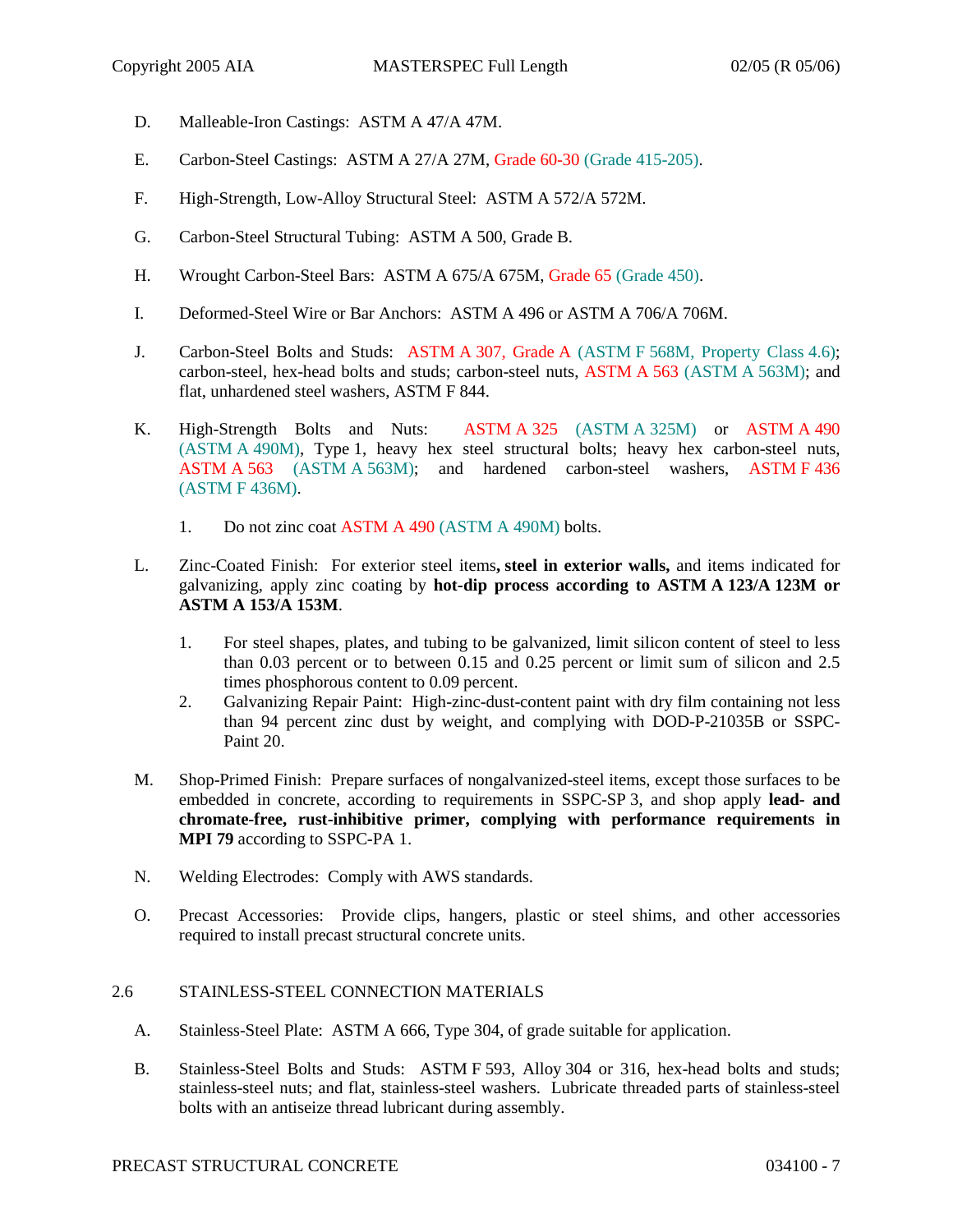C. Stainless-Steel-Headed Studs: ASTM A 276, with minimum mechanical properties of PCI MNL 116.

#### 2.7 BEARING PADS

- A. Provide one of the following bearing pads for precast structural concrete units **as recommended by precast fabricator for application**:
	- 1. Elastomeric Pads: AASHTO M 251, plain, vulcanized, 100 percent polychloroprene (neoprene) elastomer, molded to size or cut from a molded sheet, 50 to 70 Shore, Type A durometer hardness, ASTM D 2240; minimum tensile strength 2250 psi (15.5 MPa), ASTM D 412.
	- 2. Random-Oriented, Fiber-Reinforced Elastomeric Pads: Preformed, randomly oriented synthetic fibers set in elastomer. 70 to 90 Shore, Type A durometer hardness, ASTM D 2240; capable of supporting a compressive stress of 3000 psi (20.7 MPa) with no cracking, splitting, or delaminating in the internal portions of pad. Test 1 specimen for every 200 pads used in Project.
	- 3. Cotton-Duck-Fabric-Reinforced Elastomeric Pads: Preformed, horizontally layered cotton-duck fabric bonded to an elastomer; 80 to 100 Shore, Type A durometer hardness, ASTM D 2240; complying with AASHTO's "AASHTO Load and Resistance Factor Design (LRFD) Bridge Specifications," Division II, Section 18.10.2; or with MIL-C-882E.
	- 4. Frictionless Pads: Tetrafluoroethylene, glass-fiber reinforced, bonded to stainless- or mild-steel plate, of type required for in-service stress.
	- 5. High-Density Plastic: Multimonomer, nonleaching, plastic strip.

### 2.8 GROUT MATERIALS

A. Nonmetallic, Nonshrink Grout: Premixed, nonmetallic, noncorrosive, nonstaining grout containing selected silica sands, portland cement, shrinkage-compensating agents, plasticizing and water-reducing agents, complying with ASTM C 1107, Grade A for drypack and Grades B and C for flowable grout and of consistency suitable for application within a 30-minute working time.

### 2.9 CONCRETE MIXTURES

- A. Prepare design mixtures for each type of precast concrete required.
	- 1. Use fly ash, pozzolan, ground granulated blast-furnace slag, and silica fume as needed to reduce the total amount of portland cement, which would otherwise be used, by not less than 40 percent.
	- 2. Limit use of fly ash to 25 percent replacement of portland cement by weight and granulated blast-furnace slag to 40 percent of portland cement by weight; metakaolin and silica fume to 10 percent of portland cement by weight.
- B. Design mixtures may be prepared by a qualified independent testing agency or by qualified precast plant personnel at precast structural concrete fabricator's option.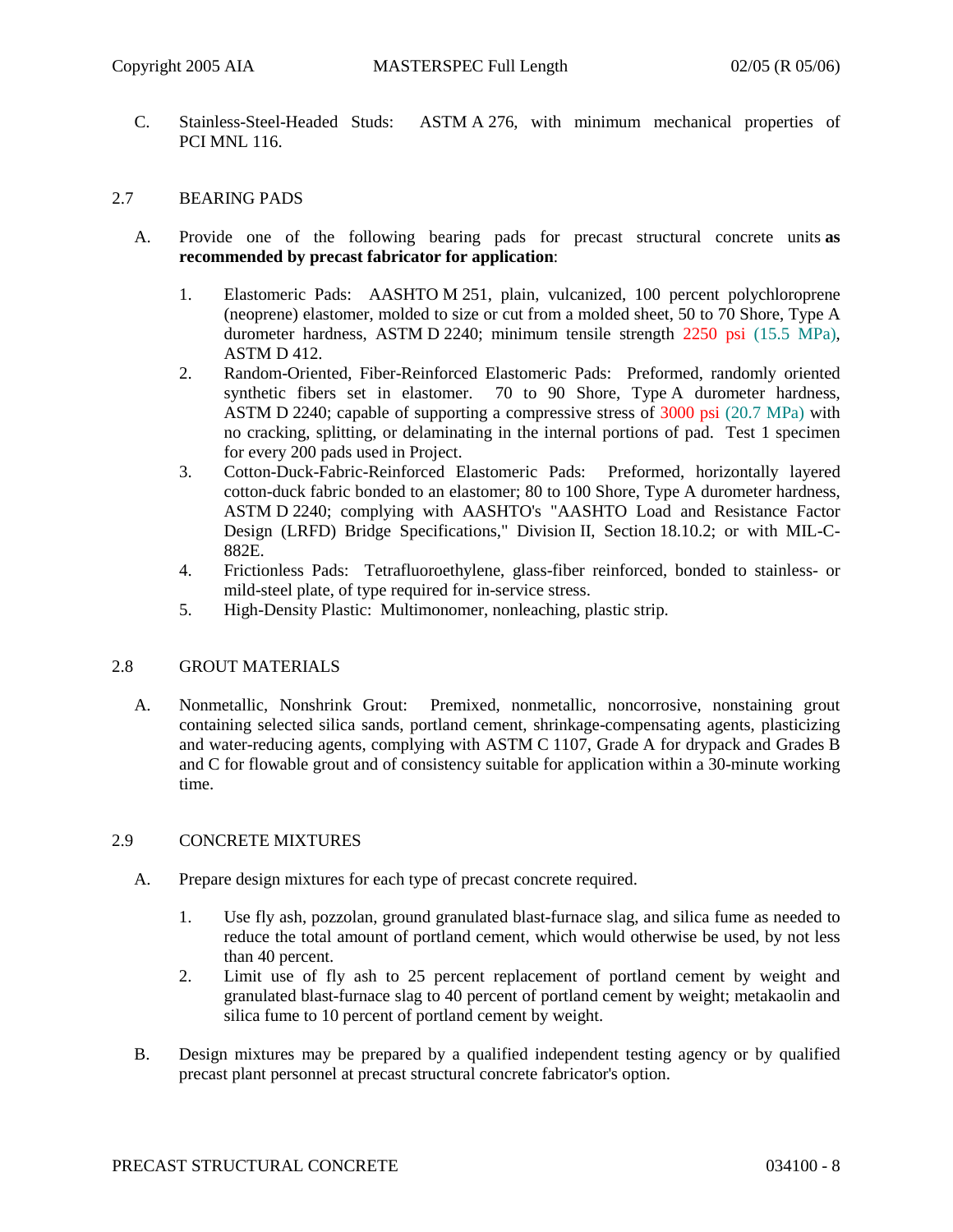- C. Limit water-soluble chloride ions to maximum percentage by weight of cement permitted by ACI 318 (ACI 318M) or PCI MNL 116 when tested according to ASTM C 1218/C 1218M.
- D. Normal-Weight Concrete Mixtures: Proportion **full-depth mixture** by either laboratory trial batch or field test data methods according to ACI 211.1, with materials to be used on Project, to provide normal-weight concrete with the following properties:
	- 1. Compressive Strength (28 Days): 5000 psi (34.5 MPa).
	- 2. Maximum Water-Cementitious Materials Ratio: 0.45.
- E. Water Absorption: 6 percent by weight or 14 percent by volume, tested according to PCI MNL 116.
- F. Add air-entraining admixture at manufacturer's prescribed rate to result in concrete at point of placement having an air content complying with PCI MNL 116.
- G. When included in design mixtures, add other admixtures to concrete mixtures according to manufacturer's written instructions.
- H. Concrete Mix Adjustments: Concrete mix design adjustments may be proposed if characteristics of materials, Project conditions, weather, test results, or other circumstances warrant.

#### 2.10 MOLD FABRICATION

- A. Molds: Accurately construct molds, mortar tight, of sufficient strength to withstand pressures due to concrete-placement operations and temperature changes and for prestressing and detensioning operations. Coat contact surfaces of molds with release agent before reinforcement is placed. Avoid contamination of reinforcement and prestressing tendons by release agent.
	- 1. Place form liners accurately to provide finished surface texture indicated. Provide solid backing and supports to maintain stability of liners during concrete placement. Coat form liner with form-release agent.
- B. Maintain molds to provide completed precast structural concrete units of shapes, lines, and dimensions indicated, within fabrication tolerances specified.
	- 1. Form joints are not permitted on faces exposed to view in the finished work.
	- 2. Edge and Corner Treatment: Uniformly **chamfered**.

### 2.11 FABRICATION

A. Cast-in Anchors, Inserts, Plates, Angles, and Other Anchorage Hardware: Fabricate anchorage hardware with sufficient anchorage and embedment to comply with design requirements. Accurately position for attachment of loose hardware, and secure in place during precasting operations. Locate anchorage hardware where it does not affect position of main reinforcement or concrete placement.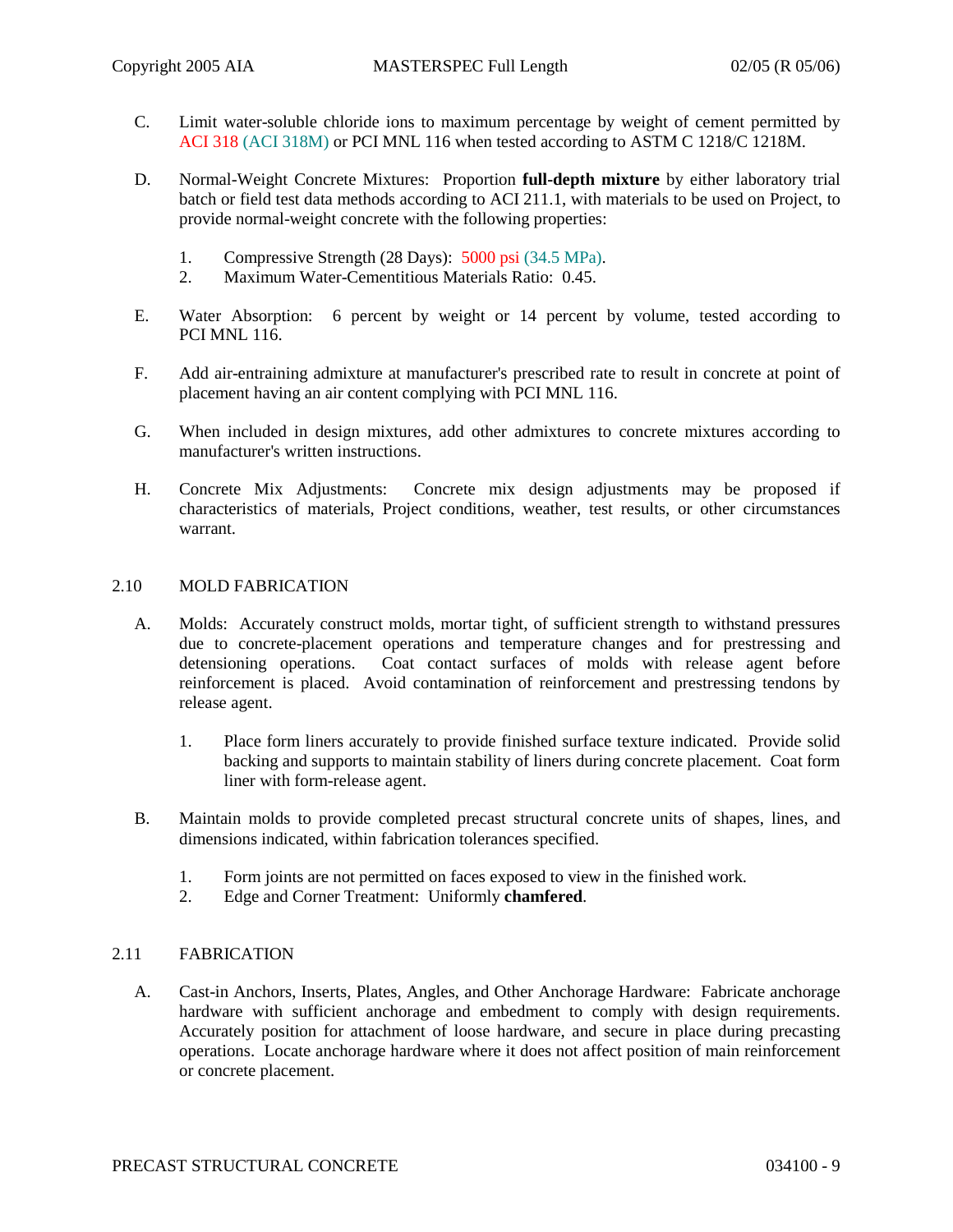- 1. Weld-headed studs and deformed bar anchors used for anchorage according to AWS D1.1/D1.1M and AWS C5.4, "Recommended Practices for Stud Welding."
- B. Furnish loose hardware items including steel plates, clip angles, seat angles, anchors, dowels, cramps, hangers, and other hardware shapes for securing precast structural concrete units to supporting and adjacent construction.
- C. Cast-in reglets, slots, holes, and other accessories in precast structural concrete units as indicated on the Contract Drawings.
- D. Cast-in openings larger than 10 inches (250 mm) in any dimension. Do not drill or cut openings or prestressing strand without Architect's approval.
- E. Reinforcement: Comply with recommendations in PCI MNL 116 for fabricating, placing, and supporting reinforcement.
	- 1. Clean reinforcement of loose rust and mill scale, earth, and other materials that reduce or destroy the bond with concrete. When damage to epoxy-coated reinforcement exceeds limits specified, repair with patching material compatible with coating material and epoxy coat bar ends after cutting.
	- 2. Accurately position, support, and secure reinforcement against displacement during concrete-placement and consolidation operations. Completely conceal support devices to prevent exposure on finished surfaces.
	- 3. Place reinforcement to maintain at least 3/4-inch (19-mm) minimum coverage. Increase cover requirements according to ACI 318 (ACI 318M) when units are exposed to corrosive environment or severe exposure conditions. Arrange, space, and securely tie bars and bar supports to hold reinforcement in position while placing concrete. Direct wire tie ends away from finished, exposed concrete surfaces.
	- 4. Place reinforcing steel and prestressing strand to maintain at least 3/4-inch (19-mm) minimum concrete cover. Increase cover requirements for reinforcing steel to  $1-1/2$ inches (38 mm) when units are exposed to corrosive environment or severe exposure conditions. Arrange, space, and securely tie bars and bar supports to hold reinforcement in position while placing concrete. Direct wire tie ends away from finished, exposed concrete surfaces.
	- 5. Install welded wire fabric in lengths as long as practicable. Lap adjoining pieces at least one full mesh spacing and wire tie laps, where required by design. Offset laps of adjoining widths to prevent continuous laps in either direction.
- F. Reinforce precast structural concrete units to resist handling, transportation, and erection stresses.
- G. Prestress tendons for precast structural concrete units by either pretensioning or post-tensioning methods. Comply with PCI MNL 116.
	- 1. Delay detensioning or post-tensioning of precast, prestressed structural concrete units until concrete has reached its indicated minimum design release compressive strength as established by test cylinders cured under same conditions as concrete.
	- 2. Detension pretensioned tendons either by gradually releasing tensioning jacks or by heat cutting tendons, using a sequence and pattern to prevent shock or unbalanced loading.
	- 3. If concrete has been heat cured, detension while concrete is still warm and moist to avoid dimensional changes that may cause cracking or undesirable stresses.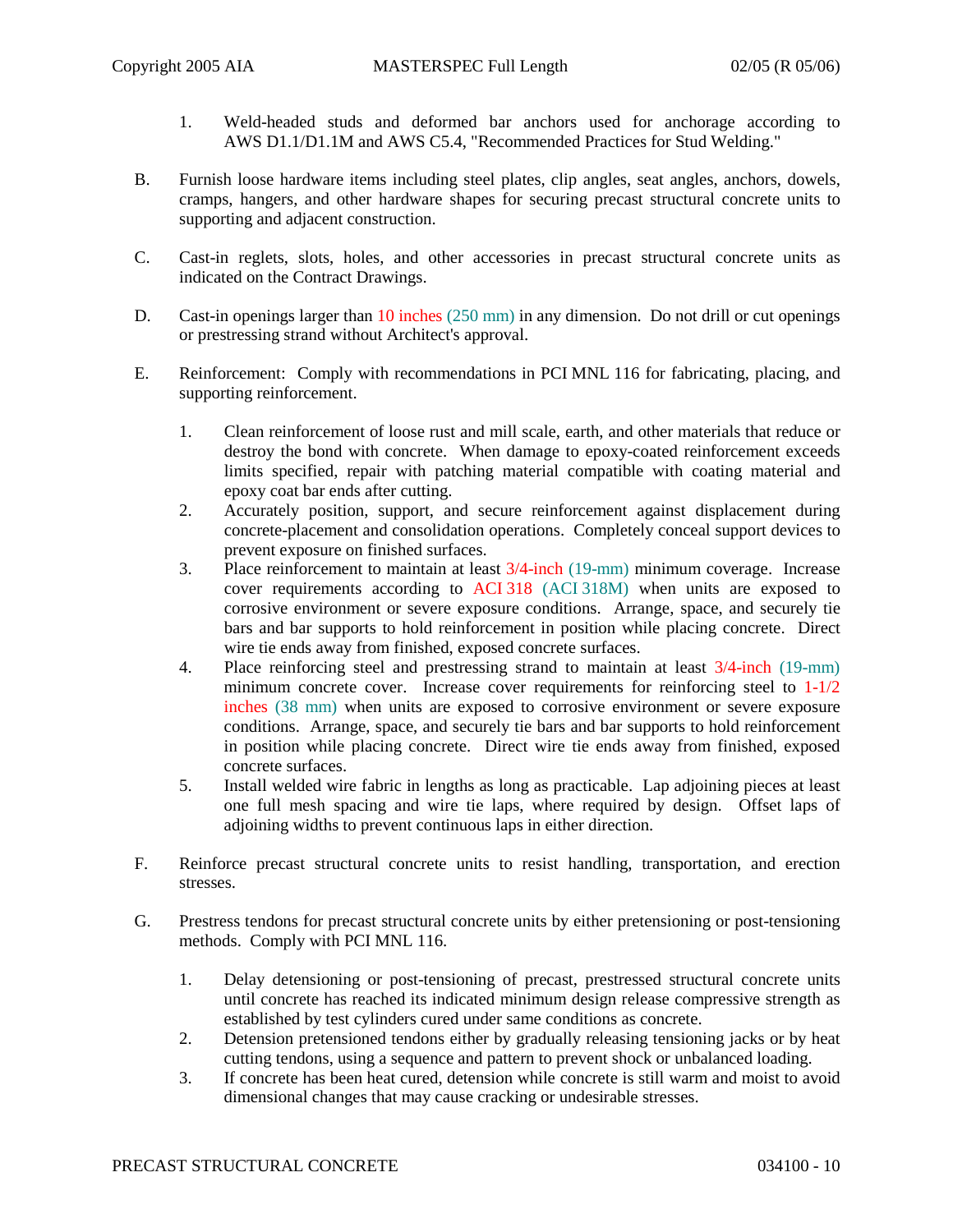- 4. Protect strand ends and anchorages with bituminous, zinc-rich, or epoxy paint to avoid corrosion and possible rust spots.
- 5. Protect strand ends and anchorages with a minimum of 1-inch- (25-mm-) thick, nonmetallic, nonshrink, grout mortar and sack rub surface. Coat or spray the inside surfaces of pocket with bonding agent before installing grout.
- H. Comply with requirements in PCI MNL 116 and in this Section for measuring, mixing, transporting, and placing concrete. After concrete batching, no additional water may be added.
- I. Place face mixture to a minimum thickness after consolidation of the greater of 1 inch (25 mm) or 1.5 times the maximum aggregate size, but not less than the minimum reinforcing cover specified.
- J. Place concrete in a continuous operation to prevent seams or planes of weakness from forming in precast concrete units.
	- 1. Place backup concrete mixture to ensure bond with face-mixture concrete.
- K. Thoroughly consolidate placed concrete by internal and external vibration without dislocating or damaging reinforcement and built-in items, and minimize pour lines, honeycombing, or entrapped air on surfaces. Use equipment and procedures complying with PCI MNL 116.
	- 1. Place self-consolidating concrete without vibration according to PCI TR-6, "Interim Guidelines for the Use of Self-Consolidating Concrete in Precast/Prestressed Concrete Institute Member Plants."
- L. Comply with ACI 306.1 procedures for cold-weather concrete placement.
- M. Comply with PCI MNL 116 procedures for hot-weather concrete placement.
- N. Identify pickup points of precast structural concrete units and orientation in structure with permanent markings, complying with markings indicated on Shop Drawings. Imprint or permanently mark casting date on each precast structural concrete unit on a surface that will not show in finished structure.
- O. Cure concrete, according to requirements in PCI MNL 116, by moisture retention without heat or by accelerated heat curing using low-pressure live steam or radiant heat and moisture. Cure units until compressive strength is high enough to ensure that stripping does not have an effect on performance or appearance of final product.
- P. Discard and replace precast structural concrete units that do not comply with requirements, including structural, manufacturing tolerance, and appearance, unless repairs meet requirements in PCI MNL 116 and meet Architect's approval.

# 2.12 FABRICATION TOLERANCES

A. Fabricate precast structural concrete units straight and true to size and shape with exposed edges and corners precise and true so each finished unit complies with PCI MNL 116 product dimension tolerances.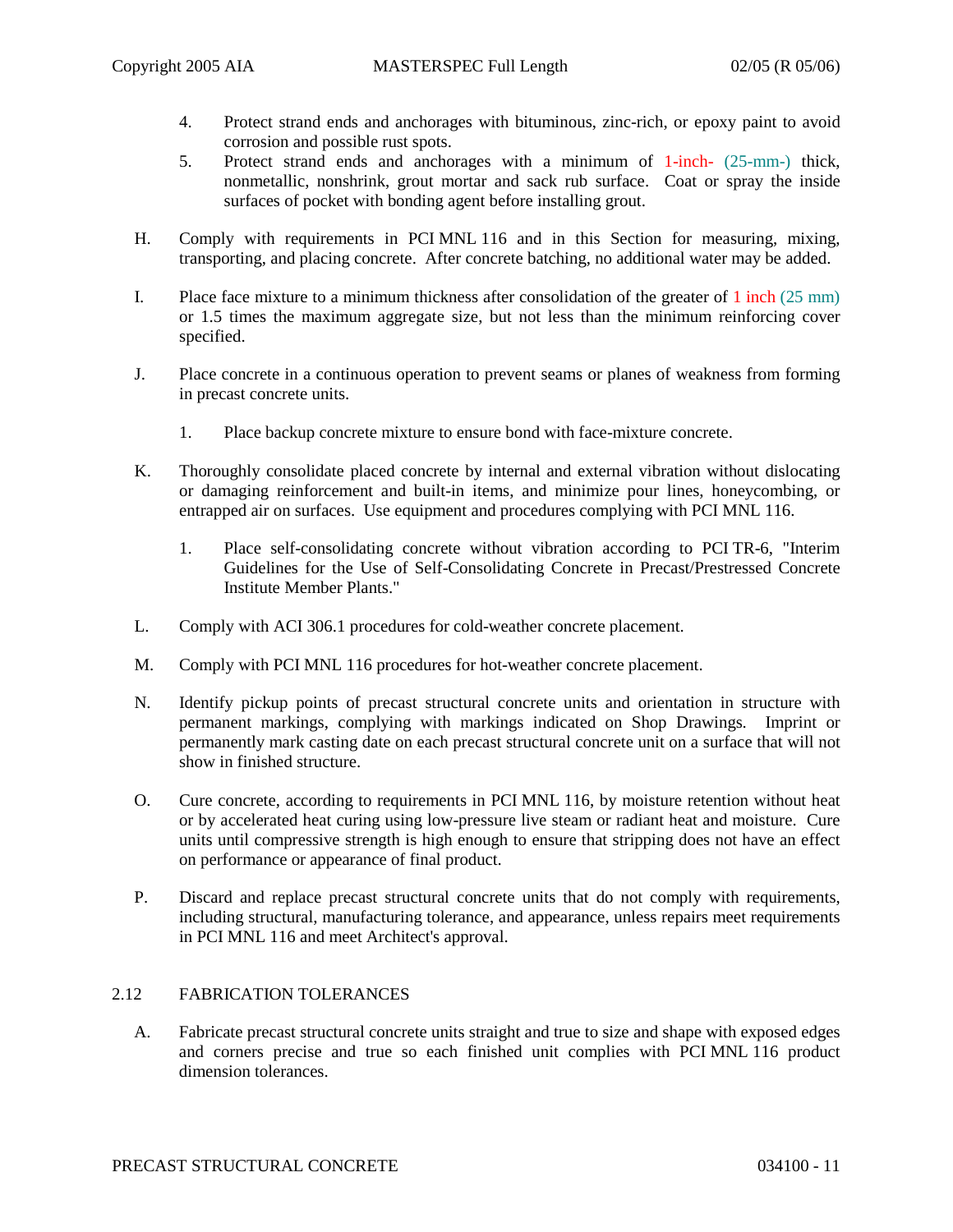### 2.13 COMMERCIAL FINISHES

A. Smooth, steel trowel finish unformed surfaces. Consolidate concrete, bring to proper level with straightedge, float, and trowel to a smooth, uniform finish.

#### 2.14 SOURCE QUALITY CONTROL

- A. Testing Agency: **Engage** a qualified testing agency to evaluate precast structural concrete fabricator's quality-control and testing methods.
	- 1. Allow testing agency access to material storage areas, concrete production equipment, concrete placement, and curing facilities. Cooperate with testing agency and provide samples of materials and concrete mixtures as may be requested for additional testing and evaluation.
- B. Testing: Test and inspect precast structural concrete according to PCI MNL 116 requirements.
	- 1. Test and inspect self-consolidating concrete according to PCI TR-6.
- C. Strength of precast structural concrete units will be considered deficient if units fail to comply with ACI 318 (ACI 318M) requirements for concrete strength.
- D. If there is evidence that strength of precast concrete units may be deficient or may not comply with ACI 318 (ACI 318M) requirements, employ a qualified testing agency to obtain, prepare, and test cores drilled from hardened concrete to determine compressive strength according to ASTM C 42/C 42M.
	- 1. A minimum of three representative cores will be taken from units of suspect strength, from locations directed by Architect.
	- 2. Cores will be tested in an air-dry condition or, if units will be wet under service conditions, test cores after immersion in water in a wet condition.
	- 3. Strength of concrete for each series of 3 cores will be considered satisfactory if average compressive strength is equal to at least 85 percent of 28-day design compressive strength and no single core is less than 75 percent of 28-day design compressive strength.
	- 4. Test results will be made in writing on same day that tests are performed, with copies to Architect, Contractor, and precast concrete fabricator. Test reports will include the following:
		- a. Project identification name and number.
		- b. Date when tests were performed.
		- c. Name of precast concrete fabricator.
		- d. Name of concrete testing agency.
		- e. Identification letter, name, and type of precast concrete unit(s) represented by core tests; design compressive strength; type of break; compressive strength at breaks, corrected for length-diameter ratio; and direction of applied load to core in relation to horizontal plane of concrete as placed.
- E. Patching: If core test results are satisfactory and precast structural concrete units comply with requirements, clean and dampen core holes and solidly fill with same precast concrete mixture that has no coarse aggregate, and finish to match adjacent precast concrete surfaces.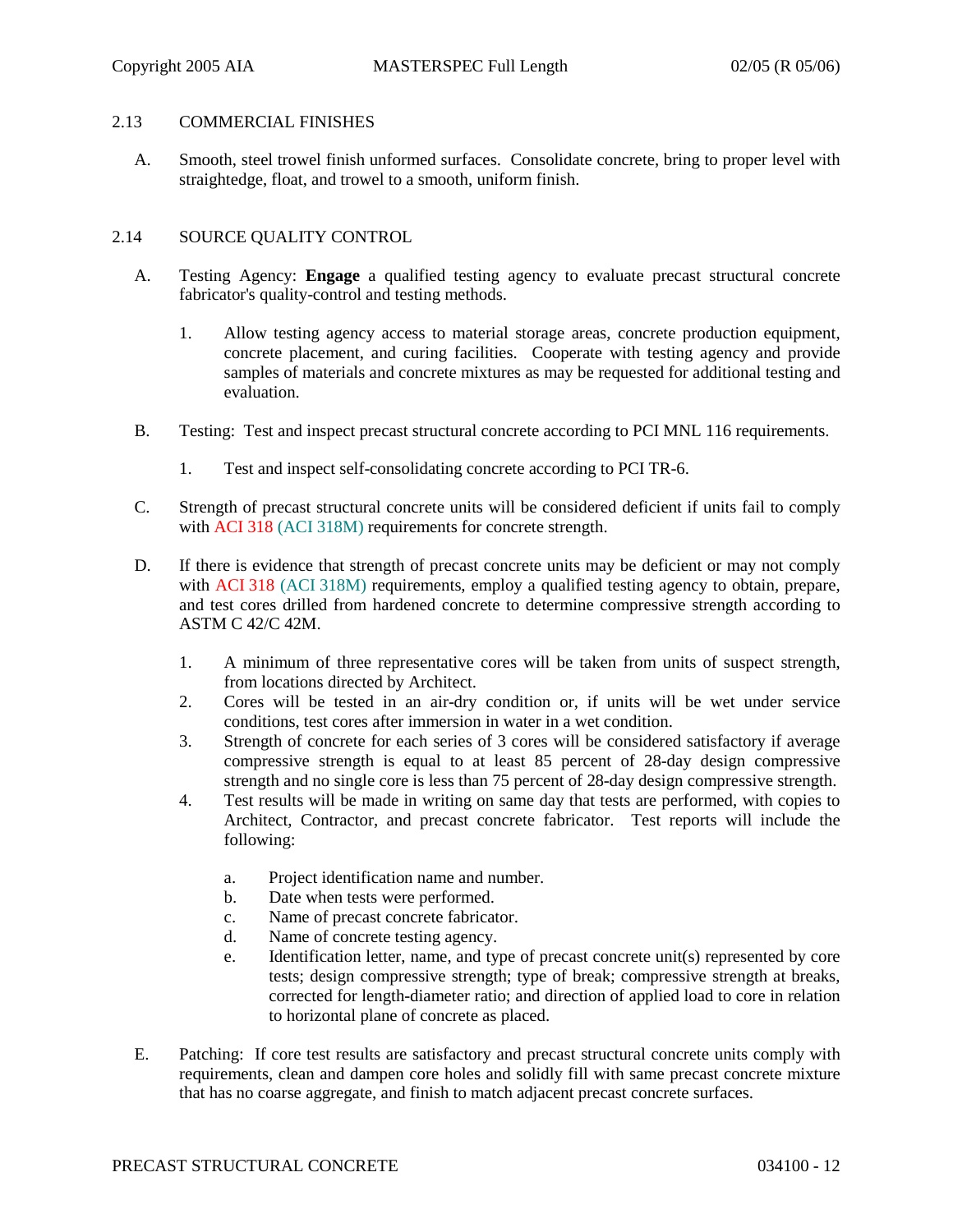F. Defective Units: Discard and replace precast structural concrete units that do not comply with requirements, including strength, manufacturing tolerances, and color and texture range. Chipped, spalled, or cracked units may be repaired, subject to Architect's approval. Architect reserves the right to reject precast units that do not match approved samples, sample panels, and mockups.

# PART 3 - EXECUTION

#### 3.1 EXAMINATION

- A. Examine supporting structural frame or foundation and conditions for compliance with requirements for installation tolerances, true and level bearing surfaces, and other conditions affecting performance of the Work.
- B. Proceed with installation only after unsatisfactory conditions have been corrected.
- C. Do not install precast concrete units until supporting, cast-in-place, building structural framing has attained minimum allowable design compressive strength or until supporting steel or other structure is complete.

#### 3.2 INSTALLATION

- A. Install clips, hangers, bearing pads, and other accessories required for connecting precast structural concrete units to supporting members and backup materials.
- B. Erect precast structural concrete level, plumb, and square within specified allowable tolerances. Provide temporary structural framing, supports, and bracing as required to maintain position, stability, and alignment of units until permanent connection.
	- 1. Install temporary steel or plastic spacing shims or bearing pads as precast structural concrete units are being erected. Tack weld steel shims to each other to prevent shims from separating.
	- 2. Maintain horizontal and vertical joint alignment and uniform joint width as erection progresses.
	- 3. Remove projecting lifting devices and grout fill voids within recessed lifting devices flush with surface of adjacent precast surfaces when recess is exposed.
	- 4. For hollow-core slab voids used as electrical raceways or mechanical ducts, align voids between units and tape butt joint at end of slabs.
- C. Connect precast structural concrete units in position by bolting, welding, grouting, or as otherwise indicated on Shop Drawings. Remove temporary shims, wedges, and spacers as soon as practical after connecting and grouting are completed.
	- 1. Do not permit connections to disrupt continuity of roof flashing.
- D. Field cutting of precast units is not permitted without approval of the Architect.
- E. Fasteners: Do not use drilled or powder-actuated fasteners for attaching accessory items to precast, prestressed concrete units.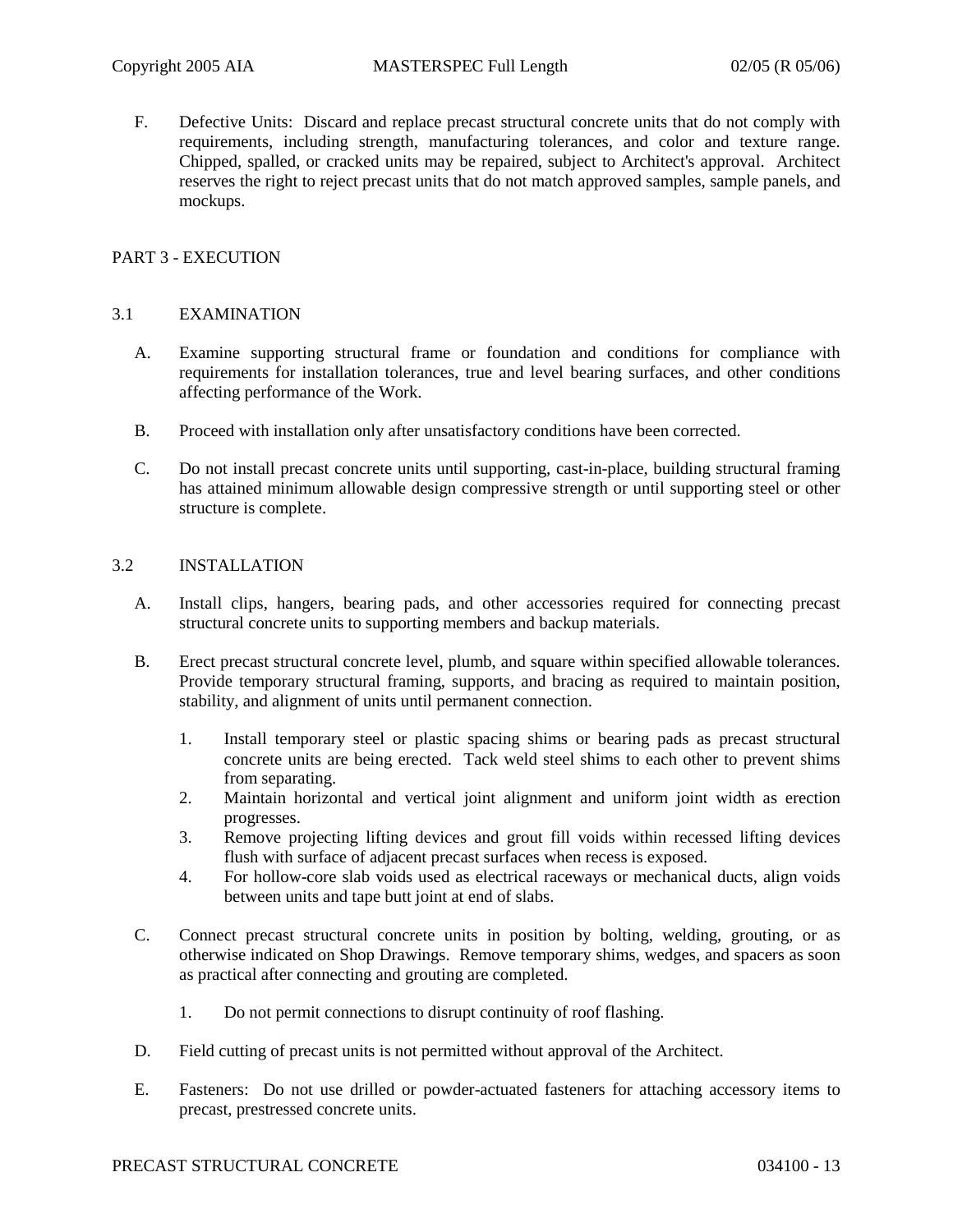- F. Welding: Comply with applicable AWS D1.1/D1.1M and AWS D1.4 for welding, welding electrodes, appearance, quality of welds, and methods used in correcting welding work.
	- 1. Protect precast structural concrete units and bearing pads from damage by field welding or cutting operations, and provide noncombustible shields as required.
	- 2. Clean weld-affected steel surfaces with chipping hammer followed by brushing, and apply a minimum 4.0-mil- (0.1-mm-) thick coat of galvanized repair paint to galvanized surfaces according to ASTM A 780.
	- 3. Clean weld-affected steel surfaces with chipping hammer followed by brushing, and reprime damaged painted surfaces.
	- 4. Remove, reweld, or repair incomplete and defective welds.
- G. At bolted connections, use lock washers, tack welding, or other approved means to prevent loosening of nuts after final adjustment.
	- 1. Where slotted connections are used, verify bolt position and tightness. For sliding connections, properly secure bolt but allow bolt to move within connection slot. For friction connections, apply specified bolt torque and check 25 percent of bolts at random by calibrated torque wrench.
- H. Grouting: Grout connections and joints and open spaces at keyways, connections, and joints where required or indicated on Shop Drawings. Retain grout in place until hard enough to support itself. Pack spaces with stiff grout material, tamping until voids are completely filled.
	- 1. Place grout to finish smooth, level, and plumb with adjacent concrete surfaces.
	- 2. Fill joints completely without seepage to other surfaces.
	- 3. Trowel top of grout joints on roofs smooth and uniform. Finish transitions between different surface levels not steeper than 1 to 12.
	- 4. Place grout end cap or dam in voids at ends of hollow-core slabs.
	- 5. Promptly remove grout material from exposed surfaces before it affects finishes or hardens.
	- 6. Keep grouted joints damp for not less than 24 hours after initial set.

### 3.3 ERECTION TOLERANCES

- A. Erect precast structural concrete units level, plumb, square, true, and in alignment without exceeding the noncumulative erection tolerances of PCI MNL 135.
- B. Minimize variations between adjacent slab members by jacking, loading, or other method recommended by fabricator and approved by Architect.

### 3.4 FIELD QUALITY CONTROL

- A. Special Inspections: **Engage** a qualified special inspector to perform the following special inspections:
	- 1. Erection of precast structural concrete members.
- B. Testing Agency: **Engage** a qualified testing agency to perform tests and inspections.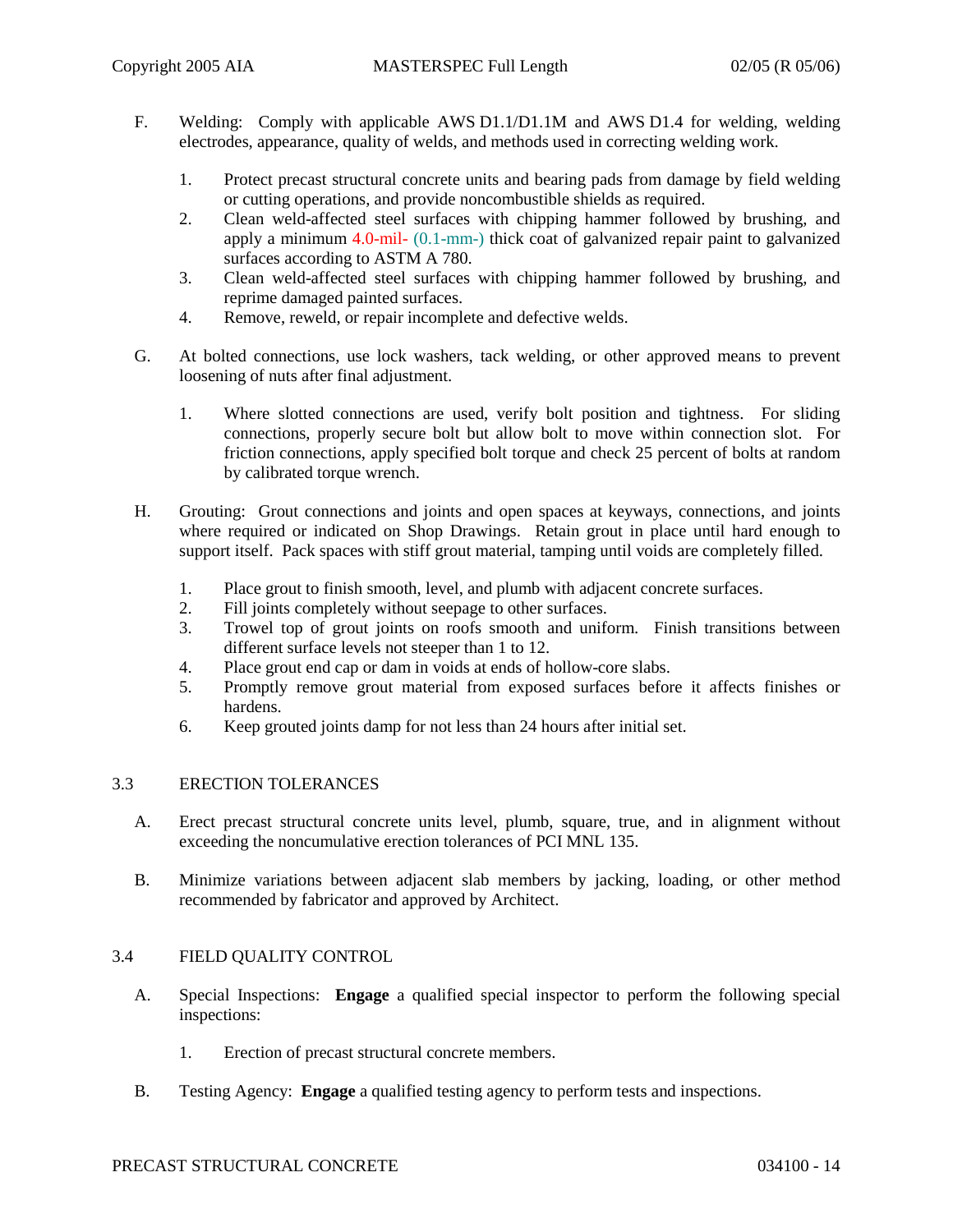- C. Field welds will be visually inspected and nondestructive tested according to ASTM E 165 or ASTM E 709. High-strength bolted connections will be subject to inspections.
- D. Testing agency will report test results promptly and in writing to Contractor and Architect.
- E. Repair or remove and replace work where tests and inspections indicate that it does not comply with specified requirements.
- F. Additional testing and inspecting, at Contractor's expense, will be performed to determine compliance of replaced or additional work with specified requirements.
- G. Prepare test and inspection reports.

### 3.5 REPAIRS

- A. Repair precast structural concrete units if permitted by Architect.
	- 1. Repairs may be permitted if structural adequacy, serviceability, durability, and appearance of units has not been impaired.
- B. Mix patching materials and repair units so cured patches blend with color, texture, and uniformity of adjacent exposed surfaces and show no apparent line of demarcation between original and repaired work, when viewed in typical daylight illumination from a distance of 20 feet (6 m).
- C. Prepare and repair damaged galvanized coatings with galvanizing repair paint according to ASTM A 780.
- D. Wire brush, clean, and paint damaged prime-painted components with same type of shop primer.
- E. Remove and replace damaged precast structural concrete units that cannot be repaired or when repairs do not comply with requirements as determined by Architect.

### 3.6 CLEANING

- A. Clean mortar, plaster, fireproofing, weld slag, and other deleterious material from concrete surfaces and adjacent materials immediately.
- B. Clean exposed surfaces of precast concrete units after erection and completion of joint treatment to remove weld marks, other markings, dirt, and stains.
	- 1. Perform cleaning procedures, if necessary, according to precast concrete fabricator's written recommendations. Clean soiled precast concrete surfaces with detergent and water, using stiff fiber brushes and sponges, and rinse with clean water. Protect other work from staining or damage due to cleaning operations.
	- 2. Do not use cleaning materials or processes that could change the appearance of exposed concrete finishes or damage adjacent materials.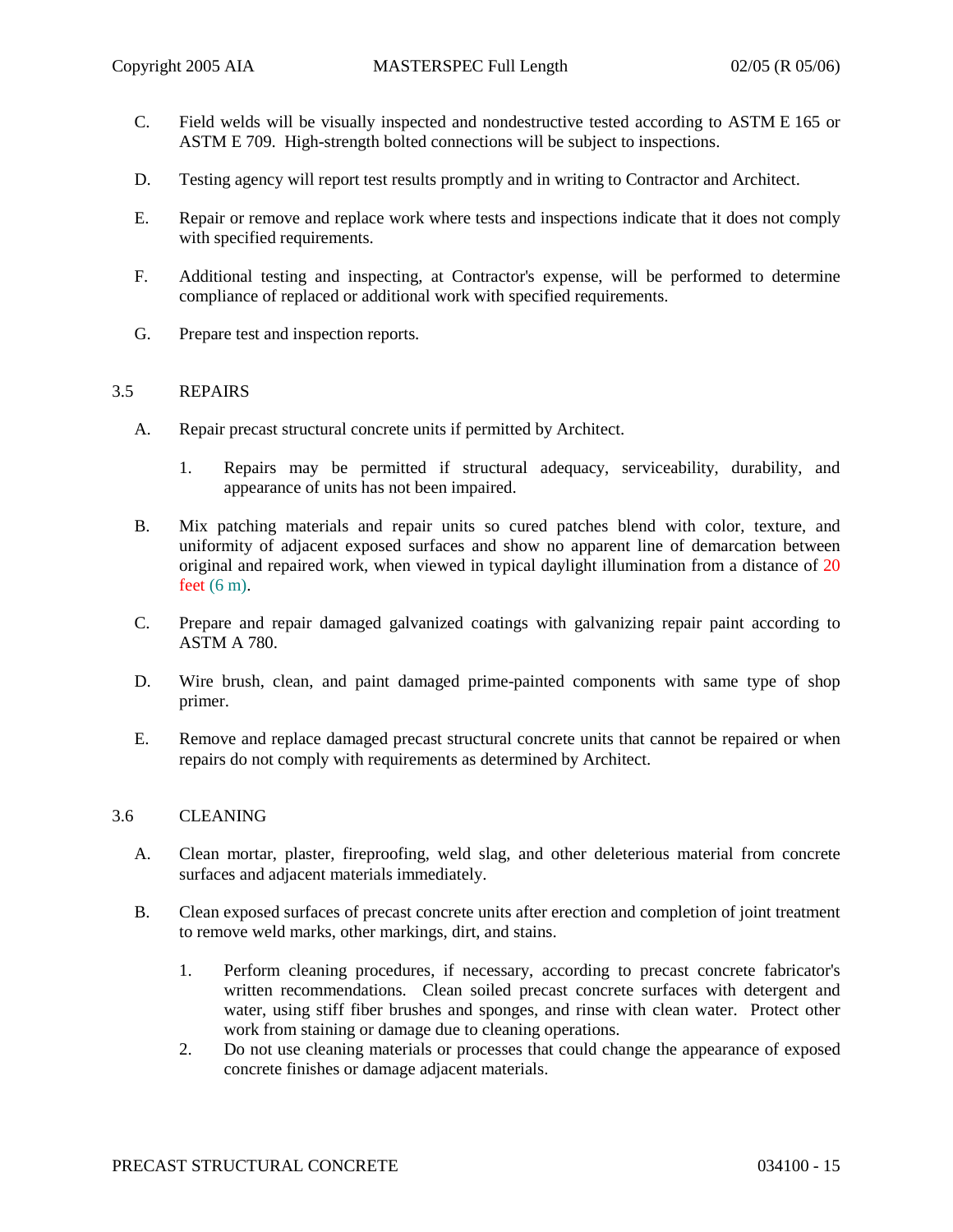# END OF SECTION 034100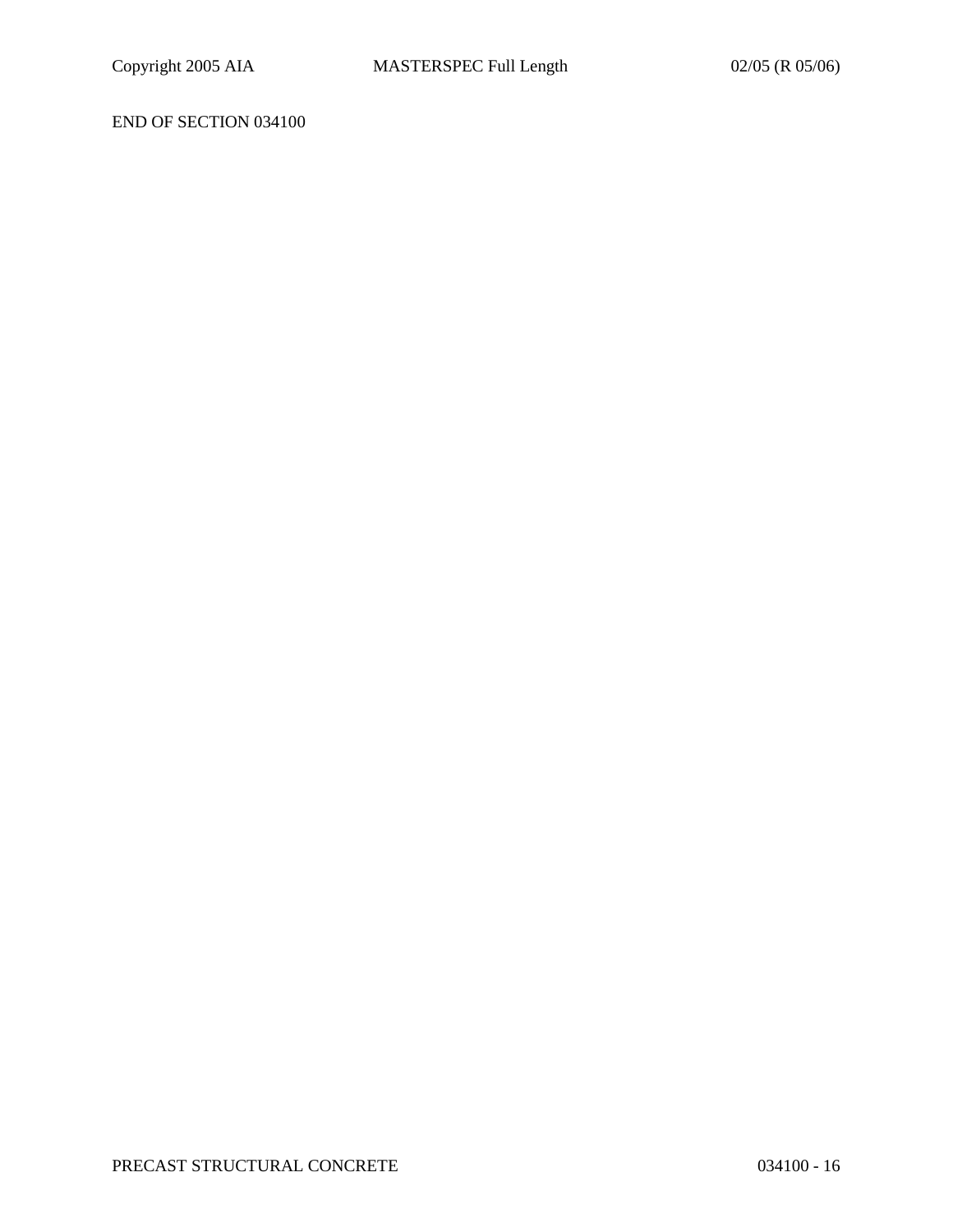## SECTION 034713 - TILT-UP CONCRETE

## PART 1 - GENERAL

### 1.1 RELATED DOCUMENTS

A. Drawings and general provisions of the Contract, including General and Supplementary Conditions and Division 01 Specification Sections, apply to this Section.

### 1.2 SUMMARY

- A. Section includes load-bearing, tilt-up concrete, including the following:
	- 1. Monolithic panels.
- B. Related Requirements:
	- 1. Division 03 Section "Architectural Concrete" for specially finished formed concrete.
	- 2. Division 07 Section "Sheet Metal Flashing and Trim" for flashing receivers and reglets.

### 1.3 DEFINITIONS

- A. Face-down Surface: Concealed surface of as-cast, tilt-up panel formed against the casting slab.
- B. Face-up Surface: Exposed upper surface of as-cast, tilt-up panel.
- C. Reveal: Projection of the coarse aggregate from the matrix after exposure.

#### 1.4 PREINSTALLATION MEETINGS

- A. Preinstallation Conference: Conduct conference at **Project site**.
	- 1. Before submitting design mixes, review concrete design mixture and examine procedures for ensuring quality of concrete materials. Require representatives of each entity directly concerned with tilt-up concrete to attend, including the following:
		- a. Contractor's superintendent.
		- b. Independent testing agency responsible for concrete design mixtures.
		- c. Ready-mix concrete manufacturer.
		- d. Tilt-up concrete subcontractor.
	- 2. Review **special inspection procedures; testing and inspecting agency procedures for field quality control; tilt-up concrete finishes and finishing; cold- and hot-weather concreting procedures; curing procedures; casting-slab construction, flatness and levelness, finish, and joint requirements; steel reinforcement installation; hoisting**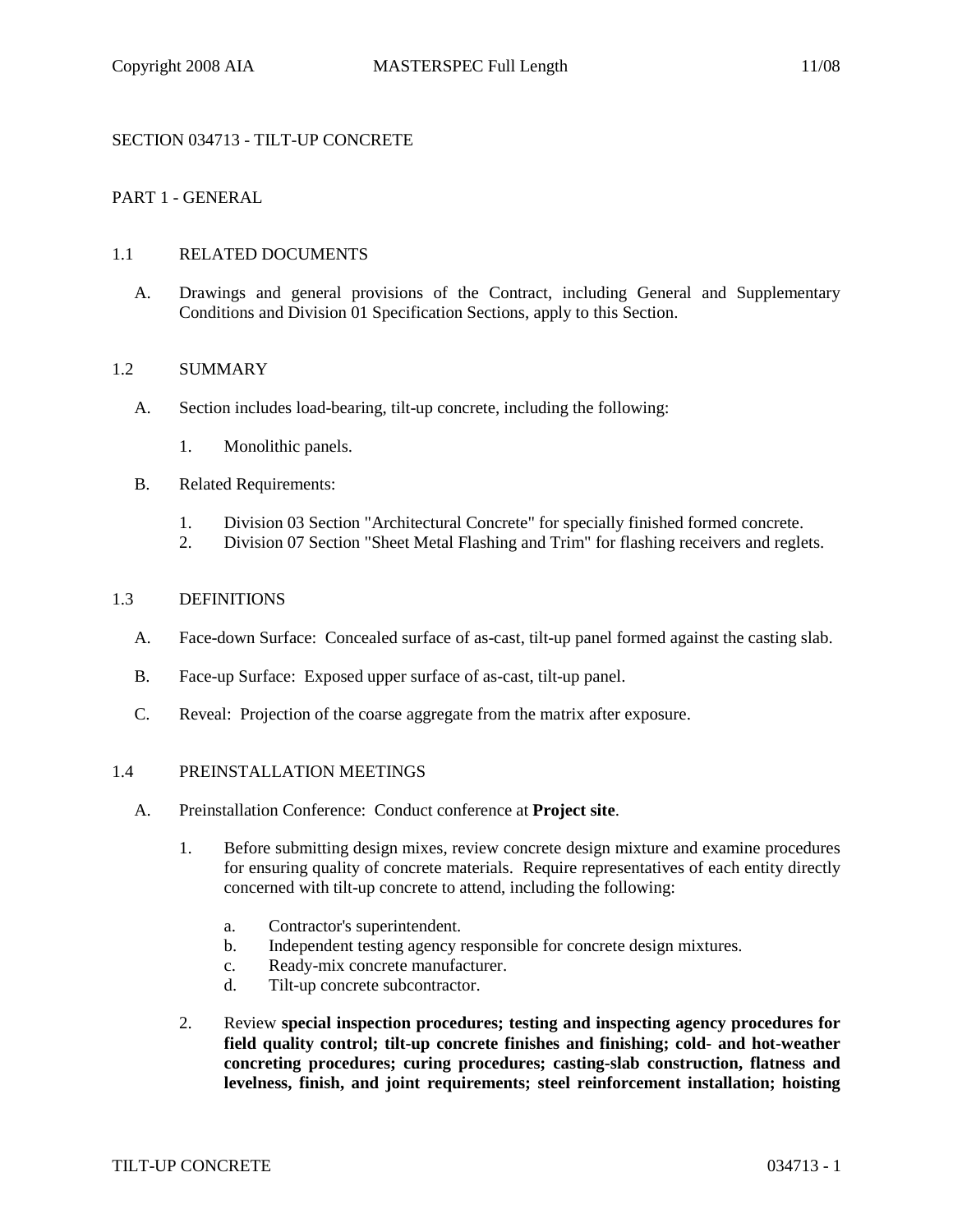**and erection plans; measurement of fabrication and erection tolerances; tilt-up concrete repair procedures;** and tilt-up concrete protection.

#### 1.5 ACTION SUBMITTALS

- A. Product Data: For each type of product.
- B. Design Mixtures: For each concrete mixture. Submit alternate design mixtures when characteristics of materials, Project conditions, weather, test results, or other circumstances warrant adjustments.
- C. Shop Drawings: Detail fabrication and installation of tilt-up concrete units. Indicate panel locations, plans, elevations, dimensions, shapes, cross sections, and details of steel embedments.
	- 1. Include steel reinforcement, detailing fabrication, bending, and placing. Include material, grade, bar schedules, stirrup spacing, bent-bar diagrams, arrangement, and supports of concrete reinforcement.
	- 2. Include additional steel reinforcement to resist hoisting and erection stresses.
	- 3. Include locations and details of hoisting points and lifting devices for handling and erection.
	- 4. Include engineering analysis data of additional steel reinforcement and hoisting and erection details, signed and sealed by the qualified professional engineer responsible for their preparation.
	- 5. Indicate welded connections by AWS standard symbols. Detail cast-in inserts, connections, and joints, including accessories.

#### 1.6 INFORMATIONAL SUBMITTALS

- A. Qualification Data: For **Installer**.
- B. Welding certificates.
- C. Material Certificates: For each of the following, signed by manufacturers:
	- 1. Cementitious materials.
	- 2. Admixtures.
	- 3. Steel reinforcement and accessories.
	- 4. Bondbreakers.
	- 5. Curing compounds.
	- 6. Inserts and embedments.
- D. Material Test Reports: For the following, from a qualified testing agency, indicating compliance with requirements:
	- 1. Aggregates. **Include service record data indicating absence of deleterious expansion of concrete due to alkali aggregate reactivity.**
- E. Field quality-control reports.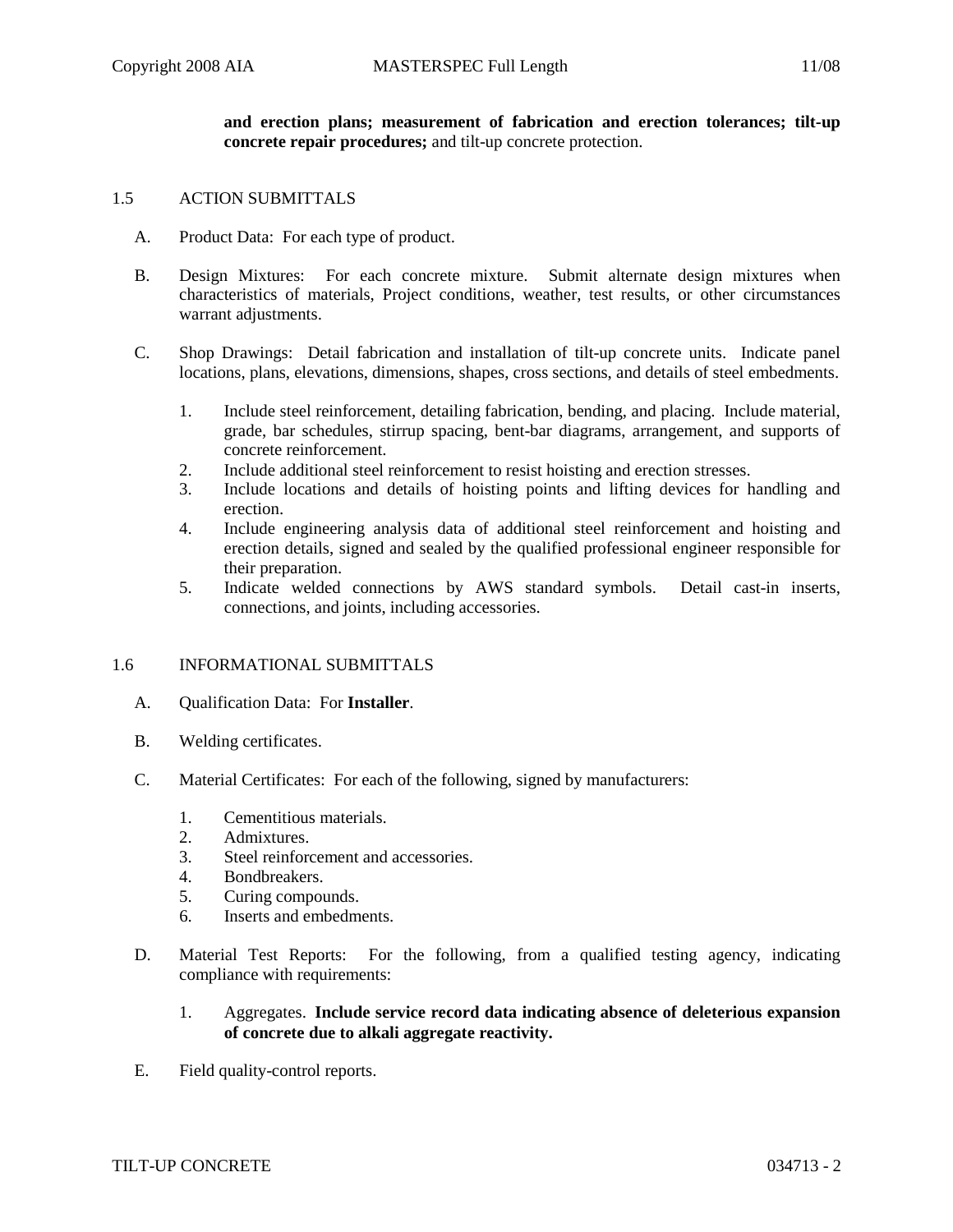## 1.7 OUALITY ASSURANCE

- A. Manufacturer Qualifications: A firm experienced in manufacturing ready-mixed concrete products and that complies with ASTM C 94/C 94M requirements for production facilities and equipment.
	- 1. Manufacturer certified according to NRMCA's "Certification of Ready Mixed Concrete Production Facilities."
- B. Installer Qualifications: A qualified installer who employs a supervisor on Project who is an ACI-certified Tilt-up Supervisor.
- C. Testing Agency Qualifications: An independent agency, qualified according to ASTM C 1077 and ASTM E 329 for testing indicated, as documented according to ASTM E 548.
	- 1. Personnel conducting field tests shall be qualified as ACI Concrete Field Testing Technician, Grade I, according to ACI CP-1 or an equivalent certification program.
	- 2. Personnel performing laboratory tests shall be an ACI-certified Concrete Strength Testing Technician and Concrete Laboratory Testing Technician - Grade I. Testing agency laboratory supervisor shall be an ACI-certified Concrete Laboratory Testing Technician - Grade II.
- D. Welding Qualifications: Qualify procedures and personnel according to the following:
	- 1. AWS D1.1/D1.1M, "Structural Welding Code Steel."
	- 2. AWS D1.4/D1.4M, "Structural Welding Code Reinforcing Steel."
- E. Concrete Testing Service: Engage a qualified independent testing agency to perform material evaluation tests and to design concrete mixtures.
- F. Mockups: Cast and erect tilt-up concrete panel mockups to demonstrate typical reveals, surface finishes, texture, color, and standard of workmanship.
	- 1. Build mockup panels in the location and of the size indicated or, if not indicated, as directed by Architect.
	- 2. In presence of Architect, damage part of an exposed surface for each finish, color, and texture required, and demonstrate materials and techniques proposed for repairs to match adjacent undamaged surfaces.
	- 3. Subject to compliance with requirements, approved mockups may become part of the completed Work if undisturbed at time of Substantial Completion.

### PART 2 - PRODUCTS

# 2.1 TILT-UP CONCRETE

A. Comply with ACI 301, "Specifications for Structural Concrete," Sections 1 through 5, unless modified by requirements in the Contract Documents.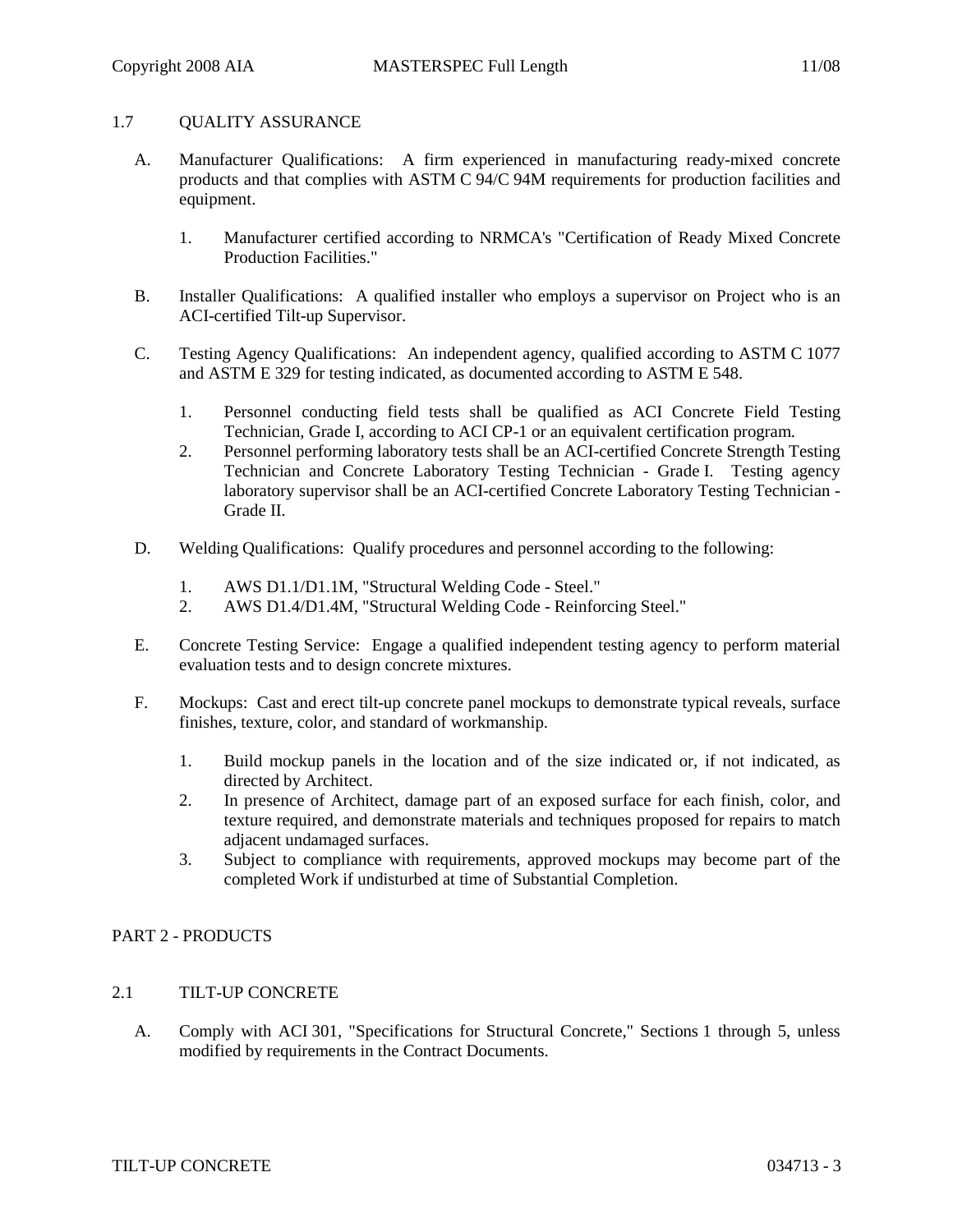B. Source Limitations: Obtain each type or class of cementitious material of the same brand from the same manufacturer's plant, obtain aggregate from one source, and obtain admixtures from one source from a single manufacturer.

## 2.2 FORMS AND ACCESSORIES

- A. Forms: Metal, dressed lumber, or other approved materials that are nonreactive with concrete and that will provide continuous, true, and smooth concrete surfaces.
- B. Chamfer Strips: Wood, metal, PVC, or rubber strips, 3/4 by 3/4 inch (19 by 19 mm).
- C. Form Liners: Units of face design, texture, arrangement, and configuration indicated. Furnish with manufacturer's recommended liquid-release agent that will not bond with, stain, or adversely affect concrete surfaces and will not impair subsequent surface treatments of concrete.
- D. Reveal Strips: Metal, PVC, rubber, straight dressed wood, or plywood; with sides kerfed.
- E. Sealer: Penetrating, clear, polyurethane wood form sealer formulated to reduce absorption of bleedwater and prevent migration of set-retarding chemicals from wood or plywood.

### 2.3 STEEL REINFORCEMENT

- A. Reinforcing Bars: ASTM A 615/A 615M, Grade 60 (Grade 420), deformed.
- B. Low-Alloy-Steel Reinforcing Bars: ASTM A 706/A 706M, deformed.
- C. Plain-Steel Wire: ASTM A 82, [**as drawn**] [**galvanized**].
- D. Plain-Steel Welded Wire Reinforcement: ASTM A 185/A 185M, fabricated from as-drawn steel wire into flat sheets.
- E. Deformed-Steel Welded Wire Reinforcement: ASTM A 497/A 497M, flat sheet.
- F. Bar Supports: Manufactured according to CRSI's "Manual of Standard Practice" of plastic or CRSI Class 1 plastic-protected steel wire or Class 2 stainless-steel wire.

### 2.4 CONCRETE MATERIALS

- A. Cementitious Material: Use the following cementitious materials, of the same type, brand, and source, throughout Project:
	- 1. Portland Cement: ASTM C 150, **Type I. Supplement with the following:**
		- a. Fly Ash: ASTM C 618, **Class F or Class C**.
- B. Coarse Aggregate: ASTM C 33, **Class 4M** coarse aggregate or better, graded. Provide aggregates from single source.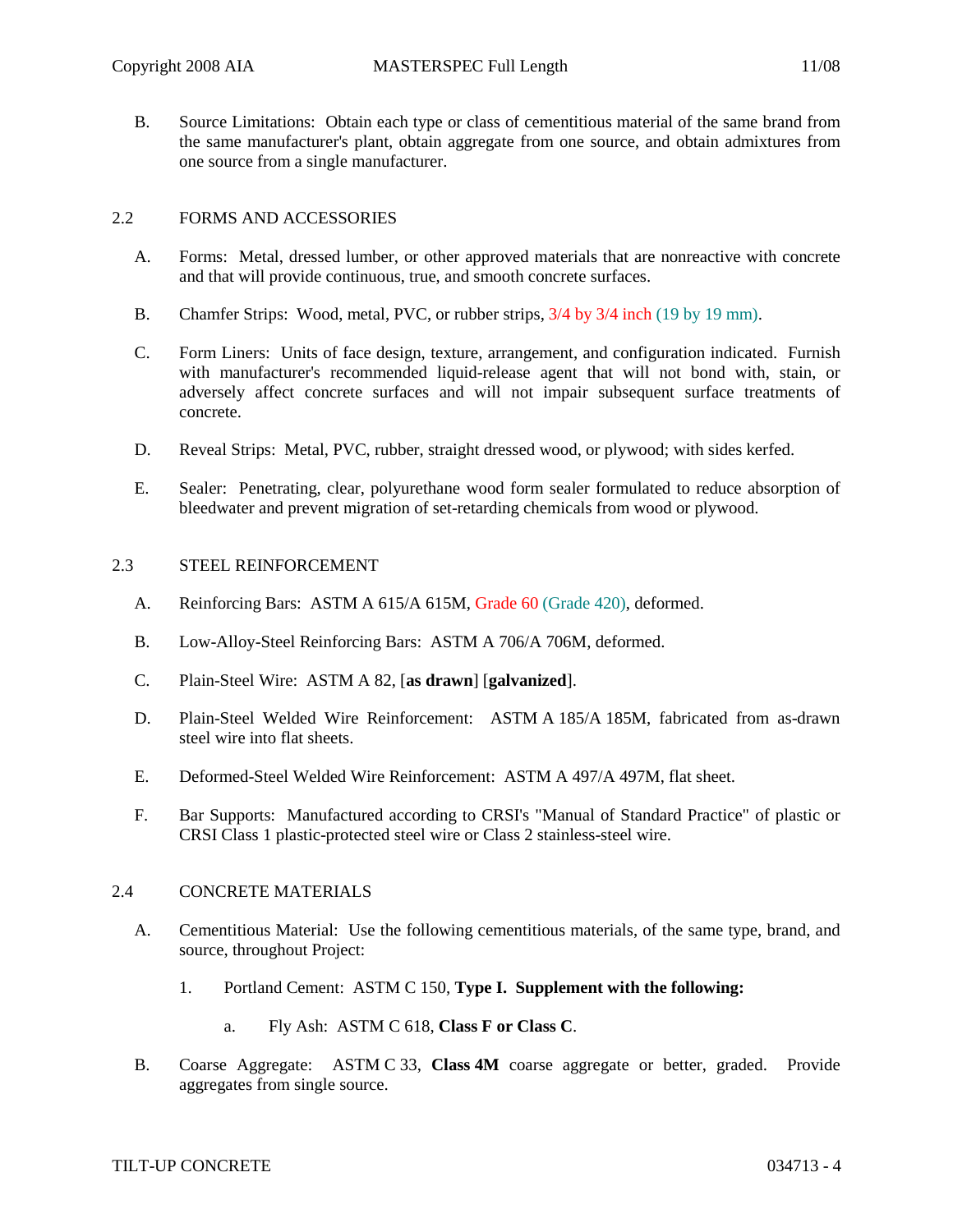- 1. Maximum Coarse-Aggregate Size: 1 inch (25 mm) nominal.
- C. Fine Aggregate: **ASTM C 33**, manufactured or natural sand, from same source for Project, free of materials with deleterious reactivity to alkali in cement.
- D. Water: ASTM C 94/C 94M **and potable**.

### 2.5 ADMIXTURES

- A. Air-Entraining Admixture: ASTM C 260.
- B. Chemical Admixtures: Provide admixtures certified by manufacturer to be compatible with other admixtures and that will not contribute water-soluble chloride ions exceeding those permitted in hardened concrete. Do not use calcium chloride or admixtures containing calcium chloride.
	- 1. Water-Reducing Admixture: ASTM C 494/C 494M, Type A.
	- 2. Retarding Admixture: ASTM C 494/C 494M, Type B.
	- 3. Water-Reducing and Retarding Admixture: ASTM C 494/C 494M, Type D.
	- 4. High-Range, Water-Reducing Admixture: ASTM C 494/C 494M, Type F.
	- 5. High-Range, Water-Reducing and Retarding Admixture: ASTM C 494/C 494M, Type G.
	- 6. Plasticizing and Retarding Admixture: ASTM C 1017/C 1017M, Type II.

## 2.6 BONDBREAKERS

- A. Solvent-Borne, Membrane-Forming Bondbreaker: Dissipating polymerized solution containing no oils, waxes, paraffins, or silicones, and compatible with casting-slab curing compound.
	- 1. Products: Subject to compliance with requirements, **available products that may be incorporated into the Work include, but are not limited to, the following**:
		- a. Dayton Superior Corporation; [**Conspec Tilt-Eez VOC**] [**Edoco Super Bondbreaker VOC**].
		- b. Universal Building Products, Inc.; Unitilt VOC.
		- c. <**Insert manufacturer's name; product name or designation**>.

### 2.7 CURING MATERIALS

- A. Evaporation Retarder: Waterborne, monomolecular film forming; manufactured for application to fresh concrete.
- B. Absorptive Cover: AASHTO M 182, Class 2, burlap cloth made from jute or kenaf, weighing approximately 9 oz./sq. yd.  $(305 \text{ g/sq. m})$  when dry.
- C. Moisture-Retaining Cover: ASTM C 171, polyethylene film or white burlap-polyethylene sheet.
- D. Clear, Waterborne, Membrane-Forming Curing Compound: ASTM C 309, Type 1, Class B.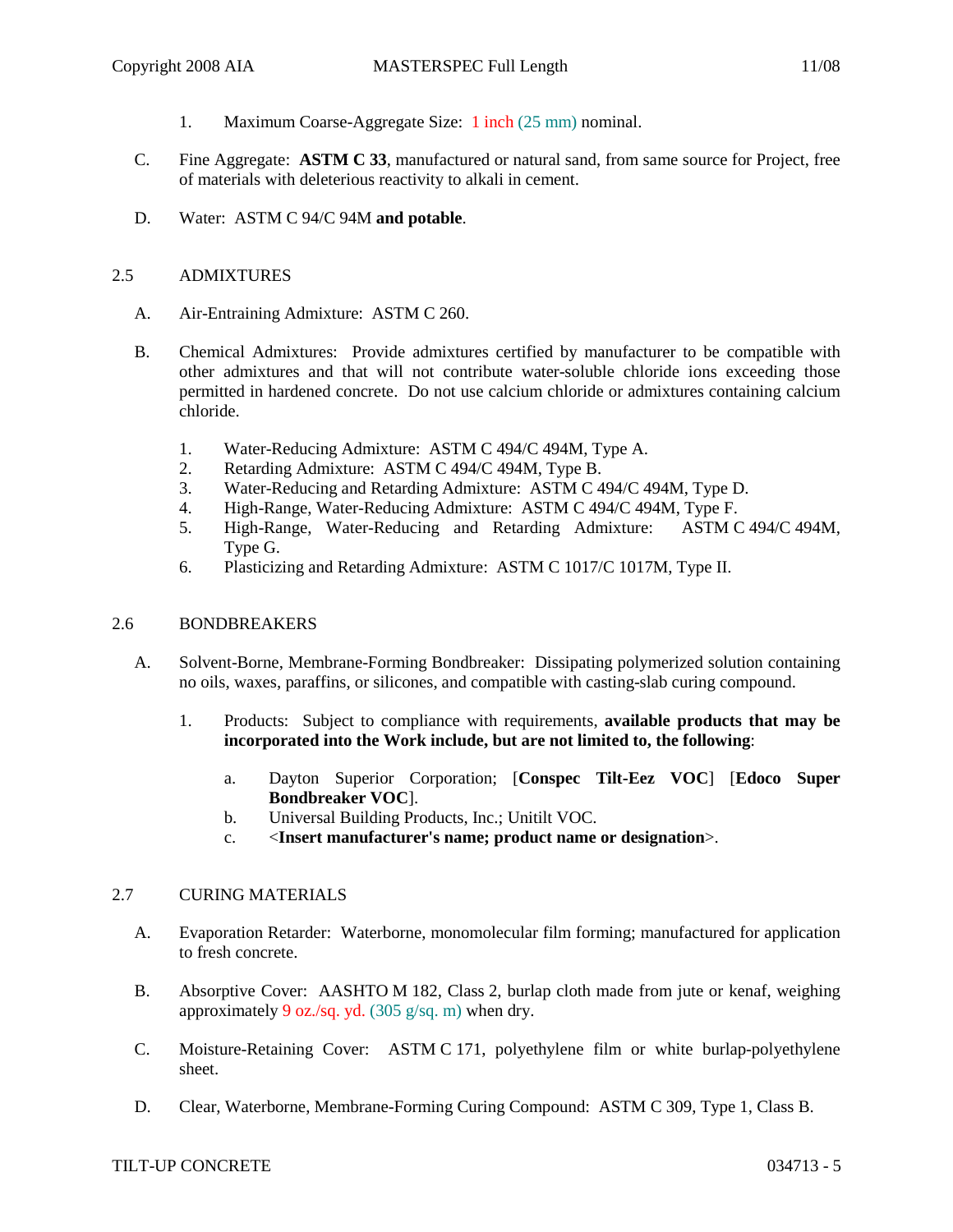### 2.8 CONNECTION MATERIALS

- A. Embedded Metal Items and Loose Hardware: Materials for securing tilt-up concrete panels together and to supporting and adjacent construction are specified in Division 05 Section "Metal Fabrications."
- B. Loose Hardware: Materials for securing tilt-up concrete panels together and to supporting and adjacent construction are specified in Division 05 Section "Metal Fabrications."
- C. Carbon-Steel Shapes and Plates: ASTM A 36/A 36M.
- D. Carbon-Steel Bolts and Studs: ASTM A 307, Grade A (ASTM F 568M, Property Class 4.6); carbon-steel, hex-head bolts and studs; carbon-steel nuts; and flat, unhardened steel washers.
- E. Unheaded Carbon-Steel Rods and Nuts: ASTM A 36/A 36M, threaded rods with ASTM A 563, nuts.
- F. Welded Headed Studs: AWS D1.1/D1.1M, Type B headed studs, and cold-finished, carbonsteel bars.
- G. Low-Alloy-Steel Reinforcing Bars: ASTM A 706/A 706M, deformed.
- H. Chord Bar Sleeves: Tubular sheathing, plastic or moisture-resistance-treated cardboard.
- I. Welding Electrodes: Comply with AWS standards.
- J. Hot-Dip Galvanized Finish: Apply zinc coating to steel connections by hot-dip process, complying with ASTM A 123/A 123M or ASTM A 153/A 153M as applicable.
	- 1. Zinc Repair Paint: SSPC-Paint 20.
- K. Shop-Primed Finish: Prepare surfaces of steel connections, except those surfaces to be embedded in concrete, according to requirements in SSPC-SP 3, and shop-apply primer according to SSPC-PA 1.
	- 1. Primer: **MPI#79, "Alkyd Anti-Corrosive Metal Primer**."

### 2.9 LIFTING INSERTS AND ACCESSORIES

- A. Furnish inserts, dowels, bolts, nuts, washers, and other items to be cast in panels for tilting and lifting.
	- 1. Manufacture inserts with feet of plastic, galvanized-steel wire, plastic-tipped steel wire, or stainless-steel-tipped steel wire.
- B. Furnish brace anchors and other accessories to be cast in panels and in casting slab for attaching bracing.
	- 1. Manufacture wall brace anchors and accessories with feet of galvanized-steel wire, plastic-tipped steel wire, or stainless-steel-tipped steel wire.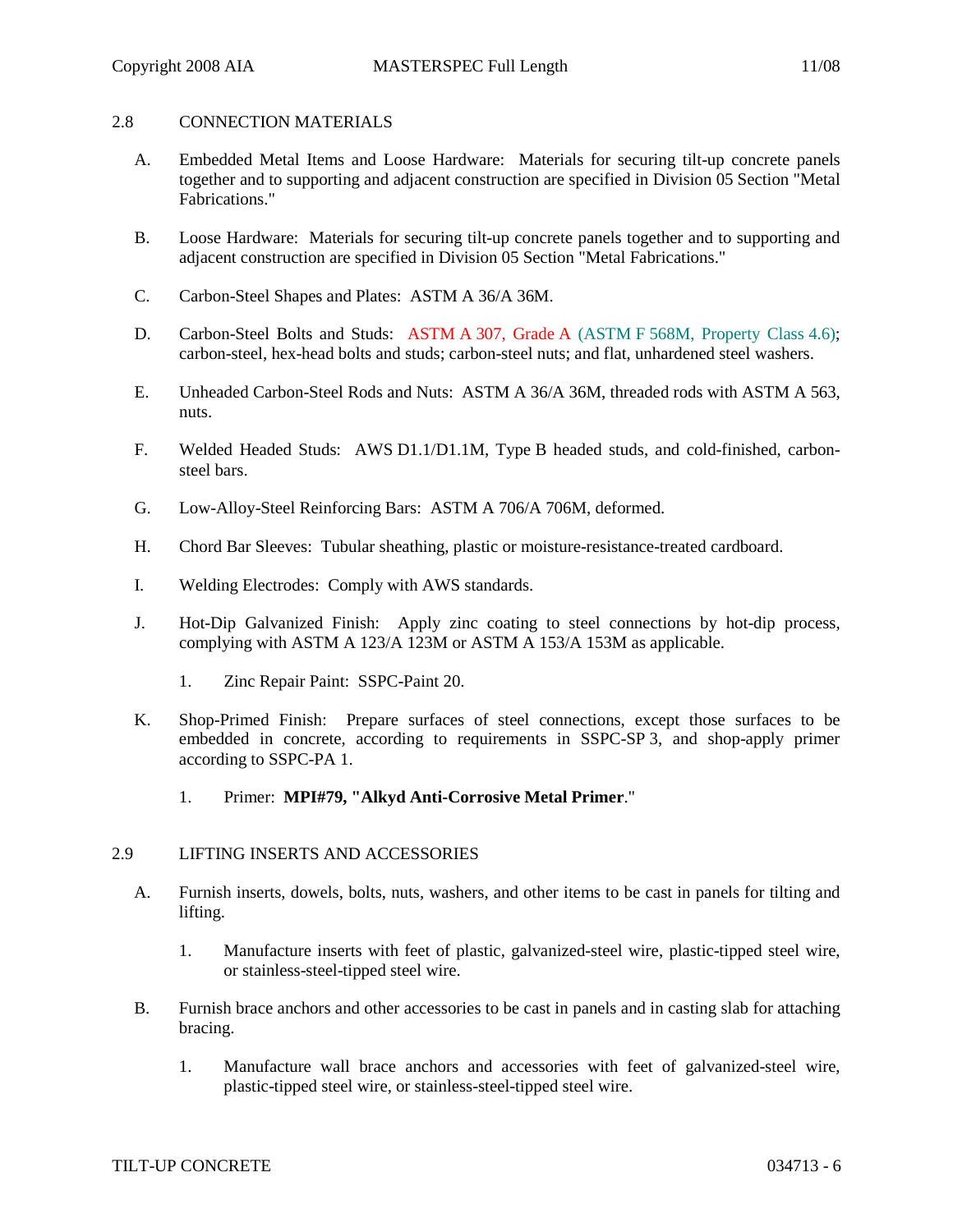2. Manufacture floor brace anchors that will not penetrate vapor retarder under slab-ongrade.

### 2.10 BEARING PADS

- A. Elastomeric Pads: AASHTO M 251, plain, vulcanized, 100 percent polychloroprene (neoprene) elastomer, molded to size or cut from a molded sheet; Type A Shore durometer hardness of 50 to 70, ASTM D 2240; and minimum tensile strength 2250 psi (15.5 MPa), ASTM D 412.
- B. Random, Fiber-Reinforced Elastomeric Pads: Preformed, randomly oriented synthetic fibers set in elastomer with a Type A Shore durometer hardness of 70 to 90, ASTM D 2240.
- C. Cotton-Duck-Fabric-Reinforced Elastomeric Pads: Preformed, horizontally layered cotton-duck fabric bonded in elastomer with a Type A Shore durometer hardness of 80 to 100, ASTM D 2240.
- D. High-Density Plastic Strips: Multimonomer, nonleaching plastic.

### 2.11 GROUT

- A. Cement Grout: Portland cement, ASTM C 150, Type I; and clean, natural sand, ASTM C 404. Mix at ratio of 1 part cement to 2-1/2 parts sand, by volume, with minimum water required for placement and hydration.
- B. Nonmetallic, Nonshrink Grout: Premixed, nonmetallic, noncorrosive, nonstaining grout containing selected silica sands, portland cement, shrinkage-compensating agents, and plasticizing and water-reducing agents; complying with ASTM C 1107, of consistency suitable for application.

### 2.12 MISCELLANEOUS MATERIALS

- A. Chemical Surface Retarder: Water-soluble, liquid set retarder with color dye, for horizontal concrete surface application, capable of temporarily delaying final hardening of concrete to depth of reveal or etch required of specified finish.
- B. Form Retarder: Chemical liquid set retarder, for application on hardened horizontal concrete and capable of temporarily delaying final hardening of newly placed concrete to depth of reveal specified.
	- 1. Mold Release: Solution specially formulated by manufacturer for use under form retarder.
- C. Flashing Reglets: Open type having continuous groove not less than 1-1/8 inches (28 mm) deep by 3/16 inch (5 mm) wide at opening and sloped upward to 45 degrees. Temporarily fill or cover face openings of reglets to prevent intrusion of concrete or debris.
	- 1. Stainless Steel: ASTM A 240/A 240M, Type 304, soft annealed, not less than 0.0187 inch (0.5 mm) thick.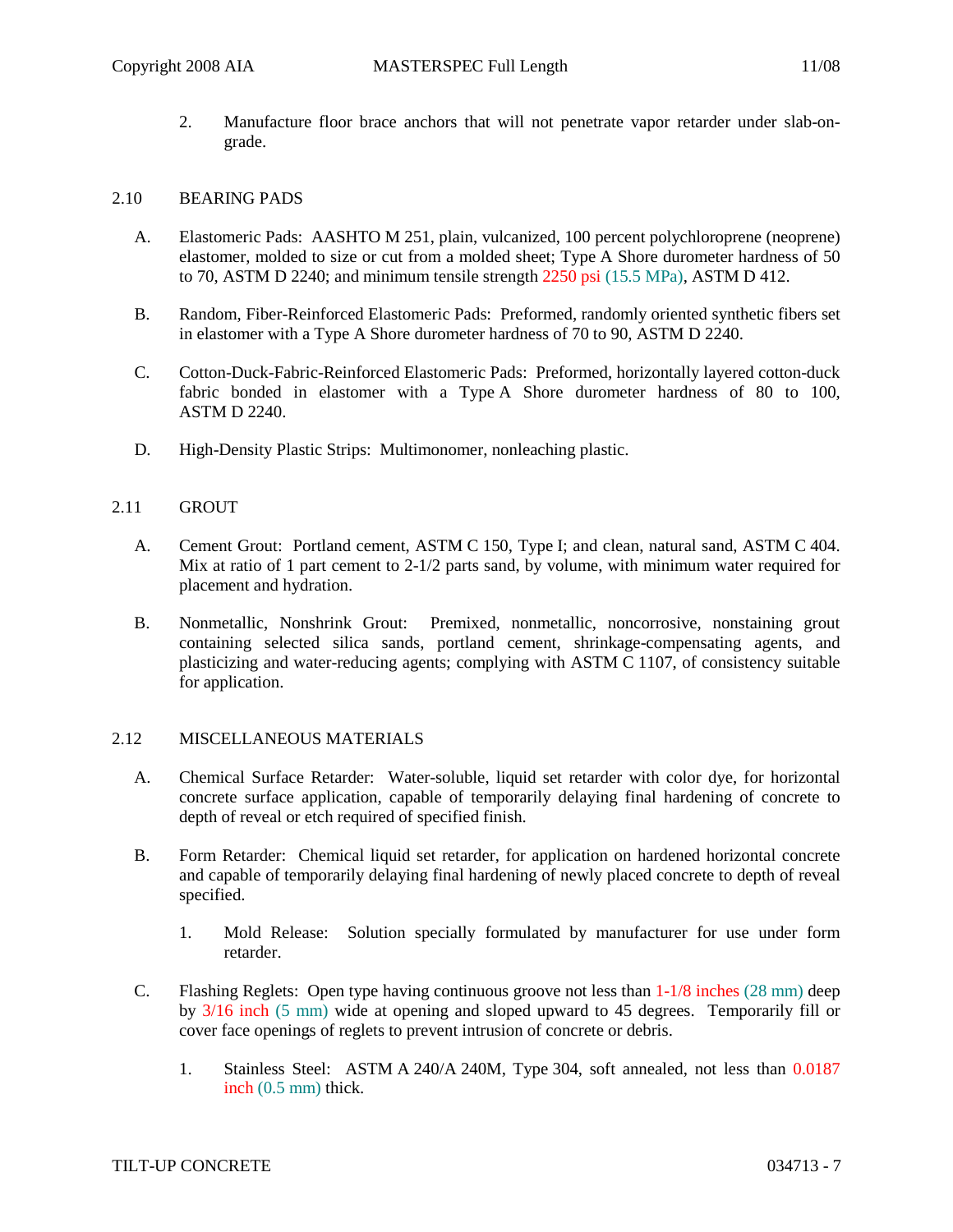- 2. Copper Strip: ASTM B 370, Temper H00 or O60, not less than 16 oz./sq. ft. (0.55 mm thick).
- 3. Hot-Dip Galvanized-Steel Sheet: ASTM A 653/A 653M, G90 (Z275) coating, not less than 0.0217 inch (0.55 mm) thick.
- D. Dovetail Anchor Slots: Hot-dip galvanized-steel sheet, not less than 0.0336 inch (0.85 mm) thick, with bent tab anchors. Temporarily fill or cover face opening of slots to prevent intrusion of concrete or debris.

## 2.13 REPAIR MATERIALS

- A. Bonding Agent: ASTM C 1059, Type II, nonredispersible, acrylic emulsion or styrene butadiene.
- B. Patching Mortar: Dry-pack mix consisting of 1 part portland cement to 2-1/2 parts fine aggregate passing No. 16 (1.18-mm) sieve, using only enough water for handling and placing.

## 2.14 CONCRETE MIXTURES

- A. Prepare design mixtures for each type and strength of concrete, proportioned on basis of laboratory trial mixture or field test data, or both, according to ACI 301.
	- 1. Use a qualified independent testing agency for preparing and reporting proposed concrete design mixtures based on laboratory trial mixtures.
- B. Proportion concrete mixture as follows:
	- 1. Minimum Compressive Strength: 4000 psi (27.6 MPa) at 28 days.
	- 2. Maximum Water-Cementitious Materials Ratio: **0.45**.
	- 3. Slump Limit: 4 inches (100 mm) [8 inches (200 mm) **for concrete with verified slump of** 2 to 4 inches (50 to 100 mm) **before adding high-range, water-reducing admixture or plasticizing admixture**], plus or minus 1 inch (25 mm).
	- 4. Air Content: **5-1/2** percent plus or minus 1.5 percent for 1-1/2-inch (38-mm) nominal maximum aggregate size at point of delivery.
- C. Limit water-soluble, chloride-ion content in hardened concrete to **0.15** percent by weight of cement.
- D. Admixtures: Use admixtures according to manufacturer's written instructions.
	- 1. Use [**water-reducing**] [**high-range, water-reducing**] [**or**] [**plasticizing**] admixture in concrete, as required, for placement and workability.
	- 2. Use water-reducing and retarding admixture when required by high temperatures, low humidity, or other adverse placement conditions.

### 2.15 CONCRETE MIXING

A. Ready-Mixed Concrete: Measure, batch, mix, and deliver concrete according to ASTM C 94/C 94M, and furnish batch ticket information.

## TILT-UP CONCRETE 034713 - 8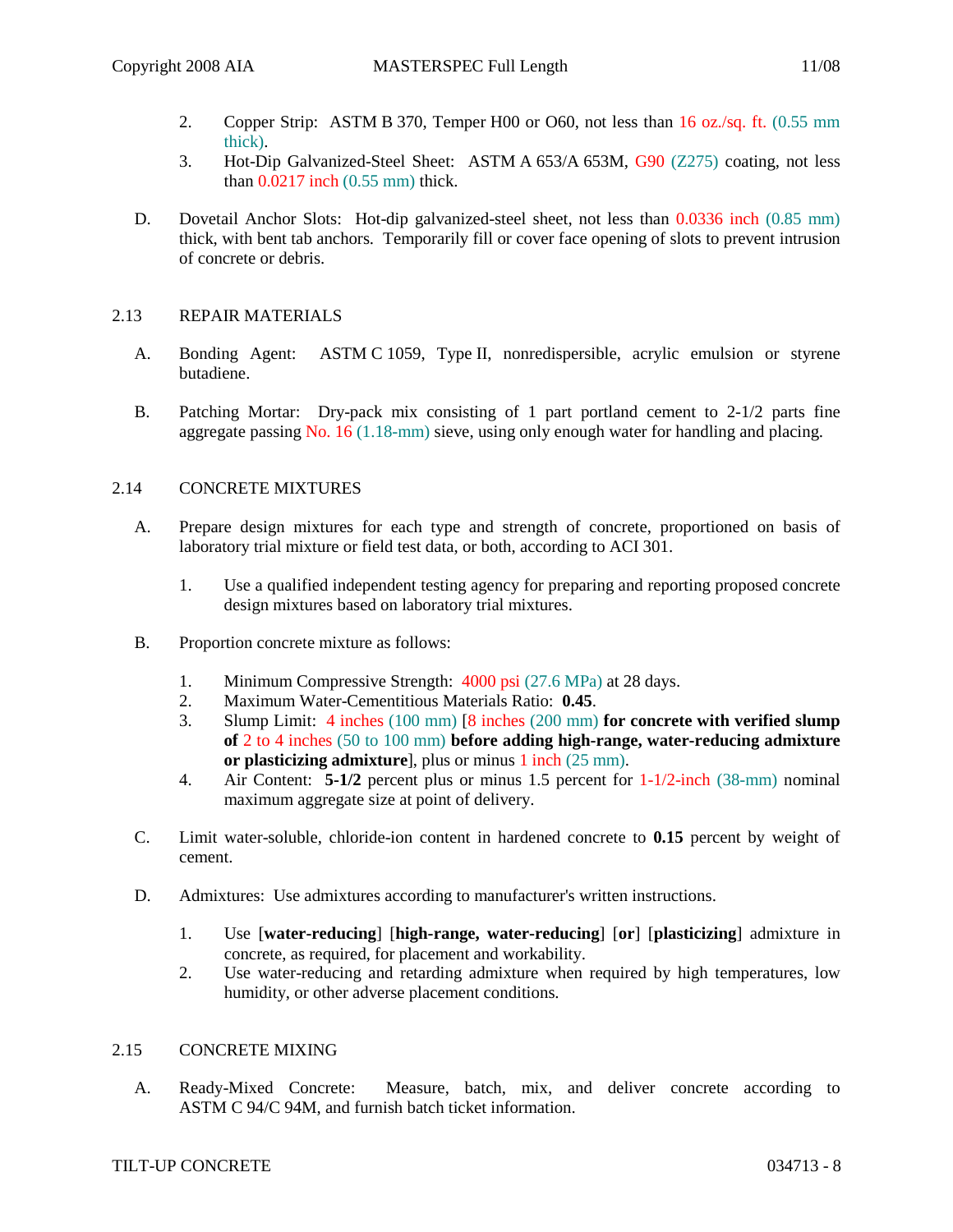- 1. When air temperature is above 90 deg  $F(32 \deg C)$ , reduce mixing and delivery time to 60 minutes.
- B. Project-Site-Produced Concrete: Measure, batch, and mix concrete according to ASTM C 94/C 94M. Mix concrete materials in appropriate drum-type batch machine mixer.
	- 1. Provide a batch ticket for each batch discharged and used in the Work, indicating Project identification name and number, date, mix type, mix time, quantity, and amount of water added. Record panel locations where concrete is deposited.

## PART 3 - EXECUTION

### 3.1 FORMS

- A. Construct and brace formwork so tilt-up concrete panels are of size, shape, alignment, elevation, and position indicated.
	- 1. Construct forms on slab-on-grade or on temporary casting slab, at Contractor's option.
	- 2. Provide for openings, offsets, recesses, reveals, rustications, reglets, and blockouts.
	- 3. Place form liners accurately to provide finished surface texture indicated. Provide solid backing and supports to maintain stability of liners during concreting. Coat form liner with form-release agent.
- B. Fabricate forms for easy removal without hammering or prying against concrete surfaces. Use kerfed inserts, such as those forming reglets, rustications, and recesses, for easy removal.
- C. Set edge forms for panels to achieve required panel thickness.
- D. Chamfer exposed corners and edges, unless otherwise indicated, using chamfer strips fabricated to produce uniform, smooth lines and tight edge joints.
- E. Coat contact surfaces of wood forms and chamfers with sealer before placing reinforcement.

#### 3.2 BONDBREAKERS

- A. Uniformly and continuously apply two coats of bondbreaker to casting-slab surfaces by power spray or roller according to manufacturer's written instructions, before placing steel reinforcement. Recoat areas subjected to moisture before drying. Maintain continuity of coating until concrete placement.
- B. After placing steel reinforcement, touch up or recoat worn or damaged areas with bondbreaker. Do not splash or coat steel reinforcement and inserts.

### 3.3 FORM RETARDER

A. Uniformly and continuously apply form retarder to slab surfaces by power spray, roller, or brush according to manufacturer's written instructions, before placing steel reinforcement.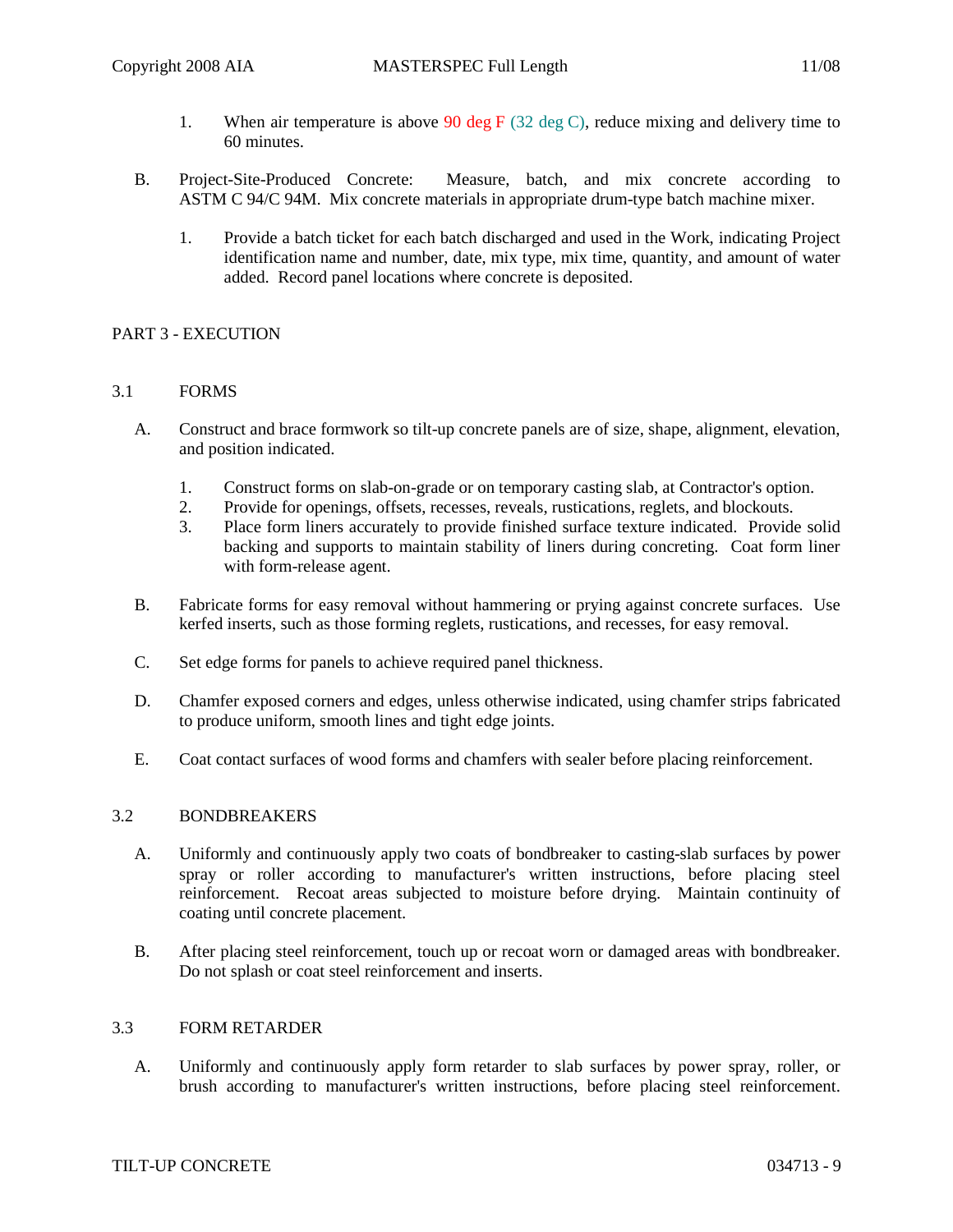Recoat areas subjected to moisture before drying. Maintain continuity of coating until concrete placement.

- 1. Uniformly apply mold release according to manufacturer's written instructions and allow it to dry before applying form retarder.
- B. After placing steel reinforcement, touch up or recoat worn or damaged areas with form retarder. Do not splash or coat steel reinforcement and inserts.

### 3.4 REINFORCEMENT AND INSERTS

- A. General: Comply with CRSI's "Manual of Standard Practice" for fabricating and placing reinforcement.
- B. Accurately position, support, and secure reinforcement against displacement. Locate and support reinforcement with bar supports to maintain minimum concrete cover.
	- 1. Field weld reinforcement according to AWS D1.4/D1.4M, where indicated.
	- 2. Do not tack-weld crossing reinforcing bars.<br>3. Set wire ties so ends are directed into concre
	- Set wire ties so ends are directed into concrete, not toward exposed concrete surfaces.
- C. Install welded wire reinforcement in longest practicable lengths on bar supports spaced to minimize sagging. Lap edges and ends of adjoining sheets at least one mesh spacing. Offset laps of adjoining sheet widths to prevent continuous laps in either direction. Lace overlaps with wire.
- D. Accurately place and securely support embedded items, anchorages, inserts, cramps, retainers, bar chords and sleeves, and other items to be built into panels. Coordinate with other trades for installing cast-in items.

### 3.5 PANEL CASTING, GENERAL

- A. Comply with ACI 301 for handling, placing, and consolidating concrete.
- B. Maintain position of steel reinforcement, inserts, and anchors during concrete placement, consolidation, and finishing.
- C. Screed panel surfaces to correct level with a straightedge and strike off.
	- 1. Begin initial floating before excess moisture or bleedwater appears on the surface. Use bull floats or darbies to form a uniform and open-textured surface plane free of humps or hollows. Do not disturb panel surfaces before beginning finishing operations.
- D. Form chamfers at top edges of panel perimeters, openings, and similar locations not formed by chamfer strips unless otherwise indicated.
- E. Surface Defects: Limit visible surface defects to those permitted by TCA's "Tilt-up Concrete Association's Guideline Specifications" for **Grade A, Architectural** panel surfaces.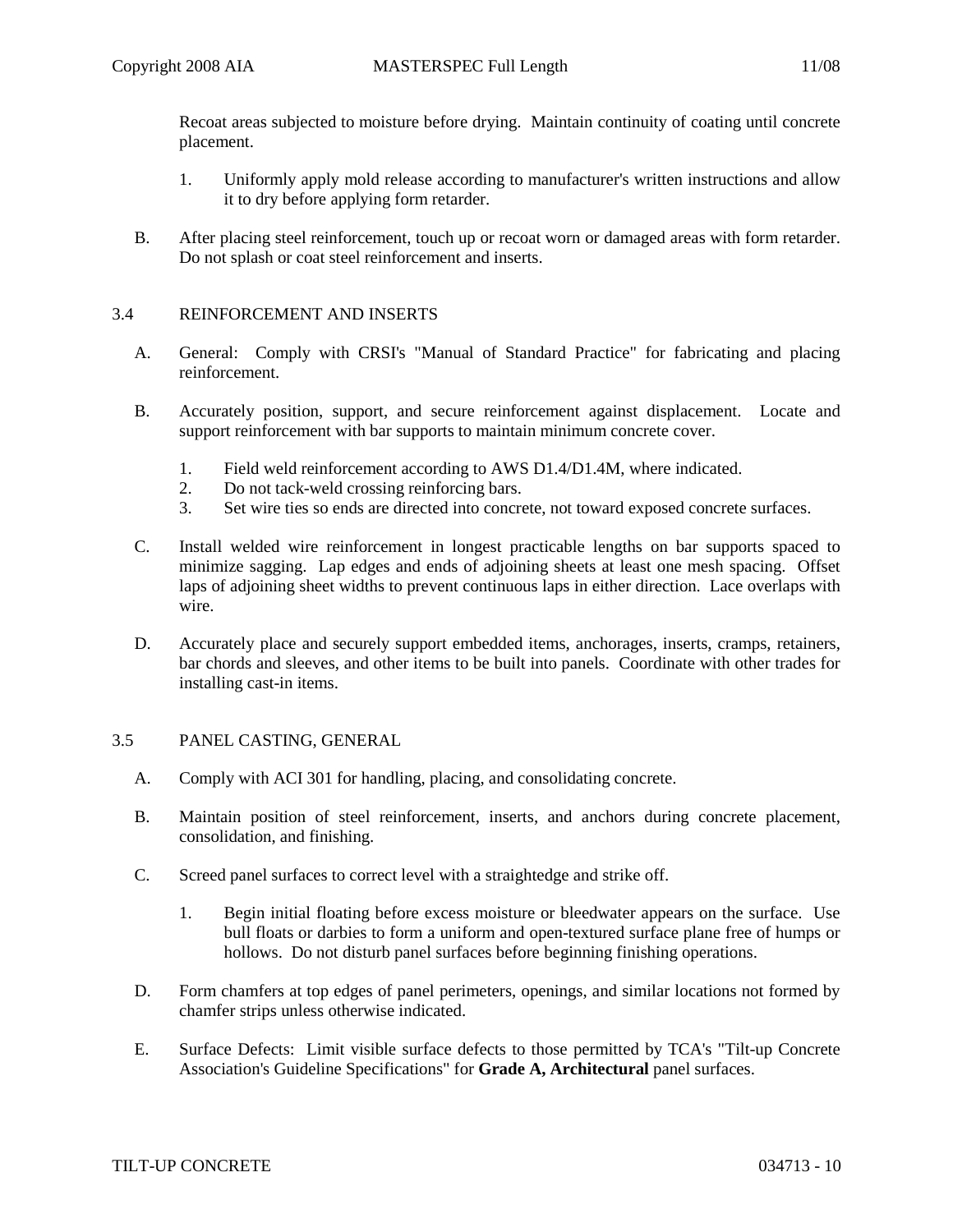## 3.6 CASTING TOLERANCES

- A. Cast tilt-up concrete panels without exceeding the following tolerances:
	- 1. Height and Width of Panels:
		- a. For Panels up to 20 Feet  $(6.1 \text{ m})$  Tall:  $1/4$  inch  $(6 \text{ mm})$  wide.
		- b. For Panels 20 to 30 Feet (6.1 to 9.1 m) Tall: 3/8 inch (10 mm) wide.
		- c. Each Additional 10 Feet (3.05 m) in Excess of 30 Feet (9.1 m) Tall: 1/8 inch (3 mm) wide.
	- 2. Thickness: 3/16 inch (5 mm).
	- 3. Skew of Panel or Opening: Difference in length of diagonals of 1/8 inch per 72 inches (3 mm per 1830 mm) with a maximum difference of  $1/2$  inch (13 mm).
	- 4. Openings Cast into Panel:
		- a. Size of Opening: 1/4 inch (6 mm).
		- b. Location of Centerline of Opening: 1/4 inch (6 mm).
	- 5. Location and Placement of Embedded Items:
		- a. Inserts, Bolts, and Pipe Sleeves: 3/8 inch (10 mm).
		- b. Lifting and Bracing Inserts: As required by manufacturer.
		- c. Lateral Placement of Weld Plate Embedments: 1 inch (25 mm).
		- d. Tipping and Flushness of Weld Plate Embedments: 1/4 inch (6 mm).
	- 6. Deviation of Steel Reinforcement Cover: Maintain minimum cover required by ACI 301.

### 3.7 FACE-UP FINISHES

- A. Float Finish: Consolidate surface of plastic concrete with power-driven floats or by hand floating. Restraighten and cut down high spots and fill low spots. Repeat float passes and restraighten until surface is left with a uniform, smooth, granular texture.
- B. Trowel Finish: After applying float finish, apply first trowel finish and consolidate plastic concrete by hand trowel or power-driven trowel. Continue troweling passes and restraighten until surface is free of trowel marks and is uniform in texture and appearance.

### 3.8 FACE-DOWN FINISHES

A. Smooth, As-Cast Finish: Cast panel to produce a surface free of pockets, sand streaks, and honeycombs. Produce a surface appearance of uniform color and texture.

# 3.9 CONCRETE PROTECTING AND CURING

A. Protect freshly placed concrete from premature drying and excessive cold or hot temperatures according to ACI 301.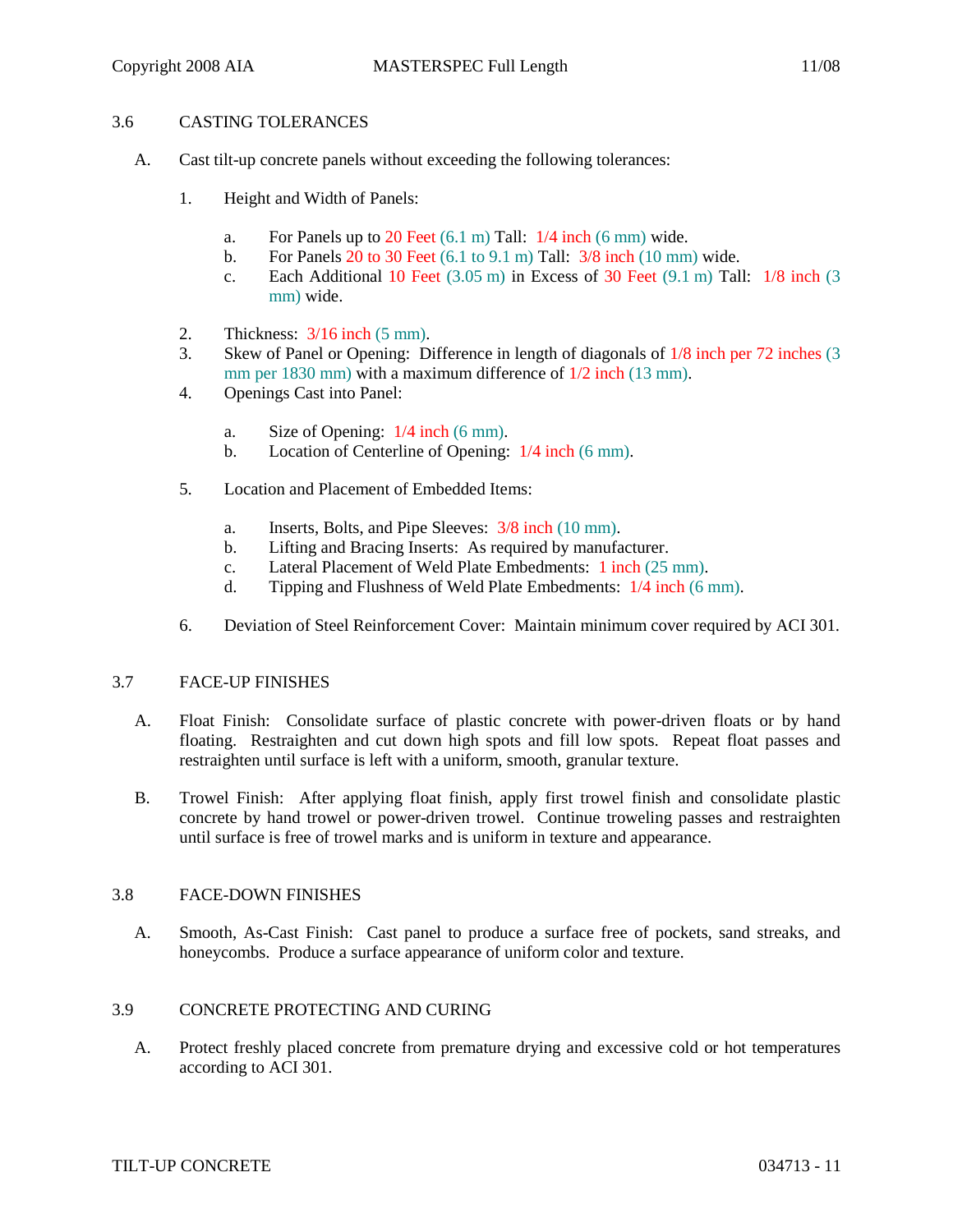- 1. Apply evaporation retarder in hot, dry, or windy weather to protect concrete from rapid moisture loss before and during finishing operations. Apply according to manufacturer's written instructions after screeding and bull floating concrete, but before float finishing.
- B. Begin curing immediately after finishing concrete. Cure by one or a combination of the following methods according to ACI 308.1:
	- 1. Moisture Curing: Keep surfaces continuously moist for no fewer than seven days with the following materials:
		- a. Water.
		- b. Continuous water-fog spray.
		- c. Absorptive cover, water saturated and kept continuously wet. Cover concrete surfaces and edges with 12-inch (300-mm) lap over adjacent absorptive covers.
	- 2. Moisture-Retaining-Cover Curing: Cover concrete surfaces with moisture-retaining cover for curing concrete, placed in widest practicable width, with sides and ends lapped at least 12 inches (300 mm), and sealed by waterproof tape or adhesive. Cure for no fewer than seven days. Immediately repair any holes or tears during curing period, using cover material and waterproof tape.
	- 3. Curing Compound: Apply uniformly in continuous operation by power spray or roller according to manufacturer's written instructions. Recoat areas subjected to heavy rainfall within three hours after initial application. Maintain continuity of coating and repair damage during curing period.

### 3.10 ERECTION

- A. Use erection equipment with care to prevent damage to floor slabs and panels.
- B. Lift, support, and erect panels only at designated lifting or supporting points indicated on Shop Drawings.
- C. Do not erect panels until 28-day compressive strength of concrete has been verified.
- D. Install tilt-up concrete panels level, plumb, square, and true. Place panels on leveled groutsetting pads or shims in correct position. Maintain joint width of  $1/2$  inch (13 mm) between panels.
	- 1. Install tilt-up concrete panels with face-down surfaces exposed to exterior of building.
- E. Temporarily brace and support panels securely in position against loads comparable in intensity to those for which structure was designed. Maintain braces and supports in place, undisturbed, until entire integrated supporting structure has been completed and permanent connections to panels are secured.
- F. Anchor panels in place and, if indicated, to one another.
	- 1. Weld steel connectors to steel supports and embedments indicated, complying with AWS D1.1/D1.1M.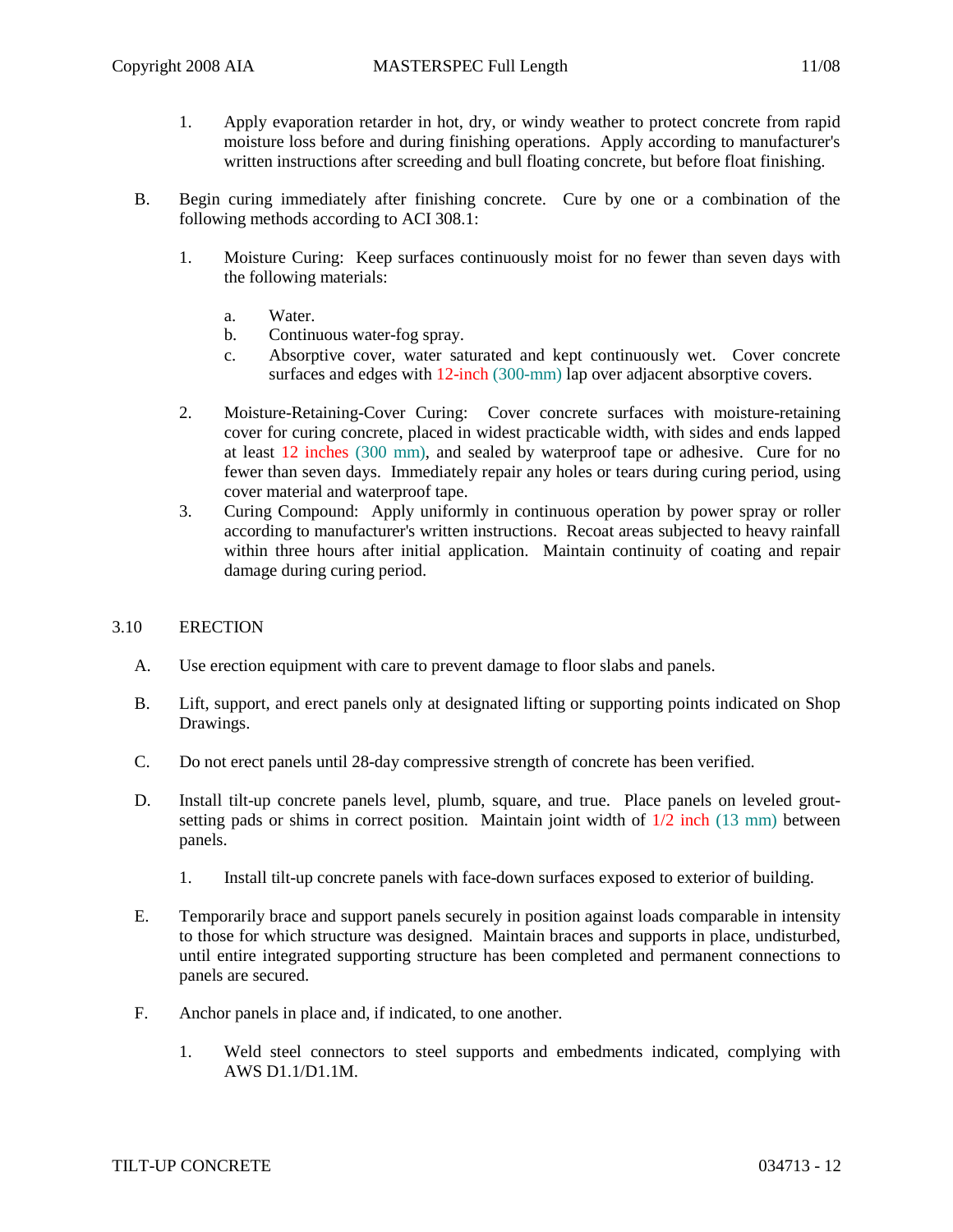- 
- G. Solidly grout-fill gaps between foundation system and bottom of panels.

## 3.11 FIELD QUALITY CONTROL

- A. Testing and Inspecting: Engage a **qualified special inspector** to perform tests and inspections.
- B. Inspections:
	- 1. Steel reinforcement placement.
	- 2. Steel reinforcement welding.
	- 3. Headed bolts and studs.
	- 4. Verification of use of required design mixture.
	- 5. Concrete placement, including conveying and depositing.
	- 6. Curing procedures and maintenance of curing temperature.
	- 7. Verification of concrete strength before erection of tilt-up panels.
- C. Testing Services: Tests shall be performed according to ACI 301.
- D. Tilt-up concrete panels will be considered defective if they do not pass tests and inspections.
- E. Prepare test and inspection reports.

### 3.12 ERECTION TOLERANCES

- A. Install tilt-up concrete panels without exceeding the following erection tolerances:
	- 1. Joint Width Variation (Exterior Face): Without decreasing or increasing more than 50 percent from specified joint width, maintain joint width as follows:
		- a. For Panels up to 20 Feet  $(6.1 \text{ m})$  Tall:  $1/4$  inch  $(6 \text{ mm})$ .
		- b. Each Additional 10 Feet  $(3.05 \text{ m})$  in Excess of 20 Feet  $(6.1 \text{ m})$  Tall:  $1/8$  inch  $(3.05 \text{ m})$ mm).
	- 2. Joint Taper: Maximum  $3/8$  inch (10 mm) over length, but not greater than the following:
		- a. For Panels up to 20 Feet  $(6.1 \text{ m})$  Tall:  $1/4$  inch  $(6 \text{ mm})$ .
		- b. Each Additional 10 Feet  $(3.05 \text{ m})$  in Excess of 20 Feet  $(6.1 \text{ m})$  Tall:  $1/8$  inch  $(3.05 \text{ m})$ mm).
	- 3. Panel Alignment:
		- a. Alignment of Horizontal and Vertical Joints: 1/4 inch (6 mm).
		- b. Offset in Exterior Face of Adjacent Panels: 1/4 inch (6 mm).

### 3.13 FILLING AND REPAIRS

A. Patch holes and voids left by erecting and bracing inserts on tilt-up panels and slabs-on-grade. Cut or chip edges of voids perpendicular to concrete surface. Fill blockouts where indicated.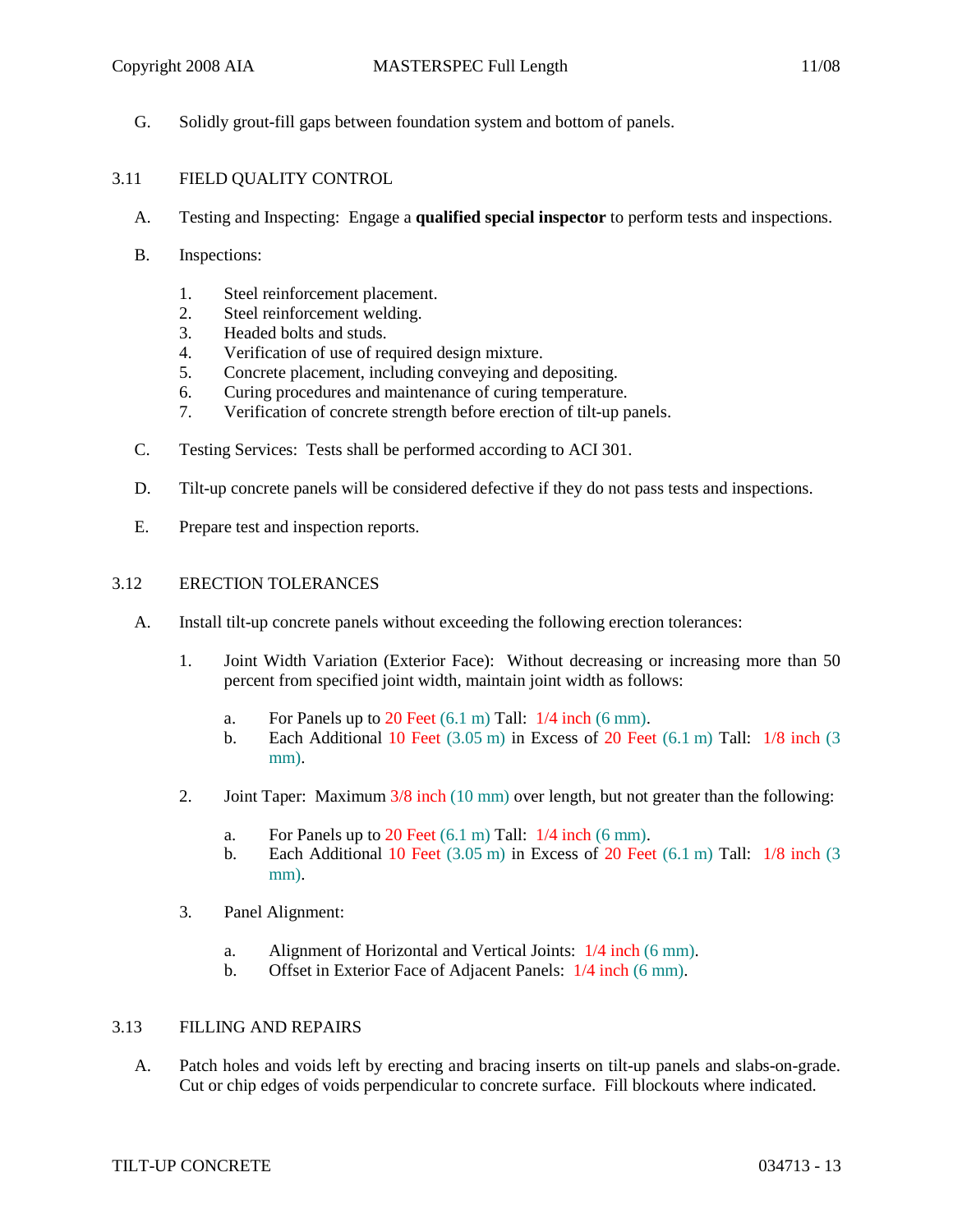- 1. Clean, dampen with water, and brush-coat holes, voids, and blockouts with bonding agent. Fill and compact with patching mortar of a stiff consistency before bonding agent has dried.
- 2. Finish surfaces of fills and repairs to Architect's approval, with materials of same colors and textures as finishes on surrounding surfaces.
- B. Repair damaged galvanized-steel surfaces of connectors by cleaning and applying a coat of zinc repair paint.
- C. Repair damage to tilt-up panels and slabs-on-grade resulting from tilt-up work, as directed by Architect.
- D. Remove and replace tilt-up panels that do not comply with requirements in this Section.
- E. Demolish and remove temporary concrete casting slabs.

END OF SECTION 034713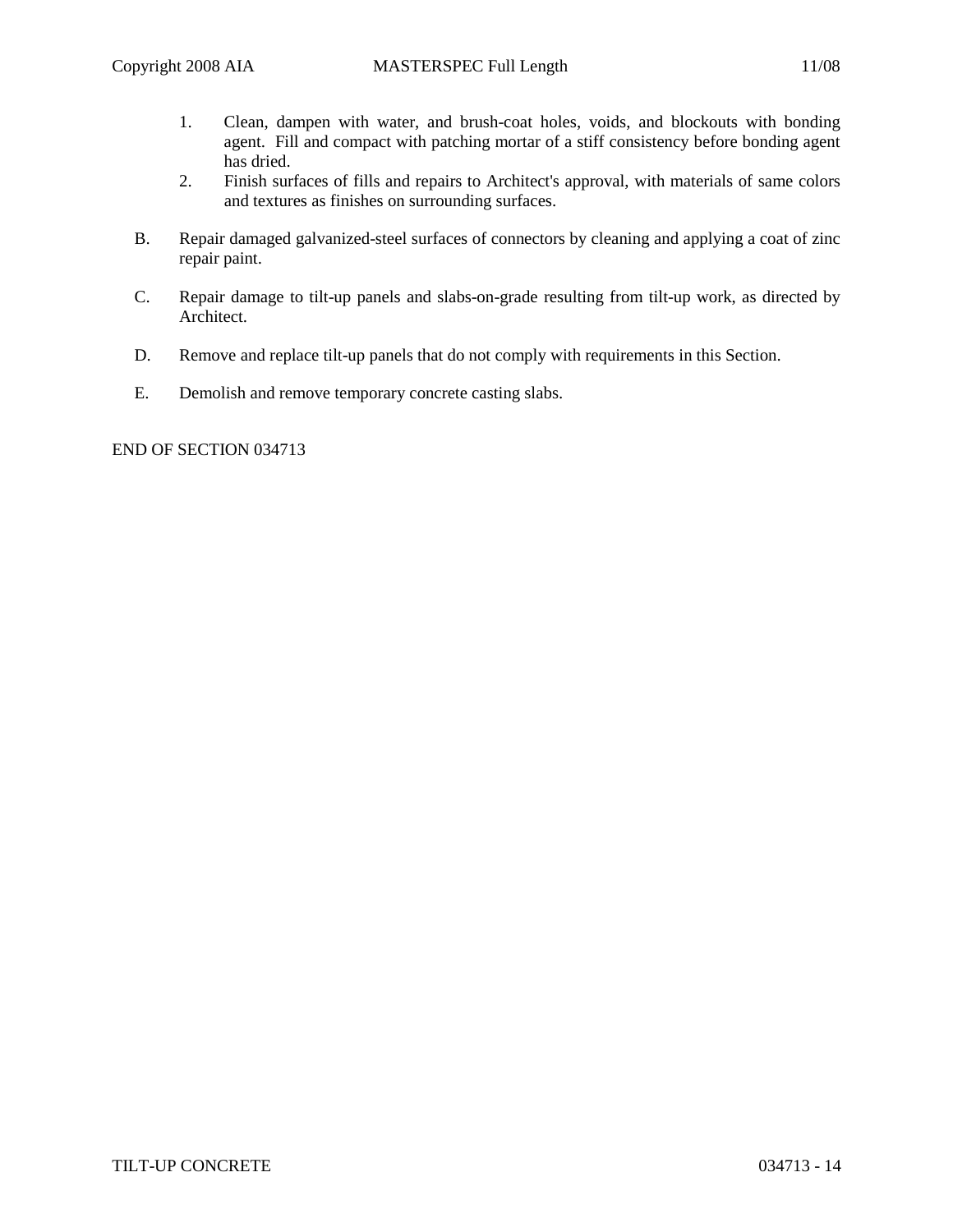## SECTION 042000 - UNIT MASONRY

## PART 1 - GENERAL

### 1.1 RELATED DOCUMENTS

A. Drawings and general provisions of the Contract, including General and Supplementary Conditions and Division 01 Specification Sections, apply to this Section.

### 1.2 SUMMARY

- A. Section Includes:
	- 1. Concrete masonry units.
	- 2. Mortar and grout.
	- 3. Steel reinforcing bars.
	- 4. Masonry joint reinforcement.
	- 5. Ties and anchors.
	- 6. Miscellaneous masonry accessories.
- B. Related Sections:
	- 1. Division 03 Section "Cast-in-Place Concrete" for[ **installing**] dovetail slots for masonry anchors.
	- 2. Division 05 Section "Structural Steel Framing" for installing anchor sections of adjustable masonry anchors for connecting to structural steel frame.
	- 3. Division 05 Section "Metal Fabrications" for furnishing steel [**lintels**] [**and**] [**shelf angles**] for unit masonry.

#### 1.3 DEFINITIONS

- A. CMU(s): Concrete masonry unit(s).
- B. Reinforced Masonry: Masonry containing reinforcing steel in grouted cells.

### 1.4 PERFORMANCE REQUIREMENTS

- A. Provide **structural** unit masonry that develops indicated net-area compressive strengths at 28 days.
	- 1. Determine net-area compressive strength of masonry from average net-area compressive strengths of masonry units and mortar types (unit-strength method) according to Tables 1 and 2 in ACI 530.1/ASCE 6/TMS 602.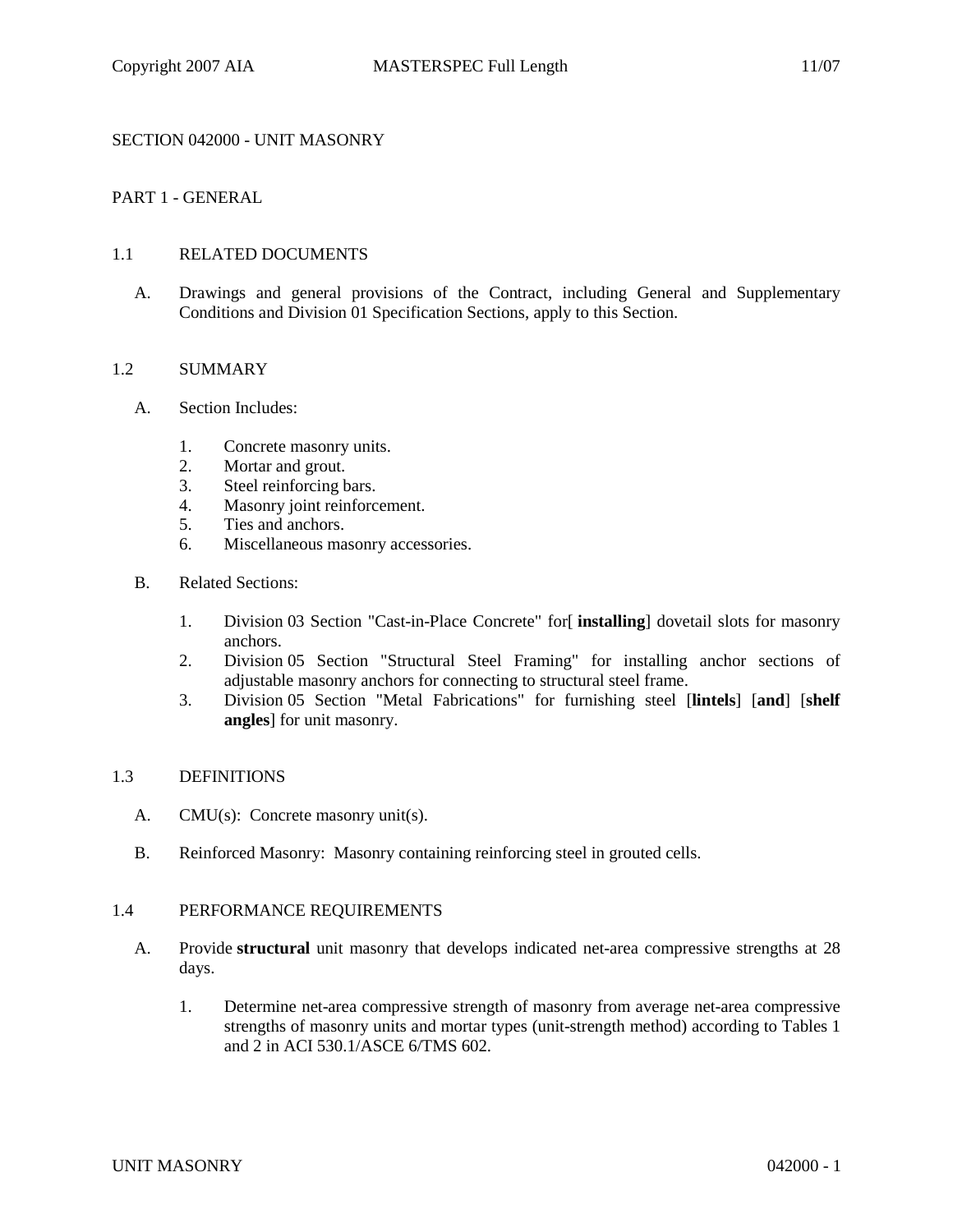# 1.5 PRECONSTRUCTION TESTING

- A. Preconstruction Testing Service: Owner will engage a qualified independent testing agency to perform preconstruction testing indicated below. Retesting of materials that fail to comply with specified requirements shall be done at Contractor's expense.
	- 1. Concrete Masonry Unit Test: For each type of unit required, according to ASTM C 140 for compressive strength.
	- 2. Mortar Test (Property Specification): For each mix required, according to ASTM C 109/C 109M for compressive strength**, ASTM C 1506 for water retention, and ASTM C 91 for air content**.
	- 3. Mortar Test (Property Specification): For each mix required, according to ASTM C 780 for compressive strength.
	- 4. Grout Test (Compressive Strength): For each mix required, according to ASTM C 1019.
	- 5. Prism Test: For each type of construction required, according to ASTM C 1314.

## 1.6 SUBMITTALS

- A. Product Data: For each type of product indicated.
- B. Shop Drawings: For the following:
	- 1. Masonry Units: Show sizes, profiles, coursing, and locations of special shapes.
	- 2. Reinforcing Steel: Detail bending and placement of unit masonry reinforcing bars. Comply with ACI 315, "Details and Detailing of Concrete Reinforcement." **Show elevations of reinforced walls.**
- C. Samples for Initial Selection:
	- 1. Decorative CMUs, in the form of small-scale units.
	- 2. Pre-faced CMUs.
	- 3. Weep holes/vents.
- D. Samples for Verification: For each type and color of the following:
	- 1. **Exposed** CMUs.
	- 2. Pre-faced CMUs.
	- 3. **Pigmented** mortar. Make Samples using same sand and mortar ingredients to be used on Project.
	- 4. Weep holes **and vents**.
	- 5. Accessories embedded in masonry.
- E. Qualification Data: For testing agency.
- F. Material Certificates: For each type and size of the following:
	- 1. Masonry units.
		- a. Include **data on material properties**.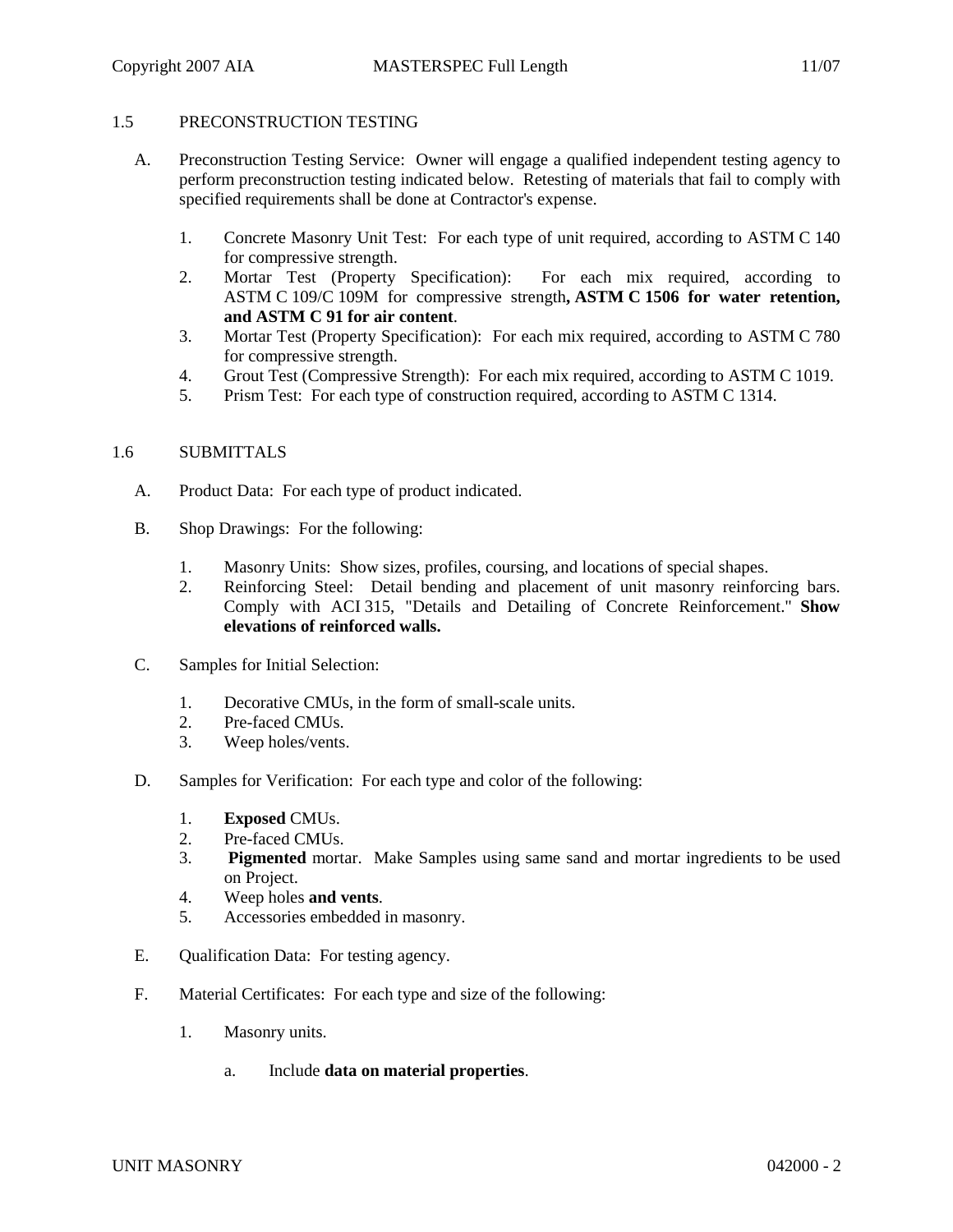- b. For masonry units **used in structural masonry**, include data and calculations establishing average net-area compressive strength of units.
- 2. Cementitious materials. Include brand, type, and name of manufacturer.
- 3. Preblended, dry mortar mixes. Include description of type and proportions of ingredients.
- 4. Grout mixes. Include description of type and proportions of ingredients.
- 5. Reinforcing bars.
- 6. Joint reinforcement.
- 7. Anchors, ties, and metal accessories.
- G. Mix Designs: For each type of mortar **and grout**. Include description of type and proportions of ingredients.
	- 1. Include test reports for mortar mixes required to comply with property specification. Test according to ASTM C 109/C 109M for compressive strength, ASTM C 1506 for water retention, and ASTM C 91 for air content.
	- 2. Include test reports, according to ASTM C 1019, for grout mixes required to comply with compressive strength requirement.
- H. Statement of Compressive Strength of Masonry: For each combination of masonry unit type and mortar type, provide statement of average net-area compressive strength of masonry units, mortar type, and resulting net-area compressive strength of masonry determined according to Tables 1 and 2 in ACI 530.1/ASCE 6/TMS 602.
- I. Cold-Weather **and Hot-Weather** Procedures: Detailed description of methods, materials, and equipment to be used to comply with requirements.

### 1.7 OUALITY ASSURANCE

- A. Testing Agency Qualifications: Qualified according to ASTM C 1093 for testing indicated.
- B. Source Limitations for Masonry Units: Obtain exposed masonry units of a uniform texture and color, or a uniform blend within the ranges accepted for these characteristics, from single source from single manufacturer for each product required.
- C. Source Limitations for Mortar Materials: Obtain mortar ingredients of a uniform quality, including color for exposed masonry, from single manufacturer for each cementitious component and from single source or producer for each aggregate.
- D. Masonry Standard: Comply with ACI 530.1/ASCE 6/TMS 602 unless modified by requirements in the Contract Documents.
- E. Sample Panels: Build sample panels to verify selections made under sample submittals and to demonstrate aesthetic effects. Comply with requirements in Division 01 Section "Quality Requirements" for mockups.
	- 1. Build sample panels for **typical exterior and interior walls** in sizes approximately **48 inches (1200 mm) 48 inches (1200 mm) by full thickness**.
	- 2. Where masonry is to match existing, erect panels adjacent and parallel to existing surface.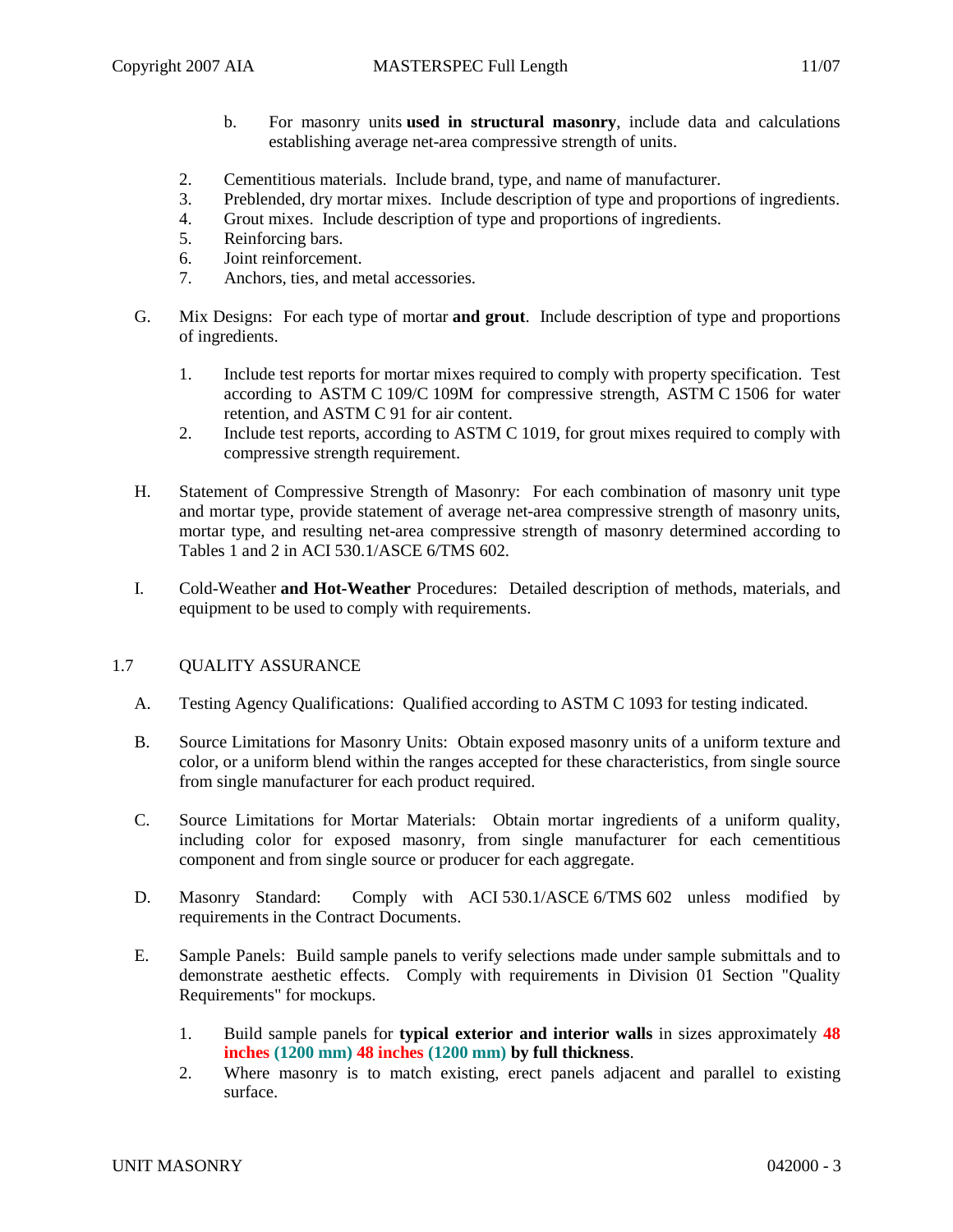- 3. Clean exposed faces of panels with masonry cleaner indicated.
- 4. Protect approved sample panels from the elements with weather-resistant membrane.
- 5. Approval of sample panels is for color, texture, and blending of masonry units; relationship of mortar and sealant colors to masonry unit colors; tooling of joints; aesthetic qualities of workmanship; and other material and construction qualities specifically approved by Architect in writing.
	- a. Approval of sample panels does not constitute approval of deviations from the Contract Documents contained in sample panels unless such deviations are specifically approved by Architect in writing.
- F. Preinstallation Conference: Conduct conference at Project site to comply with requirements in Division 01 Section "Project Management and Coordination."

### 1.8 DELIVERY, STORAGE, AND HANDLING

- A. Store masonry units on elevated platforms in a dry location. If units are not stored in an enclosed location, cover tops and sides of stacks with waterproof sheeting, securely tied. If units become wet, do not install until they are dry.
- B. Store cementitious materials on elevated platforms, under cover, and in a dry location. Do not use cementitious materials that have become damp.
- C. Store aggregates where grading and other required characteristics can be maintained and contamination avoided.
- D. Deliver preblended, dry mortar mix in moisture-resistant containers designed for use with dispensing silos. Store preblended, dry mortar mix in delivery containers on elevated platforms, under cover, and in a dry location or in covered weatherproof dispensing silos.
- E. Store masonry accessories, including metal items, to prevent corrosion and accumulation of dirt and oil.

### 1.9 PROJECT CONDITIONS

- A. Protection of Masonry: During construction, cover tops of walls, projections, and sills with waterproof sheeting at end of each day's work. Cover partially completed masonry when construction is not in progress.
	- 1. Extend cover a minimum of 24 inches (600 mm) down both sides of walls and hold cover securely in place.
	- 2. Where one wythe of multiwythe masonry walls is completed in advance of other wythes, secure cover a minimum of 24 inches (600 mm) down face next to unconstructed wythe and hold cover in place.
- B. Do not apply uniform floor or roof loads for at least 12 hours and concentrated loads for at least three days after building masonry walls or columns.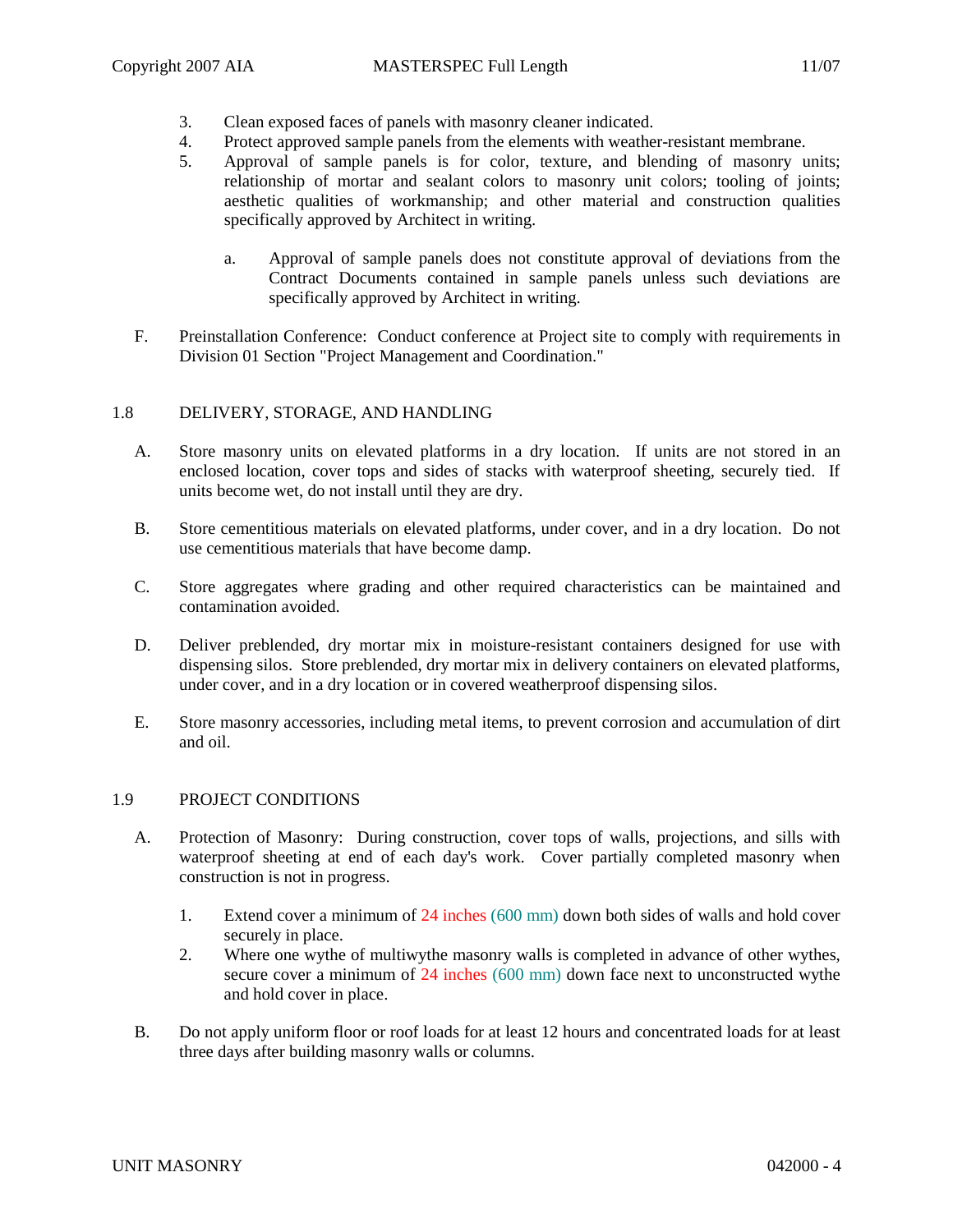- C. Stain Prevention: Prevent grout, mortar, and soil from staining the face of masonry to be left exposed or painted. Immediately remove grout, mortar, and soil that come in contact with such masonry.
	- 1. Protect base of walls from rain-splashed mud and from mortar splatter by spreading coverings on ground and over wall surface.
	- 2. Protect sills, ledges, and projections from mortar droppings.
	- 3. Protect surfaces of window and door frames, as well as similar products with painted and integral finishes, from mortar droppings.
	- 4. Turn scaffold boards near the wall on edge at the end of each day to prevent rain from splashing mortar and dirt onto completed masonry.
- D. Cold-Weather Requirements: Do not use frozen materials or materials mixed or coated with ice or frost. Do not build on frozen substrates. Remove and replace unit masonry damaged by frost or by freezing conditions. Comply with cold-weather construction requirements contained in ACI 530.1/ASCE 6/TMS 602.
	- 1. Cold-Weather Cleaning: Use liquid cleaning methods only when air temperature is 40  $deg F$  (4 deg C) and higher and will remain so until masonry has dried, but not less than seven days after completing cleaning.
- E. Hot-Weather Requirements: Comply with hot-weather construction requirements contained in ACI 530.1/ASCE 6/TMS 602.

## PART 2 - PRODUCTS

### 2.1 MASONRY UNITS, GENERAL

- A. Defective Units: Referenced masonry unit standards may allow a certain percentage of units to contain chips, cracks, or other defects exceeding limits stated in the standard. Do not use units where such defects will be exposed in the completed Work.
- B. Fire-Resistance Ratings: Where indicated, provide units that comply with requirements for fireresistance ratings indicated as determined by testing according to ASTM E 119, by equivalent masonry thickness, or by other means, as acceptable to authorities having jurisdiction.

### 2.2 CONCRETE MASONRY UNITS

- A. Shapes: Provide shapes indicated and as follows, with exposed surfaces matching exposed faces of adjacent units unless otherwise indicated.
	- 1. Provide special shapes for lintels, corners, jambs, sashes, movement joints, headers, bonding, and other special conditions.
	- 2. Provide **square-edged** units for outside corners unless otherwise indicated.
- B. CMUs: ASTM C 90.
	- 1. Unit Compressive Strength: Provide units with minimum average net-area compressive strength of **2150 psi (14.8 MPa)**.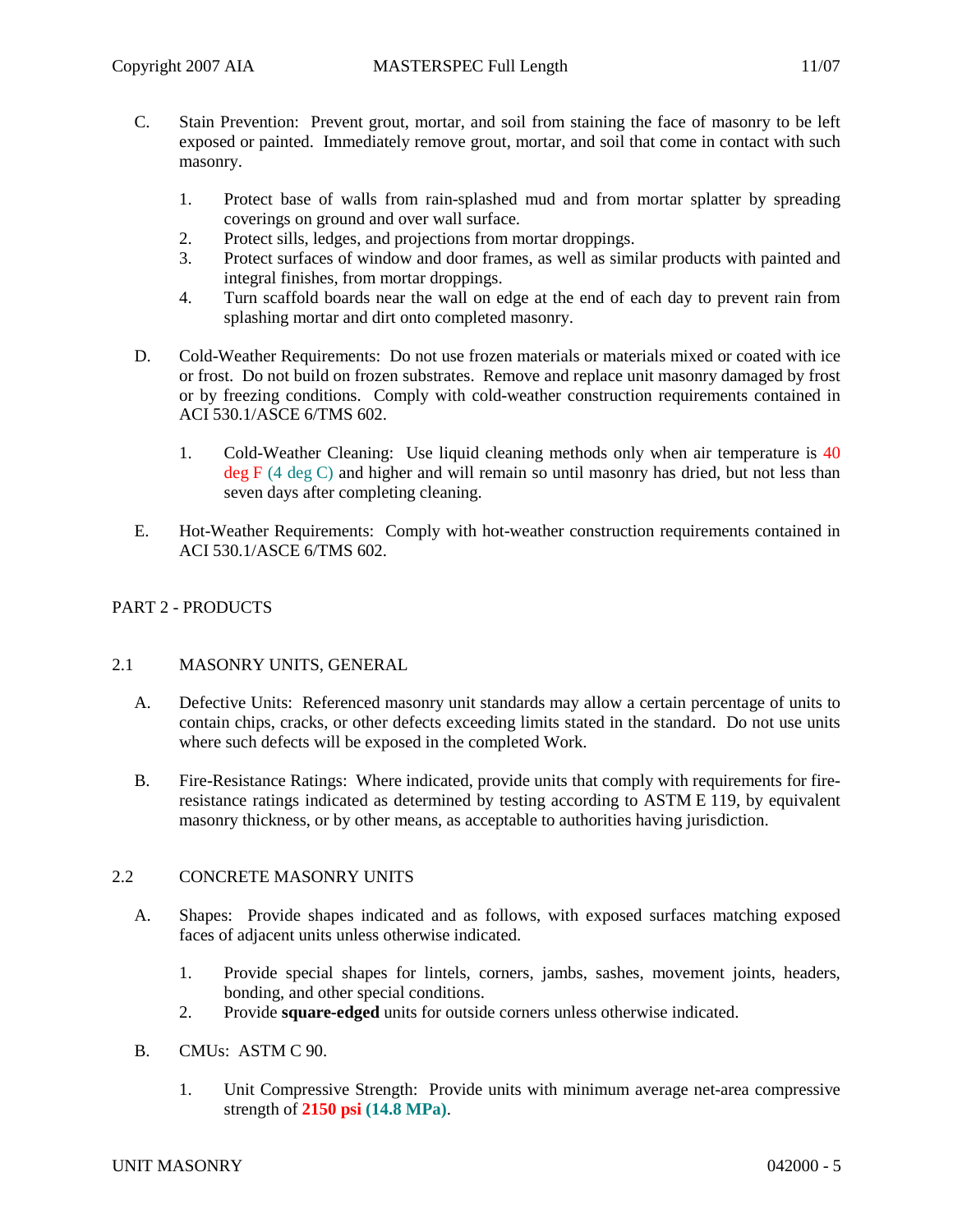- 2. Density Classification: **Medium weight**.
- 3. Size (Width): Manufactured to dimensions 3/8 inch less than nominal dimensions.
- 4. Exposed Faces: Provide color and texture matching the range represented by Architect's sample.
- 5. Faces to Receive Plaster: Where units are indicated to receive a direct application of plaster, provide textured-face units made with gap-graded aggregates.

# 2.3 **MASONRY** LINTELS

- A. General: Provide the following:
- B. Masonry Lintels: Prefabricated or built-in-place masonry lintels made from bond beam CMUs with reinforcing bars placed as indicated and filled with coarse grout. Cure precast lintels before handling and installing. Temporarily support built-in-place lintels until cured.

# 2.4 MORTAR AND GROUT MATERIALS

- A. Portland Cement: ASTM C 150, Type I or II, except Type III may be used for cold-weather construction. Provide natural color or white cement as required to produce mortar color indicated.
- B. Hydrated Lime: ASTM C 207, Type S.
- C. Mortar Pigments: Natural and synthetic iron oxides and chromium oxides, compounded for use in mortar mixes and complying with ASTM C 979. Use only pigments with a record of satisfactory performance in masonry mortar.
	- 1. Products: Subject to compliance with requirements, **available products that may be incorporated into the Work include, but are not limited to, the following**:
		- a. Davis Colors; True Tone Mortar Colors.
		- b. Lanxess Corporation; Bayferrox Iron Oxide Pigments.
		- c. Solomon Colors, Inc.; SGS Mortar Colors.
- D. Aggregate for Mortar: ASTM C 144.
	- 1. For mortar that is exposed to view, use washed aggregate consisting of natural sand or crushed stone.
	- 2. For joints less than 1/4 inch (6 mm) thick, use aggregate graded with 100 percent passing the No. 16 (1.18-mm) sieve.
	- 3. White-Mortar Aggregates: Natural white sand or crushed white stone.
	- 4. Colored-Mortar Aggregates: Natural sand or crushed stone of color necessary to produce required mortar color.
- E. Aggregate for Grout: ASTM C 404.
- F. Cold-Weather Admixture: Nonchloride, noncorrosive, accelerating admixture complying with ASTM C 494/C 494M, Type C, and recommended by manufacturer for use in masonry mortar of composition indicated.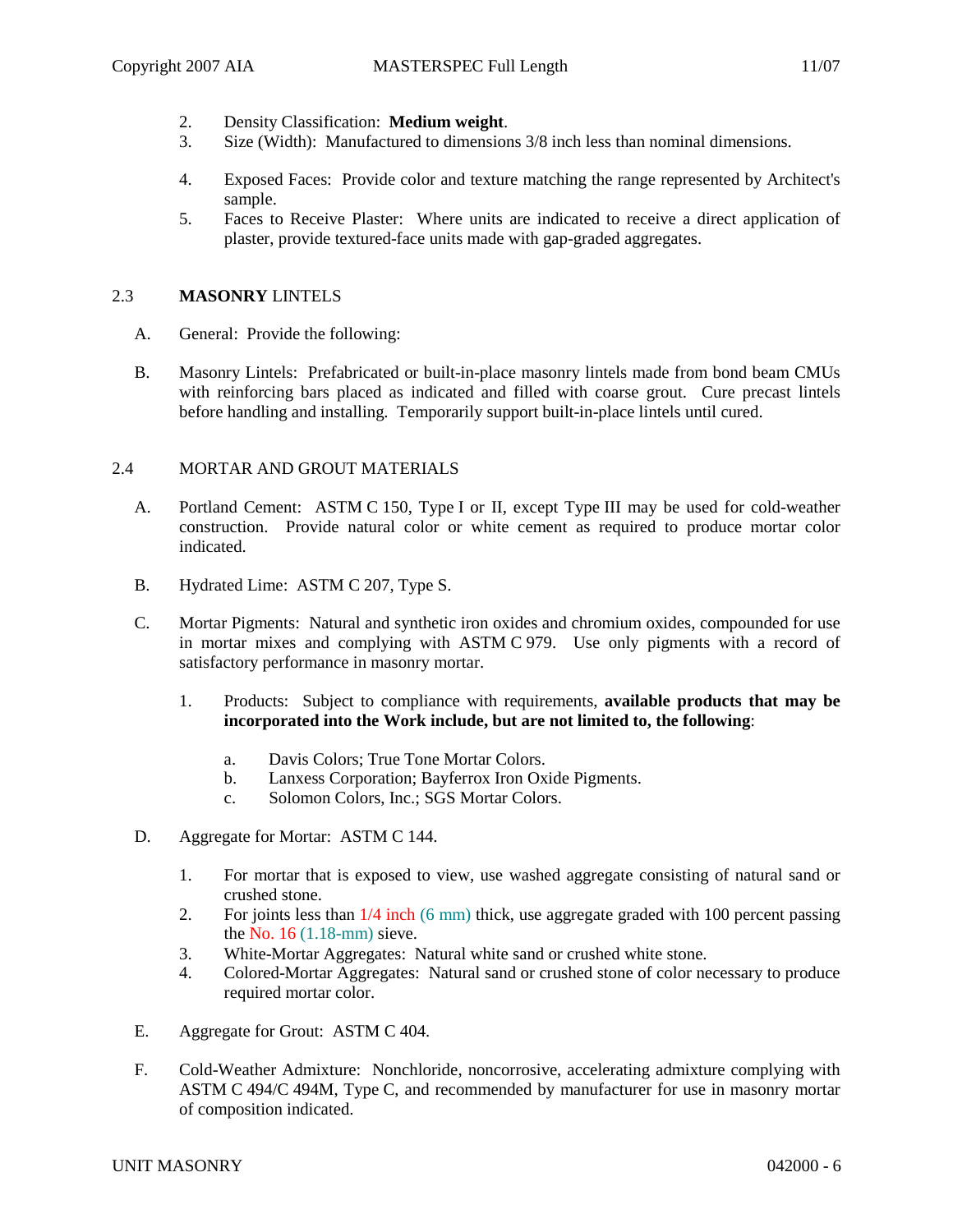- 1. Products: Subject to compliance with requirements, **available products that may be incorporated into the Work include, but are not limited to, the following**:
	- a. Euclid Chemical Company (The); Accelguard 80.
	- b. Grace Construction Products, W. R. Grace & Co. Conn.; Morset.
	- c. Sonneborn Products, BASF Aktiengesellschaft; Trimix-NCA.
- G. Water-Repellent Admixture: Liquid water-repellent mortar admixture intended for use with CMUs containing integral water repellent by same manufacturer.
	- 1. Products: Subject to compliance with requirements, **available products that may be incorporated into the Work include, but are not limited to, the following**:
		- a. ACM Chemistries; RainBloc for Mortar.
		- b. BASF Aktiengesellschaft; Rheopel Mortar Admixture.
		- c. Grace Construction Products, W. R. Grace & Co. Conn.; Dry-Block Mortar Admixture.
- H. Water: Potable.

### 2.5 REINFORCEMENT

- A. Uncoated Steel Reinforcing Bars: ASTM A 615/A 615M or ASTM A 996/A 996M, Grade 60 (Grade 420).
- B. Masonry Joint Reinforcement, General: ASTM A 951/A 951M.
	- 1. Interior Walls: **Hot-dip galvanized**, carbon steel.
	- 2. Exterior Walls: **Hot-dip galvanized, carbon** steel.
	- 3. Wire Size for Side Rods: [**0.148-inch (3.77-mm** diameter.
	- 4. Wire Size for Cross Rods: **0.148-inch (3.77-mm** diameter.
	- 5. Wire Size for Veneer Ties: **0.148-inch (3.77-mm** diameter.
	- 6. Spacing of Cross Rods, Tabs, and Cross Ties: Not more than 16 inches (407 mm) o.c.
	- 7. Provide in lengths of not less than 10 feet (3 m)**, with prefabricated corner and tee units**.
- C. Masonry Joint Reinforcement for Single-Wythe Masonry: Either ladder or truss type with single pair of side rods.

### 2.6 TIES AND ANCHORS

- A. Materials: Provide ties and anchors specified in this article that are made from materials that comply with the following unless otherwise indicated.
	- 1. Hot-Dip Galvanized, Carbon-Steel Wire: ASTM A 82/A 82M; with ASTM A 153/A 153M, Class B-2 coating.
	- 2. Steel Sheet, Galvanized after Fabrication: ASTM A 1008/A 1008M, Commercial Steel, with ASTM A 153/A 153M, Class B coating.
	- 3. Steel Plates, Shapes, and Bars: ASTM A 36/A 36M.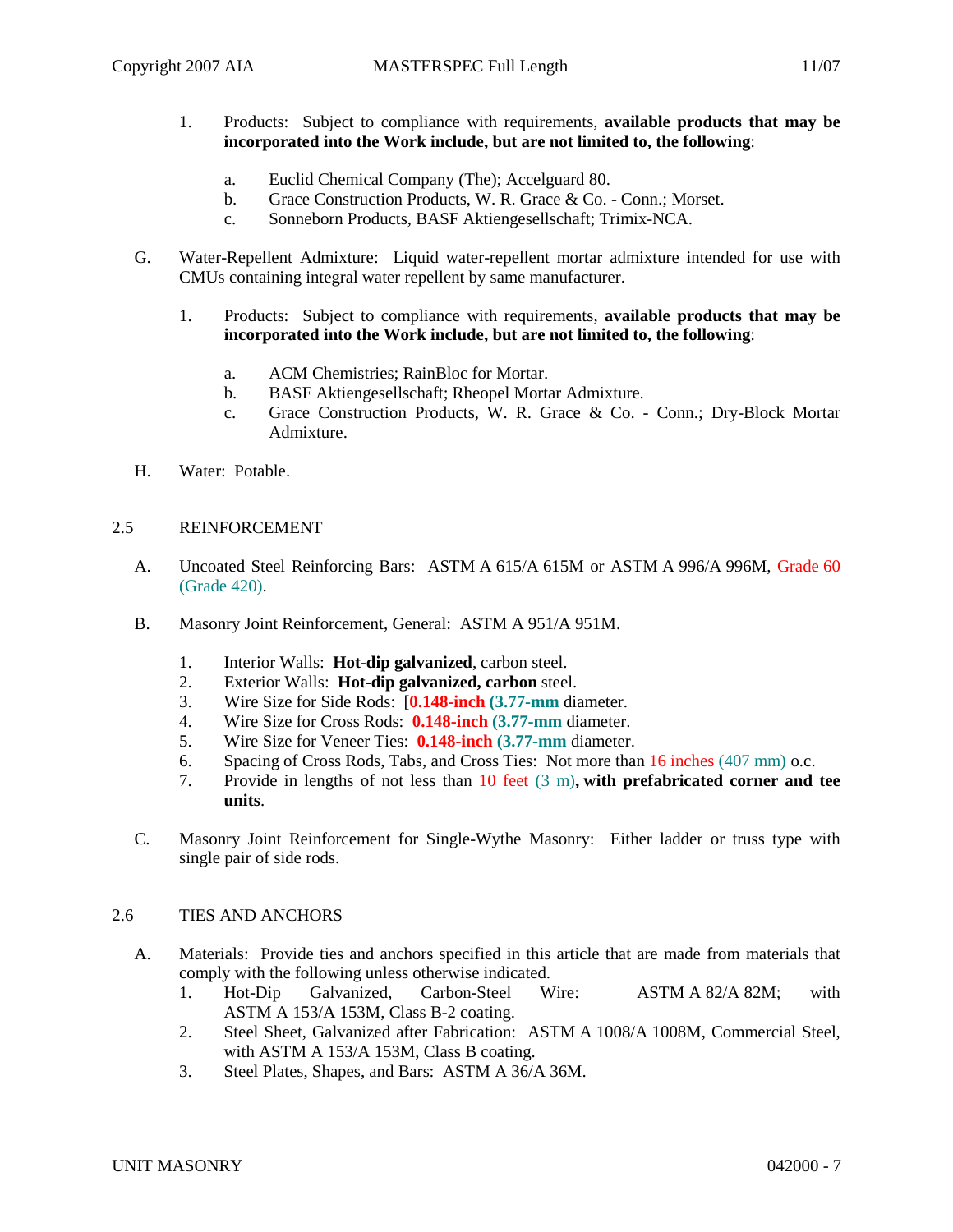B. Wire Ties, General: Unless otherwise indicated, size wire ties to extend at least halfway through veneer but with at least 5/8-inch (16-mm) cover on outside face. Outer ends of wires are bent 90 degrees and extend 2 inches (50 mm) parallel to face of veneer.

## 2.7 MISCELLANEOUS ANCHORS

- A. Unit Type Inserts in Concrete: Cast-iron or malleable-iron wedge-type inserts.
- B. Dovetail Slots in Concrete: Furnish dovetail slots with filler strips, of slot size indicated, fabricated from 0.034-inch (0.86-mm), galvanized steel sheet.
- C. Anchor Bolts: [**Headed**] [**or**] [**L-shaped**] steel bolts complying with ASTM A 307, Grade A (ASTM F 568M, Property Class 4.6); with ASTM A 563 (ASTM A 563M) hex nuts and, where indicated, flat washers; hot-dip galvanized to comply with ASTM A 153/A 153M, Class C; of dimensions indicated.
- D. Postinstalled Anchors: [**Torque-controlled expansion anchors**] [**or**] [**chemical anchors**].
	- 1. Load Capacity: Capable of sustaining, without failure, a load equal to six times the load imposed when installed in unit masonry and four times the load imposed when installed in concrete, as determined by testing according to ASTM E 488, conducted by a qualified independent testing agency.
	- 2. Material for Interior Locations: Carbon-steel components zinc plated to comply with ASTM B 633 or ASTM F 1941 (ASTM F 1941M), Class Fe/Zn 5 unless otherwise indicated.
	- 3. Material for Exterior Locations and Where Stainless Steel Is Indicated: Alloy [**Group 1 (A1)**] [**Group 2 (A4)**] stainless-steel bolts, ASTM F 593 (ASTM F 738M), and nuts, ASTM F 594 (ASTM F 836M).

# 2.8 EMBEDDED FLASHING MATERIALS

- A. Metal Flashing: Provide metal flashing complying with **Division 07 Section "Sheet Metal Flashing and Trim"** and as follows:
	- 1. Fabricate through-wall metal flashing embedded in masonry from **stainless steel**, with ribs at 3-inch (76-mm) intervals along length of flashing to provide an integral mortar bond.
		- a. Products: Subject to compliance with requirements, **available products that may be incorporated into the Work include, but are not limited to, the following**:
			- 1) Cheney Flashing Company.
			- 2) Keystone Flashing Company, Inc.; Keystone 3-Way Interlocking Thruwall Flashing.
			- 3) Sandell Manufacturing Co., Inc.; Mechanically Keyed Flashing.
	- 2. Fabricate through-wall flashing with snaplock receiver on exterior face where indicated to receive counterflashing.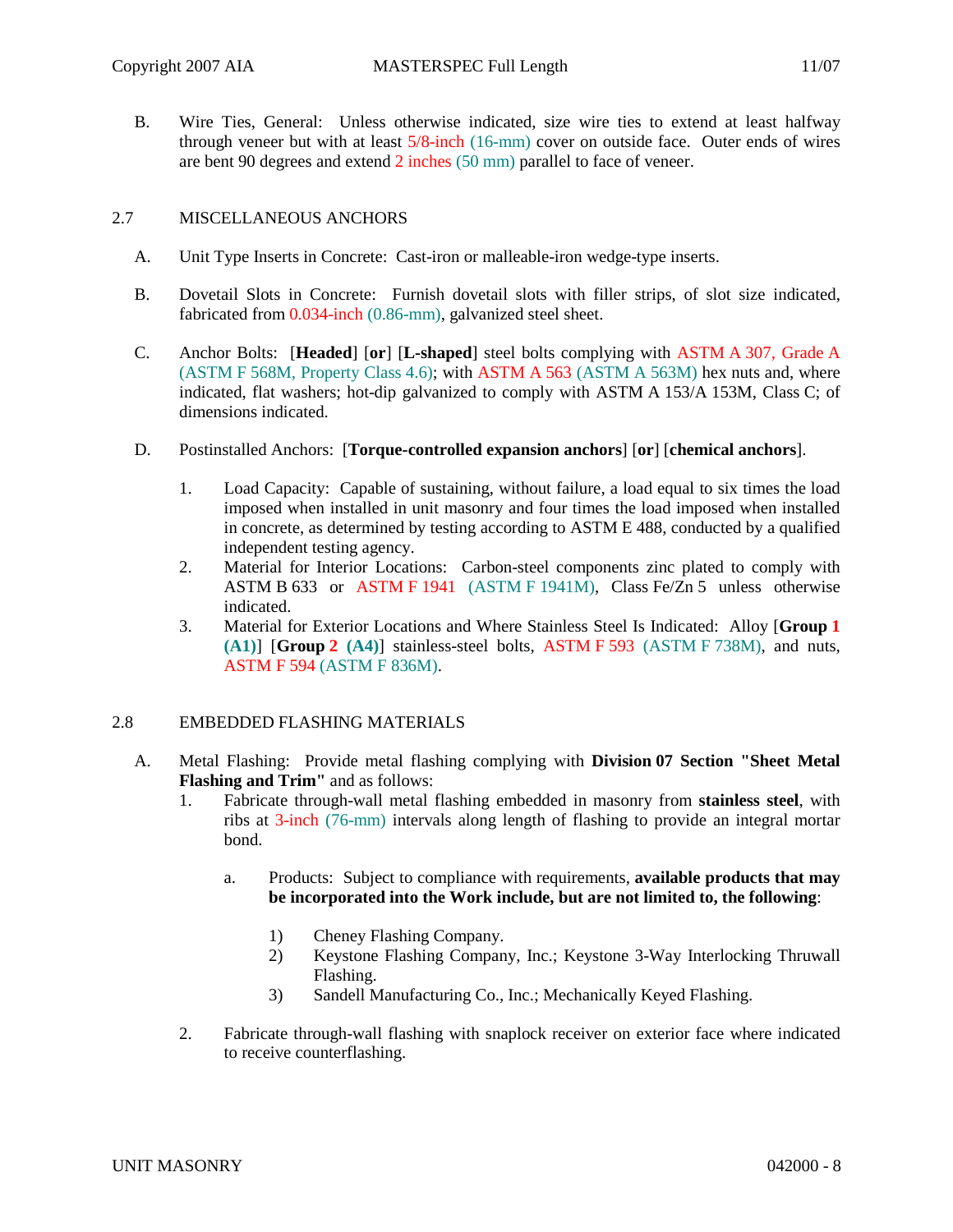- 3. Fabricate through-wall flashing with sealant stop **unless otherwise** indicated. Fabricate by bending metal back on itself 3/4 inch (19 mm) at exterior face of wall and down into joint 1/4 inch (6 mm) to form a stop for retaining sealant backer rod.
- 4. Fabricate metal **drip edges and sealant stops** for ribbed metal flashing from plain metal flashing of same metal as ribbed flashing and extending at least 3 inches (76 mm) into wall with hemmed inner edge to receive ribbed flashing and form a hooked seam. Form hem on upper surface of metal so that completed seam will shed water.
- 5. Metal Drip Edge: Fabricate from stainless steel. Extend at least 3 inches (76 mm) into wall and  $\frac{1}{2}$  inch (13 mm) out from wall, with outer edge bent down 30 degrees[ and **hemmed**].
- 6. Metal Sealant Stop: Fabricate from stainless steel. Extend at least 3 inches (76 mm) into wall and out to exterior face of wall. At exterior face of wall, bend metal back on itself for  $3/4$  inch (19 mm) and down into joint  $1/4$  inch (6 mm) to form a stop for retaining sealant backer rod.
- 7. Metal Expansion-Joint Strips: Fabricate from [**stainless steel**] [**copper**] to shapes indicated.
- B. Flexible Flashing: Use the following unless otherwise indicated:
	- 1. Elastomeric Thermoplastic Flashing: Composite flashing product consisting of a polyester-reinforced ethylene interpolymer alloy.
		- a. Products: Subject to compliance with requirements, **available products that may be incorporated into the Work include, but are not limited to, the following**:
			- 1) DuPont; Thru-Wall Flashing.
			- 2) Hohmann & Barnard, Inc.; Flex-Flash.
			- 3) Hyload, Inc.; Hyload Cloaked Flashing System.
		- b. Accessories: Provide preformed corners, end dams, other special shapes, and seaming materials produced by flashing manufacturer.
- C. Single-Wythe CMU Flashing System: System of CMU cell flashing pans and interlocking CMU web covers made from high-density polyethylene incorporating chemical stabilizers that prevent UV degradation. Cell flashing pans have integral weep spouts that are designed to be built into mortar bed joints and weep collected moisture to the exterior of CMU walls and that extend into the cell to prevent clogging with mortar.
	- 1. Products: Subject to compliance with requirements, **available products that may be incorporated into the Work include, but are not limited to, the following**]:
		- a. Sandell Manufacturing Co., Inc.; Blok-Flash.
- D. Solder and Sealants for Sheet Metal Flashings: **As specified in Division 07 Section "Sheet Metal Flashing and Trim."**
- E. Adhesives, Primers, and Seam Tapes for Flashings: Flashing manufacturer's standard products or products recommended by flashing manufacturer for bonding flashing sheets to each other and to substrates.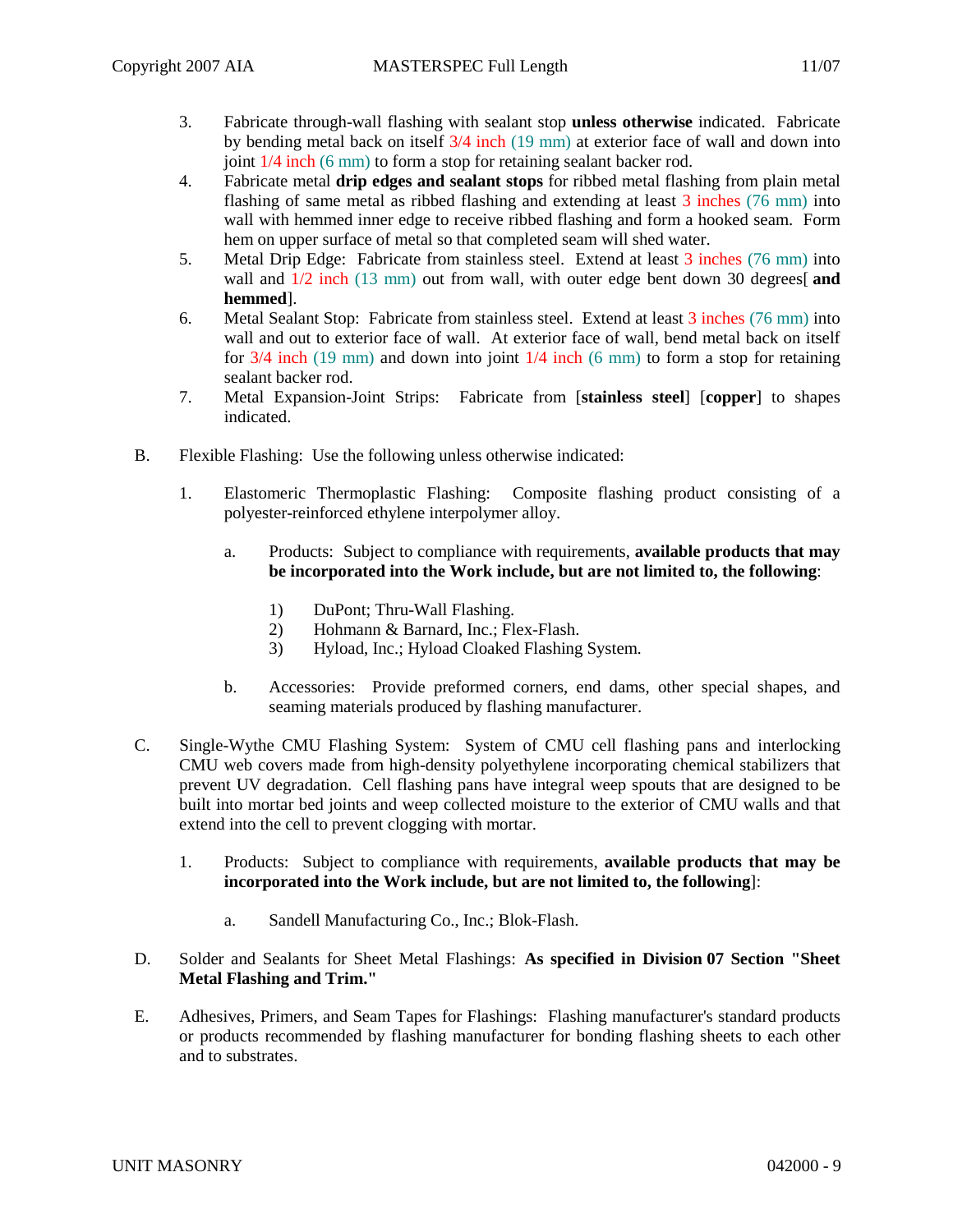### 2.9 MISCELLANEOUS MASONRY ACCESSORIES

- A. Compressible Filler: Premolded filler strips complying with ASTM D 1056, Grade 2A1; compressible up to 35 percent; of width and thickness indicated; formulated from **neoprene**.
- B. Preformed Control-Joint Gaskets: Made from **styrene-butadiene-rubber compound, complying with ASTM D 2000, Designation M2AA-805** and designed to fit standard sash block and to maintain lateral stability in masonry wall; size and configuration as indicated.
- C. Bond-Breaker Strips: Asphalt-saturated, organic roofing felt complying with ASTM D 226, Type I (No. 15 asphalt felt).
- D. Weep/Vent Products: Use the following unless otherwise indicated:
	- 1. Rectangular Plastic Weep/Vent Tubing: Clear butyrate, 3/8 by 1-1/2 by 3-1/2 inches (9 by 38 by 89 mm) long.
- E. Cavity Drainage Material: Free-draining mesh, made from polymer strands that will not degrade within the wall cavity.
	- 1. Products: Subject to compliance with requirements**available products that may be incorporated into the Work include, but are not limited to, the following**]:
		- a. Advanced Building Products Inc.
		- b. Archovations, Inc.; CavClear Masonry Mat.
		- c. Dayton Superior Corporation, Dur-O-Wal Division; Polytite MortarStop.
		- d. Mortar Net USA, Ltd.; Mortar Net.
	- 2. Provide one of the following configurations:
		- a. Strips, full-depth of cavity and 10 inches (250 mm) high, with dovetail shaped notches 7 inches (175 mm) deep that prevent clogging with mortar droppings.
		- b. Strips, not less than **1-1/2 inches (38 mm)**] thick and 10 inches (250 mm) high, with dimpled surface designed to catch mortar droppings and prevent weep holes from clogging with mortar.
- F. Reinforcing Bar Positioners: Wire units designed to fit into mortar bed joints spanning masonry unit cells and hold reinforcing bars in center of cells. Units are formed from 0.148-inch (3.77 mm) steel wire, hot-dip galvanized after fabrication. Provide units designed for number of bars indicated.
	- 1. Products: Subject to compliance with requirements, **available products that may be incorporated into the Work include, but are not limited to, the following**]:
		- a. Dayton Superior Corporation, Dur-O-Wal Division; D/A 810, D/A 812 or D/A 817.
		- b. Heckmann Building Products Inc.; No. 376 Rebar Positioner.
		- c. Hohmann & Barnard, Inc.; #RB or #RB-Twin Rebar Positioner.
		- d. Wire-Bond; O-Ring or Double O-Ring Rebar Positioner.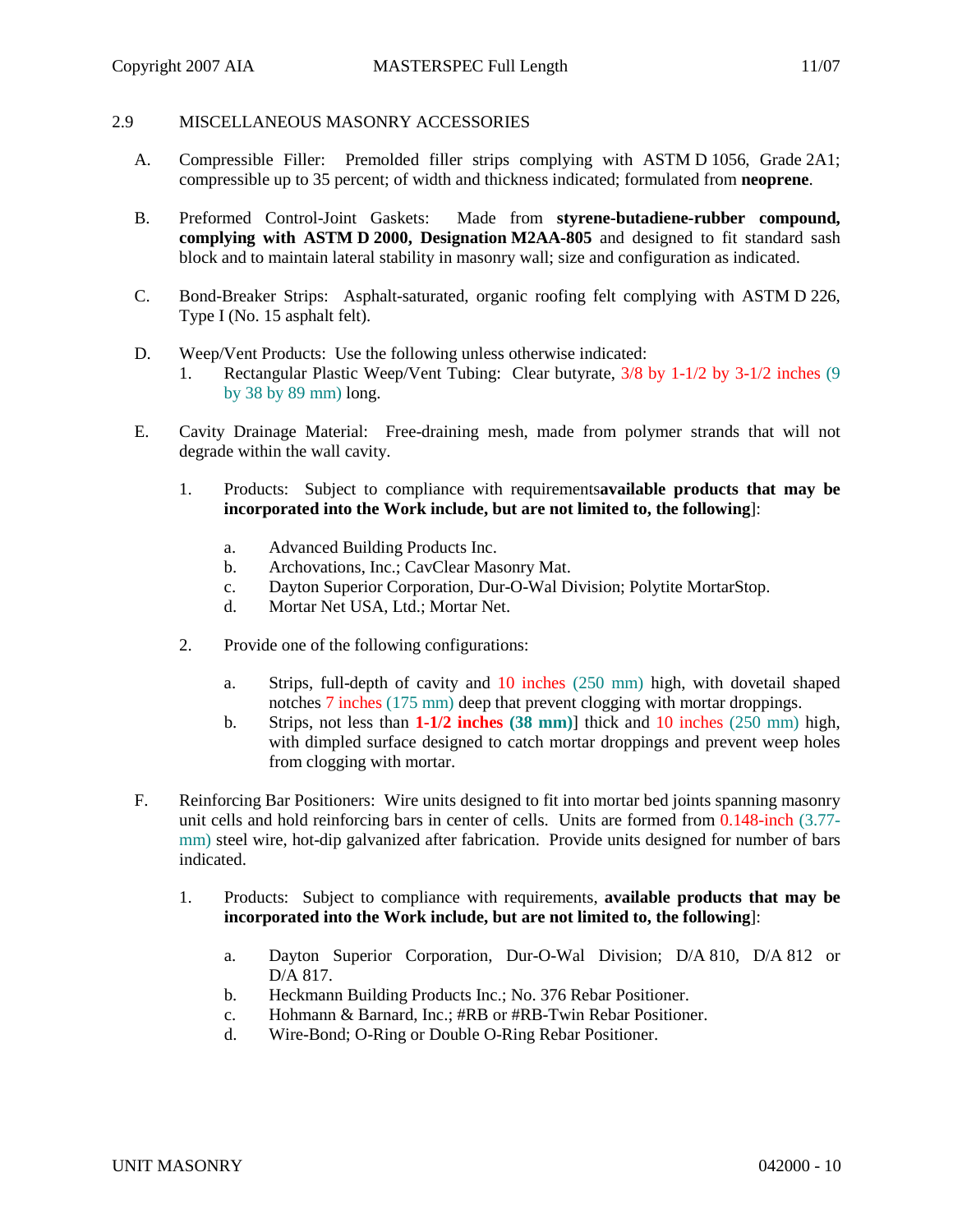# 2.10 MORTAR AND GROUT MIXES

- A. General: Do not use admixtures, including pigments, air-entraining agents, accelerators, retarders, water-repellent agents, antifreeze compounds, or other admixtures, unless otherwise indicated.
	- 1. Do not use calcium chloride in mortar or grout.
	- 2. For exterior masonry, use **portland cement-lime** mortar.
	- 3. For reinfxorced masonry, use **portland cement-lime** mortar.
	- 4. Add cold-weather admixture (if used) at same rate for all mortar that will be exposed to view, regardless of weather conditions, to ensure that mortar color is consistent.
- B. Mortar for Unit Masonry: Comply with ASTM C 270, **Proportion** Specification. Provide the following types of mortar for applications stated unless another type is indicated.
	- 1. For masonry below grade or in contact with earth, use **Type S**.
	- 2. For reinforced masonry, use **Type S**.
	- 3. For mortar parge coats, use **Type S**.
	- 4. For exterior, above-grade, load-bearing and non-load-bearing walls and parapet walls; for interior load-bearing walls; for interior non-load-bearing partitions; and for other applications where another type is not indicated, use Type N.
	- 5. For interior non-load-bearing partitions, Type O may be used instead of Type N.
- C. Pigmented Mortar: Use colored cement product **or select and proportion pigments with other ingredients to produce color required. Do not add pigments to colored cement products**.
	- 1. Pigments shall not exceed 10 percent of portland cement by weight.
	- 2. Pigments shall not exceed 5 percent of **masonry cement** by weight.
- D. Grout for Unit Masonry: Comply with ASTM C 476.
	- 1. Use grout of type indicated or, if not otherwise indicated, of type (fine or coarse) that will comply with Table 1.15.1 in ACI 530.1/ASCE 6/TMS 602 for dimensions of grout spaces and pour height.
	- 2. Proportion grout in accordance with ASTM C 476, **paragraph 4.2.2 for specified 28 day compressive strength indicated, but not less than 3000 psi (14 MPa)**].
	- 3. Provide grout with a slump of **8 to 11 inches (203 to 279 mm** as measured according to ASTM C 143/C 143M.

# PART 3 - EXECUTION

# 3.1 EXAMINATION

- A. Examine conditions, with Installer present, for compliance with requirements for installation tolerances and other conditions affecting performance of the Work.
	- 1. For the record, prepare written report, endorsed by Installer, listing conditions detrimental to performance of work.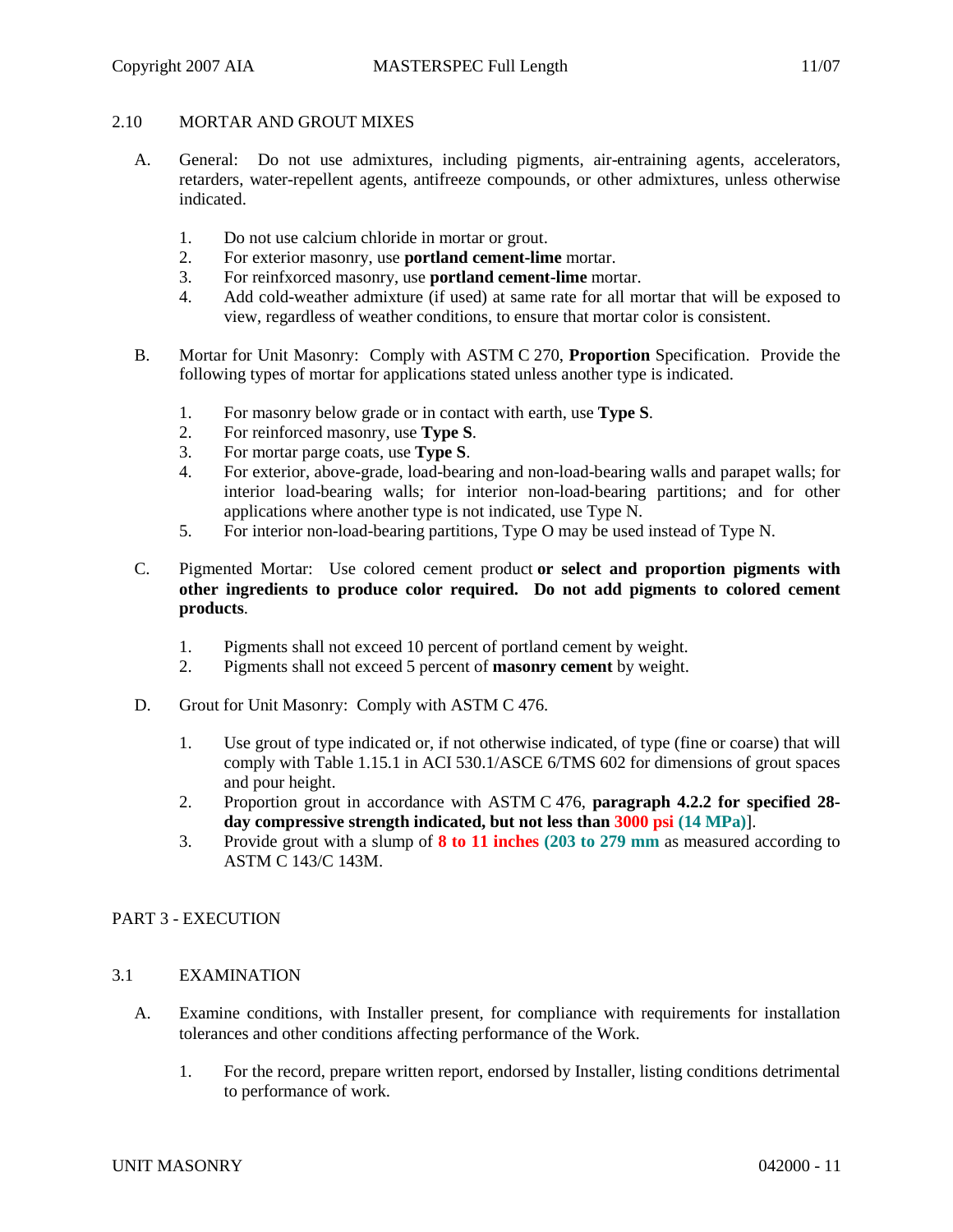- 2. Verify that foundations are within tolerances specified.
- 3. Verify that reinforcing dowels are properly placed.
- B. Before installation, examine rough-in and built-in construction for piping systems to verify actual locations of piping connections.
- C. Proceed with installation only after unsatisfactory conditions have been corrected.

## 3.2 INSTALLATION, GENERAL

- A. Thickness: Build cavity and composite walls and other masonry construction to full thickness shown. Build single-wythe walls to actual widths of masonry units, using units of widths indicated.
- B. Build chases and recesses to accommodate items specified in this and other Sections.
- C. Leave openings for equipment to be installed before completing masonry. After installing equipment, complete masonry to match the construction immediately adjacent to opening.
- D. Use full-size units without cutting if possible. If cutting is required to provide a continuous pattern or to fit adjoining construction, cut units with motor-driven saws; provide clean, sharp, unchipped edges. Allow units to dry before laying unless wetting of units is specified. Install cut units with cut surfaces and, where possible, cut edges concealed.
- E. Select and arrange units for exposed unit masonry to produce a uniform blend of colors and textures.
	- 1. Mix units from several pallets or cubes as they are placed.
- F. Matching Existing Masonry: Match coursing, bonding, color, and texture of existing masonry.

### 3.3 TOLERANCES

- A. Dimensions and Locations of Elements:
	- 1. For dimensions in cross section or elevation do not vary by more than plus 1/2 inch (12 mm) or minus  $1/4$  inch (6 mm).
	- 2. For location of elements in plan do not vary from that indicated by more than plus or minus 1/2 inch (12 mm).
	- 3. For location of elements in elevation do not vary from that indicated by more than plus or minus 1/4 inch (6 mm) in a story height or 1/2 inch (12 mm) total.
- B. Lines and Levels:
	- 1. For bed joints and top surfaces of bearing walls do not vary from level by more than 1/4 inch in 10 feet (6 mm in 3 m), or  $1/2$  inch (12 mm) maximum.
	- 2. For conspicuous horizontal lines, such as lintels, sills, parapets, and reveals, do not vary from level by more than  $1/8$  inch in 10 feet (3 mm in 3 m),  $1/4$  inch in 20 feet (6 mm in 6 m), or 1/2 inch (12 mm) maximum.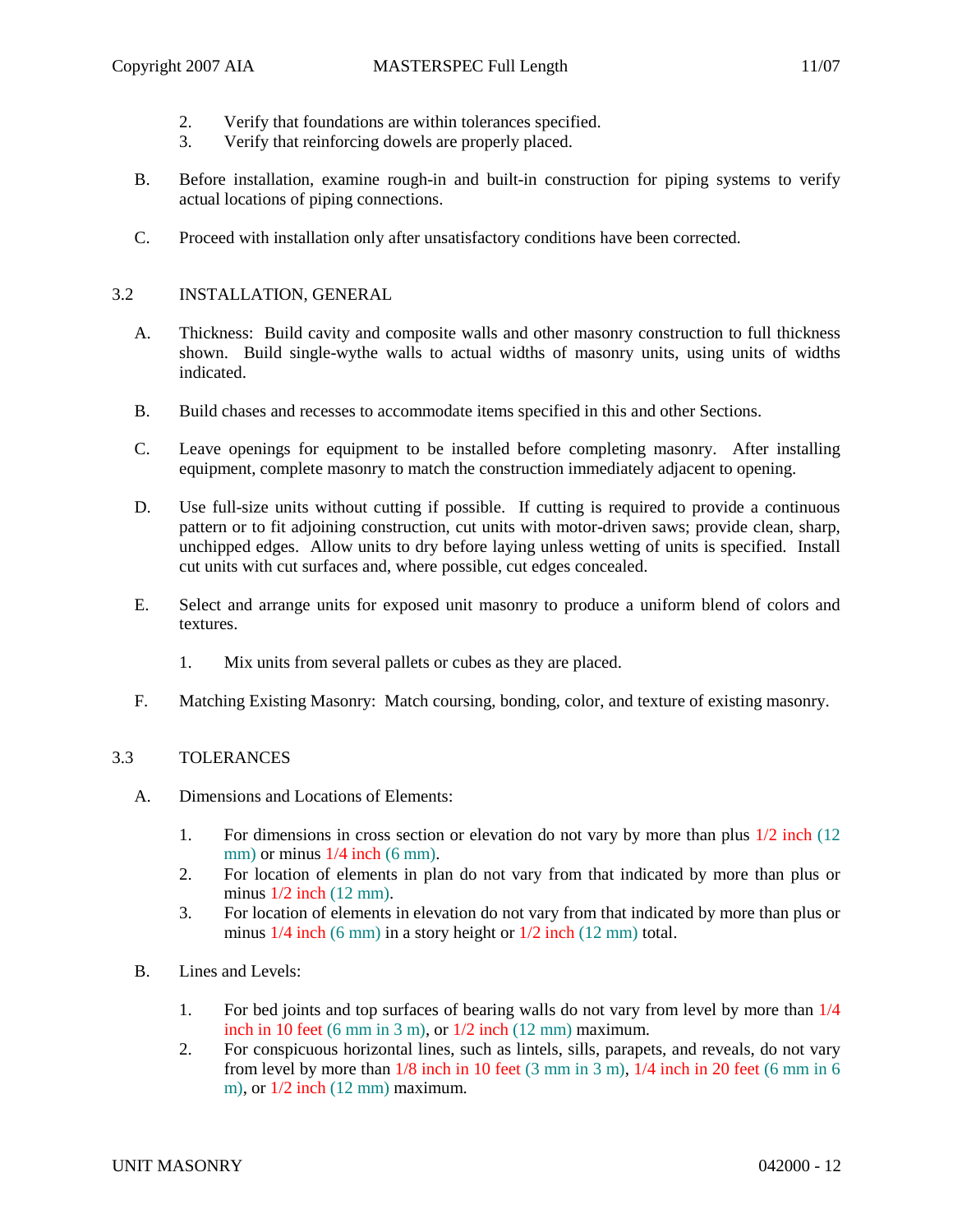- 3. For vertical lines and surfaces do not vary from plumb by more than 1/4 inch in 10 feet (6 mm in 3 m),  $3/8$  inch in 20 feet (9 mm in 6 m), or  $1/2$  inch (12 mm) maximum.
- 4. For conspicuous vertical lines, such as external corners, door jambs, reveals, and expansion and control joints, do not vary from plumb by more than  $1/8$  inch in 10 feet (3) mm in 3 m), 1/4 inch in 20 feet (6 mm in 6 m), or 1/2 inch (12 mm) maximum.
- 5. For lines and surfaces do not vary from straight by more than 1/4 inch in 10 feet (6 mm in 3 m), 3/8 inch in 20 feet (9 mm in 6 m), or 1/2 inch (12 mm) maximum.
- 6. For vertical alignment of exposed head joints, do not vary from plumb by more than 1/4 inch in 10 feet (6 mm in 3 m), or  $1/2$  inch (12 mm) maximum.
- 7. For faces of adjacent exposed masonry units, do not vary from flush alignment by more than 1/16 inch (1.5 mm) except due to warpage of masonry units within tolerances specified for warpage of units.
- C. Joints:
	- 1. For bed joints, do not vary from thickness indicated by more than plus or minus 1/8 inch (3 mm), with a maximum thickness limited to 1/2 inch (12 mm).
	- 2. For exposed bed joints, do not vary from bed-joint thickness of adjacent courses by more than  $1/8$  inch  $(3 \text{ mm})$ .
	- 3. For head and collar joints, do not vary from thickness indicated by more than plus 3/8 inch (9 mm) or minus 1/4 inch (6 mm).
	- 4. For exposed head joints, do not vary from thickness indicated by more than plus or minus 1/8 inch (3 mm).[ **Do not vary from adjacent bed-joint and head-joint thicknesses by more than 1/8 inch (3 mm).**]
	- 5. For exposed bed joints and head joints of stacked bond, do not vary from a straight line by more than 1/16 inch (1.5 mm) from one masonry unit to the next.

# 3.4 LAYING MASONRY WALLS

- A. Lay out walls in advance for accurate spacing of surface bond patterns with uniform joint thicknesses and for accurate location of openings, movement-type joints, returns, and offsets. Avoid using less-than-half-size units, particularly at corners, jambs, and, where possible, at other locations.
- B. Bond Pattern for Exposed Masonry: Unless otherwise indicated, lay exposed masonry in **running bond**; do not use units with less than nominal 4-inch (100-mm) horizontal face dimensions at corners or jambs.
- C. Lay concealed masonry with all units in a wythe in running bond or bonded by lapping not less than **4-inches (100-mm)**]. Bond and interlock each course of each wythe at corners. Do not use units with less than nominal 4-inch (100-mm) horizontal face dimensions at corners or jambs.
- D. Stopping and Resuming Work: Stop work by racking back units in each course from those in course below; do not tooth. When resuming work, clean masonry surfaces that are to receive mortar, remove loose masonry units and mortar, and wet brick if required before laying fresh masonry.
- E. Built-in Work: As construction progresses, build in items specified in this and other Sections. Fill in solidly with masonry around built-in items.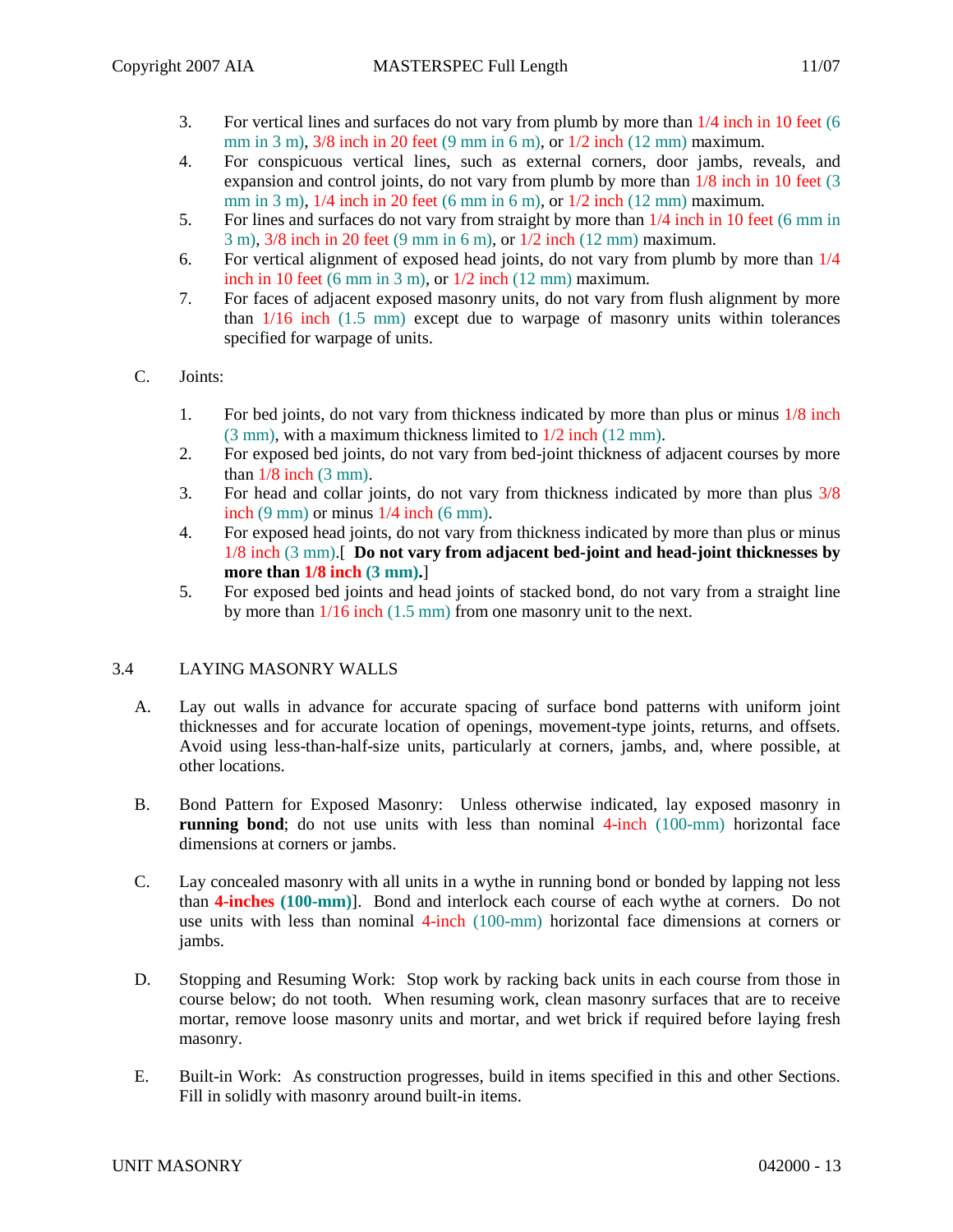- F. Fill space between steel frames and masonry solidly with mortar unless otherwise indicated.
- G. Where built-in items are to be embedded in cores of hollow masonry units, place a layer of metal lath, wire mesh, or plastic mesh in the joint below and rod mortar or grout into core.
- H. Fill cores in hollow CMUs with grout 24 inches (600 mm) under bearing plates, beams, lintels, posts, and similar items unless otherwise indicated.
- I. Build non-load-bearing interior partitions full height of story to underside of solid floor or roof structure above unless otherwise indicated.
	- 1. Install compressible filler in joint between top of partition and underside of structure above.
	- 2. Fasten partition top anchors to structure above and build into top of partition. Grout cells of CMUs solidly around plastic tubes of anchors and push tubes down into grout to provide 1/2-inch (13-mm) clearance between end of anchor rod and end of tube. Space anchors **48 inches (1200 mm)** o.c. unless otherwise indicated.
	- 3. Wedge non-load-bearing partitions against structure above with small pieces of tile, slate, or metal. Fill joint with mortar after dead-load deflection of structure above approaches final position.
	- 4. At fire-rated partitions, treat joint between top of partition and underside of structure above to comply with Division 07 Section "Fire-Resistive Joint Systems."

# 3.5 MORTAR BEDDING AND JOINTING

- A. Lay hollow **CMUs**] as follows:
	- 1. With face shells fully bedded in mortar and with head joints of depth equal to bed joints.
	- 2. With webs fully bedded in mortar in all courses of piers, columns, and pilasters.
	- 3. With webs fully bedded in mortar in grouted masonry, including starting course on footings.
	- 4. With entire units, including areas under cells, fully bedded in mortar at starting course on footings where cells are not grouted.
- B. Lay solid masonry units with completely filled bed and head joints; butter ends with sufficient mortar to fill head joints and shove into place. Do not deeply furrow bed joints or slush head joints.
- C. Tool exposed joints slightly concave when thumbprint hard, using a jointer larger than joint thickness unless otherwise indicated.
	- 1. For glazed masonry units, use a nonmetallic jointer 3/4 inch (19 mm) or more in width.
- D. Cut joints flush for masonry walls to receive plaster or other direct-applied finishes (other than paint) unless otherwise indicated.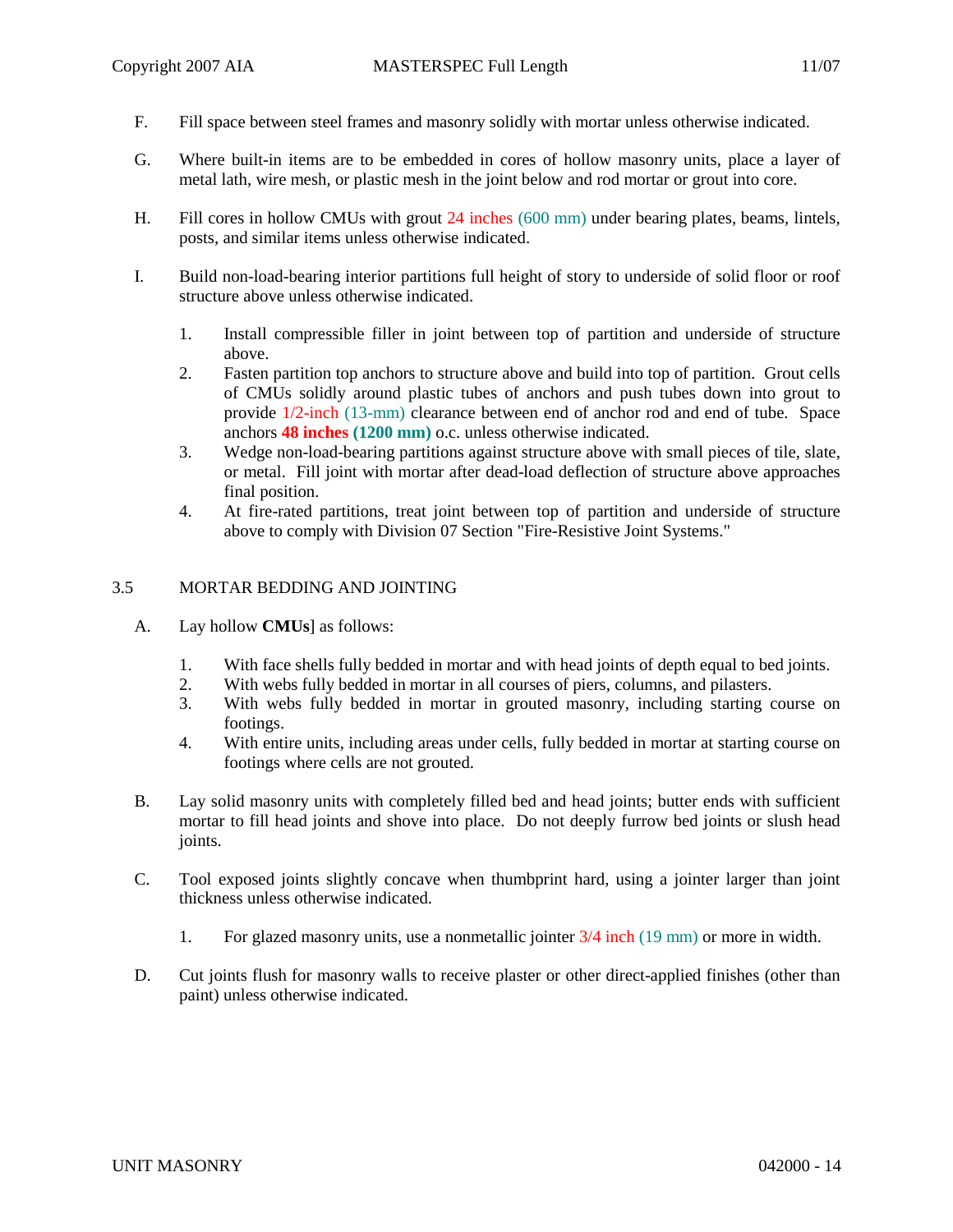# 3.6 MASONRY JOINT REINFORCEMENT

- A. General: Install entire length of longitudinal side rods in mortar with a minimum cover of 5/8 inch (16 mm) on exterior side of walls, 1/2 inch (13 mm) elsewhere. Lap reinforcement a minimum of 6 inches (150 mm).
	- 1. Space reinforcement not more than 16 inches (406 mm) o.c.
	- 2. Space reinforcement not more than 8 inches (203 mm) o.c. in foundation walls and parapet walls.
	- 3. Provide reinforcement not more than 8 inches (203 mm) above and below wall openings and extending 12 inches (305 mm) beyond openings **in addition to continuous reinforcement**.
- B. Interrupt joint reinforcement at control and expansion joints unless otherwise indicated.
- C. Provide continuity at wall intersections by using prefabricated T-shaped units.
- D. Provide continuity at corners by using prefabricated L-shaped units.
- E. Cut and bend reinforcing units as directed by manufacturer for continuity at[ **corners,**] returns, offsets, column fireproofing, pipe enclosures, and other special conditions.

# 3.7 ANCHORING MASONRY TO STRUCTURAL STEEL AND CONCRETE

- A. Anchor masonry to structural steel and concrete where masonry abuts or faces structural steel or concrete to comply with the following:
	- 1. Provide an open space not less than **1 inch (25 mm)** wide between masonry and structural steel or concrete unless otherwise indicated. Keep open space free of mortar and other rigid materials.
	- 2. Anchor masonry with anchors embedded in masonry joints and attached to structure.
	- 3. Space anchors as indicated, but not more than 24 inches (610 mm) o.c. vertically and 36 inches (915 mm) o.c. horizontally.

# 3.8 CONTROL AND EXPANSION JOINTS

- A. General: Install control and expansion joint materials in unit masonry as masonry progresses. Do not allow materials to span control and expansion joints without provision to allow for inplane wall or partition movement.
- B. Form control joints in concrete masonry **using one of the following methods**]:
	- 1. Fit bond-breaker strips into hollow contour in ends of CMUs on one side of control joint. Fill resultant core with grout and rake out joints in exposed faces for application of sealant.
	- 2. Install preformed control-joint gaskets designed to fit standard sash block.
	- 3. Install interlocking units designed for control joints. Install bond-breaker strips at joint. Keep head joints free and clear of mortar or rake out joint for application of sealant.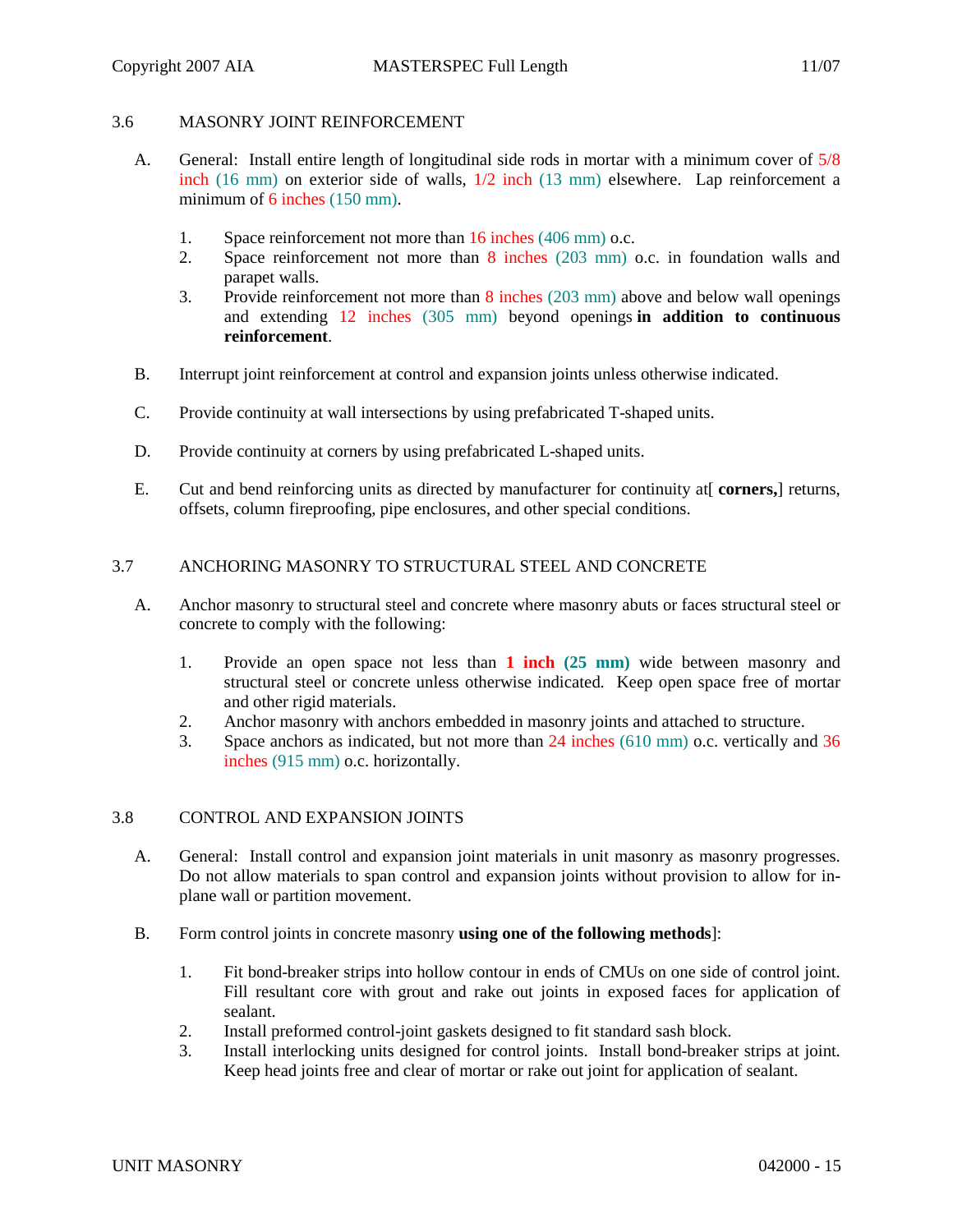- 4. Install temporary foam-plastic filler in head joints and remove filler when unit masonry is complete for application of sealant.
- C. Provide horizontal, pressure-relieving joints by either leaving an air space or inserting a compressible filler of width required for installing sealant and backer rod specified in Division 07 Section "Joint Sealants," but not less than **3/8 inch (10 mm**.
	- 1. Locate horizontal, pressure-relieving joints beneath shelf angles supporting masonry.

## 3.9 LINTELS

- A. Install steel lintels where indicated.
- B. Provide **masonry** lintels where shown and where openings of more than 12 inches (305 mm) for brick-size units and 24 inches (610 mm) for block-size units are shown without structural steel or other supporting lintels.
- C. Provide minimum bearing of 8 inches (200 mm) at each jamb unless otherwise indicated.

# 3.10 FLASHING, WEEP HOLES, CAVITY DRAINAGE, AND VENTS

- A. General: Install embedded flashing and weep holes in masonry at shelf angles, lintels, ledges, other obstructions to downward flow of water in wall, and where indicated.[ **Install vents at shelf angles, ledges, and other obstructions to upward flow of air in cavities, and where indicated.**]
- B. Install flashing as follows unless otherwise indicated:
	- 1. Prepare masonry surfaces so they are smooth and free from projections that could puncture flashing. Where flashing is within mortar joint, place through-wall flashing on sloping bed of mortar and cover with mortar. Before covering with mortar, seal penetrations in flashing with adhesive, sealant, or tape as recommended by flashing manufacturer.
	- 2. At lintels and shelf angles, extend flashing a minimum of 6 inches (150 mm) into masonry at each end. At heads and sills, extend flashing 6 inches (150 mm) at ends and turn up not less than 2 inches (50 mm) to form end dams.
	- 3. Interlock end joints of ribbed sheet metal flashing by overlapping ribs not less than  $1-1/2$ inches (38 mm) or as recommended by flashing manufacturer, and seal lap with elastomeric sealant complying with requirements in Division 07 Section "Joint Sealants" for application indicated.
	- 4. Install metal [**drip edges**] [**and**] [**sealant stops**] with ribbed sheet metal flashing by interlocking hemmed edges to form hooked seam. Seal seam with elastomeric sealant complying with requirements in Division 07 Section "Joint Sealants" for application indicated.
	- 5. Install metal drip edges beneath flexible flashing at exterior face of wall. Stop flexible flashing 1/2 inch (13 mm) back from outside face of wall and adhere flexible flashing to top of metal drip edge.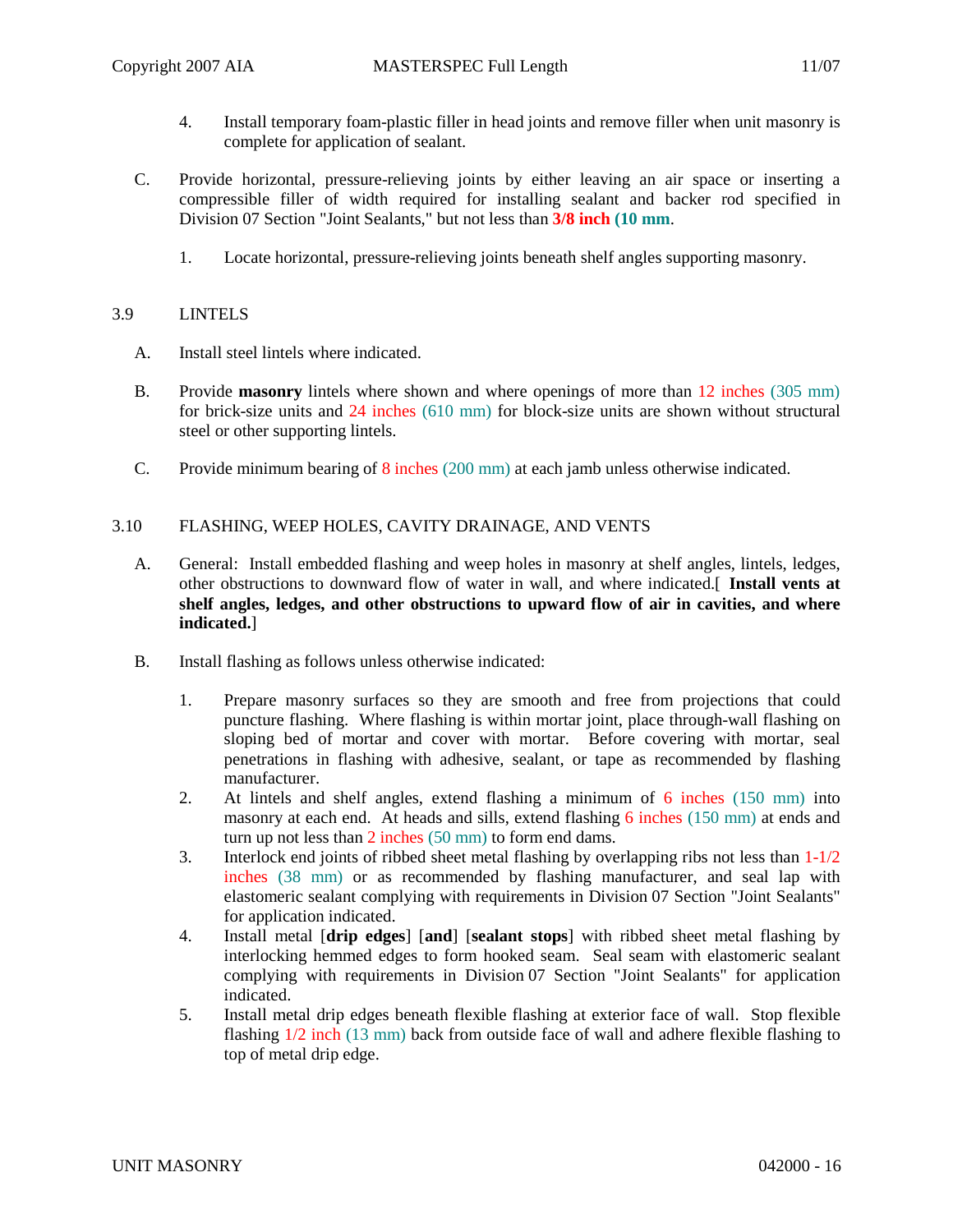- 6. Install metal flashing termination beneath flexible flashing at exterior face of wall. Stop flexible flashing 1/2 inch (13 mm) back from outside face of wall and adhere flexible flashing to top of metal flashing termination.
- 7. Cut flexible flashing off flush with face of wall after masonry wall construction is completed.
- C. Install single-wythe CMU flashing system in bed joints of CMU walls where indicated to comply with manufacturer's written instructions. Install CMU cell pans with upturned edges located below face shells and webs of CMUs above and with weep spouts aligned with face of wall. Install CMU web covers so that they cover upturned edges of CMU cell pans at CMU webs and extend from face shell to face shell.
- D. Install reglets and nailers for flashing and other related construction where they are shown to be built into masonry.
- E. Install weep holes in head joints in exterior wythes of first course of masonry immediately above embedded flashing and as follows:
	- 1. Use [**specified weep/vent products**] [**or**] [**open head joints**] to form weep holes.
	- 2. Use wicking material to form weep holes above flashing under brick sills. Turn wicking down at lip of sill to be as inconspicuous as possible.
	- 3. Space weep holes 24 inches (600 mm) o.c. unless otherwise indicated.
	- 4. Space weep holes formed from [**plastic tubing**] [**or**] [**wicking material**] 16 inches (400 mm) o.c.
	- 5. Cover cavity side of weep holes with plastic insect screening at cavities insulated with loose-fill insulation.
	- 6. Trim wicking material flush with outside face of wall after mortar has set.
- F. Place pea gravel in cavities as soon as practical to a height equal to height of first course above top of flashing, but not less than 2 inches (50 mm), to maintain drainage.
	- 1. Fill cavities full height by placing pea gravel in cavities as masonry is laid so that at any point masonry does not extend more than 24 inches (600 mm) above top of pea gravel.
- G. Place cavity drainage material in cavities to comply with configuration requirements for cavity drainage material in "Miscellaneous Masonry Accessories" Article.
- H. Install vents in head joints in exterior wythes at spacing indicated. Use [**specified weep/vent products**] [**or**] [**open head joints**] to form vents.
	- 1. Close cavities off vertically and horizontally with blocking in manner indicated. Install through-wall flashing and weep holes above horizontal blocking.

### 3.11 REINFORCED UNIT MASONRY INSTALLATION

- A. Temporary Formwork and Shores: Construct formwork and shores as needed to support reinforced masonry elements during construction.
	- 1. Construct formwork to provide shape, line, and dimensions of completed masonry as indicated. Make forms sufficiently tight to prevent leakage of mortar and grout. Brace,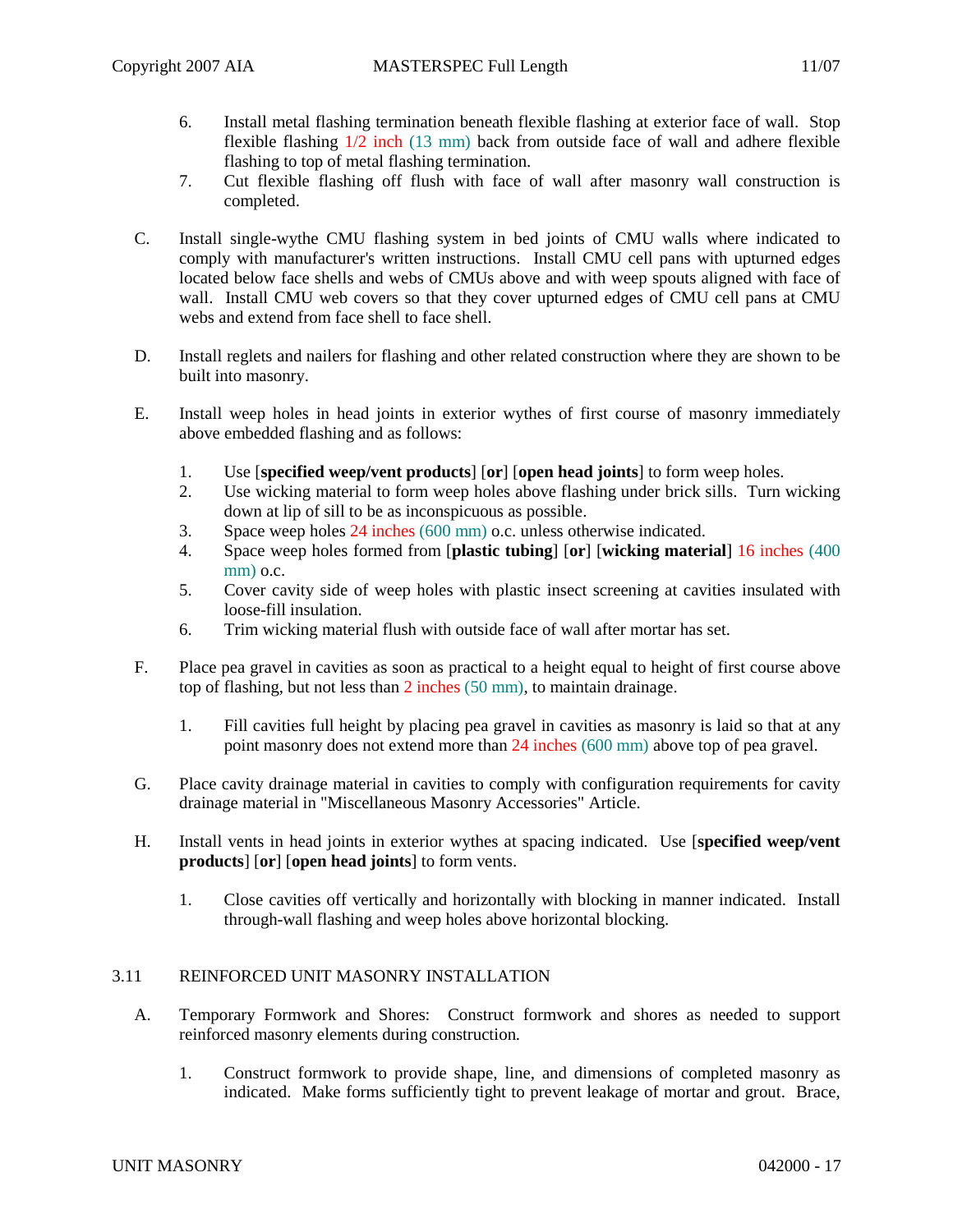- 2. Do not remove forms and shores until reinforced masonry members have hardened sufficiently to carry their own weight and other loads that may be placed on them during construction.
- B. Placing Reinforcement: Comply with requirements in ACI 530.1/ASCE 6/TMS 602.
- C. Grouting: Do not place grout until entire height of masonry to be grouted has attained enough strength to resist grout pressure.
	- 1. Comply with requirements in ACI 530.1/ASCE 6/TMS 602 for cleanouts and for grout placement, including minimum grout space and maximum pour height.
	- 2. Limit height of vertical grout pours to not more than **60 inches (1520 mm)**.

# 3.12 FIELD QUALITY CONTROL

- A. Testing and Inspecting: Owner will engage special inspectors to perform tests and inspections and prepare reports. Allow inspectors access to scaffolding and work areas, as needed to perform tests and inspections. Retesting of materials that fail to comply with specified requirements shall be done at Contractor's expense.
- B. Inspections: **Level 1** special inspections according to the "International Building Code."
	- 1. Begin masonry construction only after inspectors have verified proportions of siteprepared mortar.
	- 2. Place grout only after inspectors have verified compliance of grout spaces and of grades, sizes, and locations of reinforcement.
	- 3. Place grout only after inspectors have verified proportions of site-prepared grout.
- C. Testing Prior to Construction: One set of tests.
- D. Testing Frequency: One set of tests for each 5000 sq. ft. (464 sq. m) of wall area or portion thereof.
- E. Clay Masonry Unit Test: For each type of unit provided, according to ASTM C 67 for compressive strength.
- F. Concrete Masonry Unit Test: For each type of unit provided, according to ASTM C 140 for compressive strength.
- G. Mortar Aggregate Ratio Test (Proportion Specification): For each mix provided, according to ASTM C 780.
- H. Mortar Test (Property Specification): For each mix provided, according to ASTM C 780. Test mortar for [**mortar air content**] [**and**] [**compressive strength**].
- I. Grout Test (Compressive Strength): For each mix provided, according to ASTM C 1019.
- J. Prism Test: For each type of construction provided, according to ASTM C 1314 at 28 days.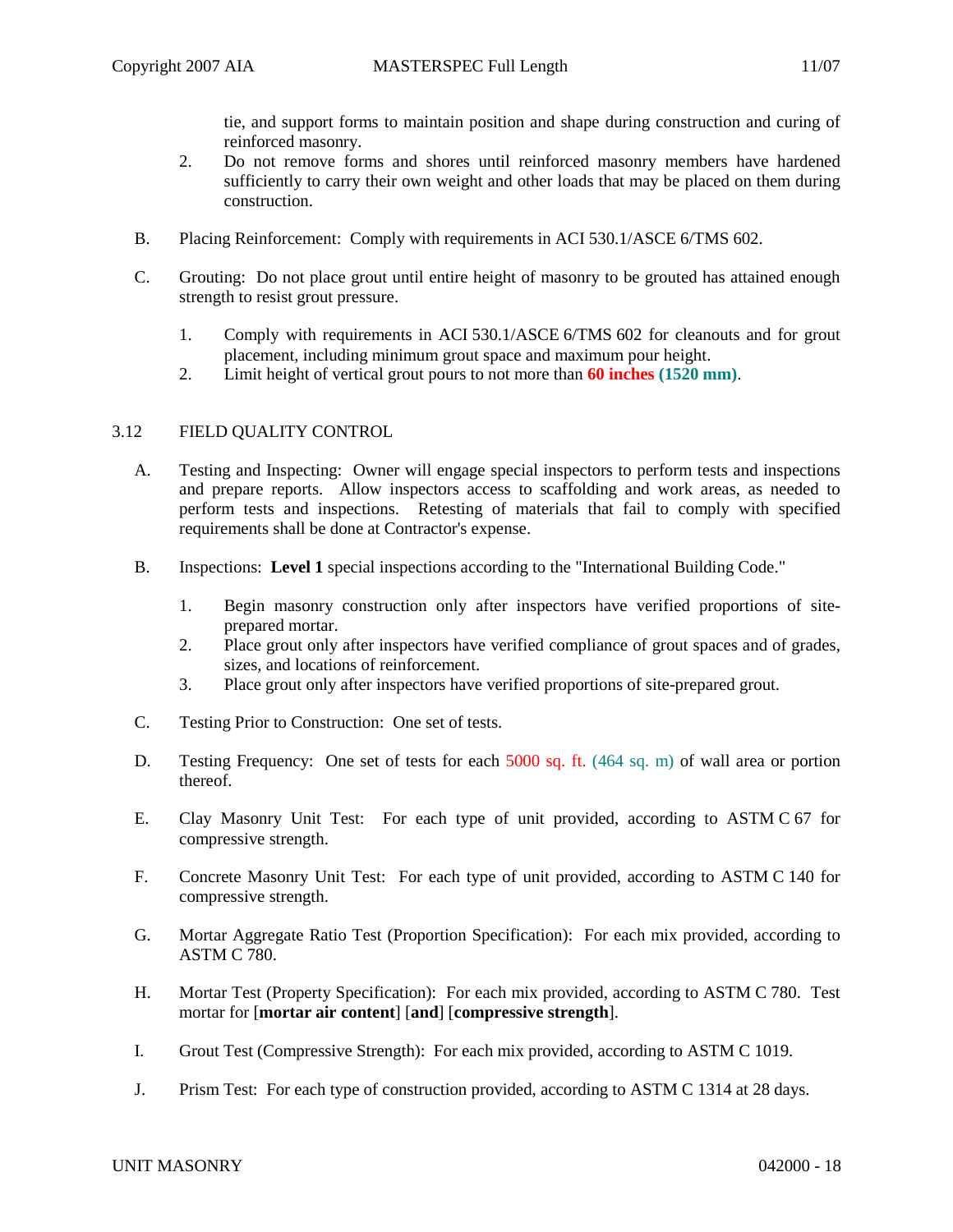## 3.13 PARGING

- A. Parge exterior faces of below-grade masonry walls, where indicated, in 2 uniform coats to a total thickness of 3/4 inch (19 mm). Dampen wall before applying first coat and scarify first coat to ensure full bond to subsequent coat.
- B. Use a steel-trowel finish to produce a smooth, flat, dense surface with a maximum surface variation of 1/8 inch per foot (3 mm per 300 mm). Form a wash at top of parging and a cove at bottom.
- C. Damp-cure parging for at least 24 hours and protect parging until cured.

# 3.14 REPAIRING, POINTING, AND CLEANING

- A. Remove and replace masonry units that are loose, chipped, broken, stained, or otherwise damaged or that do not match adjoining units. Install new units to match adjoining units; install in fresh mortar, pointed to eliminate evidence of replacement.
- B. Pointing: During the tooling of joints, enlarge voids and holes, except weep holes, and completely fill with mortar. Point up joints, including corners, openings, and adjacent construction, to provide a neat, uniform appearance. Prepare joints for sealant application, where indicated.
- C. In-Progress Cleaning: Clean unit masonry as work progresses by dry brushing to remove mortar fins and smears before tooling joints.
- D. Final Cleaning: After mortar is thoroughly set and cured, clean exposed masonry as follows:
	- 1. Remove large mortar particles by hand with wooden paddles and nonmetallic scrape hoes or chisels.
	- 2. Test cleaning methods on sample wall panel; leave one-half of panel uncleaned for comparison purposes. Obtain Architect's approval of sample cleaning before proceeding with cleaning of masonry.
	- 3. Protect adjacent stone and nonmasonry surfaces from contact with cleaner by covering them with liquid strippable masking agent or polyethylene film and waterproof masking tape.
	- 4. Wet wall surfaces with water before applying cleaners; remove cleaners promptly by rinsing surfaces thoroughly with clear water.
	- 5. Clean brick by bucket-and-brush hand-cleaning method described in BIA Technical Notes 20.
	- 6. Clean masonry with a proprietary acidic cleaner applied according to manufacturer's written instructions.
	- 7. Clean concrete masonry by cleaning method indicated in NCMA TEK 8-2A applicable to type of stain on exposed surfaces.
	- 8. Clean stone trim to comply with stone supplier's written instructions.
	- 9. Clean limestone units to comply with recommendations in ILI's "Indiana Limestone Handbook."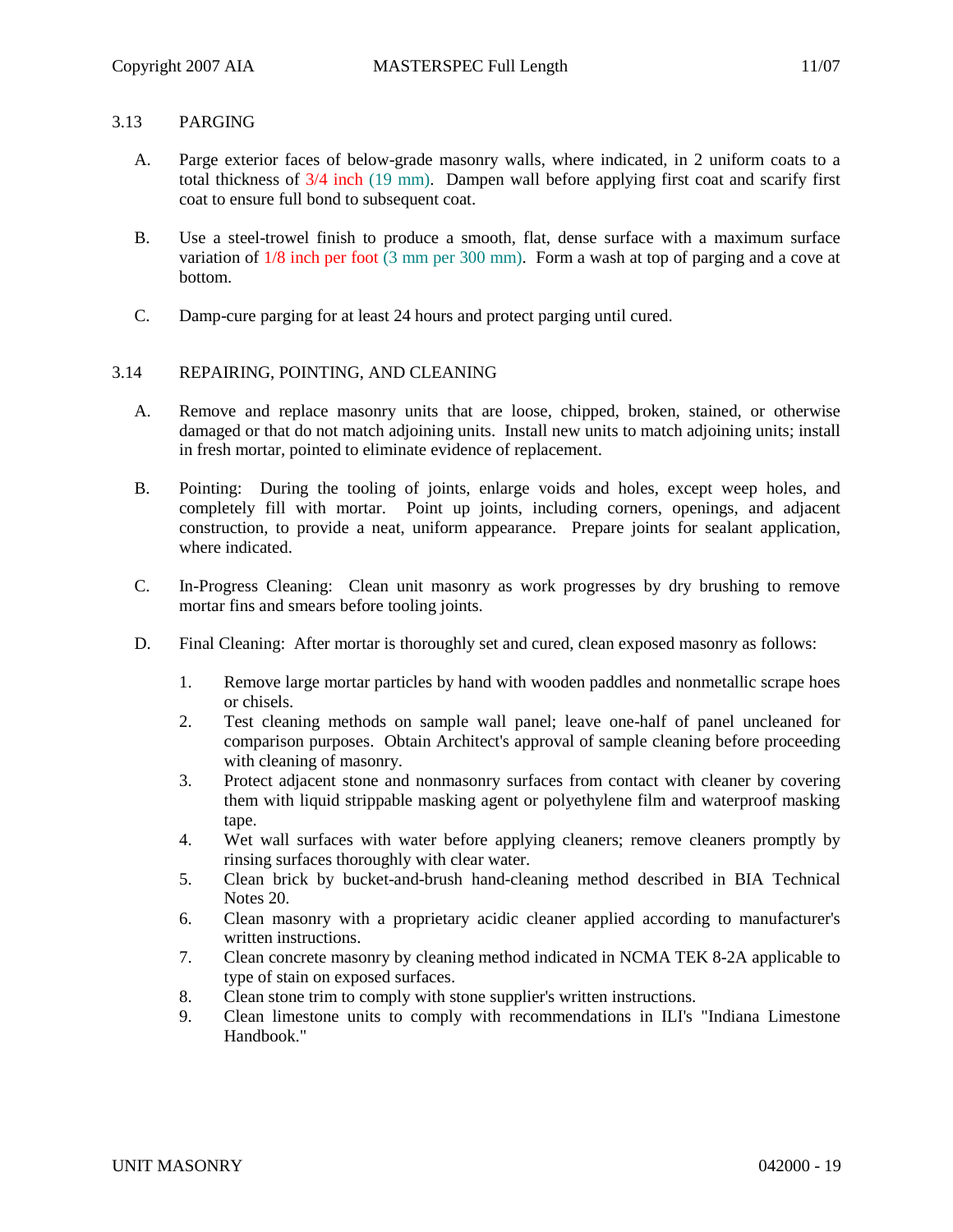# 3.15 MASONRY WASTE DISPOSAL

- A. Salvageable Materials: Unless otherwise indicated, excess masonry materials are Contractor's property. At completion of unit masonry work, remove from Project site.
- B. Waste Disposal as Fill Material: Dispose of clean masonry waste, including excess or soilcontaminated sand, waste mortar, and broken masonry units, by crushing and mixing with fill material as fill is placed.
	- 1. Crush masonry waste to less than 4 inches (100 mm) in each dimension.
	- 2. Mix masonry waste with at least two parts of specified fill material for each part of masonry waste. Fill material is specified in Division 31 Section "Earth Moving."
	- 3. Do not dispose of masonry waste as fill within 18 inches (450 mm) of finished grade.
- C. Excess Masonry Waste: Remove excess clean masonry waste that cannot be used as fill, as described above, and other masonry waste, and legally dispose of off Owner's property.

END OF SECTION 042000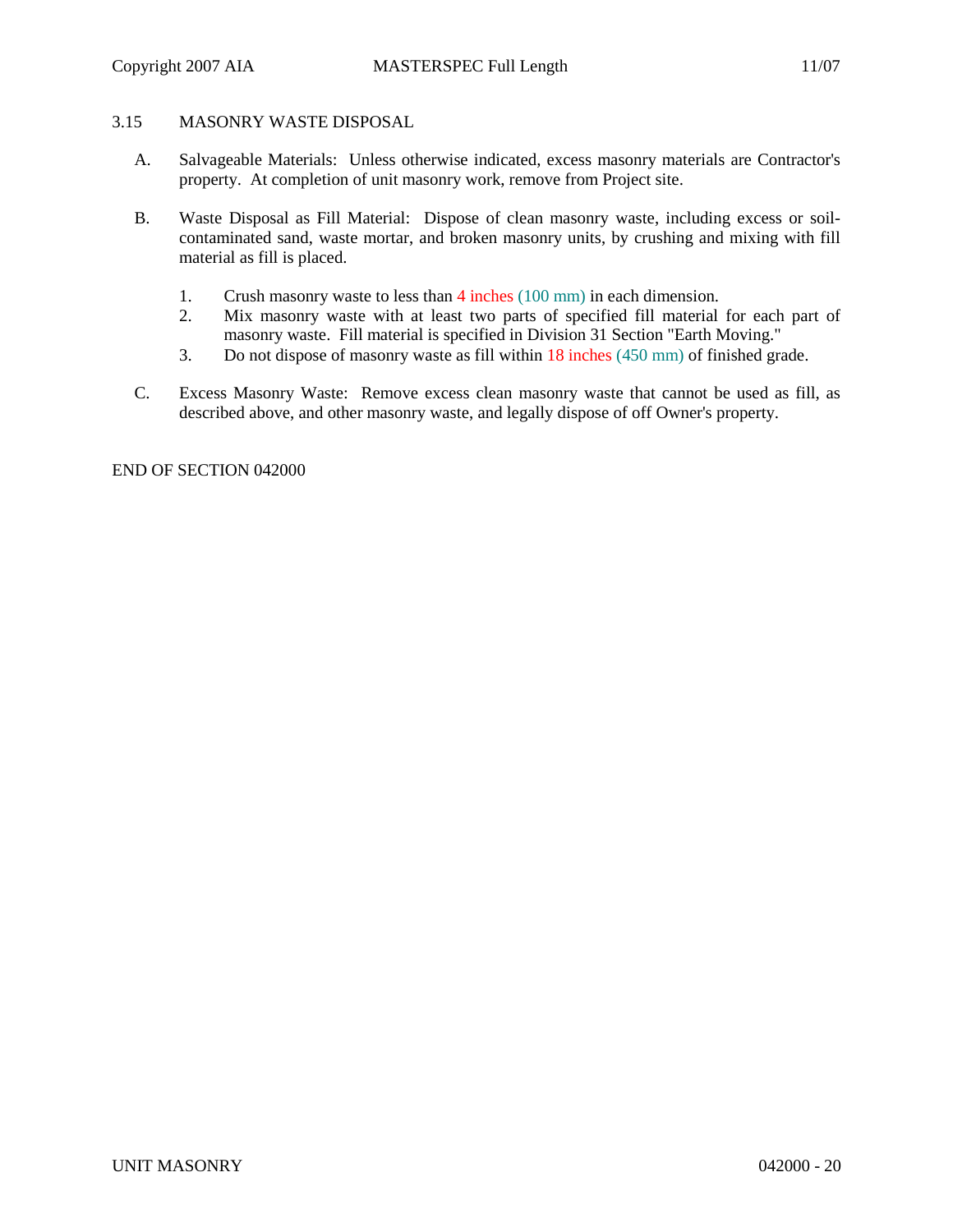## SECTION 051200 - STRUCTURAL STEEL FRAMING

## PART 1 - GENERAL

### 1.1 RELATED DOCUMENTS

A. Drawings and general provisions of the Contract, including General and Supplementary Conditions and Division 01 Specification Sections, apply to this Section.

### 1.2 SUMMARY

- A. Section Includes:
	- 1. Structural steel.
	- 2. Grout.
- B. Related Sections:
	- 1. Division 01 Section "Quality Requirements" for independent testing agency procedures and administrative requirements.
	- 2. Division 05 Section "Architecturally Exposed Structural Steel Framing" for additional requirements for architecturally exposed structural steel.
	- 3. Division 05 Section "Steel Decking" for field installation of shear connectors through deck.
	- 4. Division 05 Section "Metal Fabrications" for [**steel lintels and shelf angles not attached to structural-steel frame**] [**miscellaneous steel fabrications**] [**and**] [**other metal items**] not defined as structural steel.
	- 5. Division 05 Section "Metal Stairs."
	- 6. [**Division 09 painting Sections**] [**and**] [**Division 09 Section "High-Performance Coatings"**] for surface-preparation and priming requirements.

#### 1.3 DEFINITIONS

- A. Structural Steel: Elements of structural-steel frame, as classified by AISC 303, "Code of Standard Practice for Steel Buildings and Bridges."
- B. Seismic-Load-Resisting System: Elements of structural-steel frame designated as "SLRS" or along grid lines designated as "SLRS" on Drawings, including columns, beams, and braces and their connections.
- C. Heavy Sections: Rolled and built-up sections as follows:
	- 1. Shapes included in ASTM A 6/A 6M with flanges thicker than 1-1/2 inches (38 mm).
	- 2. Welded built-up members with plates thicker than 2 inches (50 mm).
	- 3. Column base plates thicker than 2 inches (50 mm).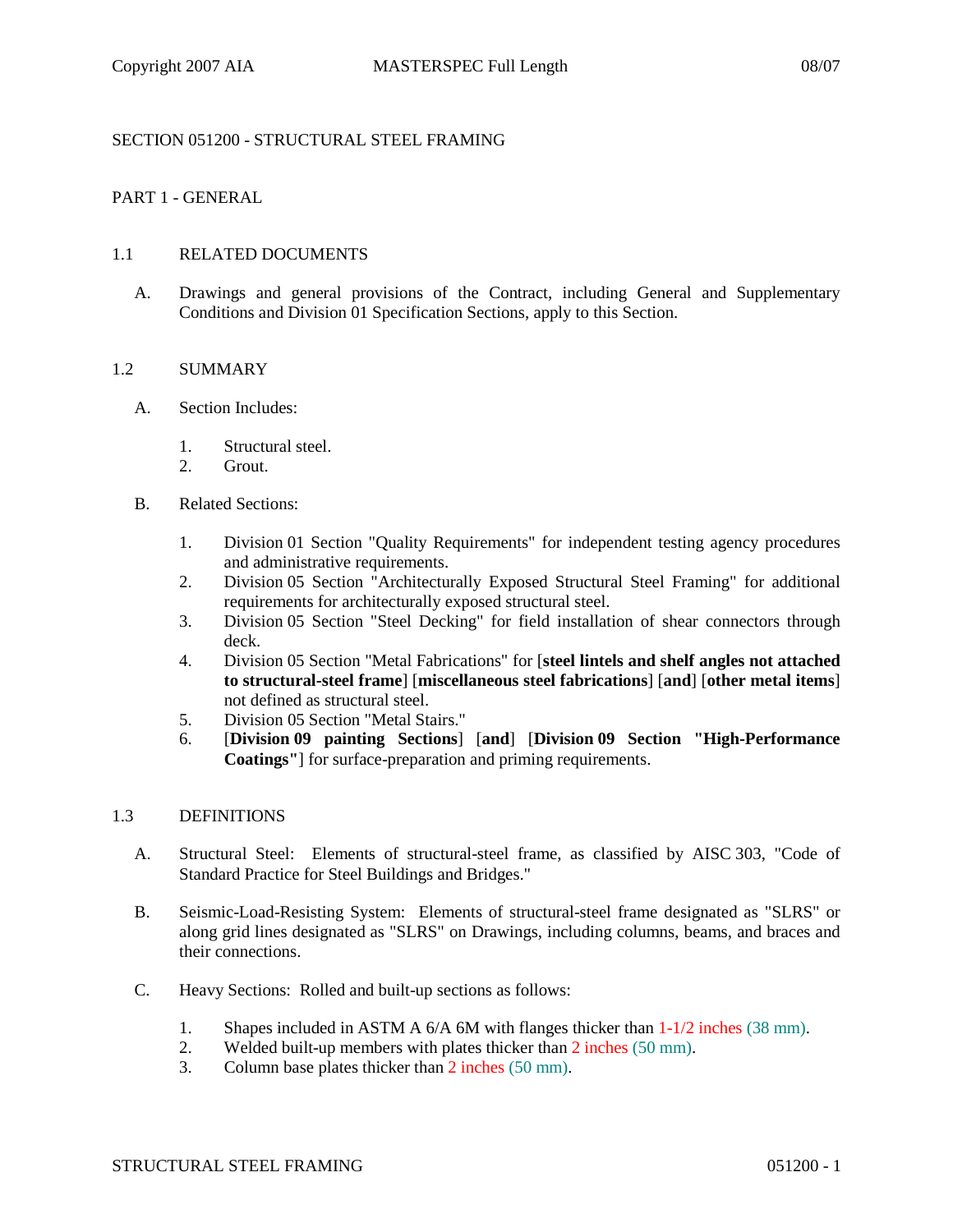- D. Protected Zone: Structural members or portions of structural members indicated as "Protected Zone" on Drawings. Connections of structural and nonstructural elements to protected zones are limited.
- E. Demand Critical Welds: Those welds, the failure of which would result in significant degradation of the strength and stiffness of the Seismic-Load-Resisting System and which are indicated as "Demand Critical" or "Seismic Critical" on Drawings.

## 1.4 PERFORMANCE REQUIREMENTS

- A. Connections: Provide details of **simple shear** connections required by the Contract Documents to be selected or completed by structural-steel fabricator**, including comprehensive engineering design by a qualified professional engineer,** to withstand loads indicated and comply with other information and restrictions indicated.
	- 1. Select and complete connections using **schematic details indicated and AISC 360**.
	- 2. Use **LRFD; data are given at factored-load level, U.N.O**.
- B. Moment Connections: Type **FR, fully** restrained.
- C. Construction: **Shear wall system**.

## 1.5 SUBMITTALS

- A. Product Data: For each type of product indicated.
- B. Shop Drawings: Show fabrication of structural-steel components.
	- 1. Include details of cuts, connections, splices, camber, holes, and other pertinent data.
	- 2. Include embedment drawings.
	- 3. Indicate welds by standard AWS symbols, distinguishing between shop and field welds, and show size, length, and type of each weld. Show backing bars that are to be removed and supplemental fillet welds where backing bars are to remain.
	- 4. Indicate type, size, and length of bolts, distinguishing between shop and field bolts. Identify pretensioned and slip-critical high-strength bolted connections.
	- 5. Identify members and connections of the seismic-load-resisting system.
	- 6. Indicate locations and dimensions of protected zones.
	- 7. Identify demand critical welds.
	- 8. For structural-steel connections indicated to comply with design loads, include structural design data **signed and sealed by the qualified professional engineer responsible for their preparation**.
- C. Welding Procedure Specifications (WPSs) and Procedure Qualification Records (PQRs): Provide according to AWS D1.1/D1.1M, "Structural Welding Code - Steel," for each welded joint **whether prequalified or qualified by testing**, including the following:
	- 1. Power source (constant current or constant voltage).<br>2. Electrode manufacturer and trade name, for demand
	- 2. Electrode manufacturer and trade name, for demand critical welds.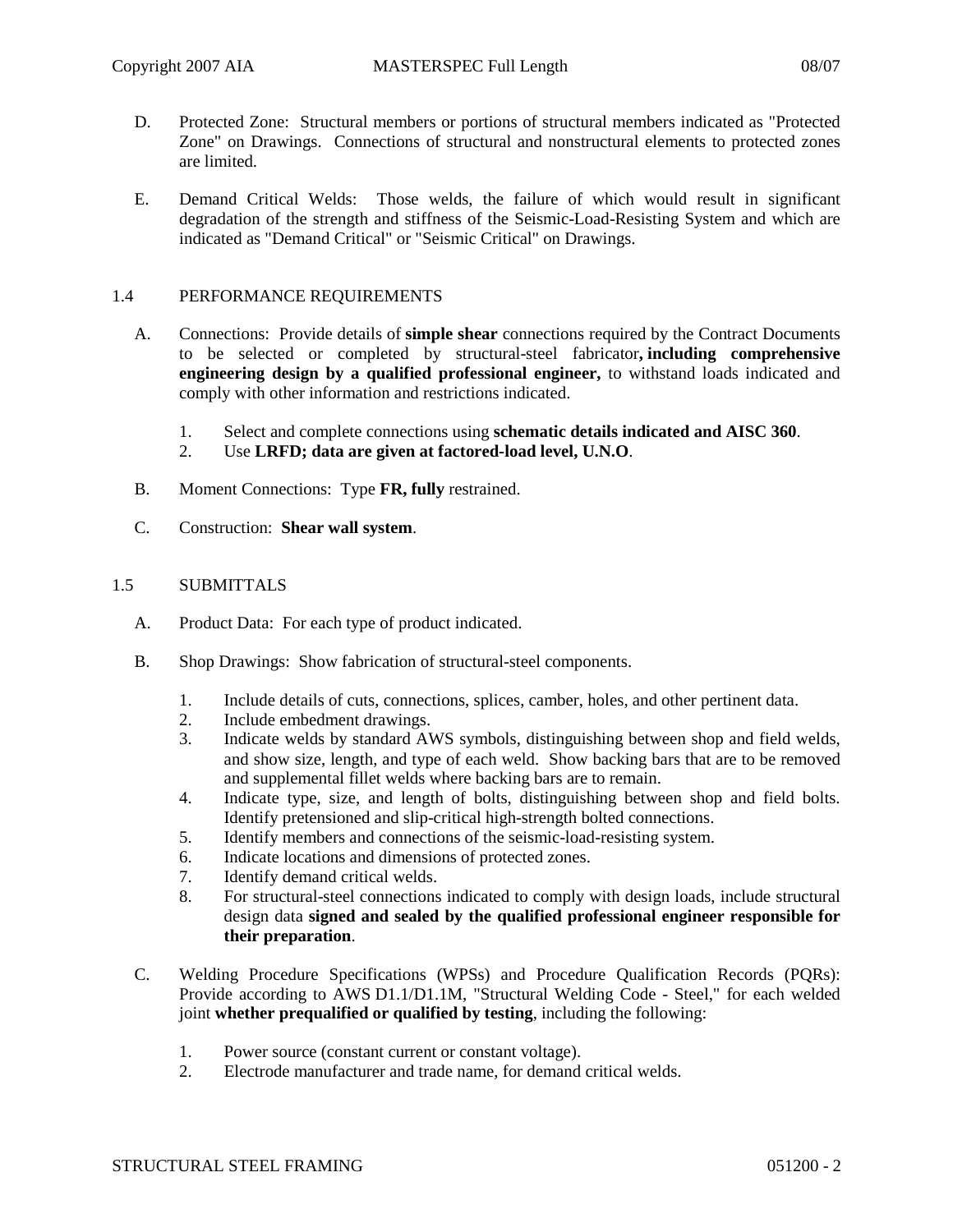- D. Qualification Data: For qualified **Installer, fabricator, professional engineer, testing agency**].
- E. Welding certificates.
- F. Paint Compatibility Certificates: From manufacturers of topcoats applied over shop primers, certifying that shop primers are compatible with topcoats.
- G. Mill test reports for structural steel, including chemical and physical properties.
- H. Product Test Reports: For the following:
	- 1. Bolts, nuts, and washers including mechanical properties and chemical analysis.
	- 2. Direct-tension indicators.
	- 3. Tension-control, high-strength bolt-nut-washer assemblies.
	- 4. Shear stud connectors.
	- 5. Shop primers.
	- 6. Nonshrink grout.
- I. Source quality-control reports.

### 1.6 QUALITY ASSURANCE

- A. Fabricator Qualifications: A qualified fabricator that participates in the AISC Quality Certification Program and is designated an AISC-Certified Plant, Category STD.
- B. Installer Qualifications: A qualified installer who participates in the AISC Quality Certification Program and is designated an AISC-Certified Erector, Category **ACSE**.
- C. Shop-Painting Applicators: Qualified according to AISC's Sophisticated Paint Endorsement **P1** or SSPC-QP 3, "Standard Procedure for Evaluating Qualifications of Shop Painting Applicators."
- D. Welding Qualifications: Qualify procedures and personnel according to AWS D1.1/D1.1M, "Structural Welding Code - Steel."
	- 1. Welders and welding operators performing work on bottom-flange, demand-critical welds shall pass the supplemental welder qualification testing, as required by AWS D1.8. FCAW-S and FCAW-G shall be considered separate processes for welding personnel qualification.
- E. Comply with applicable provisions of the following specifications and documents:
	- 1. AISC 303.
	- 2. AISC 341 and AISC 341s1.<br>3. AISC 360.
	- AISC 360.
	- 4. RCSC's "Specification for Structural Joints Using ASTM A 325 or A 490 Bolts."
- F. Preinstallation Conference: Conduct conference at **Project site**.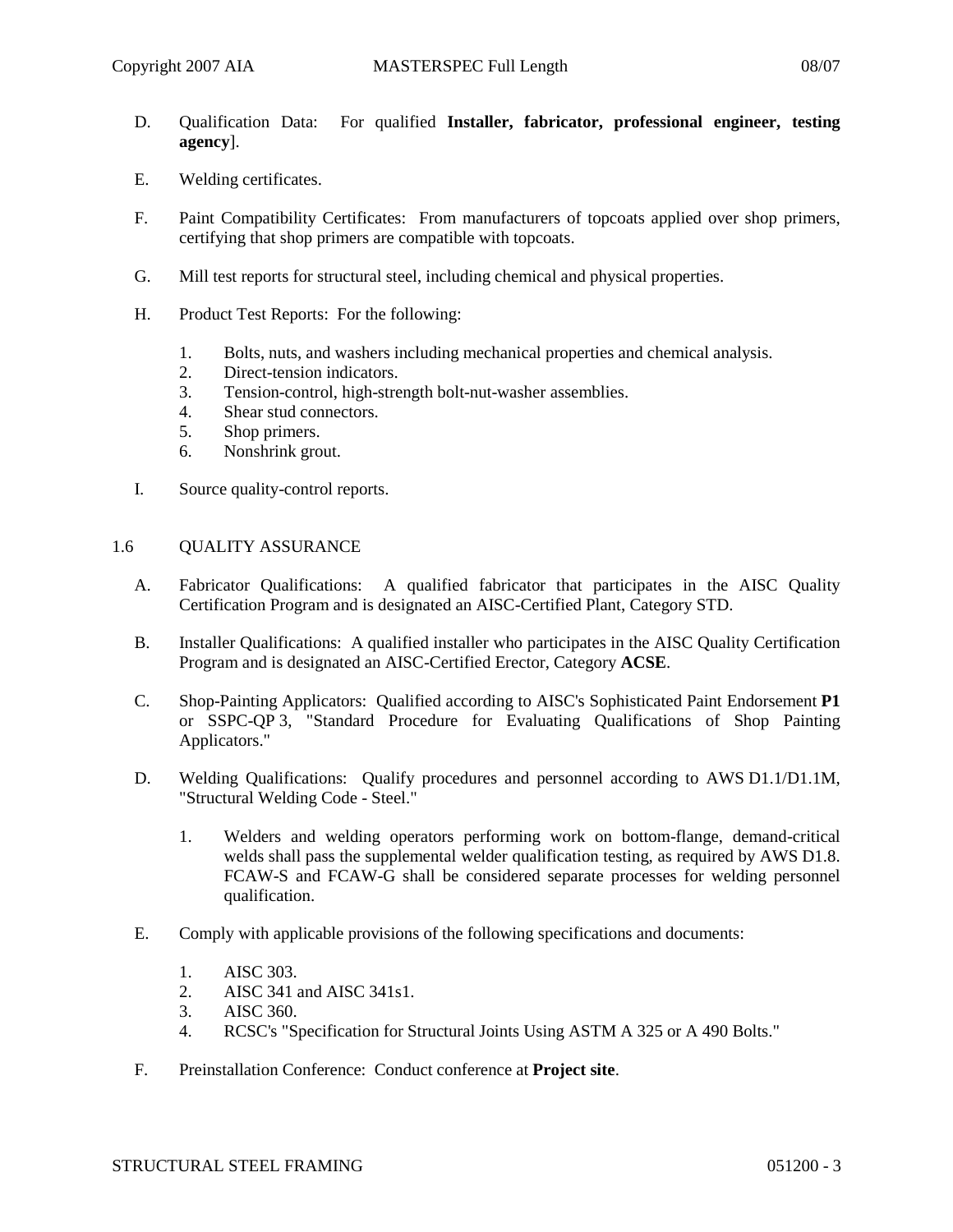### 1.7 DELIVERY, STORAGE, AND HANDLING

- A. Store materials to permit easy access for inspection and identification. Keep steel members off ground and spaced by using pallets, dunnage, or other supports and spacers. Protect steel members and packaged materials from corrosion and deterioration.
	- 1. Do not store materials on structure in a manner that might cause distortion, damage, or overload to members or supporting structures. Repair or replace damaged materials or structures as directed.
- B. Store fasteners in a protected place in sealed containers with manufacturer's labels intact.
	- 1. Fasteners may be repackaged provided Owner's testing and inspecting agency observes repackaging and seals containers.
	- 2. Clean and relubricate bolts and nuts that become dry or rusty before use.
	- 3. Comply with manufacturers' written recommendations for cleaning and lubricating ASTM F 1852 fasteners and for retesting fasteners after lubrication.

#### 1.8 COORDINATION

- A. Coordinate selection of shop primers with topcoats to be applied over them. Comply with paint and coating manufacturers' recommendations to ensure that shop primers and topcoats are compatible with one another.
- B. Coordinate installation of anchorage items to be embedded in or attached to other construction without delaying the Work. Provide setting diagrams, sheet metal templates, instructions, and directions for installation.

### PART 2 - PRODUCTS

### 2.1 STRUCTURAL-STEEL MATERIALS

- A. W-Shapes: [**ASTM A 992/A 992M Grade 50 (345)**.
- B. Channels, Angles[**, M**] [**, S**]-Shapes: **ASTM A 36/A 36M**.
- C. Plate and Bar: **ASTM A 36/A 36M**.
- D. Corrosion-Resisting Structural-Steel Shapes, Plates, and Bars: ASTM A 588/A 588M, Grade 50 (345).
- E. Cold-Formed Hollow Structural Sections: ASTM A 500, Grade [**B**] [**C**], structural tubing.
- F. Corrosion-Resisting Cold-Formed Hollow Structural Sections: ASTM A 847/A 847M, structural tubing.
- G. Steel Pipe: ASTM A 53/A 53M, Type E or S, Grade B.
	- 1. Weight Class: **Standard**.

# STRUCTURAL STEEL FRAMING 051200 - 4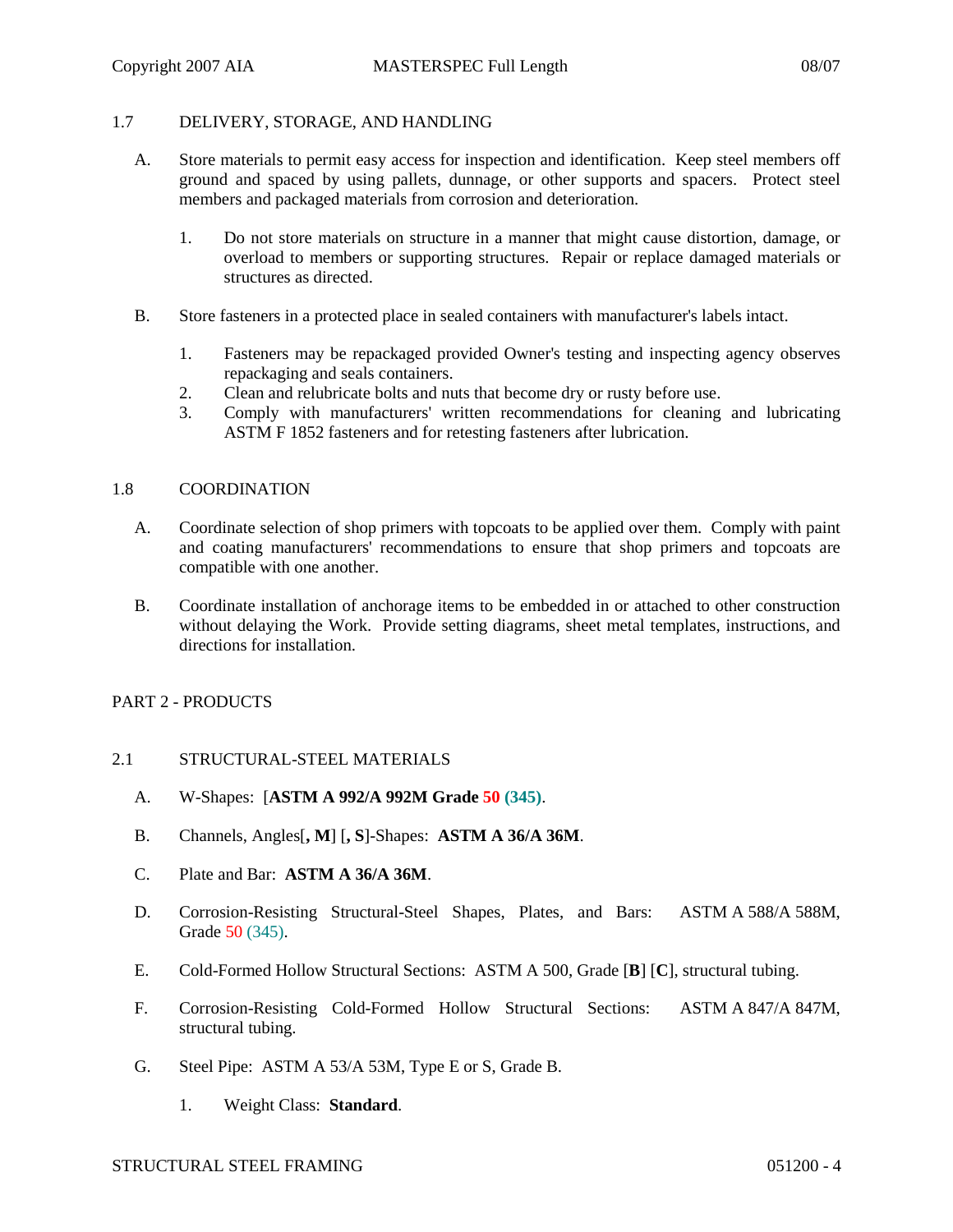## 2. Finish: **Black except where indicated to be galvanized**.

- H. Steel Castings: ASTM A 216/A 216M, Grade WCB with supplementary requirement S11.
- I. Steel Forgings: ASTM A 668/A 668M.
- J. Welding Electrodes: Comply with AWS requirements.

## 2.2 BOLTS, CONNECTORS, AND ANCHORS

- A. High-Strength Bolts, Nuts, and Washers: ASTM A 325 (ASTM A 325M), Type 1, heavy-hex steel structural bolts; ASTM A 563, Grade C, (ASTM A 563M, Class 8S) heavy-hex carbonsteel nuts; and ASTM F 436 (ASTM F 436M), Type 1, hardened carbon-steel washers; all with plain finish.
	- 1. Direct-Tension Indicators: ASTM F 959, Type 325 (ASTM F 959M, Type 8.8), compressible-washer type with plain finish.
- B. Tension-Control, High-Strength Bolt-Nut-Washer Assemblies: ASTM F 1852, Type 1, [**heavyhex**] [**round**] head assemblies consisting of steel structural bolts with splined ends, heavy-hex carbon-steel nuts, and hardened carbon-steel washers.
	- 1. Finish: [**Plain**.
- C. Shear Connectors: ASTM A 108, Grades 1015 through 1020, headed-stud type, cold-finished carbon steel; AWS D1.1/D1.1M, Type B.
- D. Unheaded Anchor Rods: **ASTM F 1554, Grade 55, weldable**.
	- 1. Configuration: [**Straight**.
	- 2. Nuts: ASTM A 563 (ASTM A 563M) [**heavy-**]hex carbon steel.
	- 3. Plate Washers: ASTM A 36/A 36M carbon steel.
	- 4. Washers: ASTM F 436 (ASTM F 436M), Type 1, hardened carbon steel.
	- 5. Finish: **Plain**.
- E. Headed Anchor Rods: **ASTM F 1554, Grade 55, weldable**, straight.
	- 1. Nuts: ASTM A 563 (ASTM A 563M) [**heavy-**]hex carbon steel.
	- 2. Plate Washers: ASTM A 36/A 36M carbon steel.
	- 3. Washers: ASTM F 436 (ASTM F 436M), Type 1, hardened carbon steel.
	- 4. Finish: **Plain**.

### 2.3 PRIMER

- A. Primer: Comply with **Division 09 painting Sections.**
- B. Primer: SSPC-Paint 25, **Type I**, zinc oxide, alkyd, linseed oil primer.
- C. Primer: Fabricator's standard lead- and chromate-free, nonasphaltic, rust-inhibiting primer complying with MPI#79 and compatible with topcoat.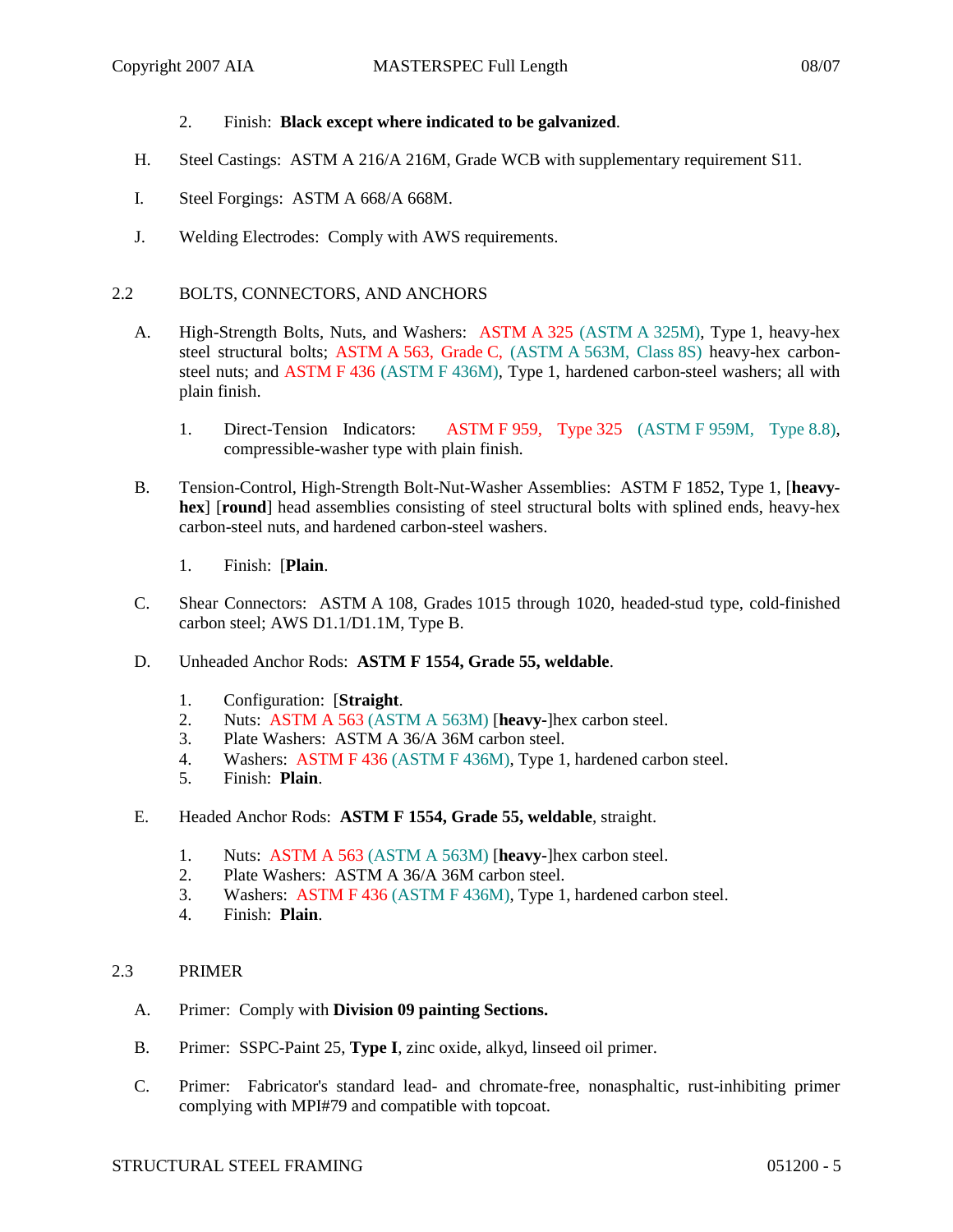D. Galvanizing Repair Paint: **ASTM A 780**].

#### 2.4 GROUT

- A. Metallic, Shrinkage-Resistant Grout: ASTM C 1107, factory-packaged, metallic aggregate grout, mixed with water to consistency suitable for application and a 30-minute working time.
- B. Nonmetallic, Shrinkage-Resistant Grout: ASTM C 1107, factory-packaged, nonmetallic aggregate grout, noncorrosive and nonstaining, mixed with water to consistency suitable for application and a 30-minute working time.

#### 2.5 FABRICATION

- A. Structural Steel: Fabricate and assemble in shop to greatest extent possible. Fabricate according to AISC's "Code of Standard Practice for Steel Buildings and Bridges" and AISC 360.
	- 1. Camber structural-steel members where indicated.
	- 2. Fabricate beams with rolling camber up.
	- 3. Identify high-strength structural steel according to ASTM A 6/A 6M and maintain markings until structural steel has been erected.
	- 4. Mark and match-mark materials for field assembly.
	- 5. Complete structural-steel assemblies, including welding of units, before starting shoppriming operations.
- B. Thermal Cutting: Perform thermal cutting by machine to greatest extent possible.
	- 1. Plane thermally cut edges to be welded to comply with requirements in AWS D1.1/D1.1M.
- C. Bolt Holes: Cut, drill, or punch standard bolt holes perpendicular to metal surfaces.
- D. Finishing: Accurately finish ends of columns and other members transmitting bearing loads.
- E. Cleaning: Clean and prepare steel surfaces that are to remain unpainted according to **SSPC-SP 3, "Power Tool Cleaning**]."
- F. Shear Connectors: Prepare steel surfaces as recommended by manufacturer of shear connectors. Use automatic end welding of headed-stud shear connectors according to AWS D1.1/D1.1M and manufacturer's written instructions.
- G. Steel Wall-Opening Framing: Select true and straight members for fabricating steel wallopening framing to be attached to structural steel. Straighten as required to provide uniform, square, and true members in completed wall framing.
- H. Welded Door Frames: Build up welded door frames attached to structural steel. Weld exposed joints continuously and grind smooth. Plug-weld fixed steel bar stops to frames. Secure removable stops to frames with countersunk machine screws, uniformly spaced not more than 10 inches (250 mm) o.c. unless otherwise indicated.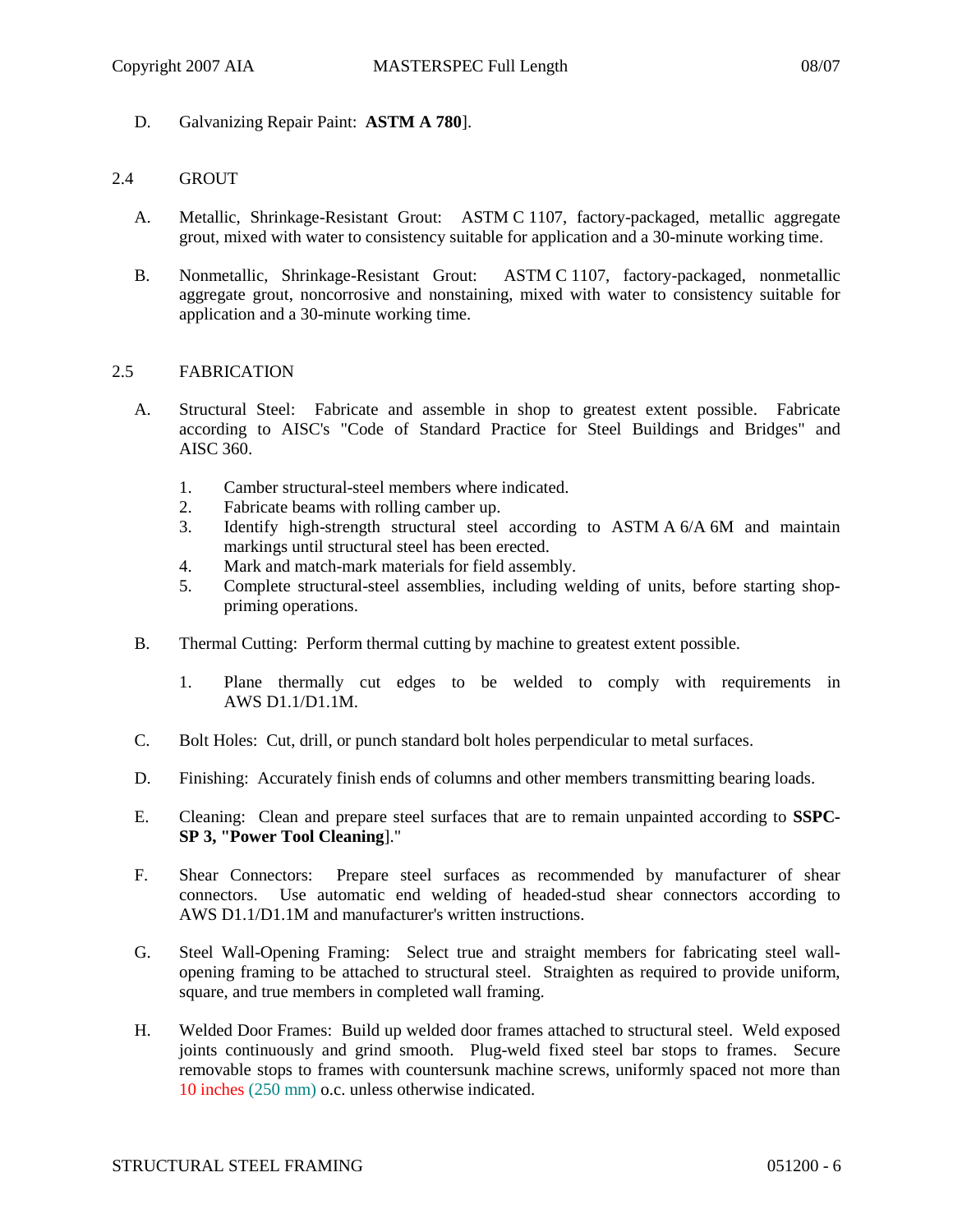- I. Holes: Provide holes required for securing other work to structural steel and for other work to pass through steel framing members.
	- 1. Cut, drill, or punch holes perpendicular to steel surfaces. **Do not thermally cut bolt holes or enlarge holes by burning.**
	- 2. Baseplate Holes: Cut, drill, mechanically thermal cut, or punch holes perpendicular to steel surfaces.
	- 3. Weld threaded nuts to framing and other specialty items indicated to receive other work.

### 2.6 SHOP CONNECTIONS

- A. High-Strength Bolts: Shop install high-strength bolts according to RCSC's "Specification for Structural Joints Using ASTM A 325 or A 490 Bolts" for type of bolt and type of joint specified.
	- 1. Joint Type: **Snug tightened**.
- B. Weld Connections: Comply with AWS D1.1/D1.1M[ **and AWS D1.8/D1.8M**] for tolerances, appearances, welding procedure specifications, weld quality, and methods used in correcting welding work.
	- 1. Assemble and weld built-up sections by methods that will maintain true alignment of axes without exceeding tolerances in AISC 303 for mill material.

## 2.7 SHOP PRIMING

- A. Shop prime steel surfaces except the following:
	- 1. Surfaces embedded in concrete or mortar. Extend priming of partially embedded members to a depth of 2 inches (50 mm).
	- 2. Surfaces to be field welded.
	- 3. Surfaces to be high-strength bolted with slip-critical connections.
	- 4. Surfaces to receive sprayed fire-resistive materials (applied fireproofing).
	- 5. Galvanized surfaces.
- B. Surface Preparation: Clean surfaces to be painted. Remove loose rust and mill scale and spatter, slag, or flux deposits. Prepare surfaces according to the following specifications and standards:
	- 1. Interior Steel: SSPC-SP 3, "Power Tool Cleaning."
	- 2. Exterior Steel: SSPC-SP 6/NACE No. 3, "Commercial Blast Cleaning."
- C. Priming: Immediately after surface preparation, apply primer according to manufacturer's written instructions and at rate recommended by SSPC to provide a minimum dry film thickness of 1.5 mils (0.038 mm). Use priming methods that result in full coverage of joints, corners, edges, and exposed surfaces.
	- 1. Stripe paint corners, crevices, bolts, welds, and sharp edges.
	- 2. Apply two coats of shop paint to surfaces that are inaccessible after assembly or erection. Change color of second coat to distinguish it from first.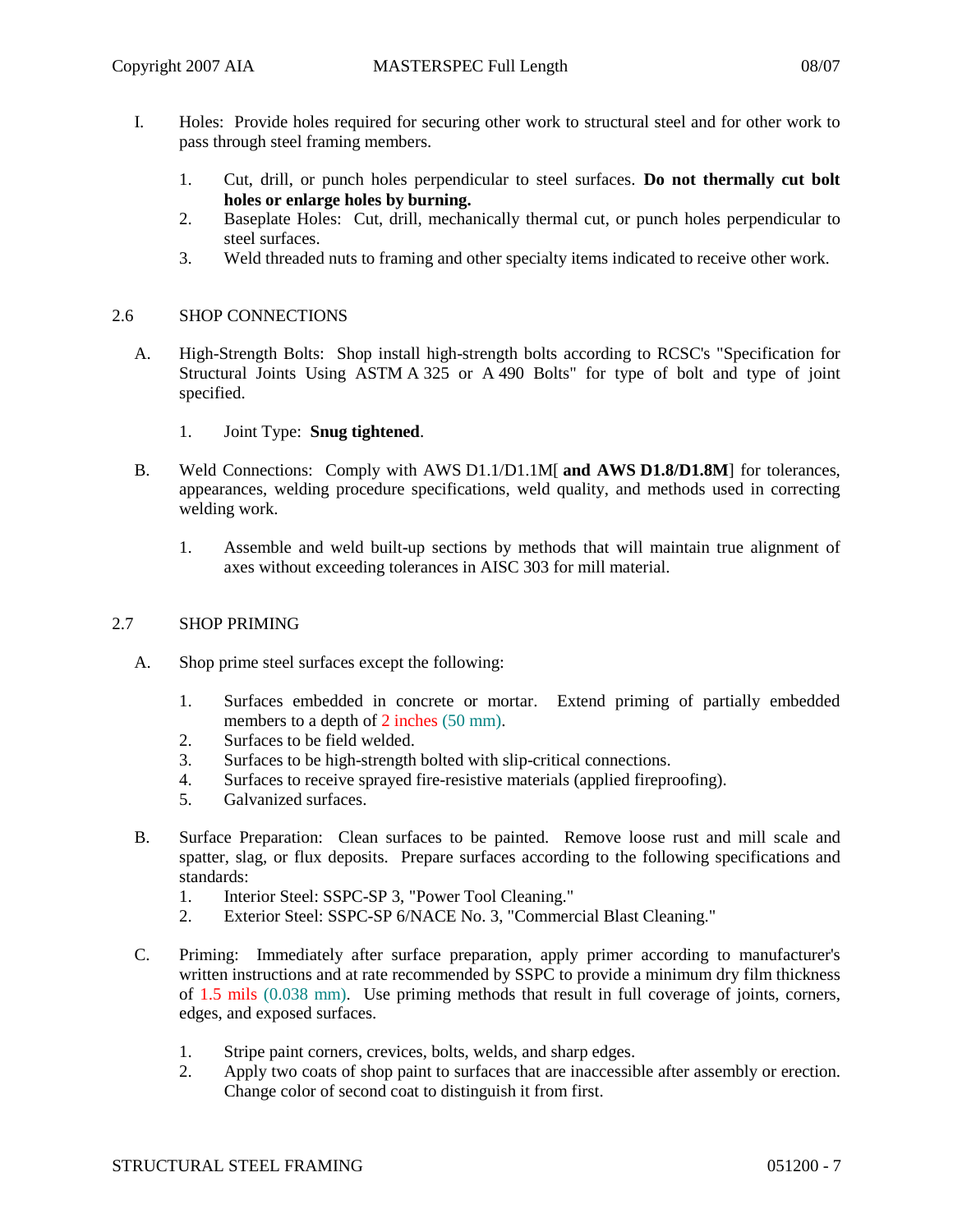D. Painting: Prepare steel and apply a one-coat, nonasphaltic primer complying with SSPC-PS Guide 7.00, "Painting System Guide 7.00: Guide for Selecting One-Coat Shop Painting Systems," to provide a dry film thickness of not less than 1.5 mils (0.038 mm).

## 2.8 GALVANIZING

- A. Hot-Dip Galvanized Finish: Apply zinc coating by the hot-dip process to structural steel according to ASTM A 123/A 123M.
	- 1. Fill vent and drain holes that will be exposed in the finished Work unless they will function as weep holes, by plugging with zinc solder and filing off smooth.
	- 2. Galvanize **lintels, shelf angles and welded door frames** attached to structural-steel frame and located in exterior walls.

### 2.9 SOURCE QUALITY CONTROL

- A. Testing Agency: Owner will engage an independent testing and inspecting agency to perform shop tests and inspections and prepare test reports.
	- 1. Provide testing agency with access to places where structural-steel work is being fabricated or produced to perform tests and inspections.
- B. Correct deficiencies in Work that test reports and inspections indicate does not comply with the Contract Documents.
- C. Bolted Connections: Shop-bolted connections will be inspected according to RCSC's "Specification for Structural Joints Using ASTM A 325 or A 490 Bolts."
- D. Welded Connections: In addition to visual inspection, shop-welded connections will be tested and inspected according to AWS D1.1/D1.1M and the following inspection procedures, at testing agency's option:
	- 1. Liquid Penetrant Inspection: ASTM E 165.
	- 2. Magnetic Particle Inspection: ASTM E 709; performed on root pass and on finished weld. Cracks or zones of incomplete fusion or penetration will not be accepted.
	- 3. Ultrasonic Inspection: ASTM E 164.
	- 4. Radiographic Inspection: ASTM E 94.
- E. In addition to visual inspection, shop-welded shear connectors will be tested and inspected according to requirements in AWS D1.1/D1.1M for stud welding and as follows:
	- 1. Bend tests will be performed if visual inspections reveal either a less-than-continuous 360-degree flash or welding repairs to any shear connector.
	- 2. Tests will be conducted on additional shear connectors if weld fracture occurs on shear connectors already tested, according to requirements in AWS D1.1/D1.1M.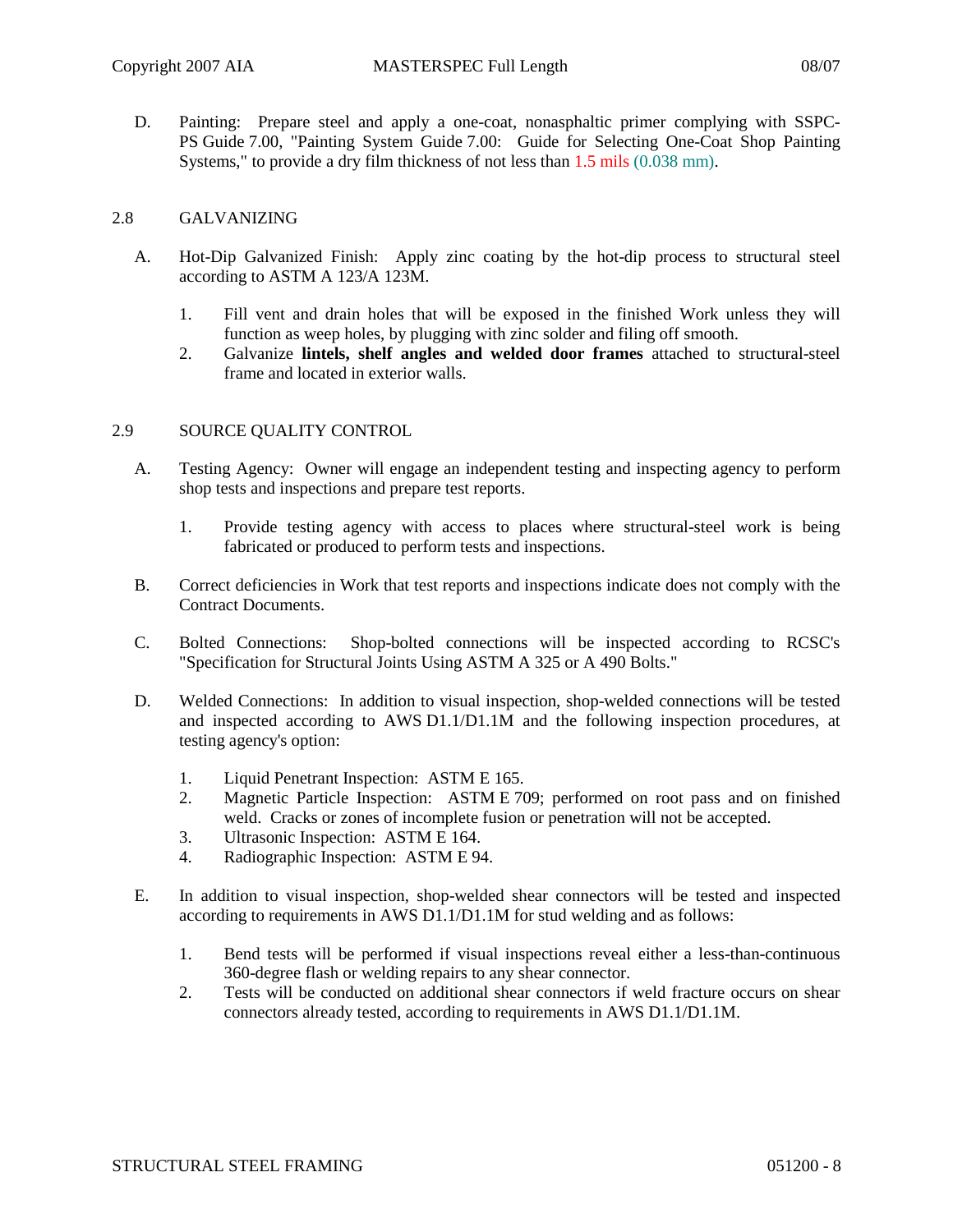# PART 3 - EXECUTION

### 3.1 EXAMINATION

- A. Verify, with steel Erector present, elevations of concrete- and masonry-bearing surfaces and locations of anchor rods, bearing plates, and other embedments for compliance with requirements.
	- 1. Prepare a certified survey of bearing surfaces, anchor rods, bearing plates, and other embedments showing dimensions, locations, angles, and elevations.
- B. Proceed with installation only after unsatisfactory conditions have been corrected.

#### 3.2 PREPARATION

- A. Provide temporary shores, guys, braces, and other supports during erection to keep structural steel secure, plumb, and in alignment against temporary construction loads and loads equal in intensity to design loads. Remove temporary supports when permanent structural steel, connections, and bracing are in place unless otherwise indicated.
	- 1. Do not remove temporary shoring supporting composite deck construction until cast-inplace concrete has attained its design compressive strength.

#### 3.3 ERECTION

- A. Set structural steel accurately in locations and to elevations indicated and according to AISC 303 and AISC 360.
- B. Base [**Bearing**] [**and**] [**Leveling**] Plates: Clean concrete- and masonry-bearing surfaces of bond-reducing materials, and roughen surfaces prior to setting plates. Clean bottom surface of plates.
	- 1. Set plates for structural members on wedges, shims, or setting nuts as required.
	- 2. Weld plate washers to top of baseplate.
	- 3. [**Snug-tighten** anchor rods after supported members have been positioned and plumbed. Do not remove wedges or shims but, if protruding, cut off flush with edge of plate before packing with grout.
	- 4. Promptly pack grout solidly between bearing surfaces and plates so no voids remain. Neatly finish exposed surfaces; protect grout and allow to cure. **Comply with manufacturer's written installation instructions for shrinkage-resistant grouts.**
- C. Maintain erection tolerances of structural steel within AISC's "Code of Standard Practice for Steel Buildings and Bridges."
- D. Align and adjust various members that form part of complete frame or structure before permanently fastening. Before assembly, clean bearing surfaces and other surfaces that will be in permanent contact with members. Perform necessary adjustments to compensate for discrepancies in elevations and alignment.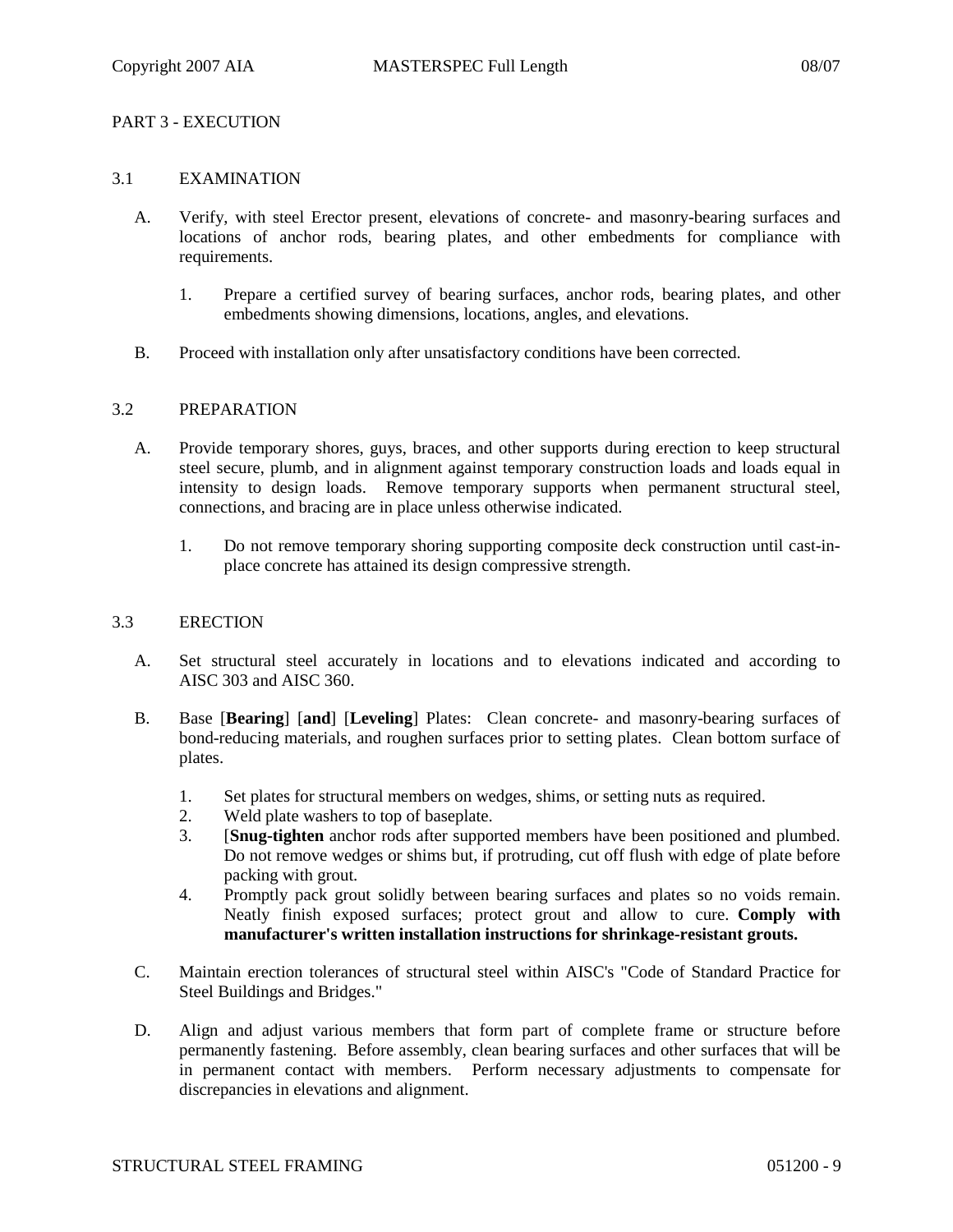- 1. Level and plumb individual members of structure.
- 2. Make allowances for difference between temperature at time of erection and mean temperature when structure is completed and in service.
- E. Splice members only where indicated.
- F. Do not use thermal cutting during erection **unless approved by Architect. Finish thermally cut sections within smoothness limits in AWS D1.1/D1.1M**.
- G. Do not enlarge unfair holes in members by burning or using drift pins. Ream holes that must be enlarged to admit bolts.
- H. Shear Connectors: Prepare steel surfaces as recommended by manufacturer of shear connectors. Use automatic end welding of headed-stud shear connectors according to AWS D1.1/D1.1M and manufacturer's written instructions.

# 3.4 FIELD CONNECTIONS

- A. High-Strength Bolts: Install high-strength bolts according to RCSC's "Specification for Structural Joints Using ASTM A 325 or A 490 Bolts" for type of bolt and type of joint specified.
	- 1. Joint Type: **Snug tightened**.
- B. Weld Connections: Comply with AWS D1.1/D1.1M for tolerances, appearances, welding procedure specifications, weld quality, and methods used in correcting welding work.
	- 1. Comply with AISC 303 and AISC 360 for bearing, alignment, adequacy of temporary connections, and removal of paint on surfaces adjacent to field welds.
	- 2. Remove backing bars or runoff tabs[ **where indicated**], back gouge, and grind steel smooth.
	- 3. Assemble and weld built-up sections by methods that will maintain true alignment of axes without exceeding tolerances in AISC's "Code of Standard Practice for Steel Buildings and Bridges" for mill material.

### 3.5 PREFABRICATED BUILDING COLUMNS

A. Install prefabricated building columns to comply with AISC 360, manufacturer's written recommendations, and requirements of testing and inspecting agency that apply to the fireresistance rating indicated.

### 3.6 FIELD QUALITY CONTROL

- A. Testing Agency: Owner will engage a qualified independent testing and inspecting agency to inspect **field welds and high-strength bolted connections**].
- B. Bolted Connections: Bolted connections will be[ **tested and**] inspected according to RCSC's "Specification for Structural Joints Using ASTM A 325 or A 490 Bolts."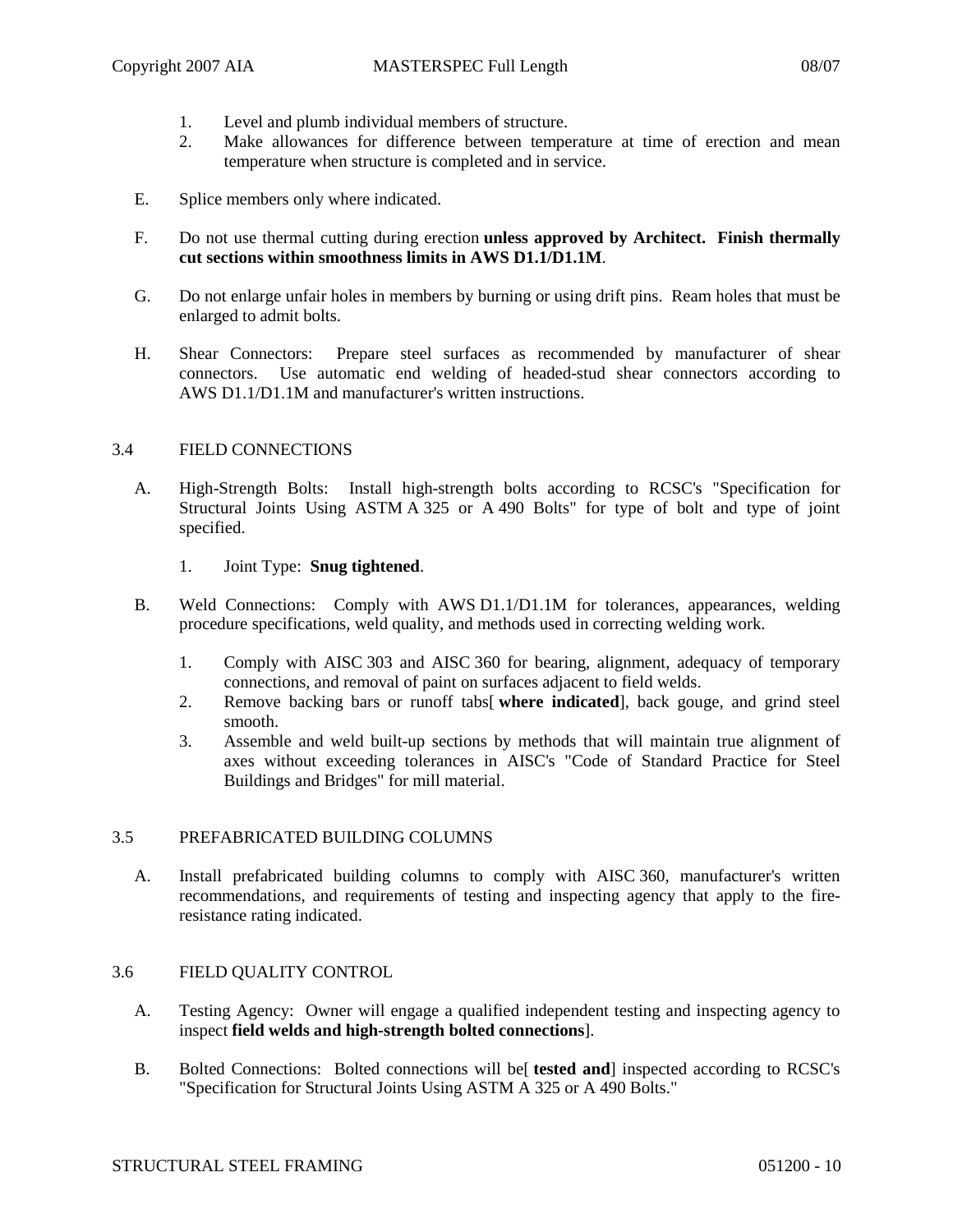- C. Welded Connections: Field welds will be visually inspected according to AWS D1.1/D1.1M.
	- 1. In addition to visual inspection, field welds will be tested and inspected according to AWS D1.1/D1.1M and the following inspection procedures, at testing agency's option:
		- a. Liquid Penetrant Inspection: ASTM E 165.
		- b. Magnetic Particle Inspection: ASTM E 709; performed on root pass and on finished weld. Cracks or zones of incomplete fusion or penetration will not be accepted.
		- c. Ultrasonic Inspection: ASTM E 164.
		- d. Radiographic Inspection: ASTM E 94.
- D. In addition to visual inspection, test and inspect field-welded shear connectors according to requirements in AWS D1.1/D1.1M for stud welding and as follows:
	- 1. Perform bend tests if visual inspections reveal either a less-than-continuous 360-degree flash or welding repairs to any shear connector.
	- 2. Conduct tests on additional shear connectors if weld fracture occurs on shear connectors already tested, according to requirements in AWS D1.1/D1.1M.
- E. Correct deficiencies in Work that test reports and inspections indicate does not comply with the Contract Documents.

# 3.7 REPAIRS AND PROTECTION

- A. Galvanized Surfaces: Clean areas where galvanizing is damaged or missing and repair galvanizing to comply with ASTM A 780.
- B. Touchup Painting: Immediately after erection, clean exposed areas where primer is damaged or missing and paint with the same material as used for shop painting to comply with SSPC-PA 1 for touching up shop-painted surfaces.
	- 1. Clean and prepare surfaces by SSPC-SP 2 hand-tool cleaning or SSPC-SP 3 power-tool cleaning.
- C. Touchup Painting: Cleaning and touchup painting are specified in Division 09 painting Sections.

END OF SECTION 051200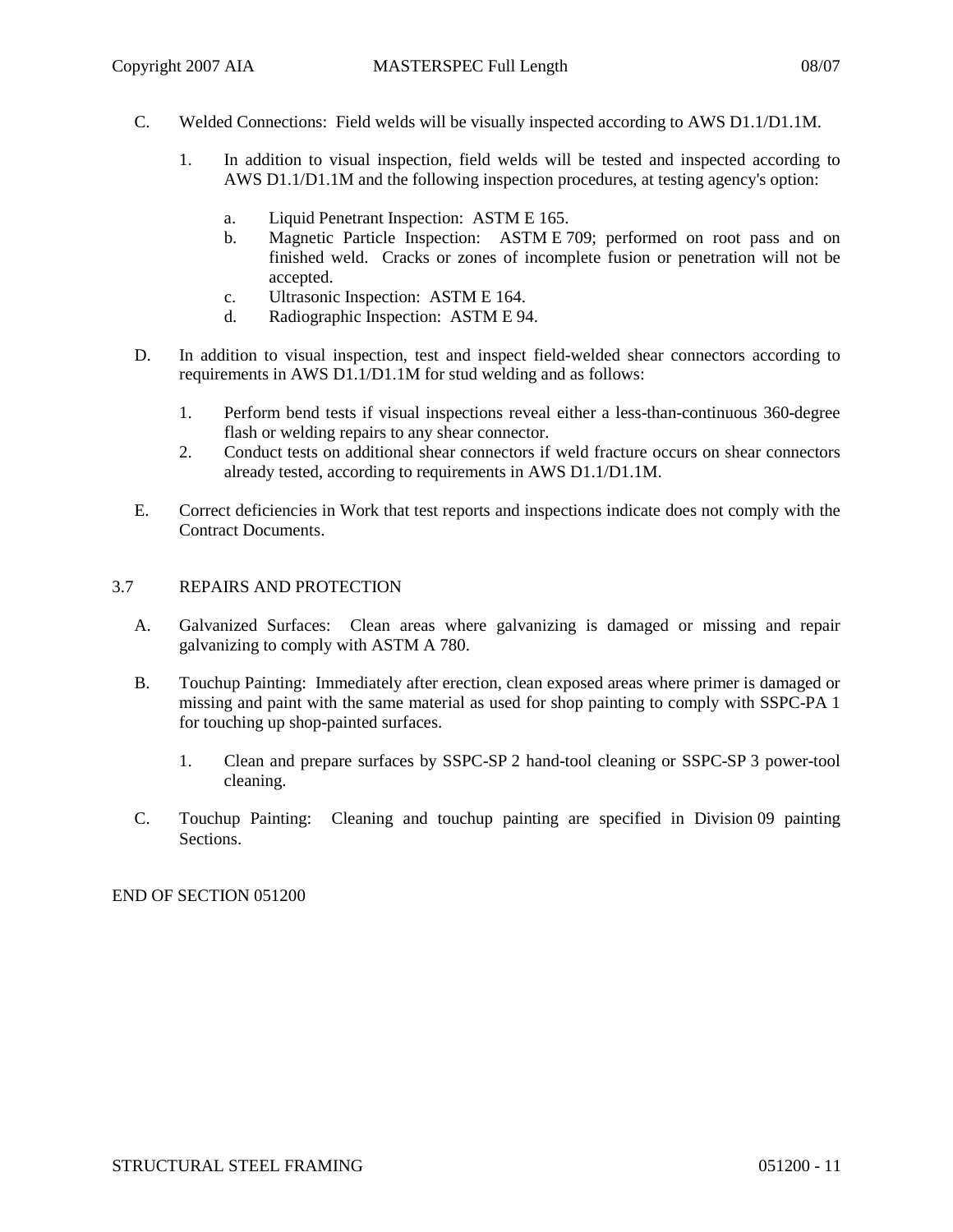# SECTION 052100 - STEEL JOIST FRAMING

## PART 1 - GENERAL

### 1.1 RELATED DOCUMENTS

A. Drawings and general provisions of the Contract, including General and Supplementary Conditions and Division 01 Specification Sections, apply to this Section.

#### 1.2 SUMMARY

- A. Section Includes:
	- 1. K-series steel joists.
	- 2. KCS-type K-series steel joists.
	- 3. K-series steel joist substitutes.
	- 4. LH- and DLH-series long-span steel joists.
	- 5. CJ-series composite steel joists.
	- 6. Joist girders.<br>7 Joist accessor
	- 7. Joist accessories.

#### B. Related Requirements:

- 1. Division 03 Section "Cast-in-Place Concrete" for installing bearing plates in concrete.
- 2. Division 04 Section "Unit Masonry" for installing bearing plates in unit masonry.
- 3. Division 05 Section "Structural Steel Framing" for field-welded shear connectors.

#### 1.3 DEFINITIONS

- A. SJI's "Specifications": Steel Joist Institute's "Standard Specifications, Load Tables and Weight Tables for Steel Joists and Joist Girders."
- B. Special Joists: Steel joists or joist girders requiring modification by manufacturer to support nonuniform, unequal, or special loading conditions that invalidate load tables in SJI's "Specifications."

### 1.4 ACTION SUBMITTALS

- A. Product Data: For each type of joist, accessory, and product.
- B. Shop Drawings:
	- 1. Include layout, designation, number, type, location, and spacing of joists.
	- 2. Include joining and anchorage details, bracing, bridging, and joist accessories; splice and connection locations and details; and attachments to other construction.
	- 3. Indicate locations and details of bearing plates to be embedded in other construction.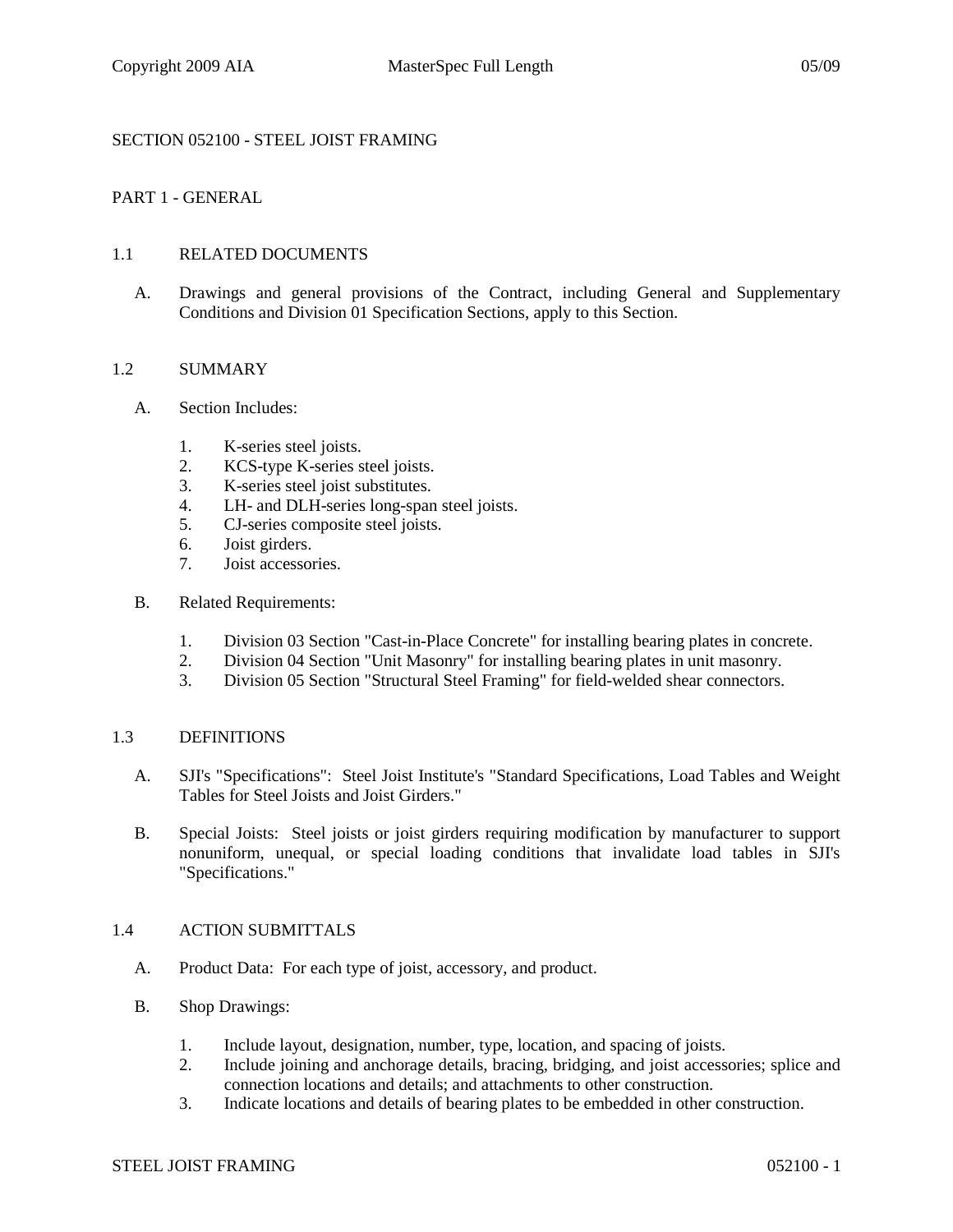#### 1.5 INFORMATIONAL SUBMITTALS

- A. Qualification Data: For **manufacturer, professional engineer**].
- B. Welding certificates.
- C. Manufacturer certificates.
- D. Mill Certificates: For each type of bolt.
- E. Comprehensive engineering analysis of special joists signed and sealed by the qualified professional engineer responsible for its preparation.

#### 1.6 QUALITY ASSURANCE

- A. Manufacturer Qualifications: A manufacturer certified by SJI to manufacture joists complying with applicable standard specifications and load tables in SJI's "Specifications**."**
	- 1. Manufacturer's responsibilities include providing professional engineering services for designing special joists to comply with performance requirements.
- B. Welding Qualifications: Qualify field-welding procedures and personnel according to AWS D1.1/D1.1M, "Structural Welding Code - Steel."

#### 1.7 DELIVERY, STORAGE, AND HANDLING

- A. Deliver, store, and handle joists as recommended in SJI's "Specifications**."**
- B. Protect joists from corrosion, deformation, and other damage during delivery, storage, and handling.

#### 1.8 SEQUENCING

A. Deliver steel bearing plates to be built into **concrete** construction.

### PART 2 - PRODUCTS

#### 2.1 PERFORMANCE REQUIREMENTS

- A. Structural Performance: Provide special joists and connections capable of withstanding design loads indicated.
	- 1. Use **ASD; data are given at service-load level**.
	- 2. Design special joists to withstand design loads with live-load deflections no greater than the following:
		- a. Floor Joists: Vertical deflection of **1/360** of the span.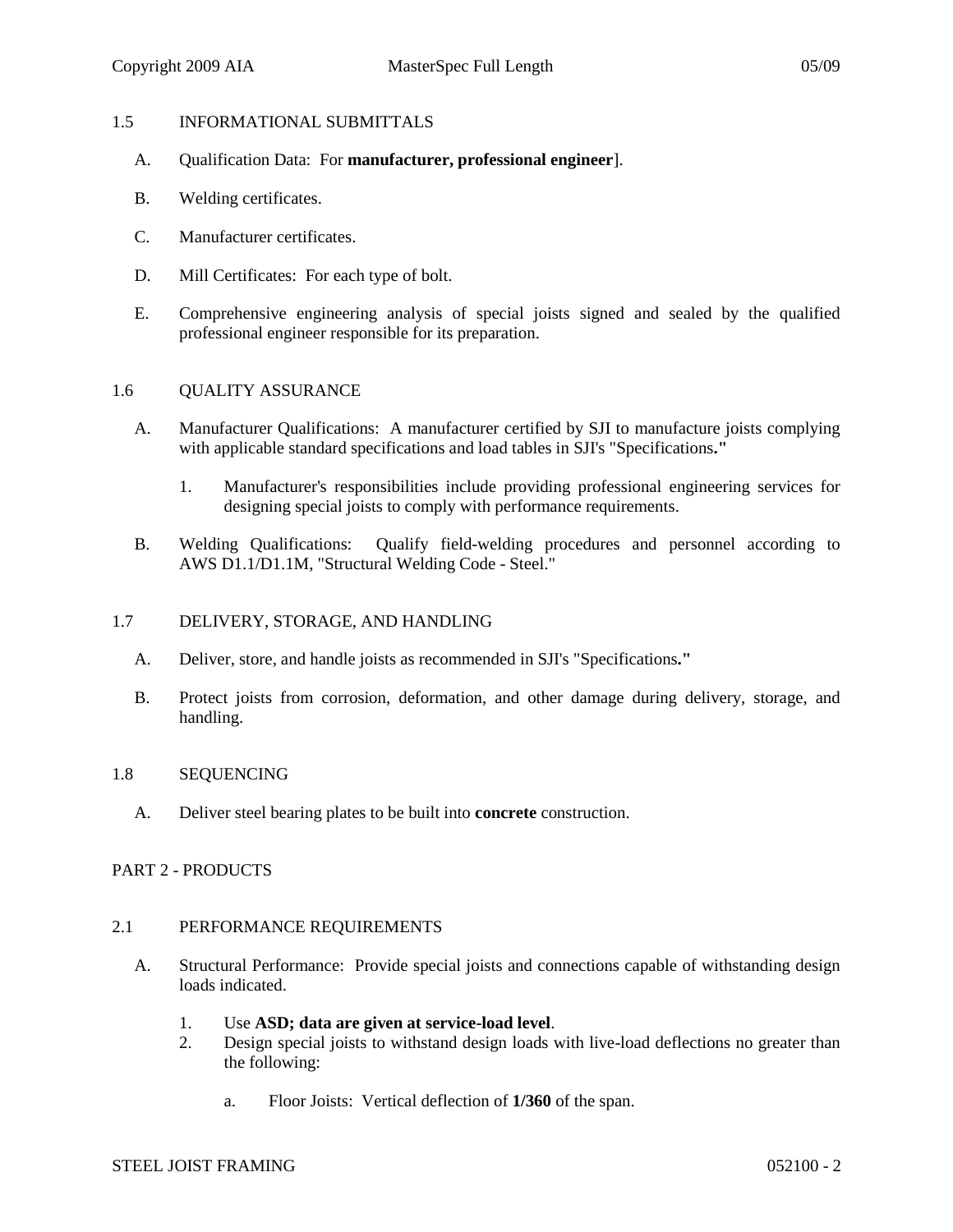b. Roof Joists: Vertical deflection of **1/240**] of the span.

# 2.2 K-SERIES STEEL JOISTS

- A. Manufacture steel joists of type indicated according to "Standard Specifications for Open Web Steel Joists, K-Series" in SJI's "Specifications," with steel-angle top- and bottom-chord members, underslung ends, and parallel top chord.
	- 1. Joist Type: [**K-series steel joists**] [**and**] [**KCS-type K-series steel joists**].
- B. Steel Joist Substitutes: Manufacture according to "Standard Specifications for Open Web Steel Joists, K-Series" in SJI's "Specifications," with steel-angle or -channel members.
- C. Provide holes in chord members for connecting and securing other construction to joists.
- D. Top-Chord Extensions: Extend top chords of joists with SJI's Type S top-chord extensions where indicated, complying with SJI's "Specifications."
- E. Extended Ends: Extend bearing ends of joists with SJI's Type R extended ends where indicated, complying with SJI's "Specifications."
- F. Do not camber joists.
- G. Camber joists [**according to SJI's "Specifications**.
- H. Equip bearing ends of joists with manufacturer's standard beveled ends or sloped shoes if joist slope exceeds 1/4 inch per 12 inches (1:48).

### 2.3 PRIMERS

- A. Low-Emitting Materials: Paints and coatings shall comply with the testing and product requirements of the California Department of Health Services' "Standard Practice for the Testing of Volatile Organic Emissions from Various Sources Using Small-Scale Environmental Chambers."
- B. Primer: SSPC-Paint 15, or manufacturer's standard shop primer complying with performance requirements in SSPC-Paint 15.
- C. Primer: Provide shop primer that complies with Division 09 [**painting Sections.**

### 2.4 JOIST ACCESSORIES

- A. Bridging: Provide bridging anchors and number of rows of **horizontal or diagonal**] bridging of material, size, and type required by SJI's "Specifications for type of joist, chord size, spacing, and span. Furnish additional erection bridging if required for stability.
- B. Bridging: Schematically indicated. Detail and fabricate according to SJI's "Specifications". Furnish additional erection bridging if required for stability.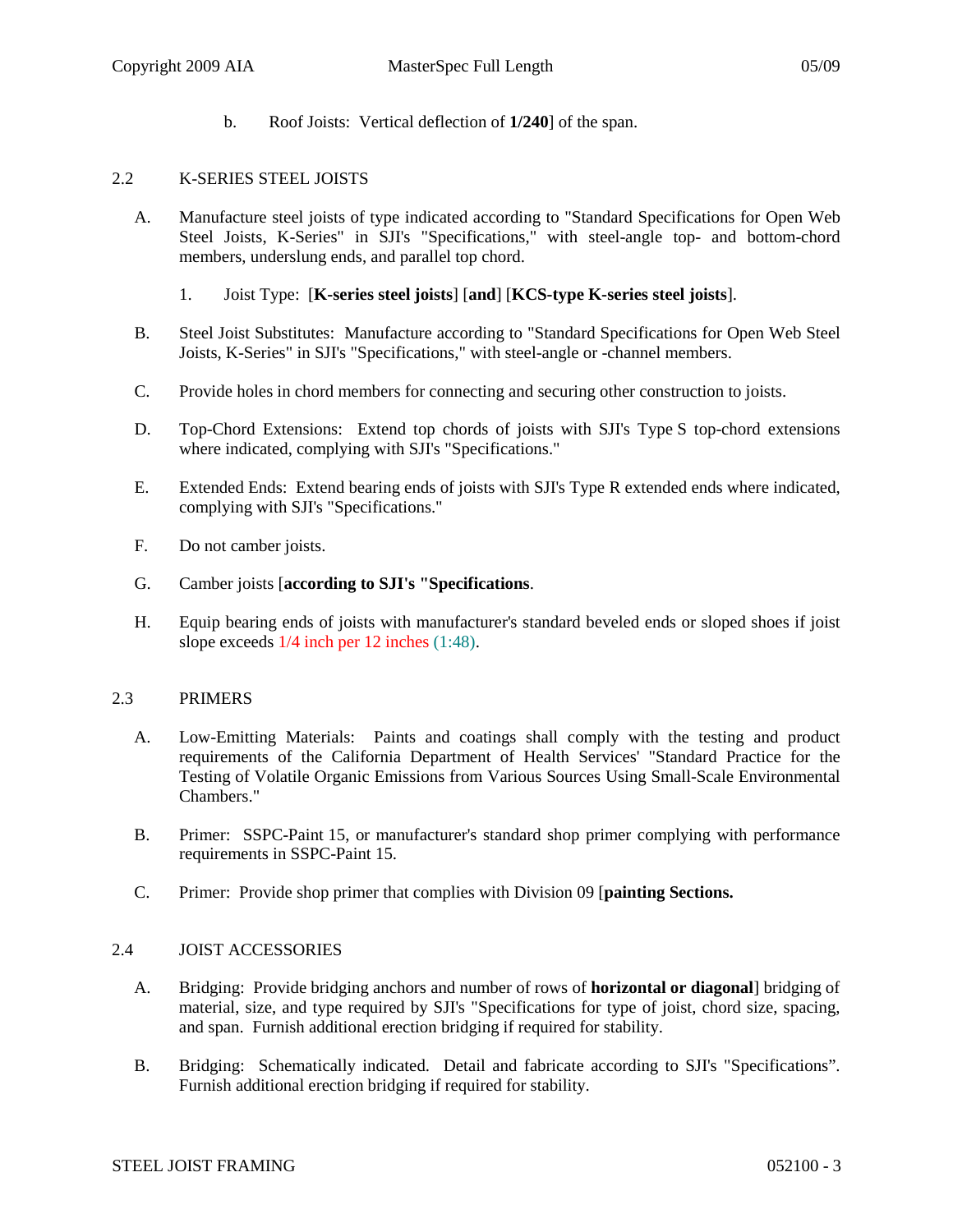- C. Fabricate steel bearing plates from ASTM A 36/A 36M steel with integral anchorages of sizes and thicknesses indicated. **Shop prime paint**.
- D. Steel bearing plates with integral anchorages are specified in Division 05 Section "Metal Fabrications."
- E. Furnish ceiling extensions, either extended bottom-chord elements or a separate extension unit of enough strength to support ceiling construction. Extend ends to within 1/2 inch (13 mm) of finished wall surface unless otherwise indicated.
- F. Carbon-Steel Bolts and Threaded Fasteners: ASTM A 307, Grade A (ASTM F 568M, Property Class 4.6), carbon-steel, hex-head bolts and threaded fasteners; carbon-steel nuts; and flat, unhardened steel washers.
	- 1. Finish: [**Plain, uncoated**.
- G. High-Strength Bolts, Nuts, and Washers: ASTM A 325 (ASTM A 325M), Type 1, heavy hex steel structural bolts; ASTM A 563 (ASTM A 563M) heavy hex carbon-steel nuts; and ASTM F 436 (ASTM F 436M) hardened carbon-steel washers.
	- 1. Finish: [**Plain**.
- H. Welding Electrodes: Comply with AWS standards.
- I. Galvanizing Repair Paint: **ASTM A 780**].
- J. Furnish miscellaneous accessories including splice plates and bolts required by joist manufacturer to complete joist assembly.

### 2.5 CLEANING AND SHOP PAINTING

- A. Clean and remove loose scale, heavy rust, and other foreign materials from fabricated joists and accessories by **power-tool cleaning, SSPC-SP 3**].
- B. Do not prime paint joists and accessories **to receive sprayed fire-resistive materials**.
- C. Apply one coat of shop primer to joists and joist accessories to be primed to provide a continuous, dry paint film not less than 1 mil (0.025 mm) thick.
- D. Shop priming of joists and joist accessories is specified in Division 09 [**painting Sections.**

# PART 3 - EXECUTION

### 3.1 EXAMINATION

A. Examine supporting substrates, embedded bearing plates, and abutting structural framing for compliance with requirements for installation tolerances and other conditions affecting performance.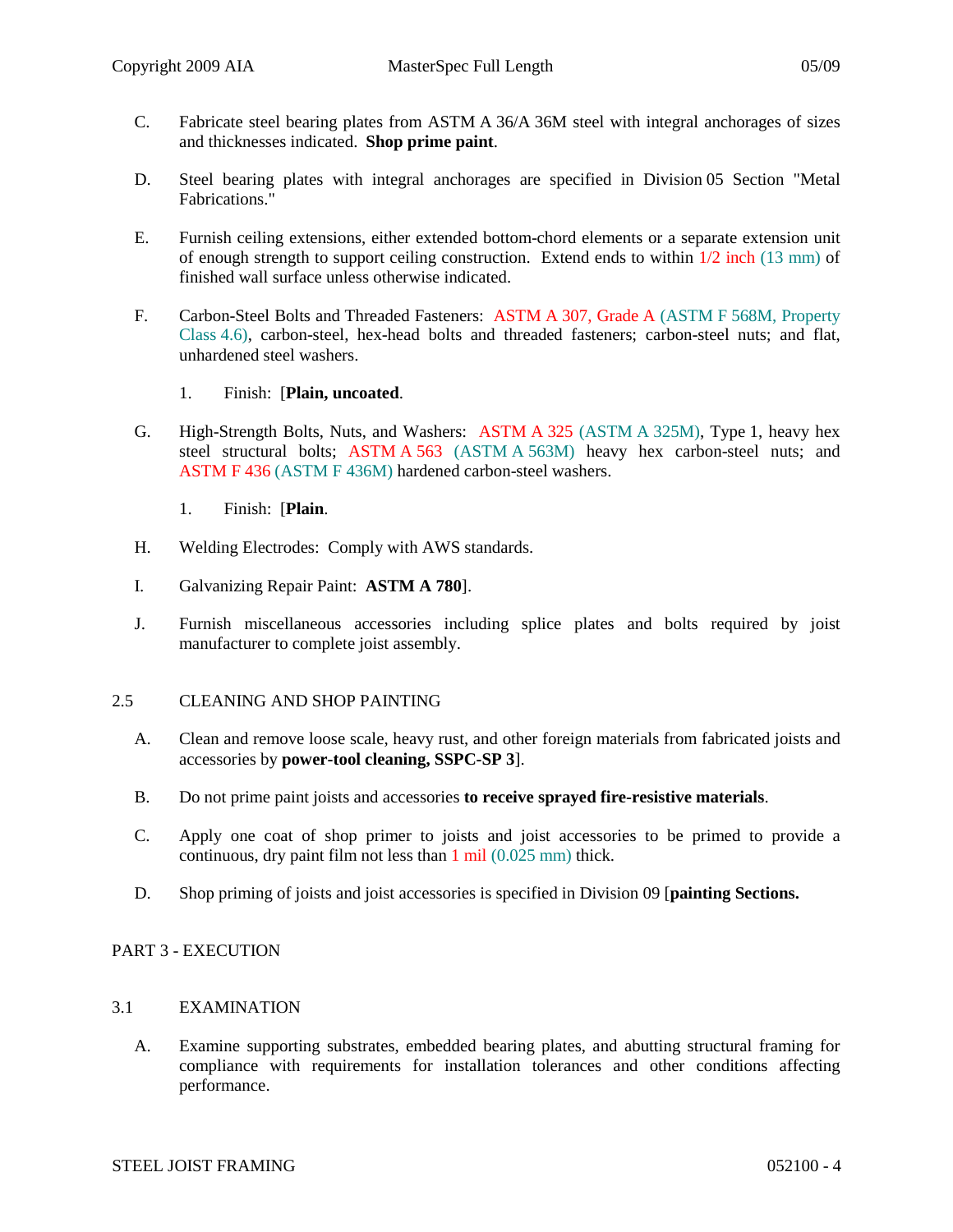B. Proceed with installation only after unsatisfactory conditions have been corrected.

# 3.2 INSTALLATION

- A. Do not install joists until supporting construction is in place and secured.
- B. Install joists and accessories plumb, square, and true to line; securely fasten to supporting construction according to SJI's "Specifications**,"** joist manufacturer's written recommendations, and requirements in this Section.
	- 1. Before installation, splice joists delivered to Project site in more than one piece.
	- 2. Space, adjust, and align joists accurately in location before permanently fastening.
	- 3. Install temporary bracing and erection bridging, connections, and anchors to ensure that joists are stabilized during construction.
	- 4. Delay rigidly connecting bottom-chord extensions to columns or supports until dead loads are applied.
- C. Field weld joists to supporting steel **bearing plates and framework**]. Coordinate welding sequence and procedure with placement of joists. Comply with AWS requirements and procedures for welding, appearance and quality of welds, and methods used in correcting welding work.
- D. Bolt joists to supporting steel framework using carbon-steel bolts.
- E. Bolt joists to supporting steel framework using high-strength structural bolts. Comply with Research Council on Structural Connection's "Specification for Structural Joints Using ASTM A 325 or ASTM A 490 Bolts" for high-strength structural bolt installation and tightening requirements.
- F. Install and connect bridging concurrently with joist erection, before construction loads are applied. Anchor ends of bridging lines at top and bottom chords if terminating at walls or beams.

# 3.3 FIELD QUALITY CONTROL

- A. Testing Agency: Owner will engage a qualified independent testing and inspecting agency to inspect **field welds and bolted connections**] and to perform field tests and inspections and prepare test and inspection reports.
- B. Visually inspect field welds according to AWS D1.1/D1.1M.
	- 1. In addition to visual inspection, test field welds according to AWS D1.1/D1.1M and the following procedures, as applicable:
		- a. Liquid Penetrant Inspection: ASTM E 165.
		- b. Magnetic Particle Inspection: ASTM E 709.
		- c. Ultrasonic Testing: ASTM E 164.
		- d. Radiographic Testing: ASTM E 94.
- C. Visually inspect bolted connections.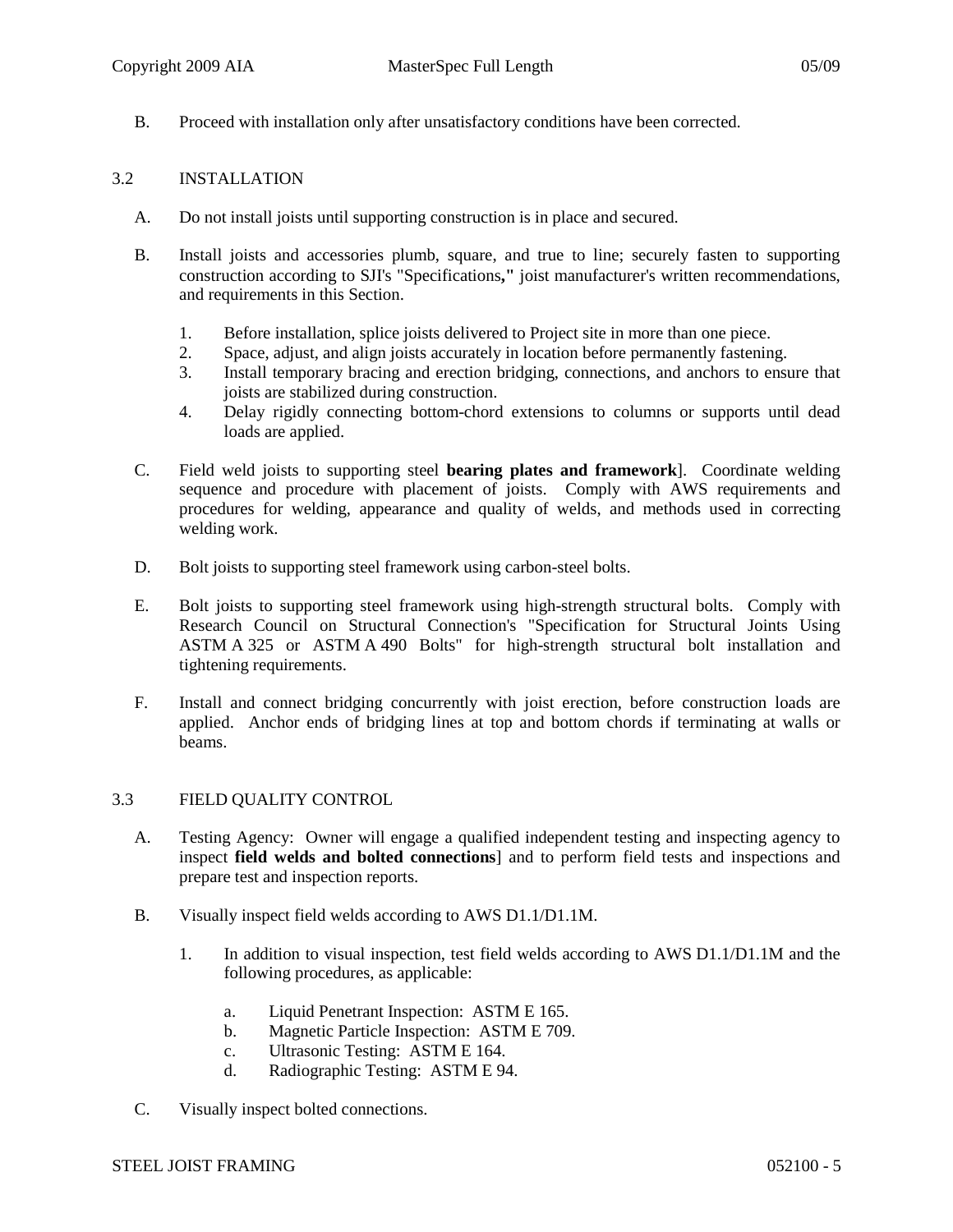- D. Correct deficiencies in Work that test and inspection reports have indicated are not in compliance with specified requirements.
- E. Perform additional testing to determine compliance of corrected Work with specified requirements.

# 3.4 PROTECTION

- A. Repair damaged galvanized coatings on galvanized items with galvanized repair paint according to ASTM A 780 and manufacturer's written instructions.
- B. Touchup Painting: After installation, promptly clean, prepare, and prime or reprime field connections, rust spots, and abraded surfaces of prime-painted joists**, bearing plates, abutting structural steel,** and accessories.
	- 1. Clean and prepare surfaces by hand-tool cleaning according to SSPC-SP 2, or power-tool cleaning according to SSPC-SP 3.
	- 2. Apply a compatible primer of same type as primer used on adjacent surfaces.
- C. Touchup Painting: Cleaning and touchup painting are specified in Division 09 [**painting Sections.**
- D. Provide final protection and maintain conditions, in a manner acceptable to manufacturer and Installer, that ensure that joists and accessories are without damage or deterioration at time of Substantial Completion.

END OF SECTION 052100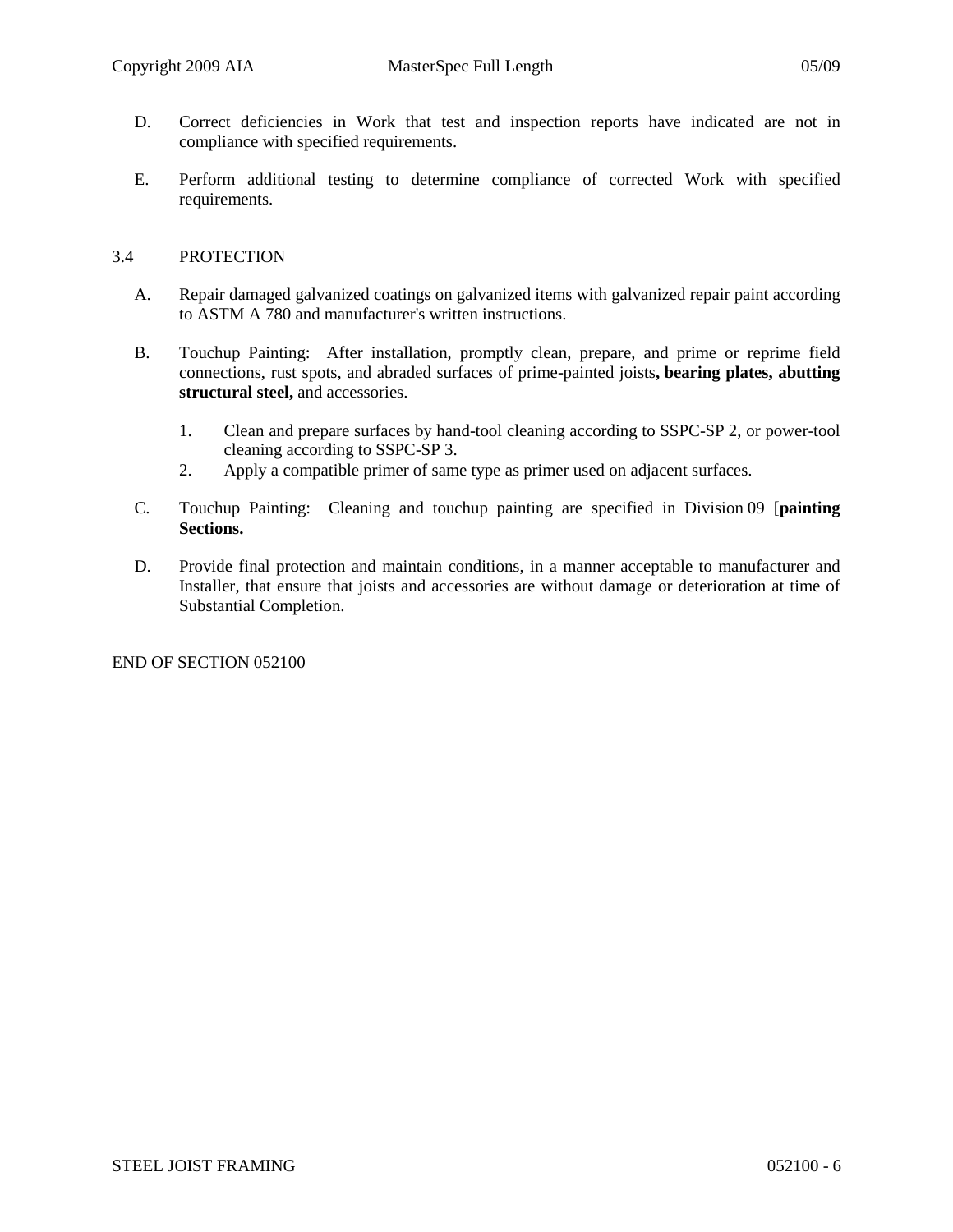# SECTION 053100 - STEEL DECKING

# PART 1 - GENERAL

### 1.1 RELATED DOCUMENTS

A. Drawings and general provisions of the Contract, including General and Supplementary Conditions and Division 01 Specification Sections, apply to this Section.

#### 1.2 SUMMARY

- A. Section Includes:
	- 1. Roof deck.
	- 2. Composite floor deck.
	- 3. Noncomposite form deck.
- B. Related Requirements:
	- 1. Division 03 Section "Cast-in-Place Concrete" for normal-weight and lightweight structural concrete fill over steel deck.
	- 2. Division 05 Section "Structural Steel Framing" for shop- and field-welded shear connectors.
	- 3. Division 05 Section "Metal Fabrications" for framing deck openings with miscellaneous steel shapes.
	- 4. Division 09 painting Sections for repair painting of primed deck and finish painting of deck.

### 1.3 ACTION SUBMITTALS

- A. Product Data: For each type of deck, accessory, and product indicated.
- B. Shop Drawings:
	- 1. Include layout and types of deck panels, anchorage details, reinforcing channels, pans, cut deck openings, special jointing, accessories, and attachments to other construction.

# 1.4 INFORMATIONAL SUBMITTALS

- A. Welding certificates.
- B. Product Certificates: For each type of steel deck.
- C. Product Test Reports: Based on evaluation of comprehensive tests performed by a qualified testing agency, indicating that each of the following complies with requirements: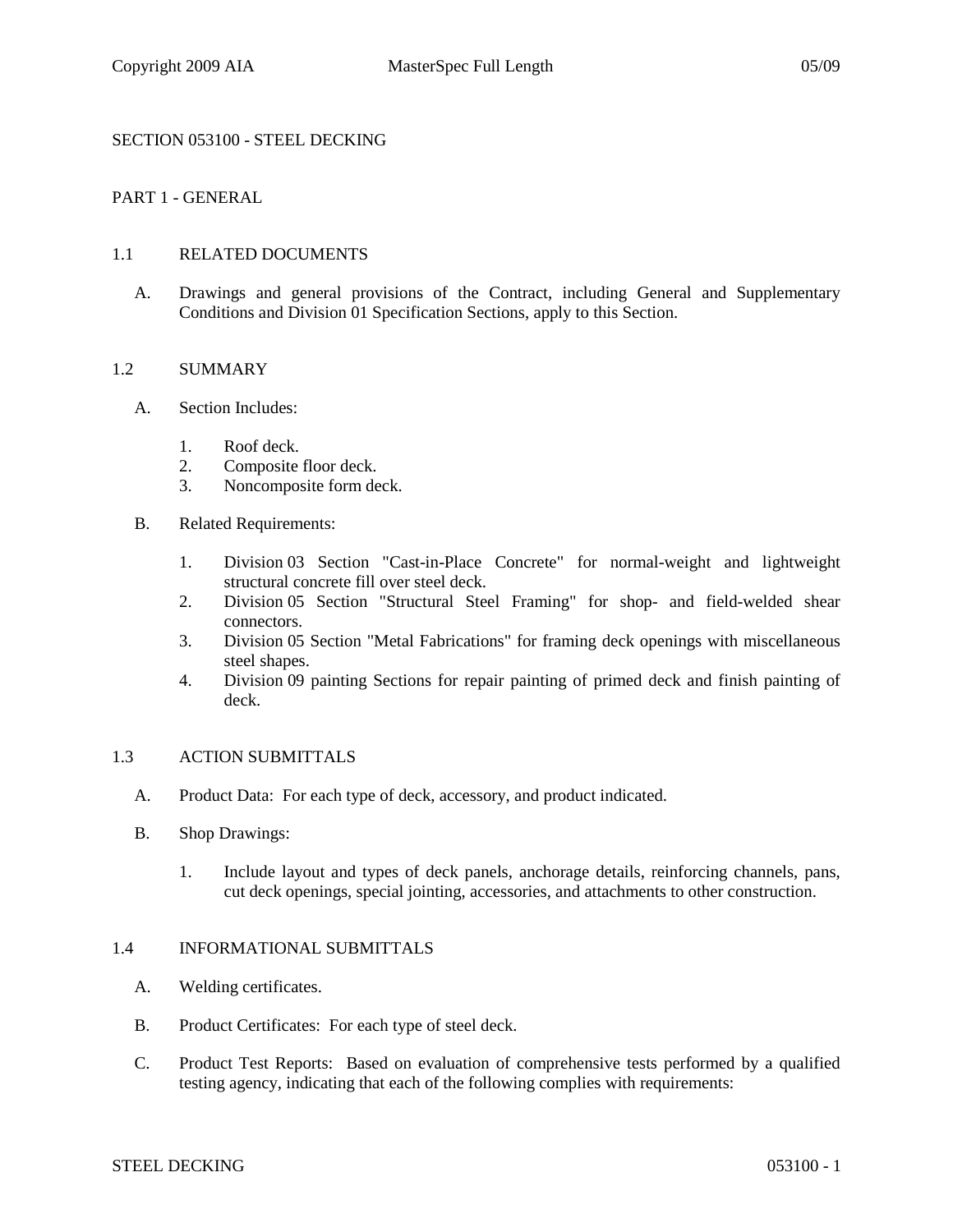- 1. Power-actuated mechanical fasteners.
- 2. Acoustical roof deck.
- D. Evaluation Reports: For steel deck.
- E. Field quality-control reports.

# 1.5 OUALITY ASSURANCE

- A. Testing Agency Qualifications: Qualified according to ASTM E 329 for testing indicated.
- B. Welding Qualifications: Qualify procedures and personnel according to AWS D1.3, "Structural Welding Code - Sheet Steel."
- C. Electrical Raceway Units: Provide UL-labeled cellular floor-deck units complying with UL 209 and listed in UL's "Electrical Construction Equipment Directory" for use with standard header ducts and outlets for electrical distribution systems.
- D. FM Global Listing: Provide steel roof deck evaluated by FM Global and listed in its "Approval Guide, Building Materials" for Class 1 fire rating and Class 1-90 windstorm ratings.

# 1.6 DELIVERY, STORAGE, AND HANDLING

- A. Protect steel deck from corrosion, deformation, and other damage during delivery, storage, and handling.
- B. Stack steel deck on platforms or pallets and slope to provide drainage. Protect with a waterproof covering and ventilate to avoid condensation.
	- 1. Protect and ventilate acoustical cellular roof deck with factory-installed insulation to maintain insulation free of moisture.

# PART 2 - PRODUCTS

### 2.1 PERFORMANCE REQUIREMENTS

- A. AISI Specifications: Comply with calculated structural characteristics of steel deck according to AISI's "North American Specification for the Design of Cold-Formed Steel Structural Members."
- B. Fire-Resistance Ratings: Comply with ASTM E 119; testing by a qualified testing agency. Identify products with appropriate markings of applicable testing agency.
	- 1. Indicate design designations from UL's "Fire Resistance Directory" or from the listings of another qualified testing agency.
- C. Low-Emitting Materials: Paints and coatings shall comply with the testing and product requirements of the California Department of Health Services' "Standard Practice for the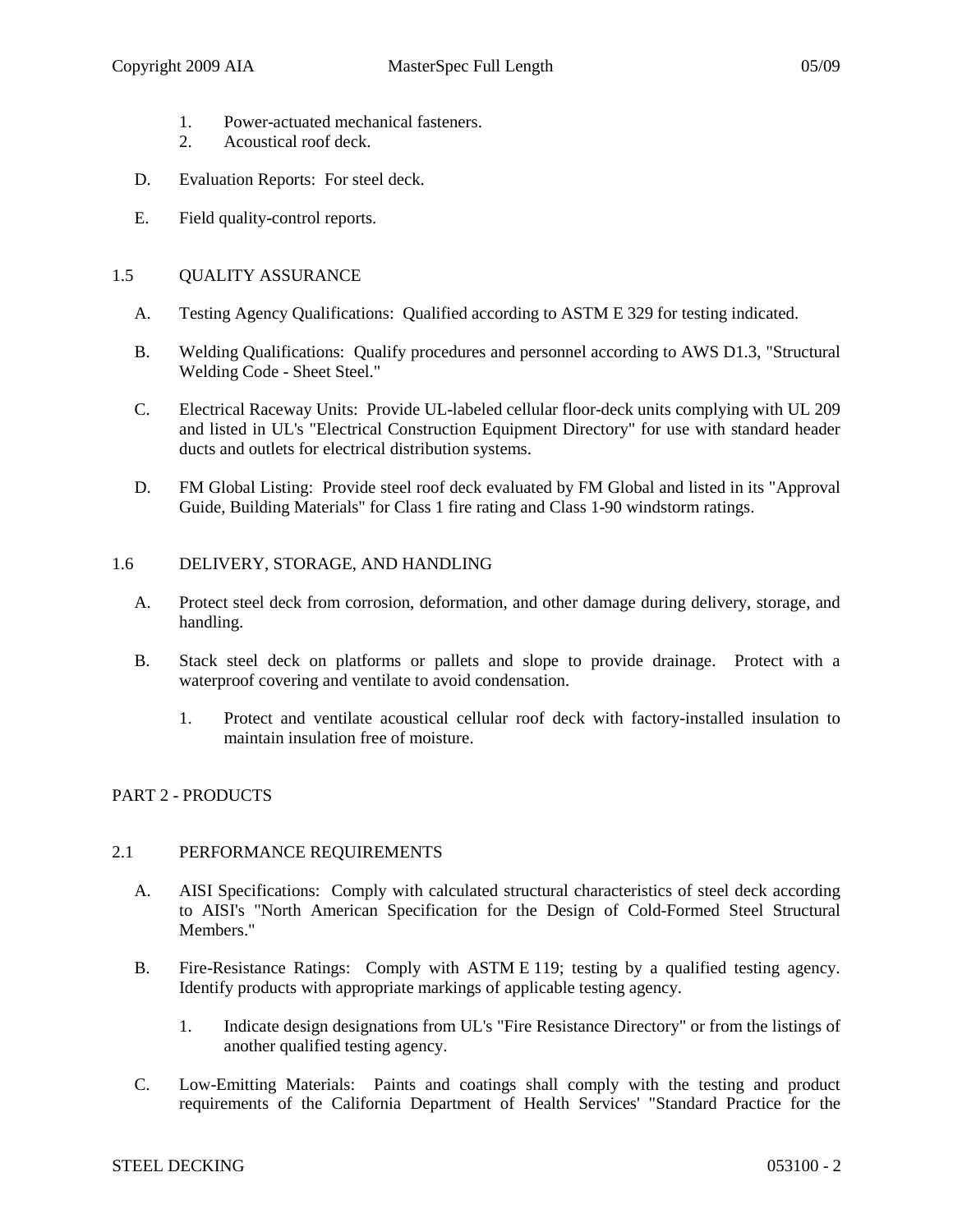Testing of Volatile Organic Emissions from Various Sources Using Small-Scale Environmental Chambers."

# 2.2 ROOF DECK

- A. Manufacturers: Subject to compliance with requirements, **available manufacturers offering products that may be incorporated into the Work include, but are not limited to, the following**:
	- 1. ASC Profiles, Inc.; a Blue Scope Steel company.
	- 2. Canam United States; Canam Group Inc.
	- 3. CMC Joist & Deck.
	- 4. Consolidated Systems, Inc.; Metal Dek Group.
	- 5. Cordeck.
	- 6. DACS, Inc.
	- 7. Epic Metals Corporation.
	- 8. Marlyn Steel Decks, Inc.
	- 9. New Millennium Building Systems, LLC.
	- 10. Nucor Corp.; Vulcraft Group.
	- 11. Roof Deck, Inc.
	- 12. Valley Joist; Subsidiary of EBSCO Industries, Inc.
	- 13. Verco Manufacturing Co.
	- 14. Wheeling Corrugating Company; Div. of Wheeling-Pittsburgh Steel Corporation.
- B. Roof Deck: Fabricate panels, without top-flange stiffening grooves, to comply with "SDI Specifications and Commentary for Steel Roof Deck," in SDI Publication No. 31, and with the following:
	- 1. Galvanized-Steel Sheet: ASTM A 653/A 653M, Structural Steel (SS), **Grade 33 (230)**, **G60 (Z180)** zinc coating.
	- 2. Deck Profile: [**As indicated**.
	- 3. Profile Depth: [**As indicated**.
	- 4. Design Uncoated-Steel Thickness: [**As indicated**.
	- 5. Span Condition: **Triple span or more**].
	- 6. Side Laps: [**Overlapped**.

### 2.3 COMPOSITE FLOOR DECK

- A. Manufacturers: Subject to compliance with requirements, **available manufacturers offering products that may be incorporated into the Work include, but are not limited to, the following**]:
	- 1. ASC Profiles, Inc.; a Blue Scope Steel company.<br>2. Canam United States: Canam Group Inc.
	- 2. Canam United States; Canam Group Inc.
	- 3. CMC Joist & Deck.
	- 4. Consolidated Systems, Inc.; Metal Dek Group.
	- 5. Cordeck.
	- 6. DACS, Inc.
	- 7. Epic Metals Corporation.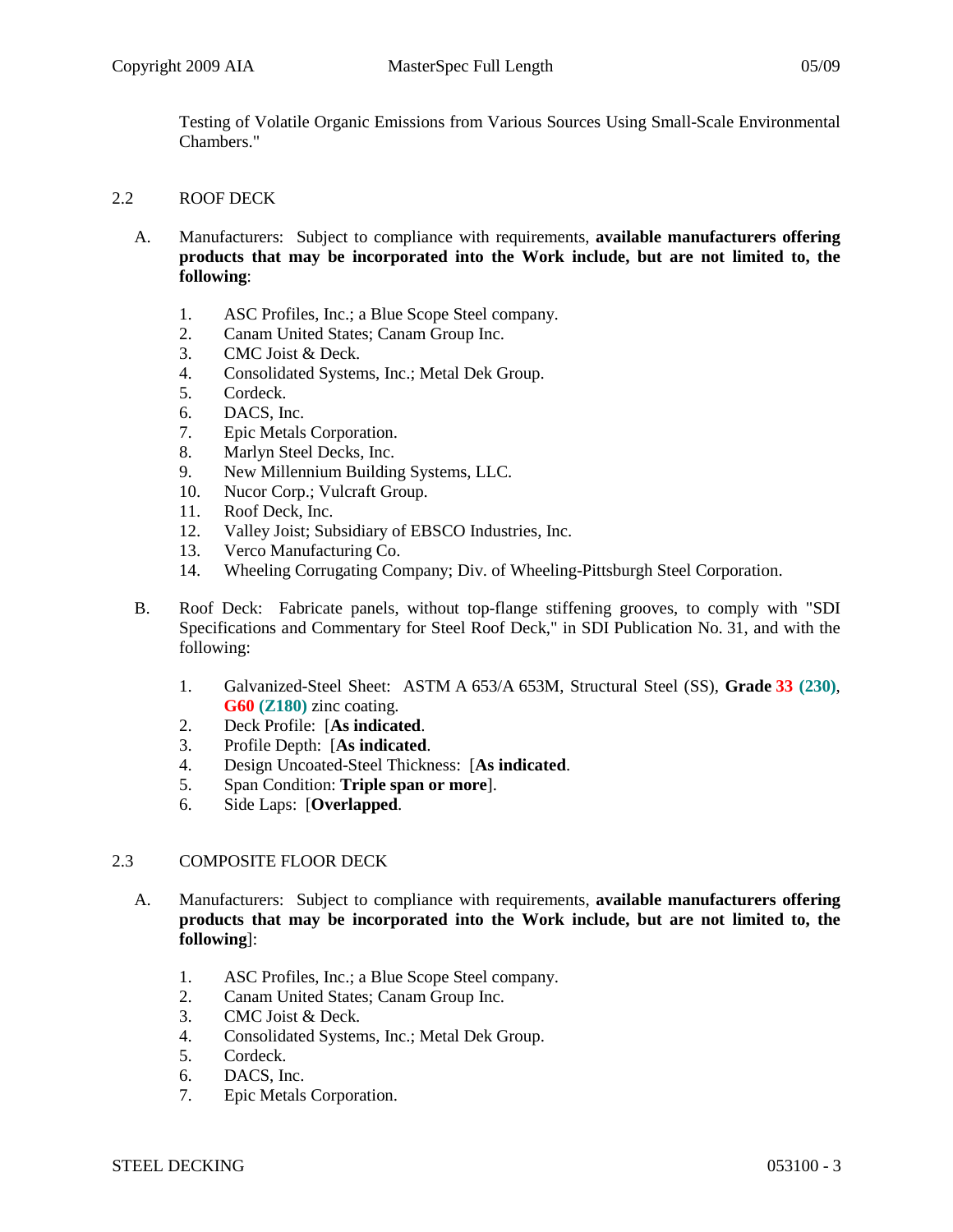- 8. Marlyn Steel Decks, Inc.
- 9. New Millennium Building Systems, LLC.
- 10. Nucor Corp.; Vulcraft Group.
- 11. Roof Deck, Inc.
- 12. Verco Manufacturing Co.
- 13. Wheeling Corrugating Company; Div. of Wheeling-Pittsburgh Steel Corporation.
- B. Composite Floor Deck: Fabricate panels, with integrally embossed or raised pattern ribs and interlocking side laps, to comply with "SDI Specifications and Commentary for Composite Steel Floor Deck," in SDI Publication No. 31, with the minimum section properties indicated, and with the following:
	- 1. Galvanized-Steel Sheet: ASTM A 653/A 653M, Structural Steel (SS), **Grade 33 (230)**, **G60 (Z180)** zinc coating.
	- 2. Profile Depth: [**As indicated**.
	- 3. Design Uncoated-Steel Thickness: [**As indicated**.
	- 4. Span Condition: **Triple span or more**].

### 2.4 NONCOMPOSITE FORM DECK

- A. Manufacturers: Subject to compliance with requirements, **available manufacturers offering products that may be incorporated into the Work include, but are not limited to, the following**]:
	- 1. ASC Profiles, Inc.; a Blue Scope Steel company.
	- 2. Canam United States; Canam Group Inc.
	- 3. CMC Joist & Deck.
	- 4. Consolidated Systems, Inc.; Metal Dek Group.
	- 5. Cordeck.
	- 6. DACS, Inc.
	- 7. Marlyn Steel Decks, Inc.
	- 8. New Millennium Building Systems, LLC.
	- 9. Nucor Corp.; Vulcraft Group.
	- 10. Roof Deck, Inc.
	- 11. Valley Joist; Subsidiary of EBSCO Industries, Inc.
	- 12. Verco Manufacturing Co.
	- 13. Wheeling Corrugating Company; Div. of Wheeling-Pittsburgh Steel Corporation.
- B. Noncomposite Form Deck: Fabricate ribbed-steel sheet noncomposite form-deck panels to comply with "SDI Specifications and Commentary for Noncomposite Steel Form Deck," in SDI Publication No. 31, with the minimum section properties indicated, and with the following:
	- 1. Galvanized-Steel Sheet: ASTM A 653/A 653M, Structural Steel (SS), **Grade 33 (230)**, **G60 (Z180)** zinc coating.
	- 2. Deck Profile: [**As indicated**.
	- 3. Profile Depth: [**As indicated**.
	- 4. Design Uncoated-Steel Thickness: [**As indicated**.
	- 5. Span Condition: **Triple span or more**].
	- 6. Side Laps: [**Overlapped**.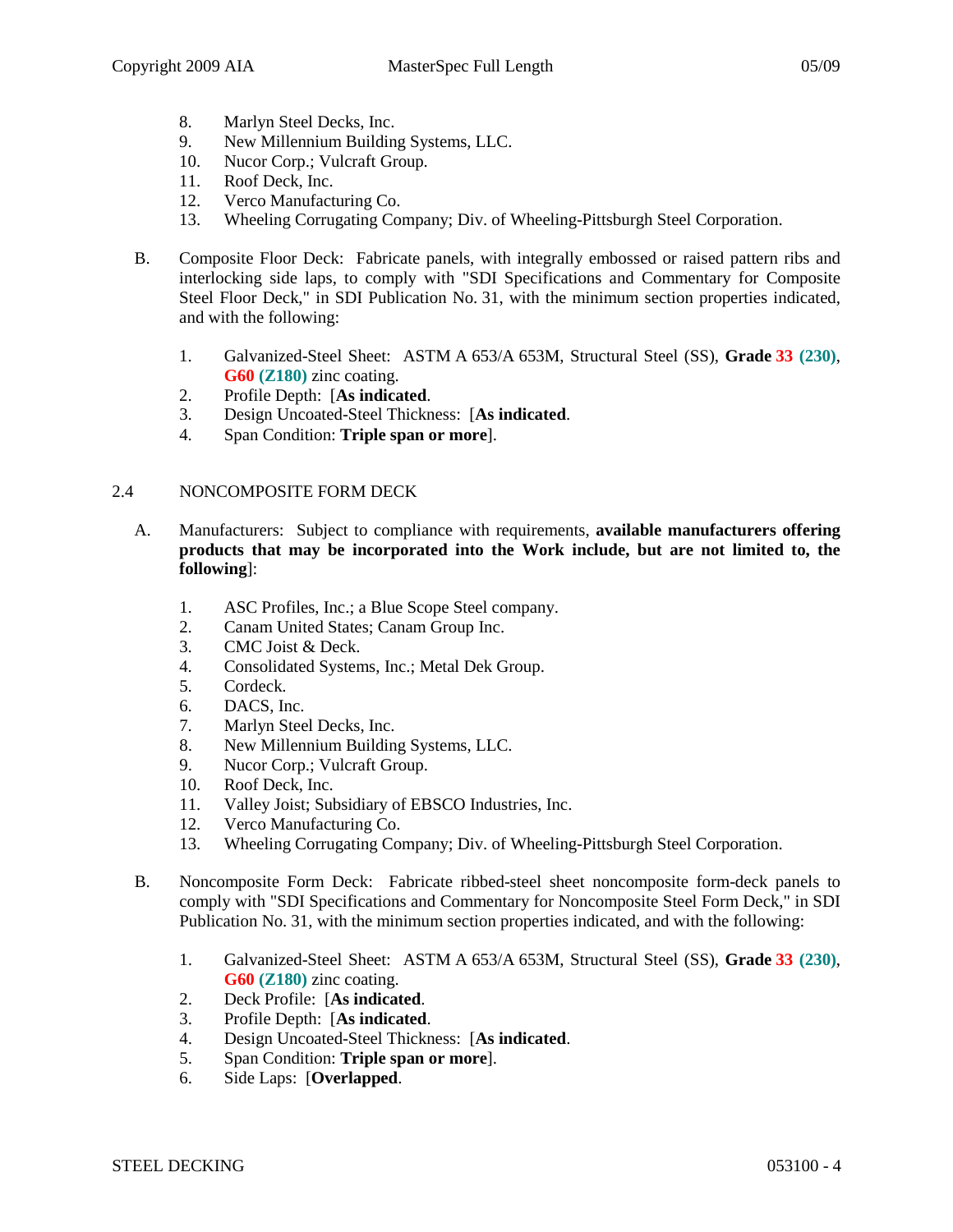### 2.5 ACCESSORIES

- A. General: Provide manufacturer's standard accessory materials for deck that comply with requirements indicated.
- B. Mechanical Fasteners: Corrosion-resistant, low-velocity, power-actuated or pneumatically driven carbon-steel fasteners; or self-drilling, self-threading screws.
- C. Side-Lap Fasteners: Corrosion-resistant, hexagonal washer head; self-drilling, carbon-steel screws, No. 10 (4.8-mm) minimum diameter.
- D. Flexible Closure Strips: Vulcanized, closed-cell, synthetic rubber.
- E. Miscellaneous Sheet Metal Deck Accessories: Steel sheet, minimum yield strength of 33,000 psi (230 MPa), not less than 0.0359-inch (0.91-mm) design uncoated thickness, of same material and finish as deck; of profile indicated or required for application.
- F. Pour Stops and Girder Fillers: Steel sheet, minimum yield strength of 33,000 psi (230 MPa), of same material and finish as deck, and of thickness and profile [**indicated**] [**recommended by SDI Publication No. 31 for overhang and slab depth**].
- G. Column Closures, End Closures, Z-Closures, and Cover Plates: Steel sheet, of same material, finish, and thickness as deck unless otherwise indicated.
- H. Piercing Hanger Tabs: Piercing steel sheet hanger attachment devices for use with floor deck.
- I. Weld Washers: Uncoated steel sheet, shaped to fit deck rib, [**0.0598 inch (1.52 mm)**] [**0.0747 inch** (1.90 mm)] thick, with factory-punched hole of  $3/8$ -inch (9.5-mm) minimum diameter.
- J. Flat Sump Plates: Single-piece steel sheet, 0.0747 inch (1.90 mm) thick, of same material and finish as deck. For drains, cut holes in the field.
- K. Recessed Sump Pans: Single-piece steel sheet, 0.0747 inch (1.90 mm) thick, of same material and finish as deck, with 3-inch- (76-mm-) wide flanges and [**level**] [**sloped**] recessed pans of 1- 1/2-inch (38-mm) minimum depth. For drains, cut holes in the field.
- L. Galvanizing Repair Paint: [**ASTM A 780**.
- M. Repair Paint: Manufacturer's standard rust-inhibitive primer of same color as primer.

### PART 3 - EXECUTION

### 3.1 EXAMINATION

- A. Examine supporting frame and field conditions for compliance with requirements for installation tolerances and other conditions affecting performance.
- B. Proceed with installation only after unsatisfactory conditions have been corrected.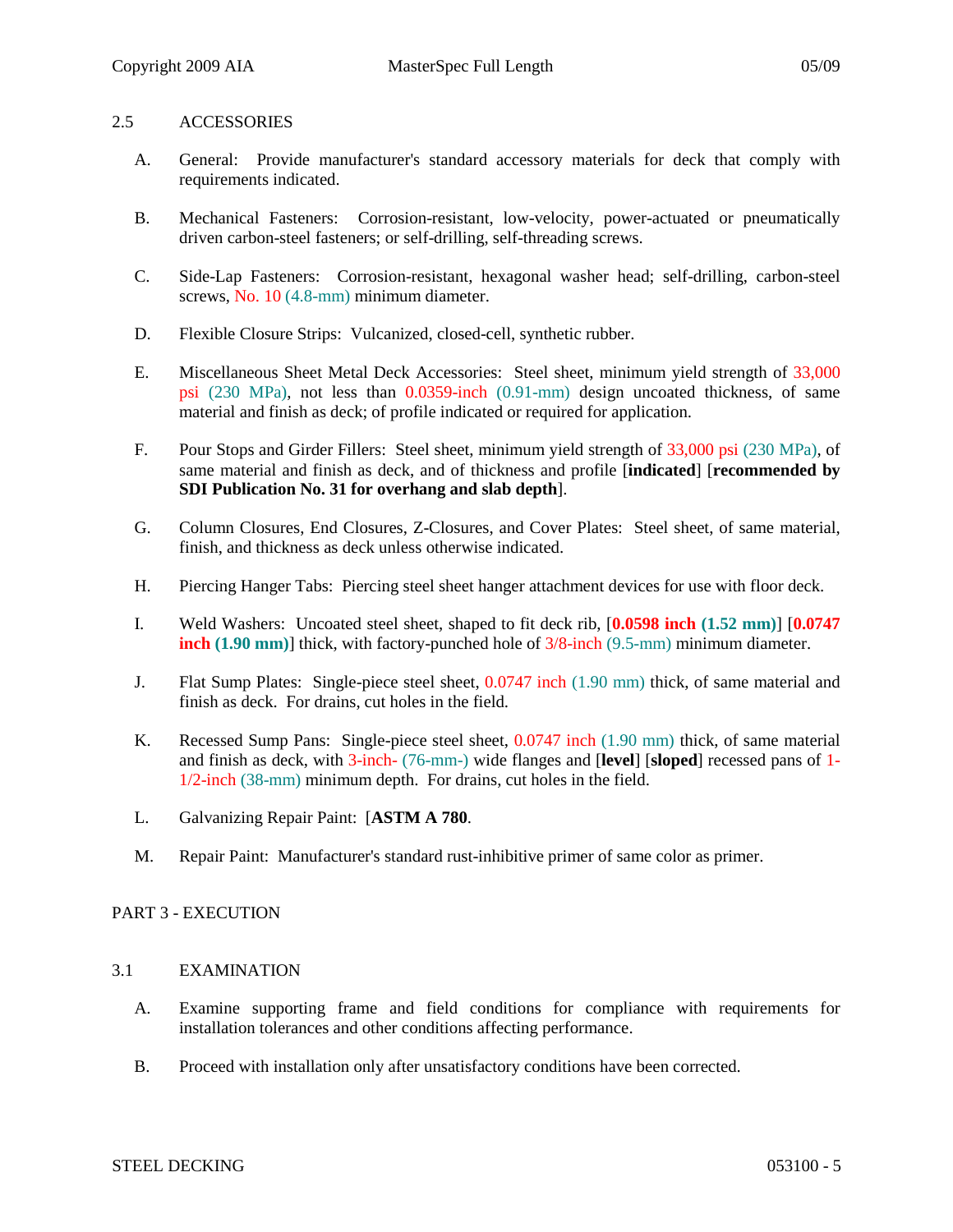# 3.2 INSTALLATION, GENERAL

- A. Install deck panels and accessories according to applicable specifications and commentary in SDI Publication No. 31, manufacturer's written instructions, and requirements in this Section.
- B. Install temporary shoring before placing deck panels if required to meet deflection limitations.
- C. Locate deck bundles to prevent overloading of supporting members.
- D. Place deck panels on supporting frame and adjust to final position with ends accurately aligned and bearing on supporting frame before being permanently fastened. Do not stretch or contract side-lap interlocks.
	- 1. Align cellular deck panels over full length of cell runs and align cells at ends of abutting panels.
- E. Place deck panels flat and square and fasten to supporting frame without warp or deflection.
- F. Cut and neatly fit deck panels and accessories around openings and other work projecting through or adjacent to deck.
- G. Provide additional reinforcement and closure pieces at openings as required for strength, continuity of deck, and support of other work.
- H. Comply with AWS requirements and procedures for manual shielded metal arc welding, appearance and quality of welds, and methods used for correcting welding work.
- I. Mechanical fasteners may be used in lieu of welding to fasten deck. Locate mechanical fasteners and install according to deck manufacturer's written instructions.

### 3.3 ROOF-DECK INSTALLATION

- A. Fasten roof-deck panels to steel supporting members by arc spot (puddle) welds of the surface diameter indicated or arc seam welds with an equal perimeter that is not less than  $1-1/2$  inches (38 mm) long, and as follows:
	- 1. Weld Diameter: **5/8 inch (16 mm)**, nominal.
	- 2. Weld Spacing: Weld edge and interior ribs of deck units with a minimum of two welds per deck unit at each support. Space welds **12 inches (305 mm) apart in the field of roof and 6 inches (150 mm) apart in roof corners and perimeter, based on roof-area definitions in FMG Loss Prevention Data Sheet 1-28**.
	- 3. Weld Washers: Install weld washers at each weld location.
- B. Side-Lap and Perimeter Edge Fastening: Fasten side laps and perimeter edges of panels between supports, at intervals not exceeding the lesser of 1/2 of the span or **18 inches (457 mm)**, and as follows:
	- 1. Mechanically fasten with self-drilling, No. 10 (4.8-mm-) diameter or larger, carbon-steel screws.
	- 2. Mechanically clinch or button punch.
	- 3. Fasten with a minimum of 1-1/2-inch- (38-mm-) long welds.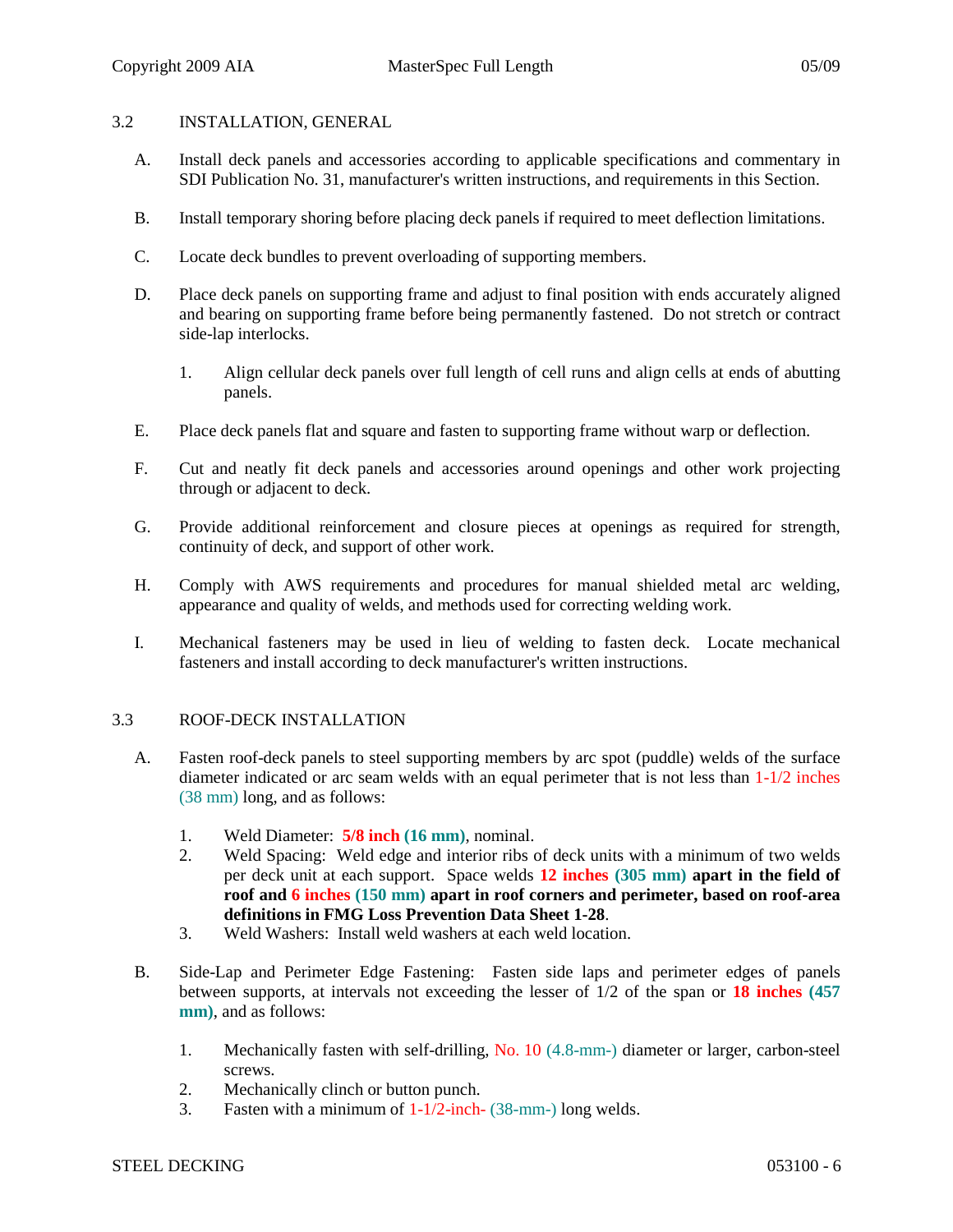- C. End Bearing: Install deck ends over supporting frame with a minimum end bearing of  $1-1/2$ inches (38 mm), with end joints as follows:
	- 1. End Joints: [**Lapped 2 inches (51 mm) minimum**.
- D. Roof Sump Pans and Sump Plates: Install over openings provided in roof deck and [**weld**] [**mechanically fasten**] flanges to top of deck. Space [**welds**] [**mechanical fasteners**] not more than 12 inches (305 mm) apart with at least one [**weld**] [**fastener**] at each corner.
	- 1. Install reinforcing channels or zees in ribs to span between supports and [**weld**] [**or**] [**mechanically fasten**].
- E. Miscellaneous Roof-Deck Accessories: Install ridge and valley plates, finish strips, end closures, and reinforcing channels according to deck manufacturer's written instructions. [**Weld**] [**or**] [**mechanically fasten**] to substrate to provide a complete deck installation.
	- 1. Weld cover plates at changes in direction of roof-deck panels unless otherwise indicated.
- F. Flexible Closure Strips: Install flexible closure strips over partitions, walls, and where indicated. Install with adhesive according to manufacturer's written instructions to ensure complete closure.

# G.

### 3.4 FLOOR-DECK INSTALLATION

- A. Fasten floor-deck panels to steel supporting members by arc spot (puddle) welds of the surface diameter indicated and as follows:
	- 1. Weld Diameter: [**5/8 inch (16 mm)**] [**3/4 inch (19 mm)**], nominal.
	- 2. Weld Spacing: Weld edge ribs of panels at each support. Space additional welds an average of 12 inches (305 mm) apart, but not more than 18 inches (457 mm) apart.
	- 3. Weld Spacing: Space and locate welds as indicated.
	- 4. Weld Washers: Install weld washers at each weld location.
- B. Side-Lap and Perimeter Edge Fastening: Fasten side laps and perimeter edges of panels between supports, at intervals not exceeding the lesser of half of the span or 36 inches (914 mm), and as follows:
	- 1. Mechanically fasten with self-drilling, No. 10 (4.8-mm-) diameter or larger, carbon-steel screws.
	- 2. Mechanically clinch or button punch.
	- 3. Fasten with a minimum of 1-1/2-inch- (38-mm-) long welds.
- C. End Bearing: Install deck ends over supporting frame with a minimum end bearing of **1-1/2 inches (38 mm)**, with end joints as follows:
	- 1. End Joints: [**Lapped**.
- D. Pour Stops and Girder Fillers: Weld steel sheet pour stops and girder fillers to supporting structure according to SDI recommendations unless otherwise indicated.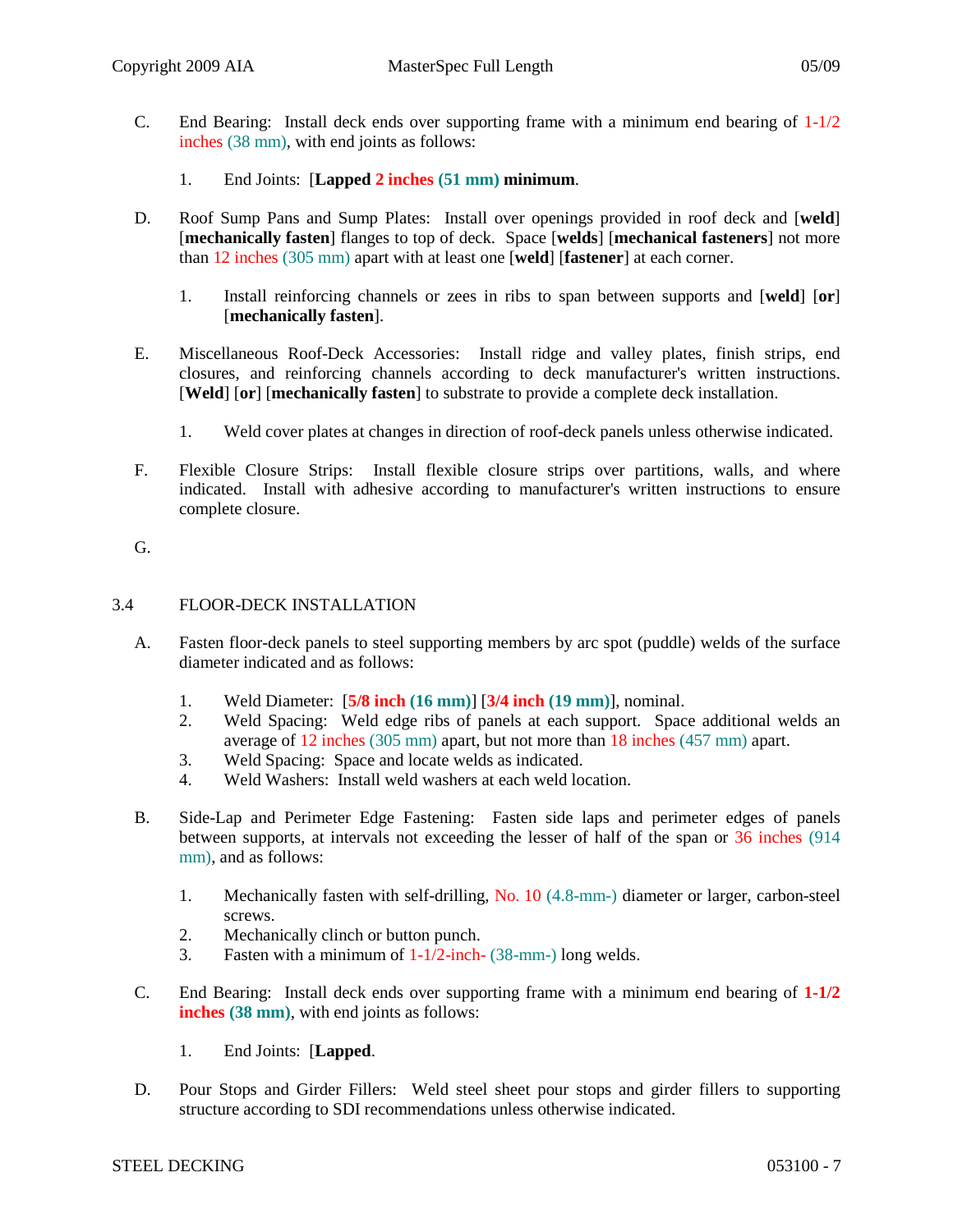- E. Floor-Deck Closures: Weld steel sheet column closures, cell closures, and Z-closures to deck, according to SDI recommendations, to provide tight-fitting closures at open ends of ribs and sides of deck.
- F. Install piercing hanger tabs at **14 inches (355 mm)** apart in both directions, within 9 inches (228 mm) of walls at ends, and not more than 12 inches (305 mm) from walls at sides unless otherwise indicated.

# 3.5 FIELD QUALITY CONTROL

- A. Testing Agency: **Engage**] a qualified testing agency to perform tests and inspections.
- B. Field welds will be subject to inspection.
- C. Testing agency will report inspection results promptly and in writing to Contractor and Architect.
- D. Remove and replace work that does not comply with specified requirements.
- E. Additional inspecting, at Contractor's expense, will be performed to determine compliance of corrected work with specified requirements.

### 3.6 PROTECTION

- A. Galvanizing Repairs: Prepare and repair damaged galvanized coatings on both surfaces of deck with galvanized repair paint according to ASTM A 780 and manufacturer's written instructions.
- B. Repair Painting: Wire brush and clean rust spots, welds, and abraded areas on [**both surfaces**] of prime-painted deck immediately after installation, and apply repair paint.
	- 1. Apply repair paint, of same color as adjacent shop-primed deck, to bottom surfaces of deck exposed to view.
	- 2. Wire brushing, cleaning, and repair painting of bottom deck surfaces are included in Division 09 Section.
- C. Repair Painting: Wire brushing, cleaning, and repair painting of rust spots, welds, and abraded areas of both deck surfaces are included in Division 09 Section.
- D. Provide final protection and maintain conditions to ensure that steel deck is without damage or deterioration at time of Substantial Completion.

END OF SECTION 053100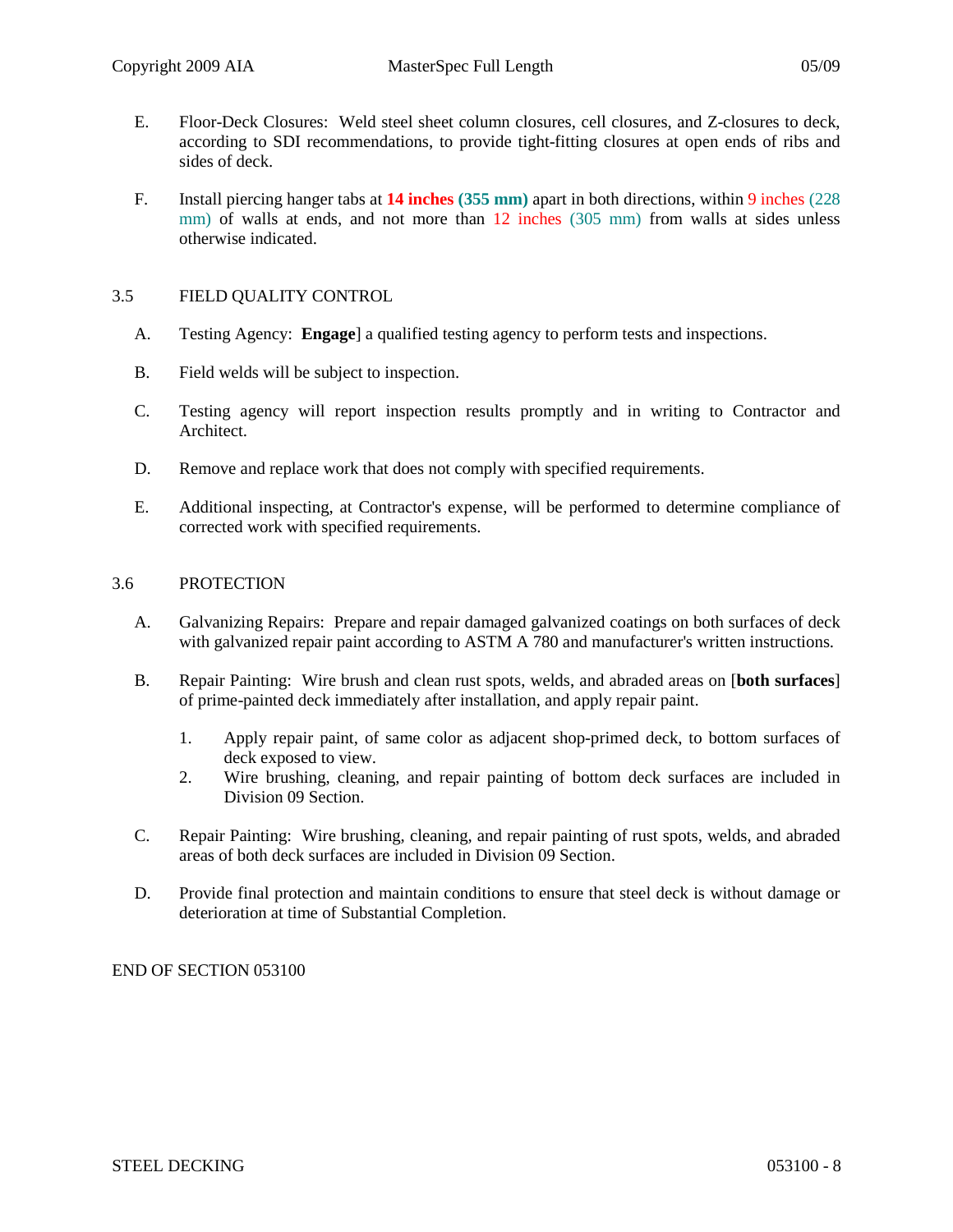## SECTION 055000 - METAL FABRICATIONS

# PART 1 - GENERAL

### 1.1 RELATED DOCUMENTS

A. Drawings and general provisions of the Contract, including General and Supplementary Conditions and Division 01 Specification Sections, apply to this Section.

#### 1.2 SUMMARY

- A. Section Includes:
	- 1. Steel framing and supports for ceiling-hung toilet compartments.
	- 2. Steel framing and supports for operable partitions.
	- 3. Steel framing and supports for overhead [**doors**] [**and**] [**grilles**].
	- 4. Steel framing and supports for countertops.
	- 5. Steel framing and supports for mechanical and electrical equipment.
	- 6. Steel framing and supports for applications where framing and supports are not specified in other Sections.
	- 7. Steel framing and supports (outriggers) for window-washing equipment including [**mounting brackets**] [**and**] [**anchorages**].
	- 8. [**Mounting brackets**] [**and**] [**anchorages**] for window-washing equipment.
	- 9. Elevator machine beams[**, hoist beams,**] [**and**] [**divider beams**].
	- 10. Steel shapes for supporting elevator door sills.
	- 11. Steel girders for supporting wood frame construction.
	- 12. Steel pipe columns for supporting wood frame construction.
	- 13. Prefabricated building columns.
	- 14. Shelf angles.
	- 15. Metal ladders.
	- 16. Ladder safety cages.
	- 17. Alternating tread devices.
	- 18. Metal [**ships' ladders**] [**and**] [**pipe crossovers**].
	- 19. Metal floor plate[ **and supports**].
	- 20. Structural-steel door frames.
	- 21. Miscellaneous steel trim including [**steel angle corner guards**] [**steel edgings**] [**and**] [**loading-dock edge angles**].
	- 22. Metal bollards.
	- 23. [**Pipe**] [**Downspout**] guards.
	- 24. Abrasive metal [**nosings**] [**treads**] [**and**] [**thresholds**].
	- 25. Cast-iron wheel guards.
	- 26. Metal downspout boots.
	- 27. Loose bearing and leveling plates for applications where they are not specified in other Sections.
- B. Products furnished, but not installed, under this Section: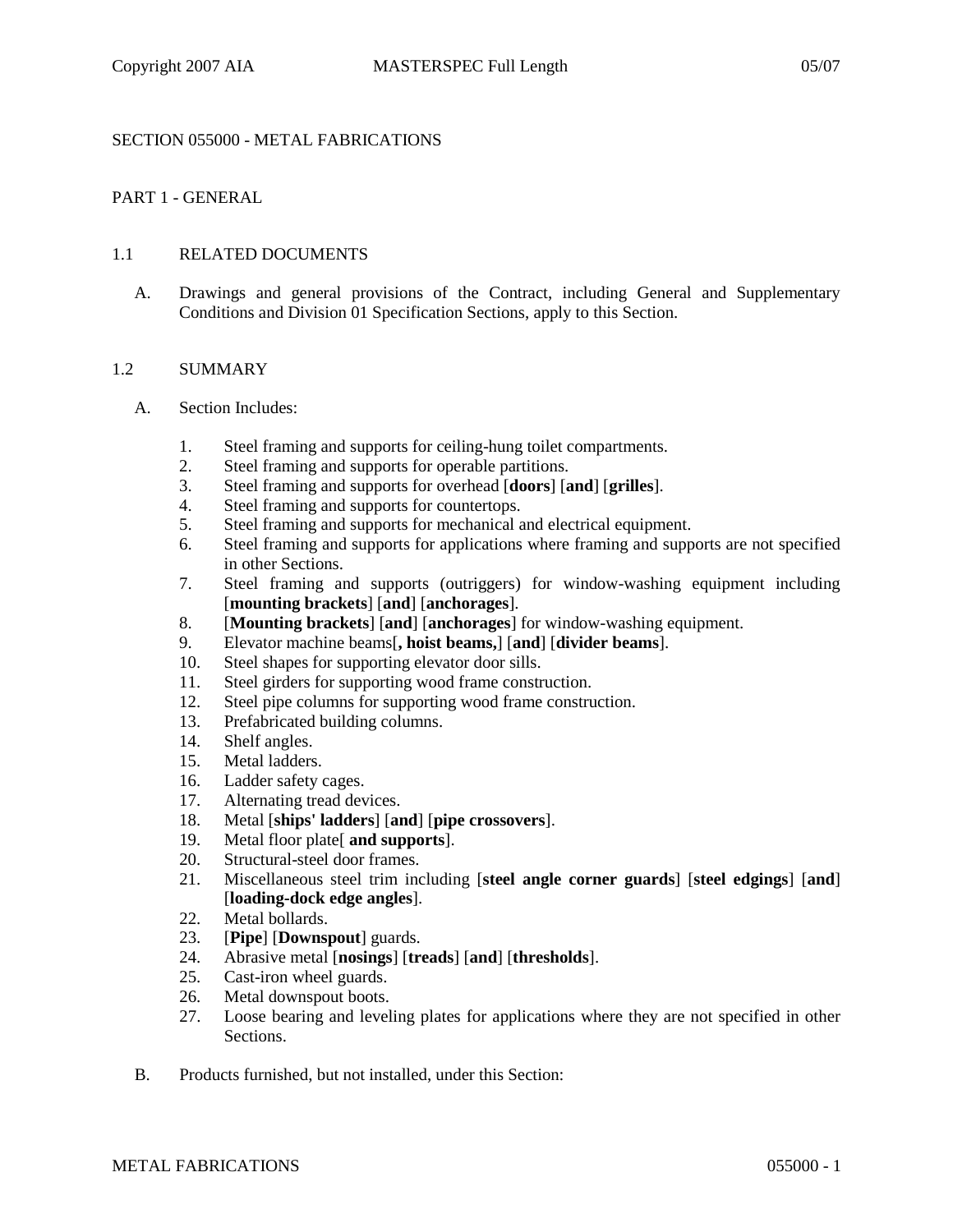- 1. Loose steel lintels.
- 2. Anchor bolts, steel pipe sleeves, slotted-channel inserts, and wedge-type inserts indicated to be cast into concrete or built into unit masonry.
- 3. Steel weld plates and angles for casting into concrete for applications where they are not specified in other Sections.
- C. Related Sections:
	- 1. Division 03 Section "Cast-in-Place Concrete" for installing anchor bolts, steel pipe sleeves, slotted-channel inserts, wedge-type inserts, and other items cast into concrete.
	- 2. Division 04 Section "Unit Masonry" for installing loose lintels, anchor bolts, and other items built into unit masonry.
	- 3. Division 05 Section "Structural Steel Framing."
	- 4. Division 05 Section "Metal Stairs."
	- 5. Division 05 Section "Pipe and Tube Railings."
	- 6. Division 05 Section "Metal Gratings."
	- 7. Division 05 Section "Decorative Metal."
	- 8. Division 05 Section "Decorative Metal Railings."
	- 9. Division 06 Sections for metal framing anchors and timber connectors.
	- 10. Division 10 Section "Wire Mesh Partitions."
	- 11. Division 12 Section "Site Furnishings" for bicycle racks.
	- 12. Division 32 Section "Plants" for tree grates.

### 1.3 PERFORMANCE REQUIREMENTS

- A. Delegated Design: Design [**ladders**] [**and**] [**alternating tread devices**], including comprehensive engineering analysis by a qualified professional engineer, using performance requirements and design criteria indicated.
- B. Structural Performance of Aluminum Ladders: Aluminum ladders[**, including landings,**] shall withstand the effects of loads and stresses within limits and under conditions specified in ANSI A14.3.
- C. Structural Performance of Alternating Tread Devices: Alternating tread devices shall withstand the effects of loads and stresses within limits and under conditions specified in ICC's International Building Code.
- D. Thermal Movements: Allow for thermal movements from ambient and surface temperature changes acting on exterior metal fabrications by preventing buckling, opening of joints, overstressing of components, failure of connections, and other detrimental effects.
	- 1. Temperature Change: 120 deg F (67 deg C), ambient; 180 deg F (100 deg C), material surfaces.

### 1.4 SUBMITTALS

- A. Product Data: For the following:
	- 1. Nonslip aggregates and nonslip-aggregate surface finishes.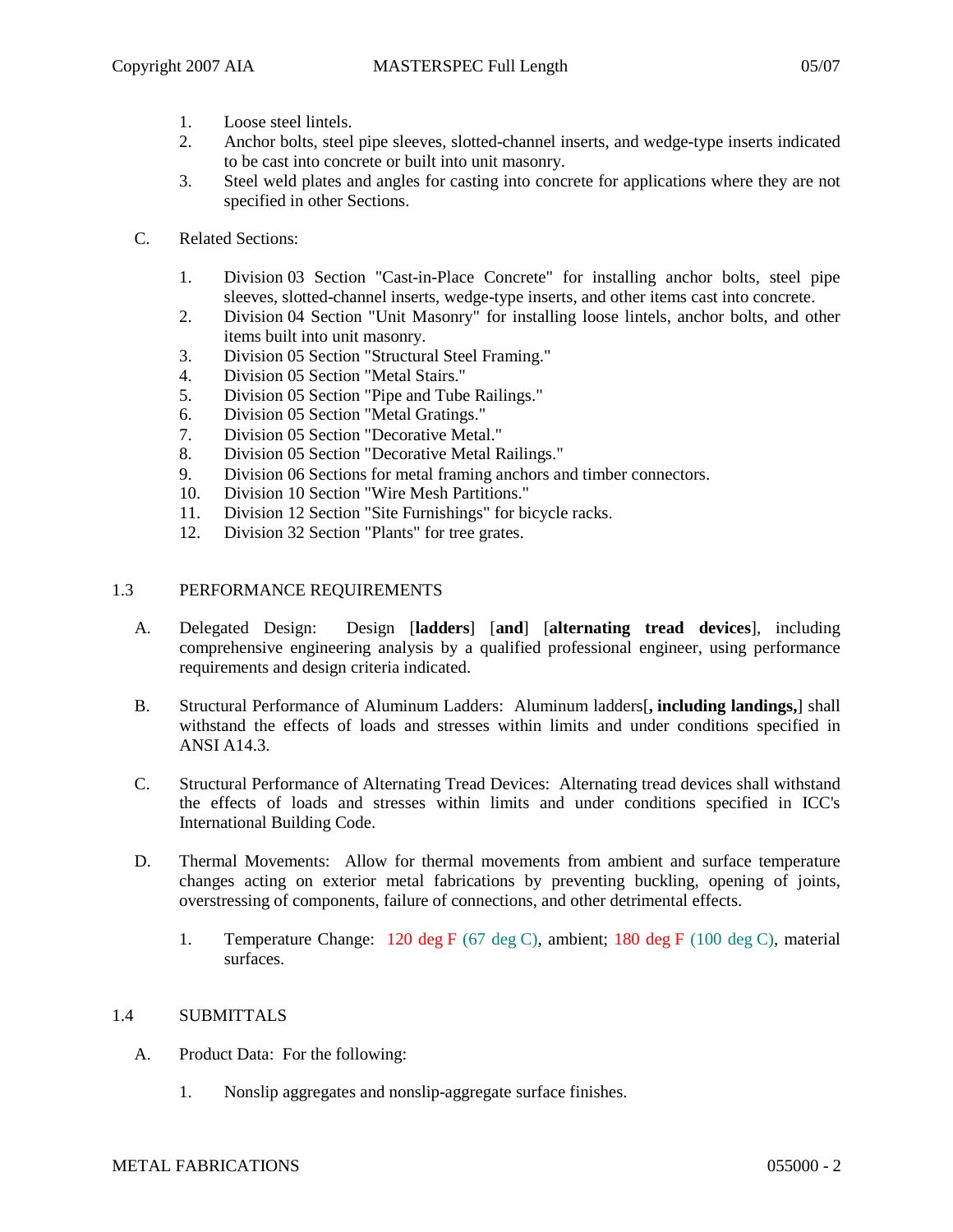- 2. Prefabricated building columns.
- 3. Metal nosings and treads.
- 4. Paint products.
- 5. Grout.
- B. Shop Drawings: Show fabrication and installation details for metal fabrications.
	- 1. Include plans, elevations, sections, and details of metal fabrications and their connections. Show anchorage and accessory items.
- C. Samples for Verification: For each type and finish of extruded [**nosing**] [**and**] [**tread**].
- D. Delegated-Design Submittal: For installed products indicated to comply with performance requirements and design criteria, including analysis data signed and sealed by the qualified professional engineer responsible for their preparation.
- E. Qualification Data: For qualified professional engineer.
- F. Mill Certificates: Signed by manufacturers of stainless-steel certifying that products furnished comply with requirements.
- G. Welding certificates.
- H. Paint Compatibility Certificates: From manufacturers of topcoats applied over shop primers certifying that shop primers are compatible with topcoats.

# 1.5 QUALITY ASSURANCE

- A. Welding Qualifications: Qualify procedures and personnel according to AWS D1.1/D1.1M, "Structural Welding Code - Steel."
- B. Welding Qualifications: Qualify procedures and personnel according to the following:
	- 1. AWS D1.1/D1.1M, "Structural Welding Code Steel."<br>2. AWS D1.2/D1.2M. "Structural Welding Code Alumin
	- 2. AWS D1.2/D1.2M, "Structural Welding Code Aluminum."
	- 3. AWS D1.6, "Structural Welding Code Stainless Steel."

# 1.6 PROJECT CONDITIONS

A. Field Measurements: Verify actual locations of walls and other construction contiguous with metal fabrications by field measurements before fabrication.

# 1.7 COORDINATION

A. Coordinate selection of shop primers with topcoats to be applied over them. Comply with paint and coating manufacturers' written recommendations to ensure that shop primers and topcoats are compatible with one another.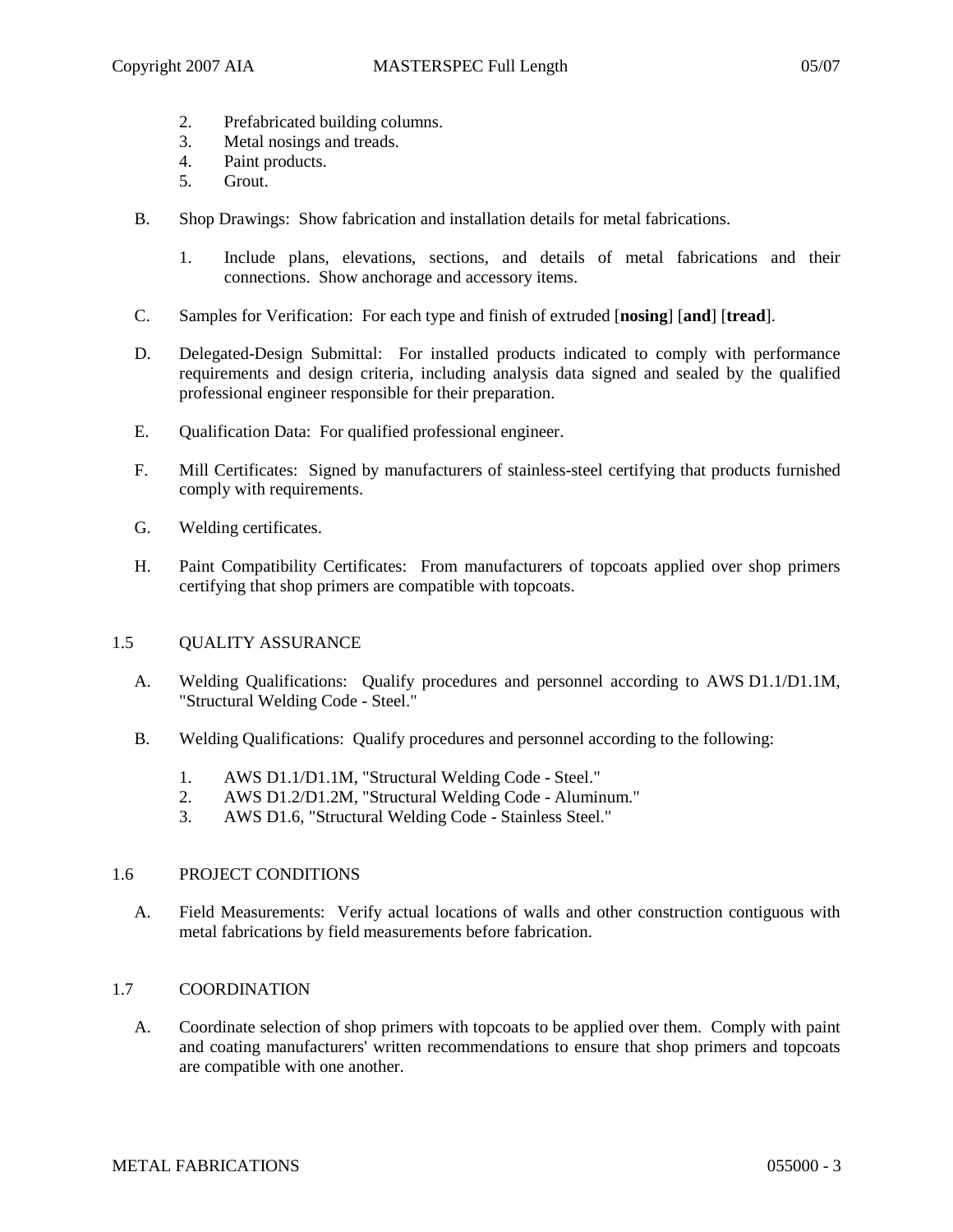B. Coordinate installation of anchorages **and steel weld plates and angles for casting into concrete**. Furnish setting drawings, templates, and directions for installing anchorages, including sleeves, concrete inserts, anchor bolts, and items with integral anchors, that are to be embedded in concrete or masonry. Deliver such items to Project site in time for installation.

## PART 2 - PRODUCTS

### 2.1 METALS, GENERAL

A. Metal Surfaces, General: Provide materials with smooth, flat surfaces unless otherwise indicated. For metal fabrications exposed to view in the completed Work, provide materials without seam marks, roller marks, rolled trade names, or blemishes.

### 2.2 FERROUS METALS

- A. Steel Plates, Shapes, and Bars: ASTM A 36/A 36M.
- B. Stainless-Steel Sheet, Strip, and Plate: ASTM A 240/A 240M or ASTM A 666, [**Type 304**] [**Type 316L**].
- C. Stainless-Steel Bars and Shapes: ASTM A 276, [**Type 304**] [**Type 316L**].
- D. Rolled-Steel Floor Plate: ASTM A 786/A 786M, rolled from plate complying with ASTM A 36/A 36M or ASTM A 283/A 283M, Grade C or D.
- E. Rolled-Stainless-Steel Floor Plate: ASTM A 793.
- F. Steel Tubing: ASTM A 500, cold-formed steel tubing.
- G. Steel Pipe: ASTM A 53/A 53M, standard weight (Schedule 40) unless otherwise indicated.
- H. Cast Iron: Either gray iron, ASTM A 48/A 48M, or malleable iron, ASTM A 47/A 47M, unless otherwise indicated.

### 2.3 FASTENERS

- A. General: Unless otherwise indicated, provide [**Type 304**] [**Type 316**] stainless-steel fasteners for exterior use and zinc-plated fasteners with coating complying with ASTM B 633 or ASTM F 1941 (ASTM F 1941M), Class Fe/Zn 5, at exterior walls. Select fasteners for type, grade, and class required.
	- 1. Provide stainless-steel fasteners for fastening aluminum.
	- 2. Provide stainless-steel fasteners for fastening stainless steel.
	- 3. Provide stainless-steel fasteners for fastening nickel silver.
	- 4. Provide bronze fasteners for fastening bronze.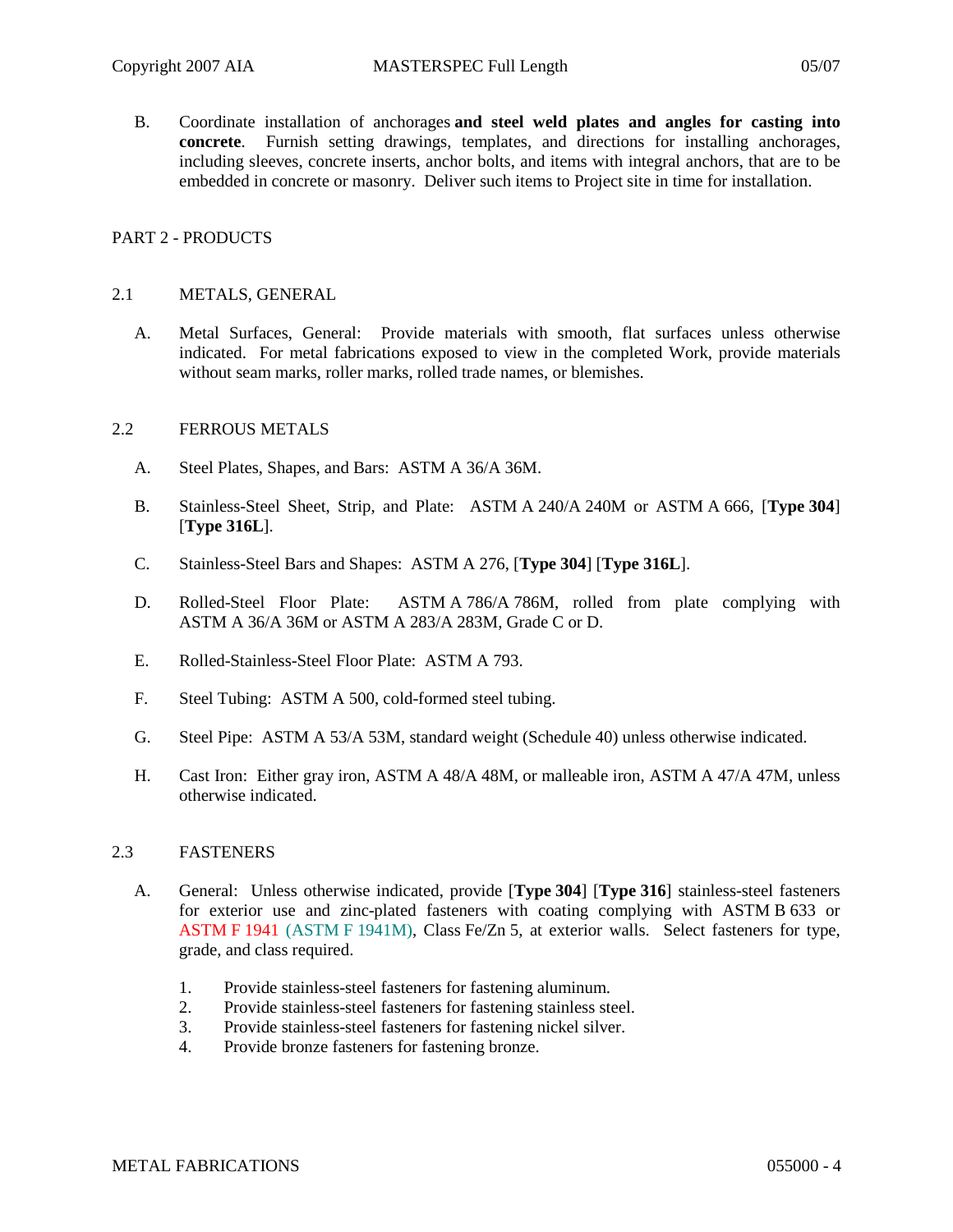- B. Steel Bolts and Nuts: Regular hexagon-head bolts, ASTM A 307, Grade A (ASTM F 568M, Property Class 4.6); with hex nuts, ASTM A 563 (ASTM A 563M); and, where indicated, flat washers.
- C. Steel Bolts and Nuts: Regular hexagon-head bolts, ASTM A 325, Type 3 (ASTM A 325M, Type 3); with hex nuts, ASTM A 563, Grade C3 (ASTM A 563M, Class 8S3); and, where indicated, flat washers.
- D. Stainless-Steel Bolts and Nuts: Regular hexagon-head annealed stainless-steel bolts, ASTM F 593 (ASTM F 738M); with hex nuts, ASTM F 594 (ASTM F 836M); and, where indicated, flat washers; Alloy [**Group 1 (A1)**] [**Group 2 (A4)**].
- E. Anchor Bolts: ASTM F 1554, Grade 36, of dimensions indicated; with nuts, ASTM A 563; and, where indicated, flat washers.
	- 1. Hot-dip galvanize or provide mechanically deposited, zinc coating where item being fastened is indicated to be galvanized.
- F. Eyebolts: ASTM A 489.
- G. Machine Screws: ASME B18.6.3 (ASME B18.6.7M).
- H. Lag Screws: ASME B18.2.1 (ASME B18.2.3.8M).
- I. Wood Screws: Flat head, ASME B18.6.1.
- J. Plain Washers: Round, ASME B18.22.1 (ASME B18.22M).
- K. Lock Washers: Helical, spring type, ASME B18.21.1 (ASME B18.21.2M).
- L. Anchors, General: Anchors capable of sustaining, without failure, a load equal to six times the load imposed when installed in unit masonry and four times the load imposed when installed in concrete, as determined by testing according to ASTM E 488, conducted by a qualified independent testing agency.
- M. Cast-in-Place Anchors in Concrete: Either threaded type or wedge type unless otherwise indicated; galvanized ferrous castings, either ASTM A 47/A 47M malleable iron or ASTM A 27/A 27M cast steel. Provide bolts, washers, and shims as needed, all hot-dip galvanized per ASTM F 2329.
- N. Post-Installed Anchors: [**Torque-controlled expansion anchors**.
	- 1. Material for Interior Locations: Carbon-steel components zinc plated to comply with ASTM B 633 or ASTM F 1941 (ASTM F 1941M), Class Fe/Zn 5, unless otherwise indicated.
	- 2. Material for Exterior Locations and Where Stainless Steel is Indicated: Alloy [**Group 1 (A1)**] [**Group 2 (A4)**] stainless-steel bolts, ASTM F 593 (ASTM F 738M), and nuts, ASTM F 594 (ASTM F 836M).
- O. Slotted-Channel Inserts: Cold-formed, hot-dip galvanized-steel box channels (struts) complying with MFMA-4, 1-5/8 by 7/8 inches (41 by 22 mm) by length indicated with anchor straps or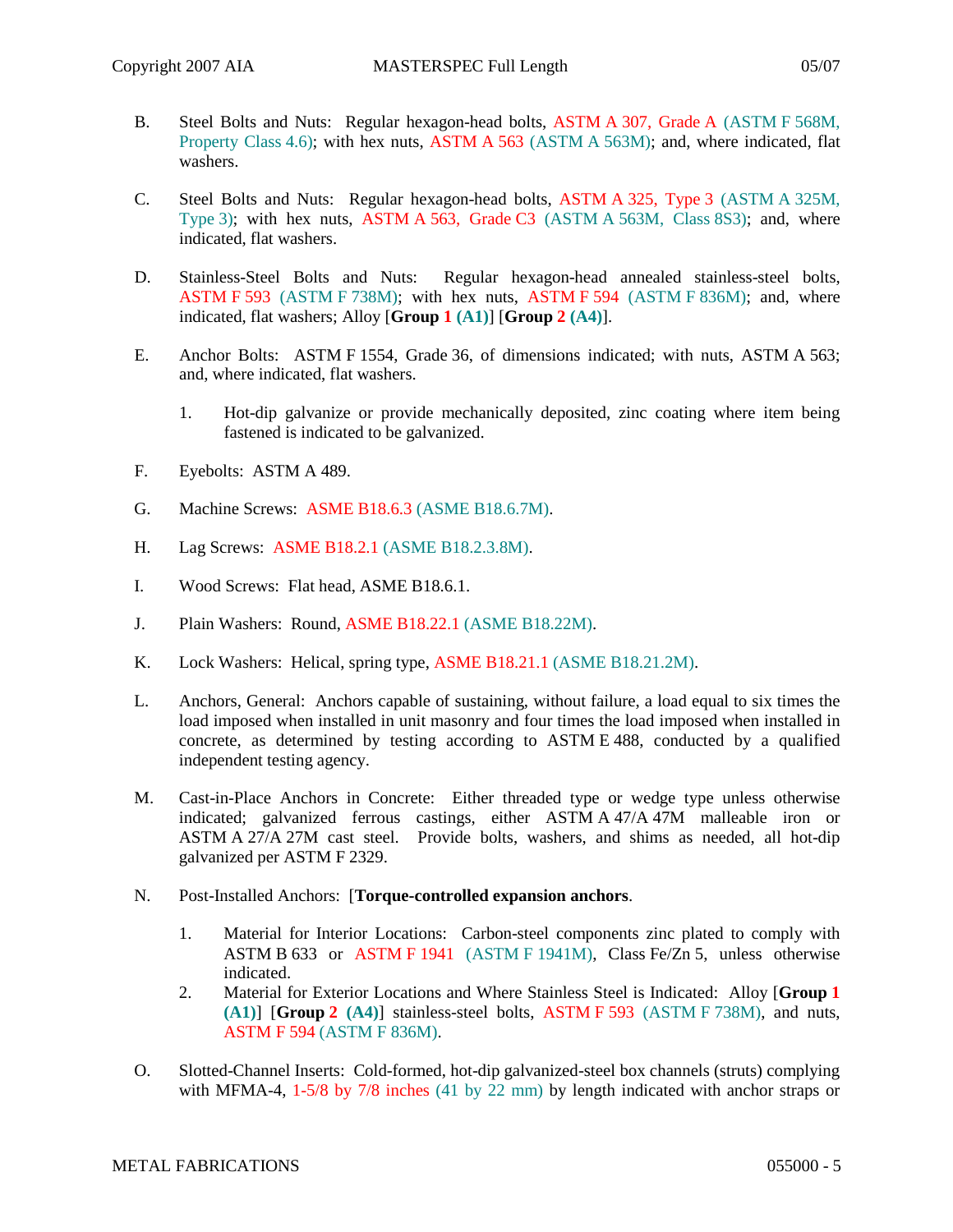studs not less than 3 inches (75 mm) long at not more than 8 inches (200 mm) o.c. Provide with temporary filler and tee-head bolts, complete with washers and nuts, all zinc-plated to comply with ASTM B 633, Class Fe/Zn 5, as needed for fastening to inserts.

# 2.4 MISCELLANEOUS MATERIALS

- A. Welding Rods and Bare Electrodes: Select according to AWS specifications for metal alloy welded.
- B. Shop Primers: Provide primers that comply with [**Division 09 painting Sections.**
- C. Universal Shop Primer: Fast-curing, lead- and chromate-free, universal modified-alkyd primer complying with MPI#79 and compatible with topcoat.
	- 1. Use primer containing pigments that make it easily distinguishable from zinc-rich primer.
- D. Epoxy Zinc-Rich Primer: Complying with MPI#20 and compatible with topcoat.
	- 1. Products: Subject to compliance with requirements, [**provide the following**] [**provide one of the following**] [**available products that may be incorporated into the Work include, but are not limited to, the following**]:
		- a. <**Insert, in separate subparagraphs, manufacturer's name; product name or designation**>.
- E. Galvanizing Repair Paint: High-zinc-dust-content paint complying with SSPC-Paint 20 and compatible with paints specified to be used over it.
- F. Bituminous Paint: Cold-applied asphalt emulsion complying with ASTM D 1187.
- G. Nonshrink, Metallic Grout: Factory-packaged, ferrous-aggregate grout complying with ASTM C 1107, specifically recommended by manufacturer for heavy-duty loading applications.
- H. Nonshrink, Nonmetallic Grout: Factory-packaged, nonstaining, noncorrosive, nongaseous grout complying with ASTM C 1107. Provide grout specifically recommended by manufacturer for interior and exterior applications.
- I. Concrete: Comply with requirements in Division 03 Section "Cast-in-Place Concrete" for normal-weight, air-entrained, concrete with a minimum 28-day compressive strength of 4000 psi (20 MPa).

# 2.5 FABRICATION, GENERAL

A. Shop Assembly: Preassemble items in the shop to greatest extent possible. Disassemble units only as necessary for shipping and handling limitations. Use connections that maintain structural value of joined pieces. Clearly mark units for reassembly and coordinated installation.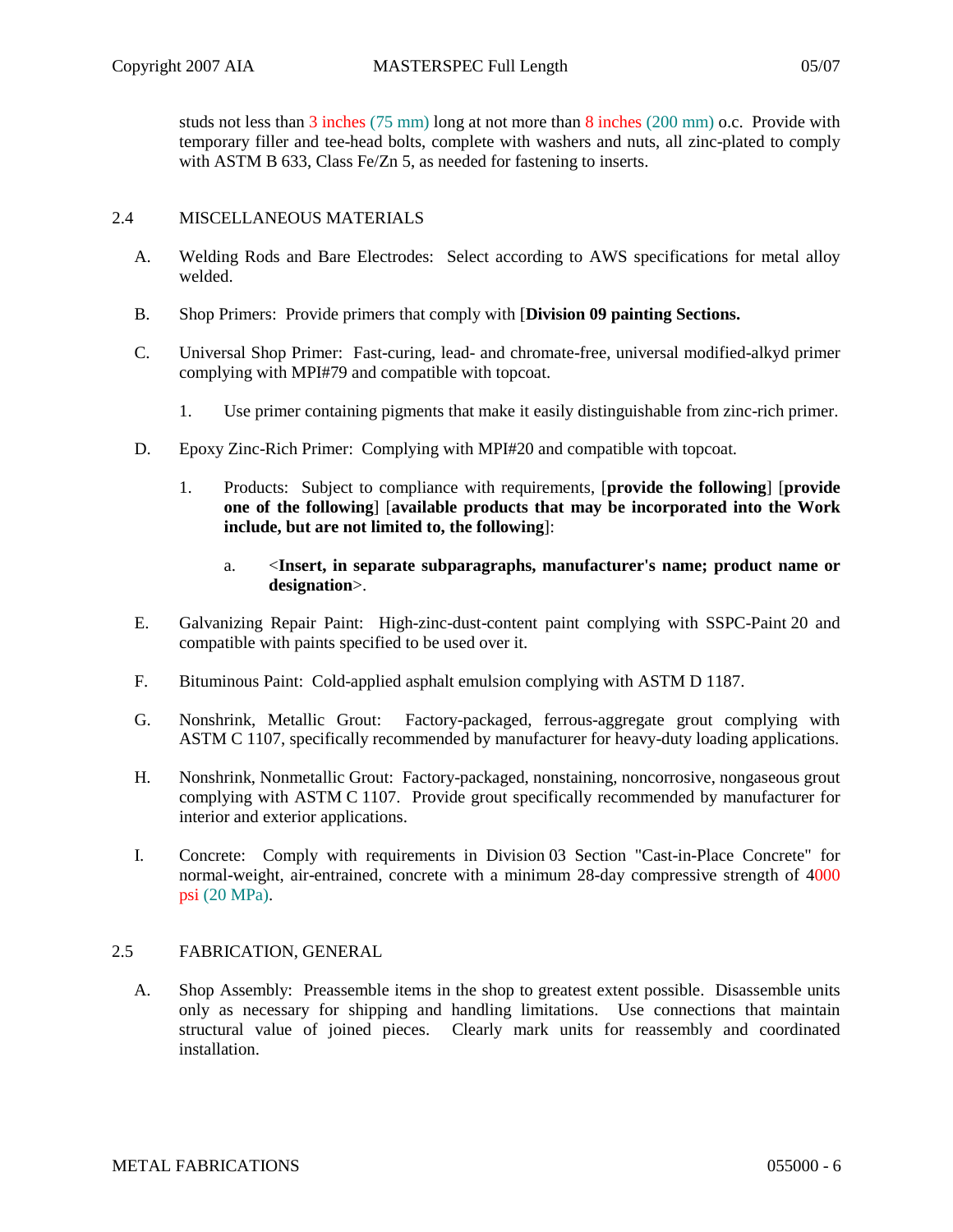- B. Cut, drill, and punch metals cleanly and accurately. Remove burrs and ease edges to a radius of approximately 1/32 inch (1 mm) unless otherwise indicated. Remove sharp or rough areas on exposed surfaces.
- C. Form bent-metal corners to smallest radius possible without causing grain separation or otherwise impairing work.
- D. Form exposed work with accurate angles and surfaces and straight edges.
- E. Weld corners and seams continuously to comply with the following:
	- 1. Use materials and methods that minimize distortion and develop strength and corrosion resistance of base metals.
	- 2. Obtain fusion without undercut or overlap.
	- 3. Remove welding flux immediately.
	- 4. At exposed connections, finish exposed welds and surfaces smooth and blended so no roughness shows after finishing[ **and contour of welded surface matches that of adjacent surface**].
- F. Form exposed connections with hairline joints, flush and smooth, using concealed fasteners or welds where possible. Where exposed fasteners are required, use Phillips flat-head (countersunk) fasteners unless otherwise indicated. Locate joints where least conspicuous.
- G. Fabricate seams and other connections that will be exposed to weather in a manner to exclude water. Provide weep holes where water may accumulate.
- H. Cut, reinforce, drill, and tap metal fabrications as indicated to receive finish hardware, screws, and similar items.
- I. Provide for anchorage of type indicated; coordinate with supporting structure. Space anchoring devices to secure metal fabrications rigidly in place and to support indicated loads.
	- 1. Where units are indicated to be cast into concrete or built into masonry, equip with integrally welded steel strap anchors, 1/8 by 1-1/2 inches (3.2 by 38 mm), with a minimum 6-inch (150-mm) embedment and 2-inch (50-mm) hook, not less than 8 inches (200 mm) from ends and corners of units and 24 inches (600 mm) o.c., unless otherwise indicated.

### 2.6 MISCELLANEOUS FRAMING AND SUPPORTS

- A. General: Provide steel framing and supports not specified in other Sections as needed to complete the Work.
- B. Fabricate units from steel shapes, plates, and bars of welded construction unless otherwise indicated. Fabricate to sizes, shapes, and profiles indicated and as necessary to receive adjacent construction.
	- 1. Fabricate units from slotted channel framing where indicated.<br>2. Furnish inserts for units installed after concrete is placed.
	- 2. Furnish inserts for units installed after concrete is placed.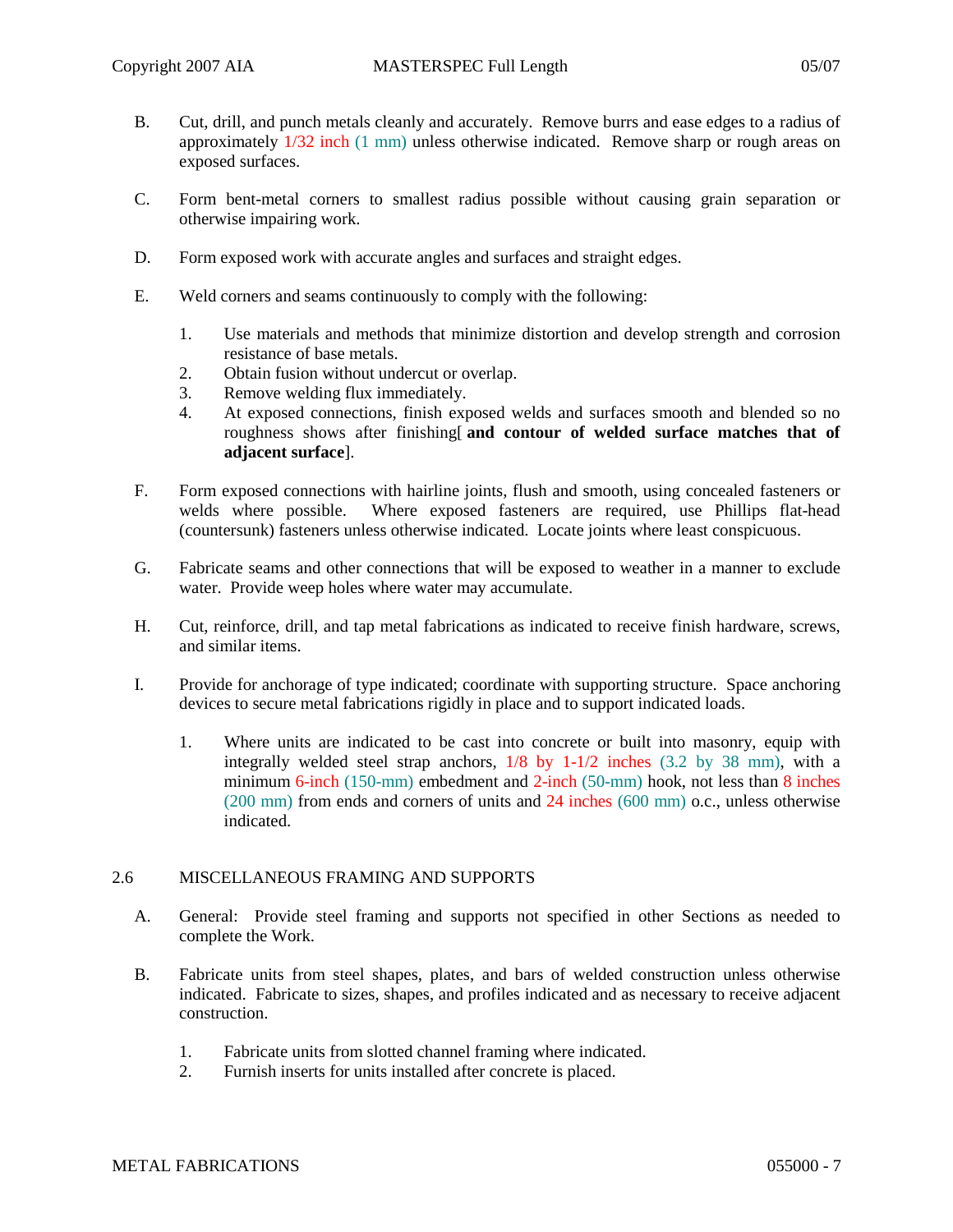- 
- C. Fabricate supports for operable partitions from continuous steel beams of sizes [**indicated** with attached bearing plates, anchors, and braces as [**indicated**. Drill or punch bottom flanges of beams to receive partition track hanger rods; locate holes where indicated on operable partition Shop Drawings.
- D. Fabricate steel girders for wood frame construction from continuous steel shapes of sizes indicated.
	- 1. Provide bearing plates welded to beams where indicated.
	- 2. Drill or punch girders and plates for field-bolted connections where indicated.
	- 3. Where wood nailers are attached to girders with bolts or lag screws, drill or punch holes at 24 inches (600 mm) o.c.
- E. Fabricate steel pipe columns for supporting wood frame construction from steel pipe with steel baseplates and top plates as indicated. Drill or punch baseplates and top plates for anchor and connection bolts and weld to pipe with fillet welds all around. Make welds the same size as pipe wall thickness unless otherwise indicated.
	- 1. Unless otherwise indicated, fabricate from Schedule 40 steel pipe.
	- 2. Unless otherwise indicated, provide 1/2-inch (12.7-mm) baseplates with four 5/8-inch (16-mm) anchor bolts and 1/4-inch (6.4-mm) top plates.
- F. Galvanize miscellaneous framing and supports where indicated.
- G. Prime miscellaneous framing and supports with [**zinc-rich primer** where indicated.

### 2.7 SHELF ANGLES

- A. Fabricate shelf angles from steel angles of sizes indicated and for attachment to concrete framing. Provide horizontally slotted holes to receive 3/4-inch (19-mm) bolts, spaced not more than 6 inches (150 mm) from ends and 24 inches (600 mm) o.c., unless otherwise indicated.
	- 1. Provide mitered and welded units at corners.
	- 2. Provide open joints in shelf angles at expansion and control joints. Make open joint approximately 2 inches (50 mm) larger than expansion or control joint.
- B. For cavity walls, provide vertical channel brackets to support angles from backup masonry and concrete.
- C. Galvanize shelf angles located in exterior walls.
- D. Furnish wedge-type concrete inserts, complete with fasteners, to attach shelf angles to cast-inplace concrete.

# 2.8 METAL LADDERS

- A. General:
	- 1. Comply with ANSI A14.3 unless otherwise indicated.
	- 2. For elevator pit ladders, comply with ASME A17.1.

#### METAL FABRICATIONS 055000 - 8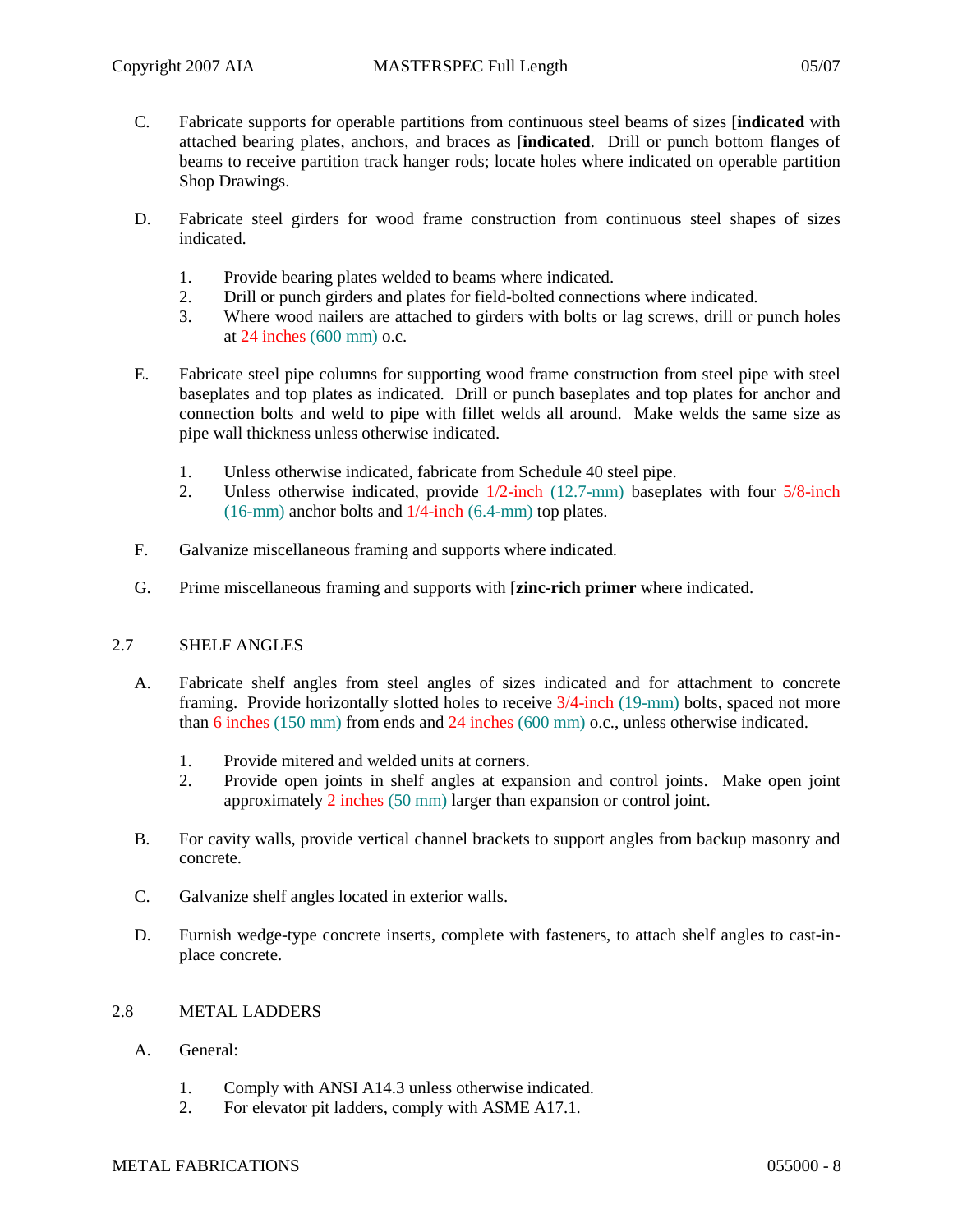#### 2.9 STRUCTURAL-STEEL DOOR FRAMES

- A. Fabricate structural-steel door frames from steel shapes, plates, and bars of size and to dimensions indicated, fully welded together, with 5/8-by-1-1/2-inch (16-by-38-mm) steel channel stops, unless otherwise indicated. Plug-weld built-up members and continuously weld exposed joints. Secure removable stops to frame with countersunk machine screws, uniformly spaced at not more than 10 inches (250 mm) o.c. Reinforce frames and drill and tap as necessary to accept finish hardware.
	- 1. Provide with integrally welded steel strap anchors for securing door frames into adjoining concrete or masonry.
- B. Extend bottom of frames to floor elevation indicated with steel angle clips welded to frames for anchoring frame to floor with expansion shields and bolts.
- C. Galvanize [**exterior** steel frames.

### 2.10 MISCELLANEOUS STEEL TRIM

- A. Unless otherwise indicated, fabricate units from steel shapes, plates, and bars of profiles shown with continuously welded joints and smooth exposed edges. Miter corners and use concealed field splices where possible.
- B. Provide cutouts, fittings, and anchorages as needed to coordinate assembly and installation with other work.
	- 1. Provide with integrally welded steel strap anchors for embedding in concrete or masonry construction.
- C. Galvanize [**exterior** ]miscellaneous steel trim.

### 2.11 LOOSE BEARING AND LEVELING PLATES

- A. Provide loose bearing and leveling plates for steel items bearing on masonry or concrete construction. Drill plates to receive anchor bolts and for grouting.
- B. Galvanize plates.

### 2.12 LOOSE STEEL LINTELS

- A. Fabricate loose steel lintels from steel angles and shapes of size indicated for openings and recesses in masonry walls and partitions at locations indicated. Fabricate in single lengths for each opening unless otherwise indicated. Weld adjoining members together to form a single unit where indicated.
- B. Size loose lintels to provide bearing length at each side of openings equal to 1/12 of clear span but not less than 8 inches (200 mm) unless otherwise indicated.
- C. Galvanize loose steel lintels located in exterior walls.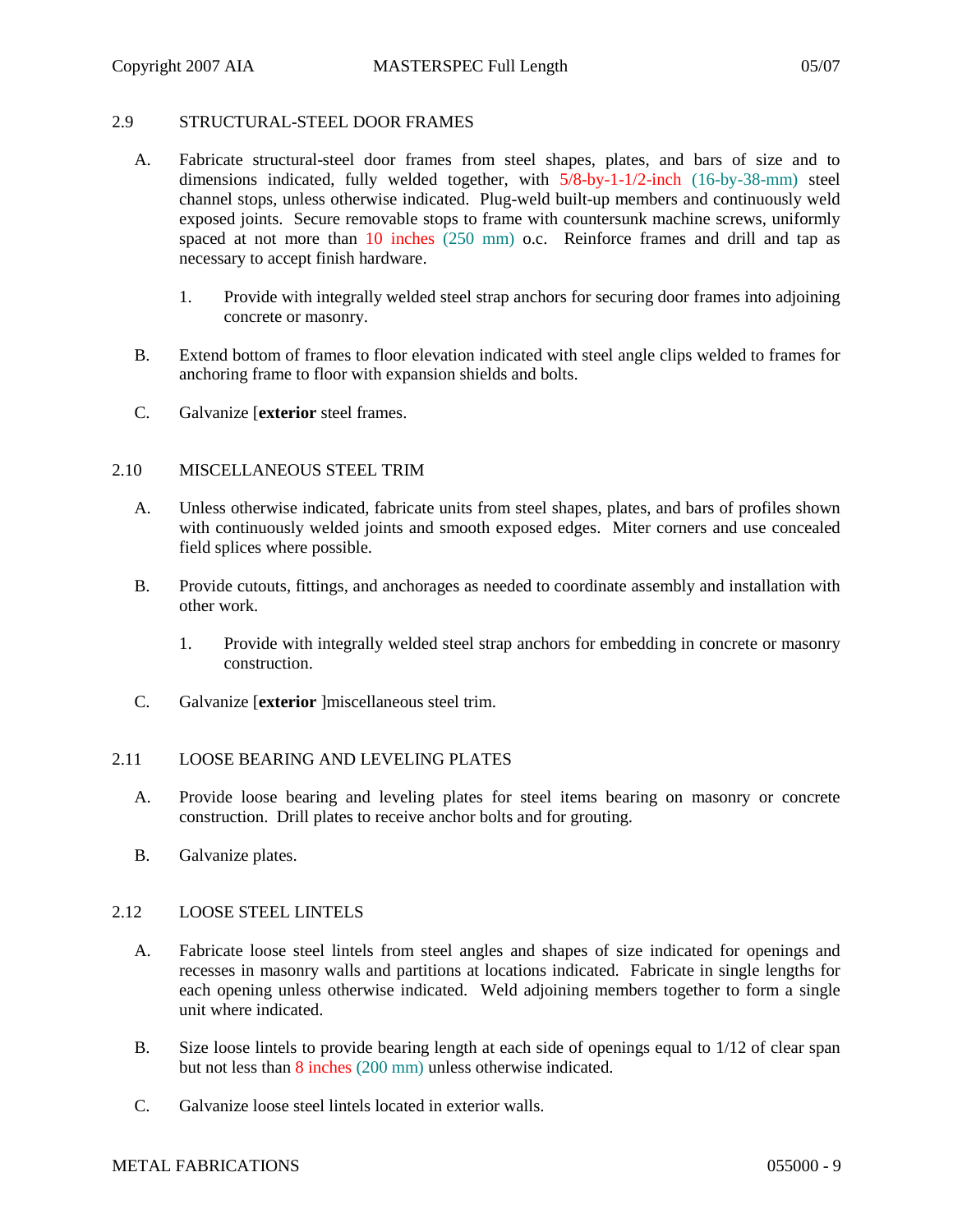# 2.13 STEEL WELD PLATES AND ANGLES

A. Provide steel weld plates and angles not specified in other Sections, for items supported from concrete construction as needed to complete the Work. Provide each unit with no fewer than two integrally welded steel strap anchors for embedding in concrete.

#### 2.14 FINISHES, GENERAL

- A. Comply with NAAMM's "Metal Finishes Manual for Architectural and Metal Products" for recommendations for applying and designating finishes.
- B. Finish metal fabrications after assembly.
- C. Finish exposed surfaces to remove tool and die marks and stretch lines, and to blend into surrounding surface.

#### 2.15 STEEL AND IRON FINISHES

- A. Galvanizing: Hot-dip galvanize items as indicated to comply with ASTM A 153/A 153M for steel and iron hardware and with ASTM A 123/A 123M for other steel and iron products.
	- 1. Do not quench or apply post galvanizing treatments that might interfere with paint adhesion.
- B. Shop prime iron and steel items **not indicated to be galvanized** unless they are to be embedded in concrete, sprayed-on fireproofing, or masonry, or unless otherwise indicated.
	- 1. Shop prime with **primers specified in Division 09 painting Sections**] unless **zinc-rich primer is** indicated.
- C. Preparation for Shop Priming: Prepare surfaces to comply with **requirements indicated below:**]
	- 1. Exterior Items: SSPC-SP 6/NACE No. 3, "Commercial Blast Cleaning."
	- 2. Items Indicated to Receive Zinc-Rich Primer: SSPC-SP 6/NACE No. 3, "Commercial Blast Cleaning."
	- 3. Items Indicated to Receive Primers Specified in Division 09 Section "High-Performance Coatings": SSPC-SP 6/NACE No. 3, "Commercial Blast Cleaning."
	- 4. Other Items: SSPC-SP 3, "Power Tool Cleaning."
- D. Shop Priming: Apply shop primer to comply with SSPC-PA 1, "Paint Application Specification No. 1: Shop, Field, and Maintenance Painting of Steel," for shop painting.
	- 1. Stripe paint corners, crevices, bolts, welds, and sharp edges.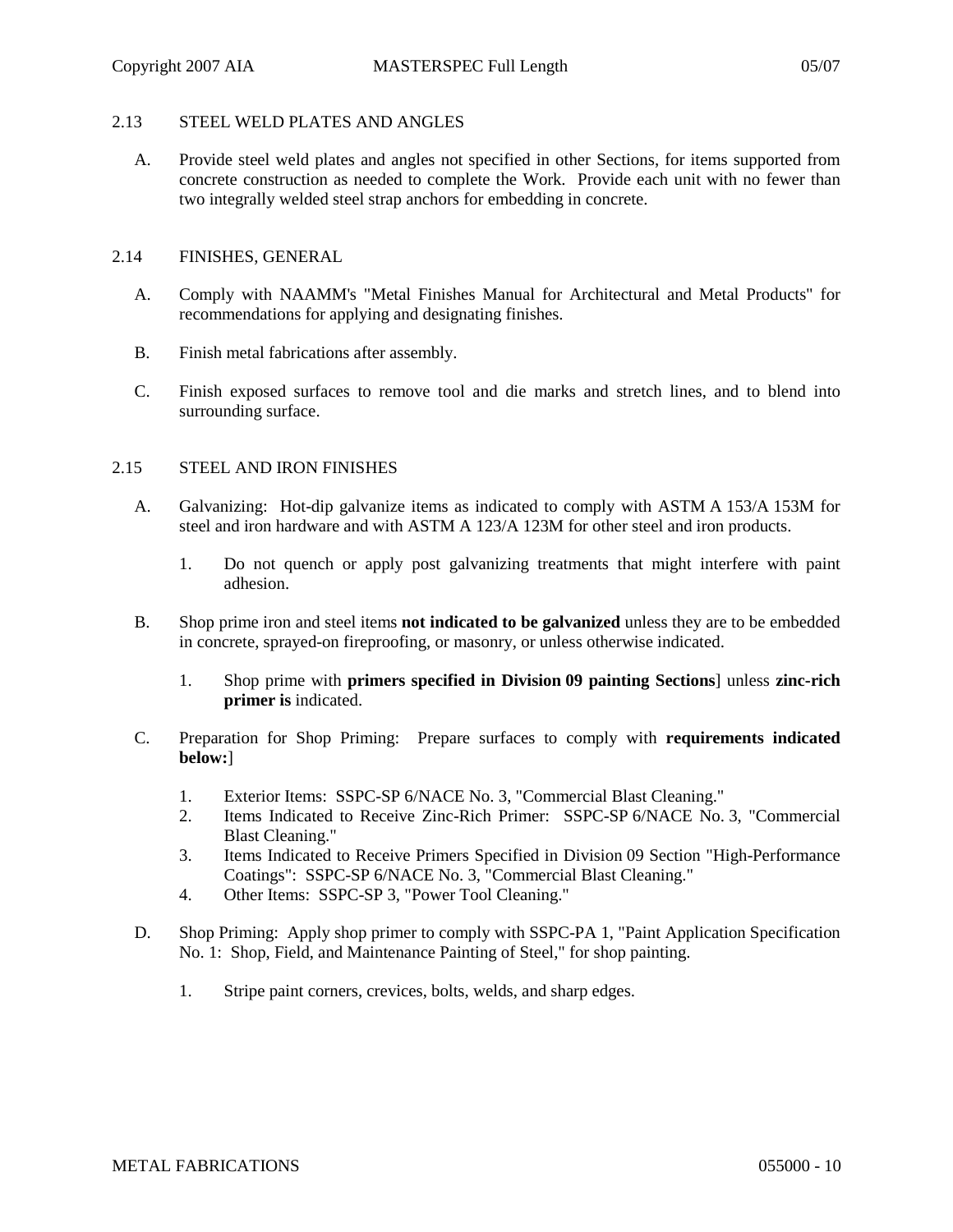## PART 3 - EXECUTION

## 3.1 INSTALLATION, GENERAL

- A. Cutting, Fitting, and Placement: Perform cutting, drilling, and fitting required for installing metal fabrications. Set metal fabrications accurately in location, alignment, and elevation; with edges and surfaces level, plumb, true, and free of rack; and measured from established lines and levels.
- B. Fit exposed connections accurately together to form hairline joints. Weld connections that are not to be left as exposed joints but cannot be shop welded because of shipping size limitations. Do not weld, cut, or abrade surfaces of exterior units that have been hot-dip galvanized after fabrication and are for bolted or screwed field connections.
- C. Field Welding: Comply with the following requirements:
	- 1. Use materials and methods that minimize distortion and develop strength and corrosion resistance of base metals.
	- 2. Obtain fusion without undercut or overlap.
	- 3. Remove welding flux immediately.
	- 4. At exposed connections, finish exposed welds and surfaces smooth and blended so no roughness shows after finishing and contour of welded surface matches that of adjacent surface.
- D. Fastening to In-Place Construction: Provide anchorage devices and fasteners where metal fabrications are required to be fastened to in-place construction. Provide threaded fasteners for use with concrete and masonry inserts, toggle bolts, through bolts, lag screws, wood screws, and other connectors.
- E. Provide temporary bracing or anchors in formwork for items that are to be built into concrete, masonry, or similar construction.
- F. Corrosion Protection: Coat concealed surfaces of aluminum that will come into contact with grout, concrete, masonry, wood, or dissimilar metals with the following:
	- 1. Cast Aluminum: Heavy coat of bituminous paint.
	- 2. Extruded Aluminum: Two coats of clear lacquer.

### 3.2 INSTALLING MISCELLANEOUS FRAMING AND SUPPORTS

- A. General: Install framing and supports to comply with requirements of items being supported, including manufacturers' written instructions and requirements indicated on Shop Drawings.
- B. Anchor supports for operable partitions securely to and rigidly brace from building structure.
- C. Support steel girders on solid grouted masonry, concrete, or steel pipe columns. Secure girders with anchor bolts embedded in grouted masonry or concrete or with bolts through top plates of pipe columns.